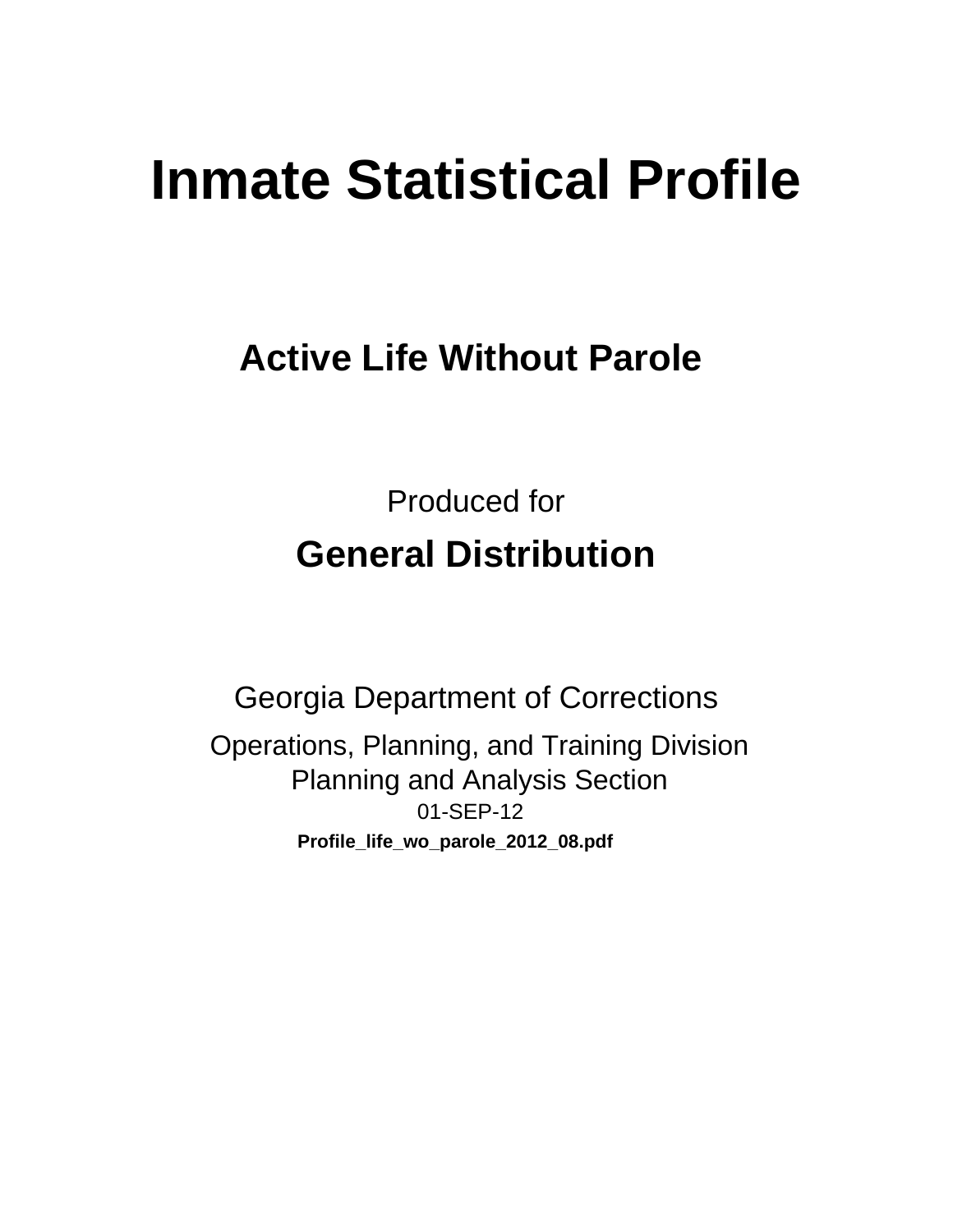#### **Inmate Statistical Profile 01-SEP-12** Contents

**Active Life Without Parole** 

Produced for General Distribution

# **Table of Contents**

| <b>Demographic information</b>                                       |
|----------------------------------------------------------------------|
| 5 Current age, broken out in ten year age groups                     |
| 6 Race group                                                         |
| 7 Marital status, self-reported at entry to prison                   |
| 8 Number of children, self-reported at entry to prison               |
| 9 Religious affiliation, self-reported at entry to prison            |
| 10 Home county - self-reported at entry to prison                    |
| 14 Socioeconomic class, self-reported at entry to prison             |
| 15 Environment to age 16, self-reported at entry to prison           |
| 16 Guardian status to age 16, self-reported at entry to prison       |
| 17 Employment status before prison, self-reported at entry to prison |
| 18 Age at admission                                                  |
| 20 Height, measured at entry to prison                               |
| 21 Weight, measured at entry to prison                               |
| 22 Military service                                                  |
| <b>Correctional information</b>                                      |
| 23 Type of admission to prison                                       |
| 24 Current / last security status                                    |
| 25 Current / last institution type                                   |
| 26 Institution type - transitional centers                           |
| 27 Institution type - county prisons                                 |
| 28 Institution type - state prisons                                  |
| 29 Institution type - private prisons                                |
| 30 Institution type - pre-release centers                            |
| 31 Institution type - inmate boot camp                               |
| 32 Number of disciplinary reports                                    |
| 33 Number of transfers                                               |
| 34 Number of escapes                                                 |
| 35 Time served in current (or last) institution                      |
| Educational, psychological and physical information                  |
| 36 Highest grade level attained                                      |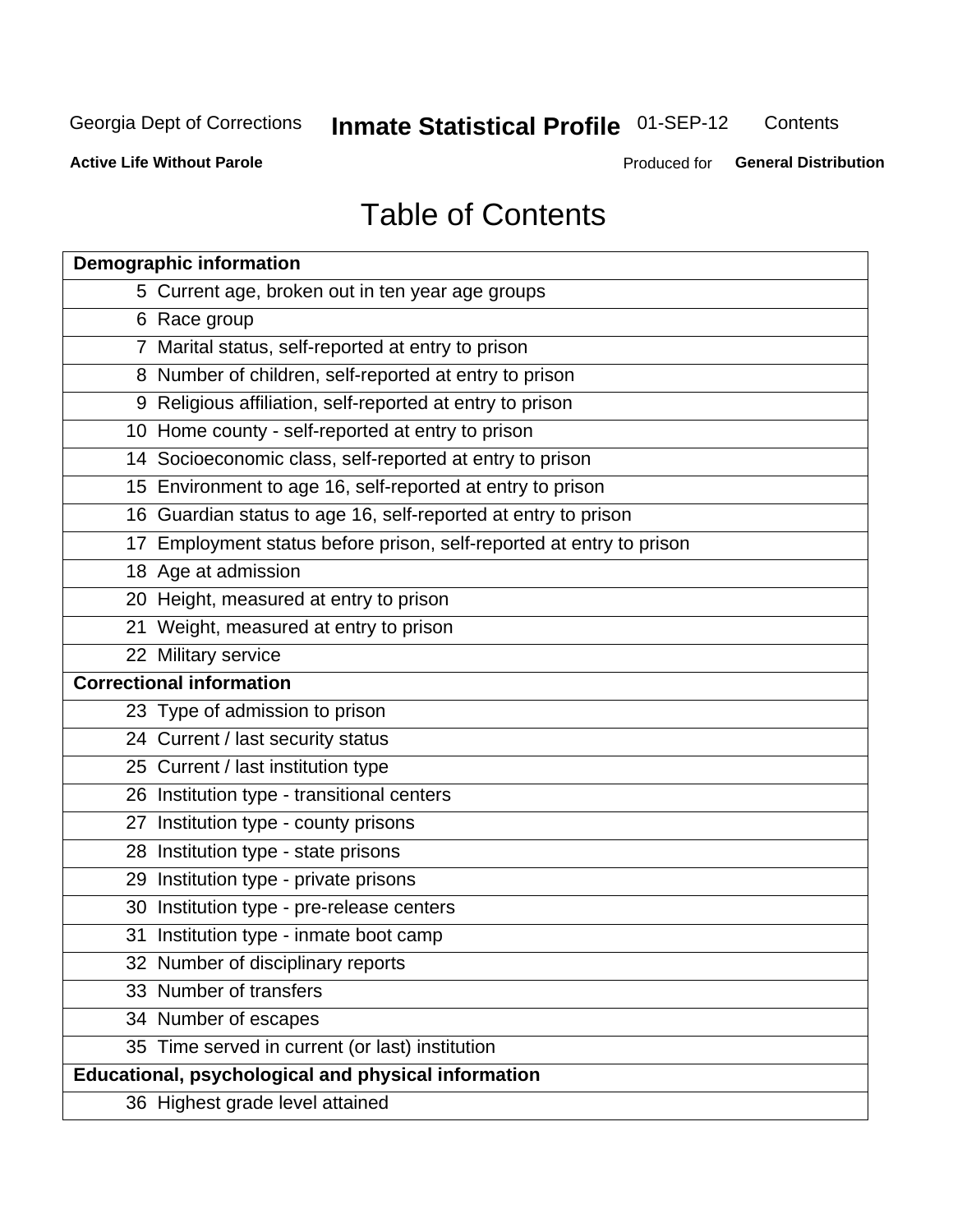#### **Inmate Statistical Profile 01-SEP-12** Contents

**Active Life Without Parole** 

Produced for General Distribution

# **Table of Contents**

| <b>Educational, psychological and physical information</b>       |
|------------------------------------------------------------------|
| 37 Culture fair IQ scores                                        |
| 38 Wide Range Achievement Test (WRAT) reading score              |
| 39 Wide Range Achievement Test (WRAT) math score                 |
| 40 Wide Range Achievement Test (WRAT) spelling score             |
| 41 Scope of substance abuse - summary                            |
| 42 Scope of substance abuse - detail                             |
| 43 Current / last mental health treatment level                  |
| 44 PULHESDWIT medical scale - 'P' overall condition ('P'hysical) |
| 45 PULHESDWIT medical scale - 'U' upper body                     |
| 46 PULHESDWIT medical scale - 'L' lower body                     |
| 47 PULHESDWIT medical scale - 'H' hearing                        |
| 48 PULHESDWIT medical scale - 'E' vision                         |
| 49 PULHESDWIT medical scale -'S' psychiatric                     |
| 50 PULHESDWIT medical scale - 'D' dental                         |
| 51 PULHESDWIT medical scale - 'W' work ability                   |
| 52 PULHESDWIT medical scale - 'I' impairment                     |
| 53 PULHESDWIT medical scale - 'T' transportability               |
| 54 Criminality in family, self-reported                          |
| 55 Alcoholism in family, self-reported                           |
| 56 Drug abuse in family, self-reported                           |
| 57 Subjected to frequent beatings, self-reported                 |
| 58 Father absent during inmate's childhood                       |
| 59 Mother absent during inmate's childhood                       |
| 60 Inmate diagnosed as manipulative                              |
| 61 Inmate diagnosed as assaultive                                |
| <b>Crimes and criminal history information</b>                   |
| 62 Number of prior Georgia incarcerations                        |
| 63 Prison sentence in years                                      |
| 64 Primary offense, broken out into felonies vs misdemeanors     |
| 65 Primary offense, broken out into six broad crime categories   |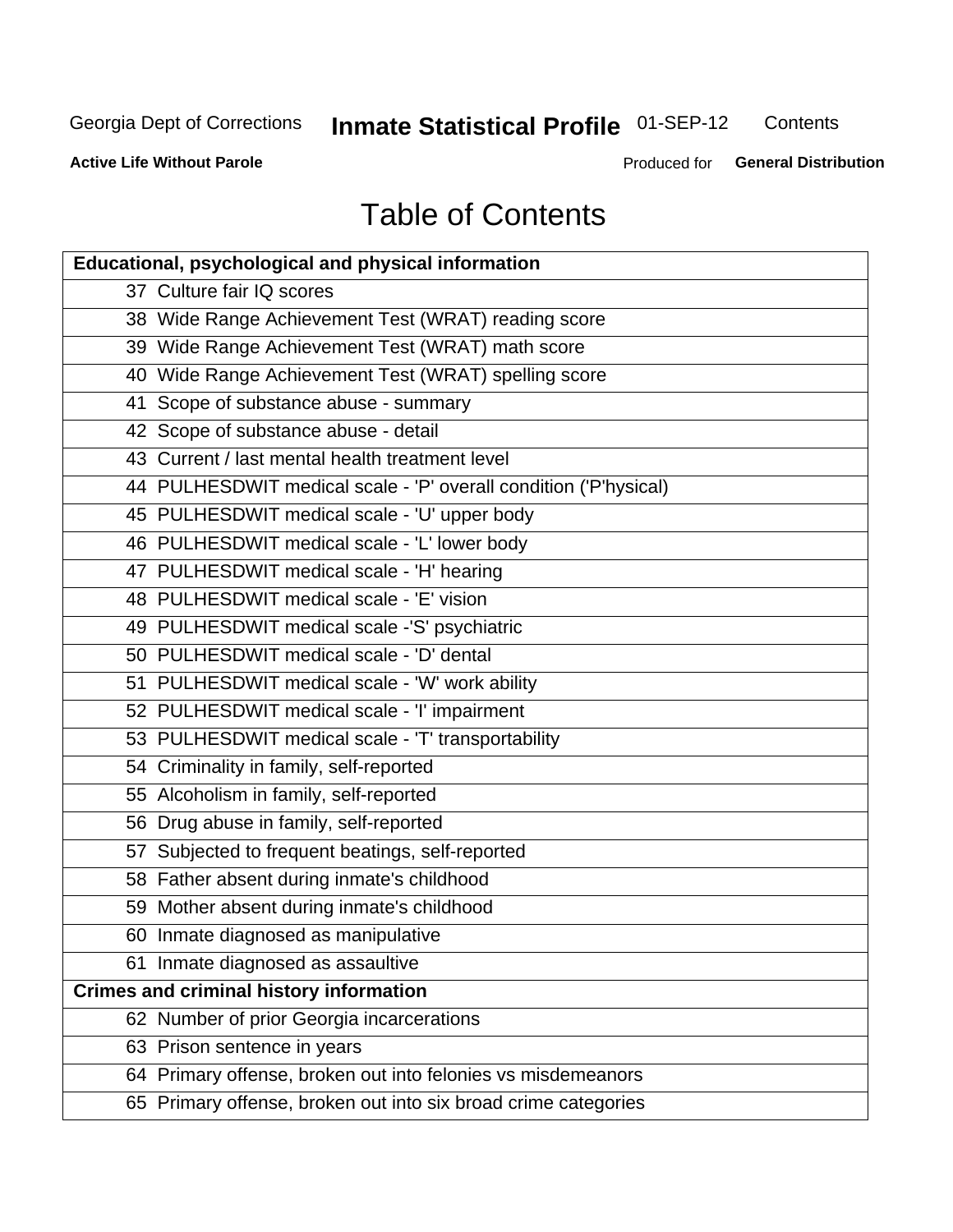#### **Inmate Statistical Profile 01-SEP-12** Contents

**Active Life Without Parole** 

Produced for General Distribution

# **Table of Contents**

| <b>Crimes and criminal history information</b>        |
|-------------------------------------------------------|
| 66 Primary offense, detailed offense code             |
| 67 County of conviction of primary offense            |
| 71 Circuit of conviction of primary offense           |
| 73 Years served (jail + prison) in this incarceration |
| <b>Medical information</b>                            |
| 74 Results of most recent HIV test                    |
| 75 Results of most recent tuberculosis test           |
| 76 Results of most recent syphilis test               |
| 77 Results of most recent Hepatitis-C test            |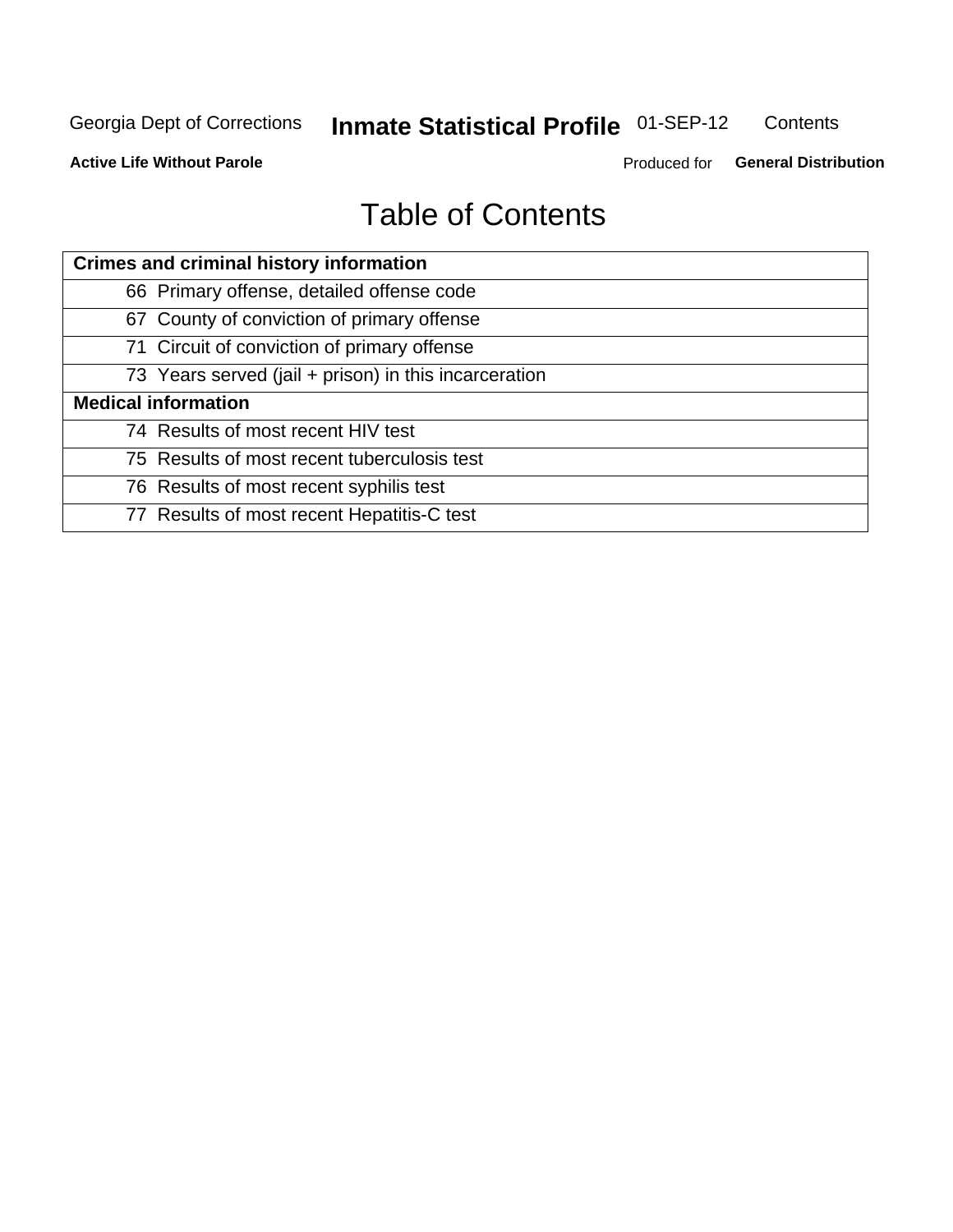#### Inmate Statistical Profile 01-SEP-12 Page 5

#### **Active Life Without Parole**

#### Produced for General Distribution

#### Current age, broken out in ten-year age groups

COL % - percent each COUNT is of its particular column

|                          |              | <b>Male</b> |         |                | <b>Female</b> |          | <b>Total</b>    |            |
|--------------------------|--------------|-------------|---------|----------------|---------------|----------|-----------------|------------|
| <b>Current Age</b>       | <b>Count</b> | Col %       | Row %   | <b>Count</b>   | Col %         | Row %    | <b>Total</b>    | Col %      |
| <b>Teens (1-19)</b>      | 4            | 0.55%       | 100.00% |                |               |          | 4               | 0.54%      |
| <b>Twenties (20-29)</b>  | 71           | 9.82%       | 97.26%  | 2              | 14.29%        | $2.74\%$ | 73 l            | 9.91%      |
| Thirties (30-39)         | 212          | 29.32%      | 98.15%  | 4              | 28.57%        | 1.85%    |                 | 216 29.31% |
| <b>Forties (40-49)</b>   | 230          | $31.81\%$   | 98.71%  | 3 <sub>1</sub> | 21.43%        | 1.29%    |                 | 233 31.61% |
| <b>Fifties (50-59)</b>   | 150          | 20.75%      | 96.77%  | 5              | 35.71%        | 3.23%    |                 | 155 21.03% |
| <b>Sixties (60-69)</b>   | 43           | 5.95%       | 100.00% |                |               |          | 43              | 5.83%      |
| Seventy + (70 and above) | 13           | $1.80\%$    | 100.00% |                |               |          | 13 <sub>1</sub> | 1.76%      |
| <b>Total Reported</b>    | 723          | 100%        | 98.10%  | 14             | 100%          | 1.90%    | 737             | 100%       |

| _____ | 700<br>--<br>$\cdot$ $ \cdot$ | $\mathbf{a} \mathbf{b} \mathbf{c}$<br>$  -$ |
|-------|-------------------------------|---------------------------------------------|

| <b>Mean</b><br>(average) | 43.08 | 42.07 | 43.06 |
|--------------------------|-------|-------|-------|
| Median (middle)          |       |       |       |
| Mode (most frequent)     |       | 50    | 44    |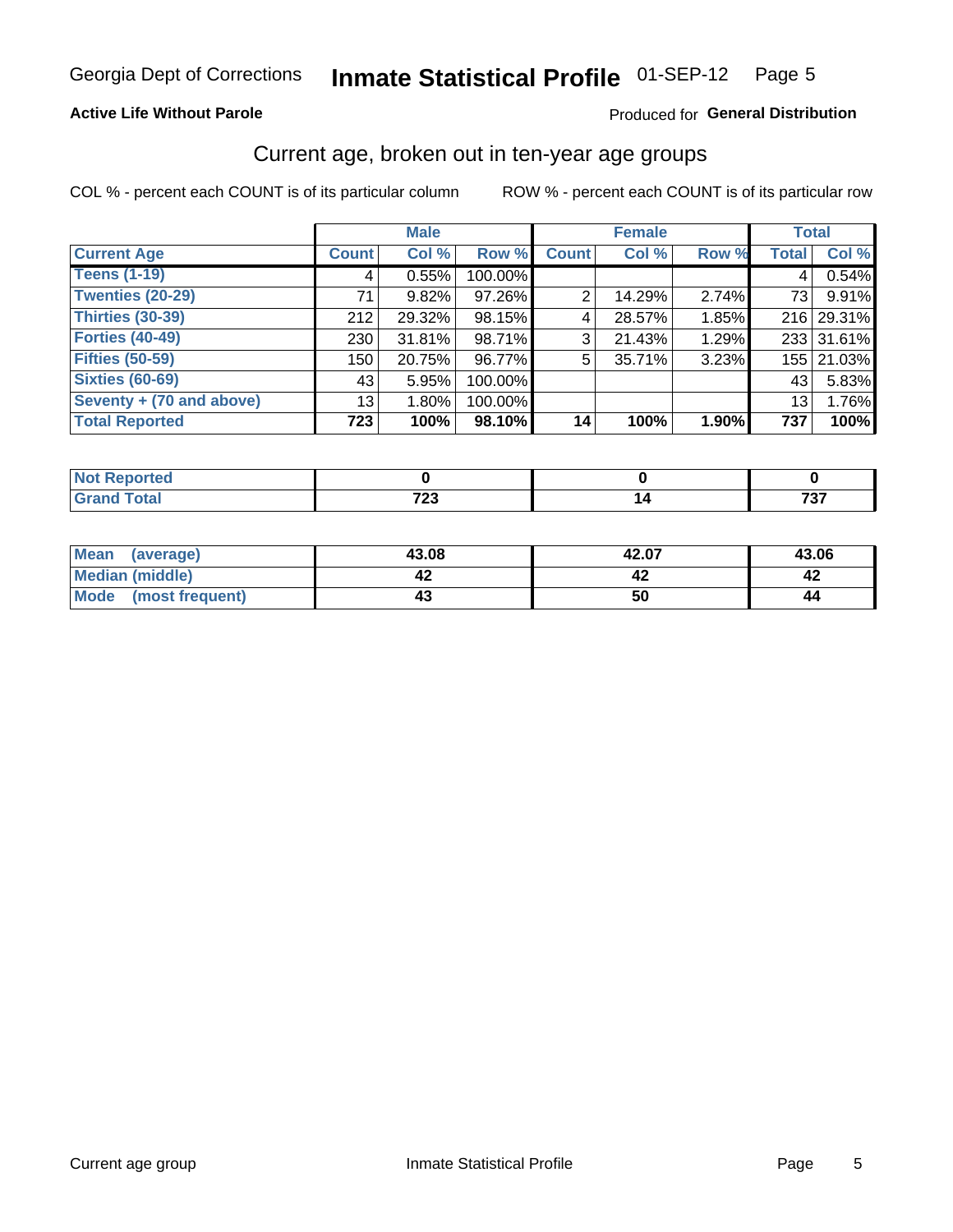#### Inmate Statistical Profile 01-SEP-12 Page 6

#### **Active Life Without Parole**

Produced for General Distribution

#### Race group

COL % - percent each COUNT is of its particular column

|                              |              | <b>Male</b> |                    |    | <b>Female</b> |       |              | <b>Total</b> |
|------------------------------|--------------|-------------|--------------------|----|---------------|-------|--------------|--------------|
| <b>Race Group</b>            | <b>Count</b> | Col %       | <b>Row % Count</b> |    | Col %         | Row % | <b>Total</b> | Col %        |
| <b>White</b>                 | 172          | 23.79%      | 96.63%             | 6  | 42.86%        | 3.37% | 178          | 24.15%       |
| <b>Black</b><br>$\mathbf{2}$ | 535          | 74.00%      | 98.53%             | 8  | 57.14%        | 1.47% | 543          | 73.68%       |
| <b>Other</b><br>5.           |              | .14%        | 100.00%            |    |               |       |              | .14%         |
| <b>Asian</b><br>6            |              | .14%        | 100.00%            |    |               |       |              | .14%         |
| <b>Hispanic</b><br>10        | 14           | $1.94\%$    | 100.00%            |    |               |       | 14           | 1.90%        |
| <b>Total Reported</b>        | 723          | 100%        | 98.1%              | 14 | 100%          | 1.9%  | 737          | 100%         |

| rreo    |              |                   |
|---------|--------------|-------------------|
| المفماد | フヘヘ<br>1 L J | ラヘラ<br>וטו<br>___ |

| M | --- | $-1$ |
|---|-----|------|
|   |     |      |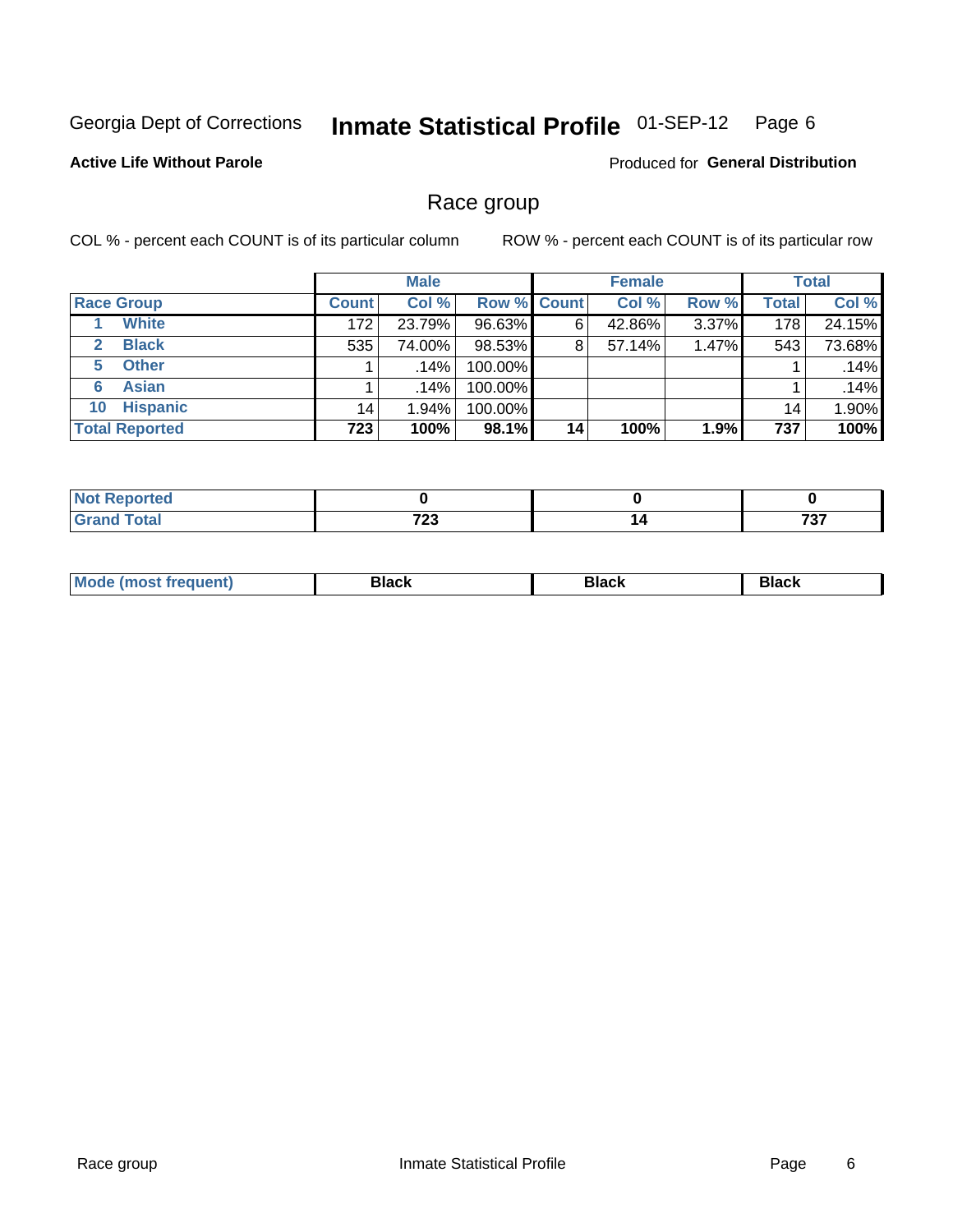#### **Inmate Statistical Profile 01-SEP-12** Page 7

#### **Active Life Without Parole**

#### Produced for General Distribution

### Marital status, self-reported at entry to prison

COL % - percent each COUNT is of its particular column

|                            |                 | <b>Male</b> |         |              | <b>Female</b> |        |              | <b>Total</b> |
|----------------------------|-----------------|-------------|---------|--------------|---------------|--------|--------------|--------------|
| <b>Marital Status</b>      | <b>Count</b>    | Col %       | Row %   | <b>Count</b> | Col %         | Row %  | <b>Total</b> | Col %        |
| <b>Unknown</b><br>$\bf{0}$ | 5               | .69%        | 100.00% |              |               |        | 5            | .68%         |
| <b>Divorced</b><br>D       | 59              | $8.16\%$    | 98.33%  |              | 7.14%         | 1.67%  | 60           | 8.14%        |
| <b>Married</b><br>М        | 111             | 15.35%      | 96.52%  | 4            | 28.57%        | 3.48%  | 115          | 15.60%       |
| <b>Separated</b><br>S      | 18 <sub>1</sub> | 2.49%       | 100.00% |              |               |        | 18           | 2.44%        |
| <b>Unmarried</b><br>U      | 516             | 71.37%      | 98.66%  | ⇁            | 50.00%        | 1.34%  | 523          | 70.96%       |
| <b>Widow</b><br>W          | 14              | 1.94%       | 87.50%  | 2            | 14.29%        | 12.50% | 16           | 2.17%        |
| <b>Total Reported</b>      | 723             | 100%        | 98.1%   | 14           | 100%          | 1.9%   | 737          | 100%         |

| rtea<br>NG |              |             |
|------------|--------------|-------------|
| υιαι       | 700<br>1 L J | -~<br>1 J I |

|--|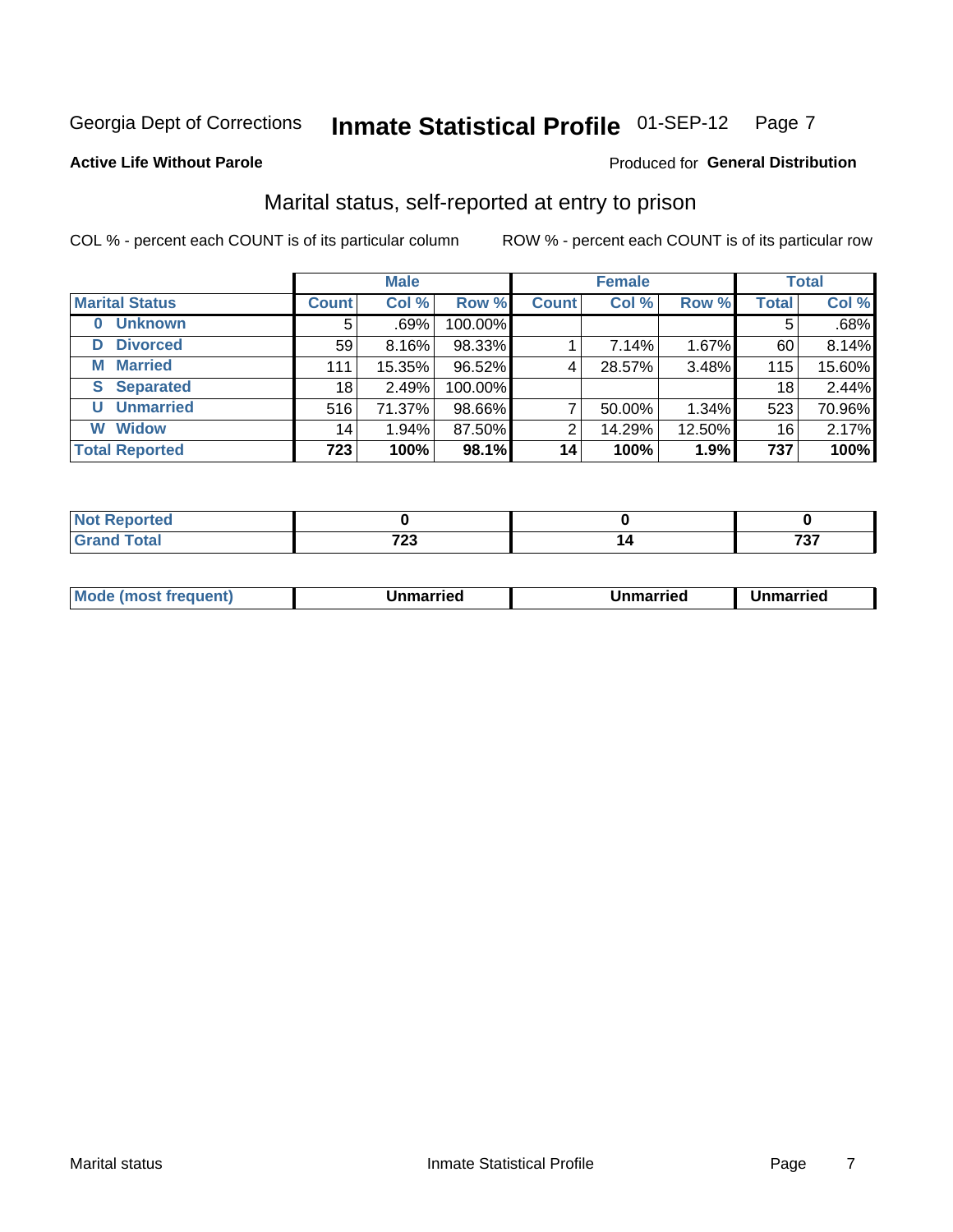#### **Inmate Statistical Profile 01-SEP-12** Page 8

Produced for General Distribution

#### **Active Life Without Parole**

# Number of children, self reported at entry to prison

COL % - percent each COUNT is of its particular column

|                           |              | <b>Male</b> |         |              | <b>Female</b> |       | <b>Total</b> |        |
|---------------------------|--------------|-------------|---------|--------------|---------------|-------|--------------|--------|
| <b>Number of Children</b> | <b>Count</b> | Col %       | Row %   | <b>Count</b> | Col %         | Row % | <b>Total</b> | Col %  |
| $\bf{0}$                  | 267          | 37.08%      | 98.52%  | 4            | 28.57%        | 1.48% | 271          | 36.92% |
|                           | 172          | 23.89%      | 97.73%  | 4            | 28.57%        | 2.27% | 176          | 23.98% |
| $\overline{2}$            | 129          | 17.92%      | 97.73%  | 3            | 21.43%        | 2.27% | 132          | 17.98% |
| 3                         | 73           | 10.14%      | 98.65%  |              | 7.14%         | 1.35% | 74           | 10.08% |
| 4                         | 48           | 6.67%       | 97.96%  |              | 7.14%         | 2.04% | 49           | 6.68%  |
| 5                         | 17           | 2.36%       | 94.44%  |              | 7.14%         | 5.56% | 18           | 2.45%  |
| 6                         | 5            | 0.69%       | 100.00% |              |               |       | 5            | 0.68%  |
| 7                         | 2            | 0.28%       | 100.00% |              |               |       | 2            | 0.27%  |
| 8                         |              | 0.14%       | 100.00% |              |               |       |              | 0.14%  |
| $\boldsymbol{9}$          | 2            | 0.28%       | 100.00% |              |               |       | 2            | 0.27%  |
| 10                        |              | 0.14%       | 100.00% |              |               |       |              | 0.14%  |
| Over 10                   | 3            | 0.42%       | 100.00% |              |               |       | 3            | 0.41%  |
| <b>Total Reported</b>     | 720          | 100%        | 98.09%  | 14           | 100%          | 1.91% | 734          | 100%   |

| w<br>. |      |     |
|--------|------|-----|
| υιαι   | 700  | 707 |
| ------ | ט בו | 191 |

| Mean<br>(average)       | 45. ا | .57 | 1.45 |
|-------------------------|-------|-----|------|
| <b>Median (middle)</b>  |       |     |      |
| Mode<br>(most frequent) |       |     |      |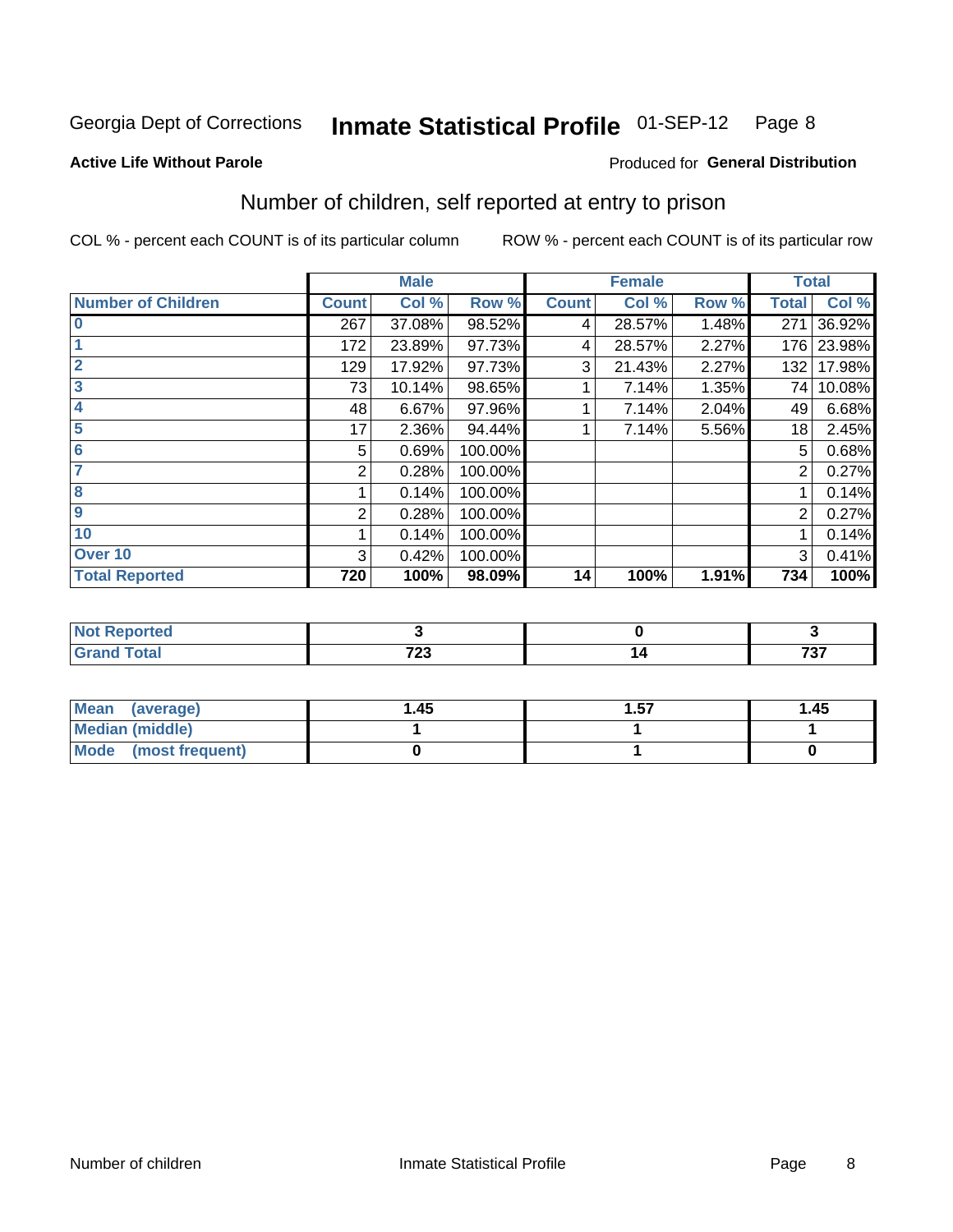#### **Inmate Statistical Profile 01-SEP-12** Page 9

Produced for General Distribution

#### **Active Life Without Parole**

# Religious affiliation, self-reported at entry to prison

COL % - percent each COUNT is of its particular column

|              |                              |              | <b>Male</b> |                      |              | <b>Female</b> |       |              | <b>Total</b> |
|--------------|------------------------------|--------------|-------------|----------------------|--------------|---------------|-------|--------------|--------------|
|              | <b>Religious Affiliation</b> | <b>Count</b> | Col %       | Row %                | <b>Count</b> | Col %         | Row % | <b>Total</b> | Col %        |
|              | Islam                        | 44           | 8.49%       | $\overline{97.78\%}$ |              | 9.09%         | 2.22% | 45           | 8.51%        |
| $\mathbf{2}$ | <b>Catholic</b>              | 18           | 3.47%       | 94.74%               |              | 9.09%         | 5.26% | 19           | 3.59%        |
| 3            | <b>Baptist</b>               | 222          | 42.86%      | 96.94%               | 7            | 63.64%        | 3.06% | 229          | 43.29%       |
| 4            | <b>Methodist</b>             | 10           | 1.93%       | 100.00%              |              |               |       | 10           | 1.89%        |
| 7            | <b>Chc Of God</b>            |              | .19%        | 100.00%              |              |               |       |              | .19%         |
| 8            | <b>Holiness</b>              | 20           | 3.86%       | 100.00%              |              |               |       | 20           | 3.78%        |
| 9            | <b>Jewish</b>                |              | .19%        | 100.00%              |              |               |       |              | .19%         |
| 10           | <b>Anglican</b>              |              | .19%        | 100.00%              |              |               |       |              | .19%         |
| 12           | <b>Hindu</b>                 | 2            | .39%        | 100.00%              |              |               |       | 2            | .38%         |
| 16           | <b>Seven D Ad</b>            | 4            | .77%        | 100.00%              |              |               |       | 4            | .76%         |
| 17           | <b>Jehovah Wt</b>            | 8            | 1.54%       | 100.00%              |              |               |       | 8            | 1.51%        |
| 18           | <b>Latr Day S</b>            |              | .19%        | 100.00%              |              |               |       |              | .19%         |
| 20           | <b>Other Prot</b>            | 77           | 14.86%      | 97.47%               | 2            | 18.18%        | 2.53% | 79           | 14.93%       |
| 96           | <b>None</b>                  | 109          | 21.04%      | 100.00%              |              |               |       | 109          | 20.60%       |
|              | <b>Total Reported</b>        | 518          | 100%        | 97.92%               | 11           | 100%          | 2.08% | 529          | 100%         |

| ı leu<br>. | <b>OOE</b><br>∠∪ບ |            | 208 |
|------------|-------------------|------------|-----|
| _____      | 700<br>725        | . .<br>. . | 707 |

| <b>Mode (most frequent)</b> | եaptist | 3aptisเ | aptist |
|-----------------------------|---------|---------|--------|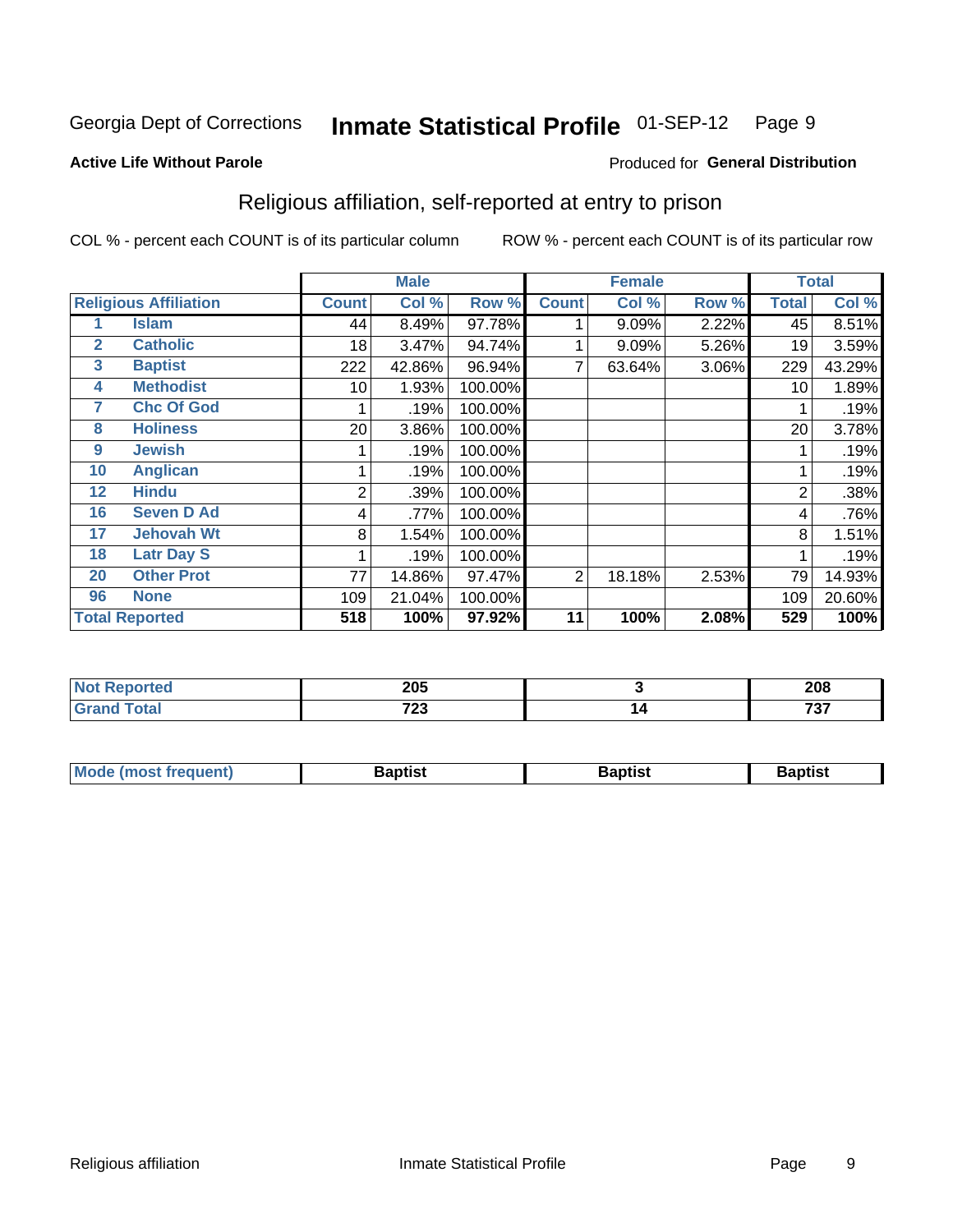#### **Inmate Statistical Profile 01-SEP-12** Page 10

#### **Active Life Without Parole**

#### Produced for General Distribution

### Home county, self-reported at entry to prison

COL % - percent each COUNT is of its particular column

|     |                             |                | <b>Male</b> |         |              | <b>Female</b> |        | <b>Total</b>   |        |
|-----|-----------------------------|----------------|-------------|---------|--------------|---------------|--------|----------------|--------|
|     | <b>Home County</b>          | <b>Count</b>   | Col %       | Row %   | <b>Count</b> | Col%          | Row %  | <b>Total</b>   | Col %  |
| 000 | <b>Unknown</b>              | 99             | 13.69%      | 100.00% |              |               |        | 99             | 13.43% |
| 001 | <b>Appling County</b>       | 3              | .41%        | 100.00% |              |               |        | 3              | .41%   |
| 002 | <b>Atkinson County</b>      | $\mathbf 1$    | .14%        | 100.00% |              |               |        | 1              | .14%   |
| 003 | <b>Bacon County</b>         | 1              | .14%        | 100.00% |              |               |        | 1              | .14%   |
| 005 | <b>Baldwin County</b>       | 3              | .41%        | 100.00% |              |               |        | 3              | .41%   |
| 007 | <b>Barrow County</b>        | 3              | .41%        | 100.00% |              |               |        | 3              | .41%   |
| 008 | <b>Bartow County</b>        | $\overline{7}$ | .97%        | 100.00% |              |               |        | 7              | .95%   |
| 009 | <b>Ben Hill County</b>      | 4              | .55%        | 100.00% |              |               |        | 4              | .54%   |
| 010 | <b>Berrien County</b>       | $\overline{2}$ | .28%        | 100.00% |              |               |        | $\overline{2}$ | .27%   |
| 011 | <b>Bibb County</b>          | 16             | 2.21%       | 100.00% |              |               |        | 16             | 2.17%  |
| 012 | <b>Bleckley County</b>      | 3              | .41%        | 100.00% |              |               |        | 3              | .41%   |
| 014 | <b>Brooks County</b>        | 1              | .14%        | 100.00% |              |               |        | 1              | .14%   |
| 016 | <b>Bulloch County</b>       | 4              | .55%        | 100.00% |              |               |        | 4              | .54%   |
| 017 | <b>Burke County</b>         | $\overline{7}$ | .97%        | 100.00% |              |               |        | 7              | .95%   |
| 018 | <b>Butts County</b>         | $\overline{2}$ | .28%        | 100.00% |              |               |        | $\overline{2}$ | .27%   |
| 020 | <b>Camden County</b>        | 4              | .55%        | 100.00% |              |               |        | 4              | .54%   |
| 021 | <b>Candler County</b>       | $\overline{2}$ | .28%        | 100.00% |              |               |        | $\overline{2}$ | .27%   |
| 022 | <b>Carroll County</b>       | $\overline{c}$ | .28%        | 100.00% |              |               |        | $\overline{2}$ | .27%   |
| 023 | <b>Catoosa County</b>       | $\overline{2}$ | .28%        | 100.00% |              |               |        | $\overline{2}$ | .27%   |
| 024 | <b>Charlton County</b>      | 1              | .14%        | 100.00% |              |               |        | 1              | .14%   |
| 025 | <b>Chatham County</b>       | 35             | 4.84%       | 100.00% |              |               |        | 35             | 4.75%  |
| 026 | <b>Chattahoochee County</b> | 1              | .14%        | 100.00% |              |               |        | 1              | .14%   |
| 028 | <b>Cherokee County</b>      | $\overline{2}$ | .28%        | 100.00% |              |               |        | $\overline{2}$ | .27%   |
| 029 | <b>Clarke County</b>        | 15             | 2.07%       | 100.00% |              |               |        | 15             | 2.04%  |
| 031 | <b>Clayton County</b>       | 18             | 2.49%       | 100.00% |              |               |        | 18             | 2.44%  |
| 033 | <b>Cobb County</b>          | 21             | 2.90%       | 100.00% |              |               |        | 21             | 2.85%  |
| 034 | <b>Coffee County</b>        | $\overline{2}$ | .28%        | 100.00% |              |               |        | $\overline{2}$ | .27%   |
| 035 | <b>Colquitt County</b>      | 3              | .41%        | 100.00% |              |               |        | 3              | .41%   |
| 036 | <b>Columbia County</b>      | 4              | .55%        | 80.00%  | 1            | 7.14%         | 20.00% | 5              | .68%   |
| 037 | <b>Cook County</b>          | 4              | .55%        | 100.00% |              |               |        | 4              | .54%   |
| 038 | <b>Coweta County</b>        | 4              | .55%        | 100.00% |              |               |        | 4              | .54%   |
| 040 | <b>Crisp County</b>         | 4              | .55%        | 100.00% |              |               |        | 4              | .54%   |
| 043 | <b>Decatur County</b>       | $\overline{2}$ | .28%        | 100.00% |              |               |        | $\overline{2}$ | .27%   |
| 044 | <b>Dekalb County</b>        | 54             | 7.47%       | 100.00% |              |               |        | 54             | 7.33%  |
| 046 | <b>Dooly County</b>         | 1              | .14%        | 50.00%  | 1            | 7.14%         | 50.00% | $\overline{2}$ | .27%   |
| 047 | <b>Dougherty County</b>     | 21             | 2.90%       | 100.00% |              |               |        | 21             | 2.85%  |
| 048 | <b>Douglas County</b>       | 10             | 1.38%       | 90.91%  | 1            | 7.14%         | 9.09%  | 11             | 1.49%  |
| 049 | <b>Early County</b>         | $\mathbf{1}$   | .14%        | 100.00% |              |               |        | 1              | .14%   |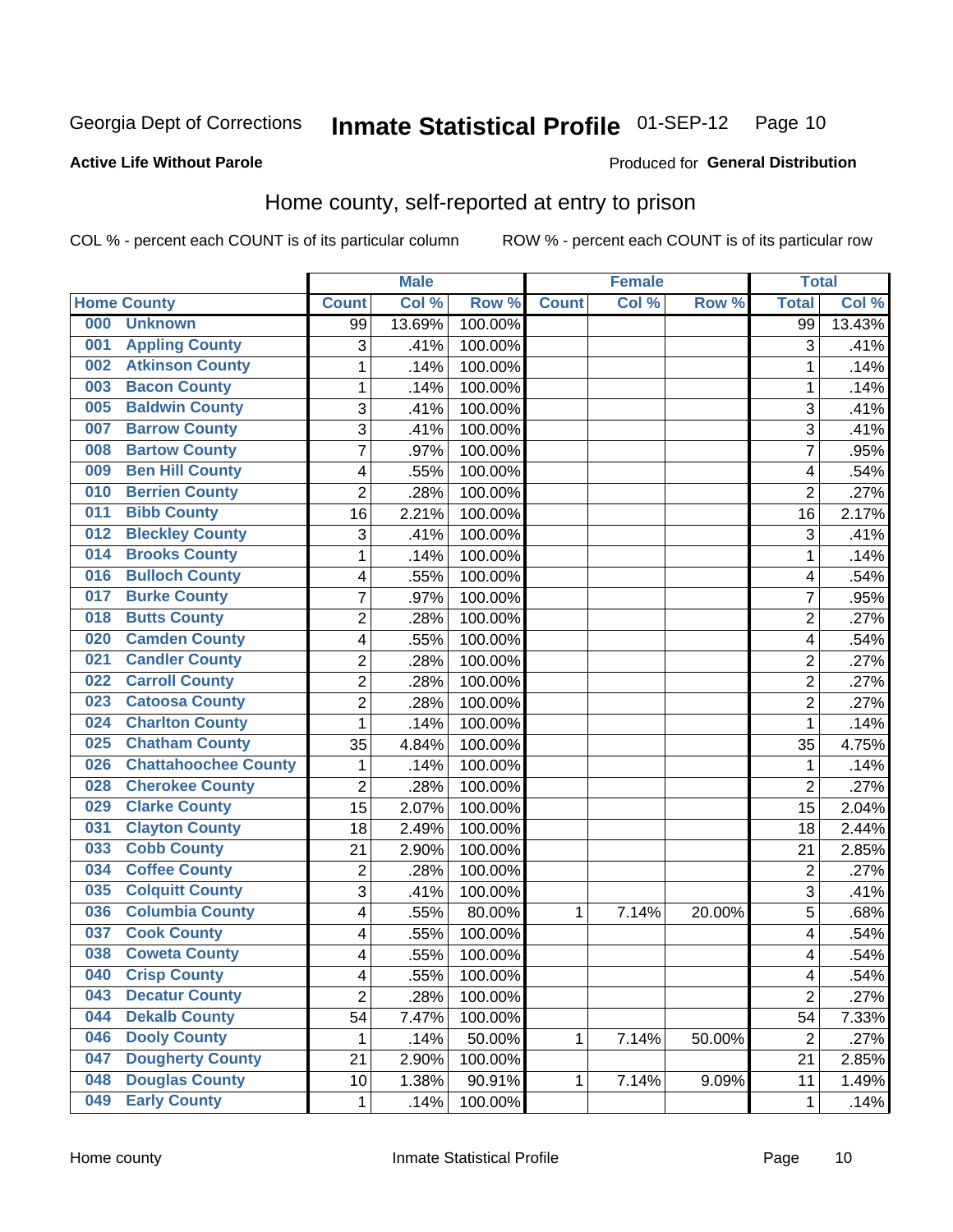#### **Inmate Statistical Profile 01-SEP-12** Page 11

#### **Active Life Without Parole**

#### Produced for General Distribution

### Home county, self-reported at entry to prison

COL % - percent each COUNT is of its particular column

|     |                          |                          | <b>Male</b> |         |                | <b>Female</b> |        | <b>Total</b>   |        |
|-----|--------------------------|--------------------------|-------------|---------|----------------|---------------|--------|----------------|--------|
|     | <b>Home County</b>       | <b>Count</b>             | Col %       | Row %   | <b>Count</b>   | Col%          | Row %  | <b>Total</b>   | Col %  |
| 051 | <b>Effingham County</b>  | 2                        | .28%        | 100.00% |                |               |        | 2              | .27%   |
| 052 | <b>Elbert County</b>     | $\overline{\mathcal{A}}$ | .55%        | 100.00% |                |               |        | 4              | .54%   |
| 053 | <b>Emanuel County</b>    | $\overline{c}$           | .28%        | 100.00% |                |               |        | $\overline{c}$ | .27%   |
| 056 | <b>Fayette County</b>    | 3                        | .41%        | 100.00% |                |               |        | 3              | $-41%$ |
| 057 | <b>Floyd County</b>      | 8                        | 1.11%       | 100.00% |                |               |        | 8              | 1.09%  |
| 058 | <b>Forsyth County</b>    | $\overline{2}$           | .28%        | 100.00% |                |               |        | $\overline{2}$ | .27%   |
| 059 | <b>Franklin County</b>   | $\overline{2}$           | .28%        | 100.00% |                |               |        | $\overline{2}$ | .27%   |
| 060 | <b>Fulton County</b>     | 92                       | 12.72%      | 97.87%  | $\overline{2}$ | 14.29%        | 2.13%  | 94             | 12.75% |
| 061 | <b>Gilmer County</b>     | $\overline{2}$           | .28%        | 100.00% |                |               |        | $\overline{2}$ | .27%   |
| 063 | <b>Glynn County</b>      | 11                       | 1.52%       | 100.00% |                |               |        | 11             | 1.49%  |
| 066 | <b>Greene County</b>     | 1                        | .14%        | 100.00% |                |               |        | 1              | .14%   |
| 067 | <b>Gwinnett County</b>   | 14                       | 1.94%       | 93.33%  | 1              | 7.14%         | 6.67%  | 15             | 2.04%  |
| 068 | <b>Habersham County</b>  | $\mathbf{1}$             | .14%        | 100.00% |                |               |        | 1              | .14%   |
| 069 | <b>Hall County</b>       | 10                       | 1.38%       | 100.00% |                |               |        | 10             | 1.36%  |
| 070 | <b>Hancock County</b>    | $\overline{2}$           | .28%        | 100.00% |                |               |        | $\overline{2}$ | .27%   |
| 071 | <b>Haralson County</b>   | $\overline{2}$           | .28%        | 100.00% |                |               |        | $\overline{2}$ | .27%   |
| 072 | <b>Harris County</b>     | $\mathbf{1}$             | .14%        | 100.00% |                |               |        | 1              | .14%   |
| 073 | <b>Hart County</b>       | $\overline{2}$           | .28%        | 100.00% |                |               |        | $\overline{2}$ | .27%   |
| 075 | <b>Henry County</b>      | 5                        | .69%        | 100.00% |                |               |        | 5              | .68%   |
| 076 | <b>Houston County</b>    | 9                        | 1.24%       | 100.00% |                |               |        | 9              | 1.22%  |
| 078 | <b>Jackson County</b>    | 5                        | .69%        | 100.00% |                |               |        | 5              | .68%   |
| 080 | <b>Jeff Davis County</b> | $\mathbf{1}$             | .14%        | 100.00% |                |               |        | 1              | .14%   |
| 081 | <b>Jefferson County</b>  | $\overline{2}$           | .28%        | 100.00% |                |               |        | $\overline{c}$ | .27%   |
| 082 | <b>Jenkins County</b>    | $\overline{2}$           | .28%        | 100.00% |                |               |        | $\overline{2}$ | .27%   |
| 087 | <b>Laurens County</b>    | $\overline{\mathcal{A}}$ | .55%        | 100.00% |                |               |        | 4              | .54%   |
| 088 | <b>Lee County</b>        | $\mathbf{1}$             | .14%        | 100.00% |                |               |        | 1              | .14%   |
| 089 | <b>Liberty County</b>    | 6                        | .83%        | 85.71%  | 1              | 7.14%         | 14.29% | 7              | .95%   |
| 090 | <b>Lincoln County</b>    | $\mathbf{1}$             | .14%        | 100.00% |                |               |        | 1              | .14%   |
| 091 | <b>Long County</b>       | 1                        | .14%        | 100.00% |                |               |        | 1              | .14%   |
| 092 | <b>Lowndes County</b>    | 5                        | .69%        | 100.00% |                |               |        | 5              | .68%   |
| 095 | <b>Madison County</b>    | $\mathbf{1}$             | .14%        | 100.00% |                |               |        | 1              | .14%   |
| 096 | <b>Marion County</b>     | 1                        | .14%        | 100.00% |                |               |        | 1              | .14%   |
| 097 | <b>Mcduffie County</b>   | $\overline{2}$           | .28%        | 100.00% |                |               |        | $\overline{2}$ | .27%   |
| 098 | <b>Mcintosh County</b>   | $\overline{2}$           | .28%        | 100.00% |                |               |        | 2              | .27%   |
| 100 | <b>Miller County</b>     | $\mathbf 1$              | .14%        | 100.00% |                |               |        | 1              | .14%   |
| 102 | <b>Monroe County</b>     | $\overline{\mathcal{A}}$ | .55%        | 100.00% |                |               |        | 4              | .54%   |
| 104 | <b>Morgan County</b>     | $\overline{2}$           | .28%        | 100.00% |                |               |        | $\overline{2}$ | .27%   |
| 106 | <b>Muscogee County</b>   | 22                       | 3.04%       | 100.00% |                |               |        | 22             | 2.99%  |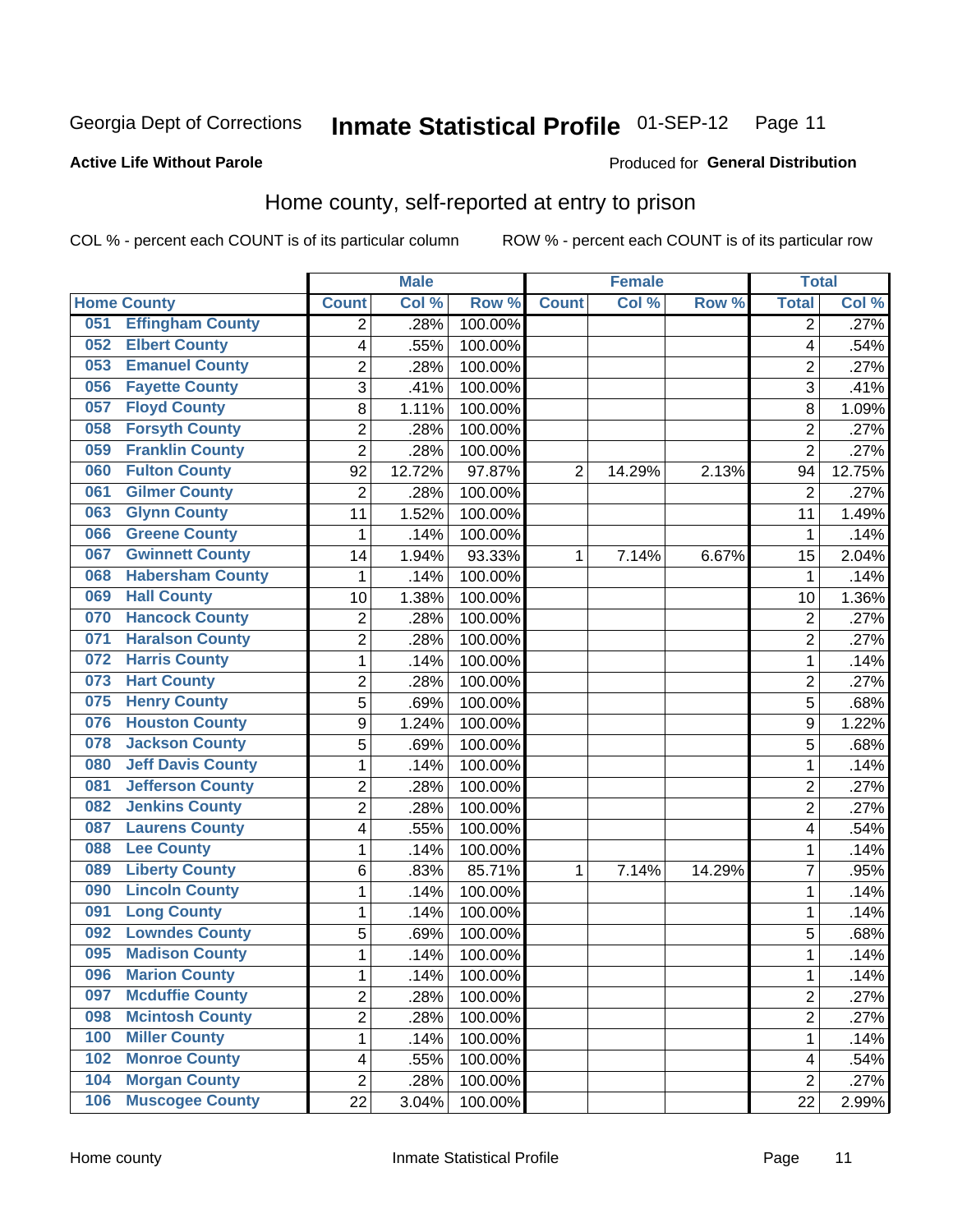# Inmate Statistical Profile 01-SEP-12 Page 12

#### **Active Life Without Parole**

#### Produced for General Distribution

### Home county, self-reported at entry to prison

COL % - percent each COUNT is of its particular column

|                  |                                      |                         | <b>Male</b> |         |                 | <b>Female</b> |        | <b>Total</b>   |       |
|------------------|--------------------------------------|-------------------------|-------------|---------|-----------------|---------------|--------|----------------|-------|
|                  | <b>Home County</b>                   | <b>Count</b>            | Col %       | Row %   | <b>Count</b>    | Col %         | Row %  | <b>Total</b>   | Col % |
| 107              | <b>Newton County</b>                 | 1                       | .14%        | 50.00%  | $\mathbf{1}$    | 7.14%         | 50.00% | $\overline{2}$ | .27%  |
| 109              | <b>Oglethorpe County</b>             | $\overline{3}$          | .41%        | 100.00% |                 |               |        | 3              | .41%  |
| 110              | <b>Paulding County</b>               | 3                       | .41%        | 100.00% |                 |               |        | 3              | .41%  |
| 111              | <b>Peach County</b>                  | $\mathbf{1}$            | .14%        | 100.00% |                 |               |        | 1              | .14%  |
| 113              | <b>Pierce County</b>                 | $\overline{2}$          | .28%        | 100.00% |                 |               |        | $\overline{c}$ | .27%  |
| 114              | <b>Pike County</b>                   | $\overline{\mathbf{4}}$ | .55%        | 80.00%  | $\mathbf 1$     | 7.14%         | 20.00% | 5              | .68%  |
| 115              | <b>Polk County</b>                   | $\sqrt{3}$              | .41%        | 100.00% |                 |               |        | 3              | .41%  |
| 117              | <b>Putnam County</b>                 | $\overline{\mathbf{4}}$ | .55%        | 100.00% |                 |               |        | 4              | .54%  |
| 119              | <b>Rabun County</b>                  | $\mathbf{1}$            | .14%        | 100.00% |                 |               |        | 1              | .14%  |
| 120              | <b>Randolph County</b>               | 3                       | .41%        | 100.00% |                 |               |        | 3              | .41%  |
| $\overline{121}$ | <b>Richmond County</b>               | 26                      | 3.60%       | 92.86%  | $\overline{2}$  | 14.29%        | 7.14%  | 28             | 3.80% |
| 122              | <b>Rockdale County</b>               | $\overline{2}$          | .28%        | 100.00% |                 |               |        | $\overline{2}$ | .27%  |
| 125              | <b>Seminole County</b>               | $\overline{2}$          | .28%        | 100.00% |                 |               |        | $\overline{2}$ | .27%  |
| $\overline{126}$ | <b>Spalding County</b>               | $\,6$                   | .83%        | 100.00% |                 |               |        | 6              | .81%  |
| 127              | <b>Stephens County</b>               | $\mathbf 1$             | .14%        | 50.00%  | 1               | 7.14%         | 50.00% | $\overline{2}$ | .27%  |
| 128              | <b>Stewart County</b>                | $\mathbf{1}$            | .14%        | 100.00% |                 |               |        | $\mathbf 1$    | .14%  |
| 129              | <b>Sumter County</b>                 | $\mathbf{1}$            | .14%        | 100.00% |                 |               |        | 1              | .14%  |
| $\overline{132}$ | <b>Tattnall County</b>               | $\mathbf{1}$            | .14%        | 100.00% |                 |               |        | 1              | .14%  |
| 134              | <b>Telfair County</b>                | $\mathbf{1}$            | .14%        | 100.00% |                 |               |        | 1              | .14%  |
| 136              | <b>Thomas County</b>                 | $\overline{\mathbf{4}}$ | .55%        | 100.00% |                 |               |        | 4              | .54%  |
| 137              | <b>Tift County</b>                   | 4                       | .55%        | 100.00% |                 |               |        | 4              | .54%  |
| 138              | <b>Toombs County</b>                 | $\boldsymbol{9}$        | 1.24%       | 100.00% |                 |               |        | 9              | 1.22% |
| 140              | <b>Treutlen County</b>               | $\mathbf{1}$            | .14%        | 100.00% |                 |               |        | 1              | .14%  |
| $\overline{145}$ | <b>Upson County</b>                  | $\overline{2}$          | .28%        | 100.00% |                 |               |        | $\overline{c}$ | .27%  |
| 146              | <b>Walker County</b>                 | $\overline{4}$          | .55%        | 80.00%  | 1               | 7.14%         | 20.00% | $\overline{5}$ | .68%  |
| 147              | <b>Walton County</b>                 | $\overline{\mathbf{4}}$ | .55%        | 100.00% |                 |               |        | 4              | .54%  |
| 148              | <b>Ware County</b>                   | $\,6$                   | .83%        | 100.00% |                 |               |        | 6              | .81%  |
| 150              | <b>Washington County</b>             | $\overline{\mathbf{4}}$ | .55%        | 100.00% |                 |               |        | 4              | .54%  |
| 151              | <b>Wayne County</b>                  | $\overline{2}$          | .28%        | 100.00% |                 |               |        | $\overline{2}$ | .27%  |
| 154              | <b>White County</b>                  | $\mathbf{1}$            | .14%        | 100.00% |                 |               |        | $\mathbf 1$    | .14%  |
| 155              | <b>Whitfield County</b>              | $\overline{3}$          | .41%        | 100.00% |                 |               |        | 3              | .41%  |
| 156              | <b>Wilcox County</b>                 | $\mathbf{1}$            | .14%        | 100.00% |                 |               |        | 1              | .14%  |
| 158              | <b>Wilkinson County</b>              | $\overline{2}$          | .28%        | 100.00% |                 |               |        | $\overline{2}$ | .27%  |
| 159              | <b>Worth County</b>                  | $\mathbf{1}$            | .14%        | 100.00% |                 |               |        | $\mathbf 1$    | .14%  |
| 999              | <b>Other Custody/Out Of</b>          | $\overline{2}$          | .28%        | 66.67%  | 1               | 7.14%         | 33.33% | 3              | .41%  |
|                  | <b>State</b><br><b>Total Rported</b> | 723                     | 100%        | 98.1%   | $\overline{14}$ | 100%          | 1.9%   | 737            | 100%  |
|                  |                                      |                         |             |         |                 |               |        |                |       |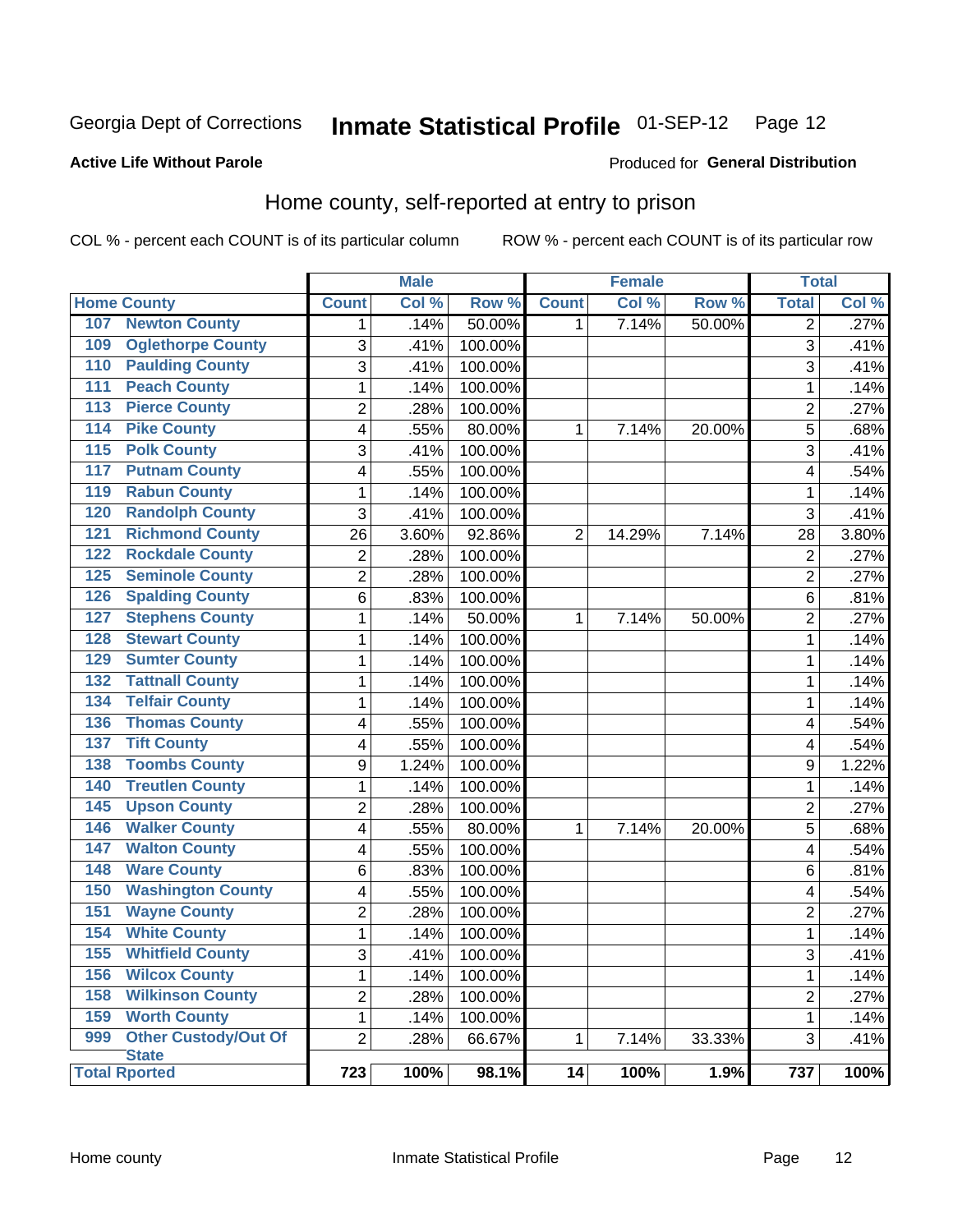# Inmate Statistical Profile 01-SEP-12 Page 13

#### **Active Life Without Parole**

#### Produced for General Distribution

### Home county, self-reported at entry to prison

COL % - percent each COUNT is of its particular column

|                     | <b>Male</b> | <b>Female</b> | Total |
|---------------------|-------------|---------------|-------|
| <b>Not Reported</b> |             |               |       |
| <b>Grand Total</b>  | 723         | 14            | 737   |

| Mode<br>(most frequent)<br>າknown | <b>Fulton County</b> | าknown |
|-----------------------------------|----------------------|--------|
|-----------------------------------|----------------------|--------|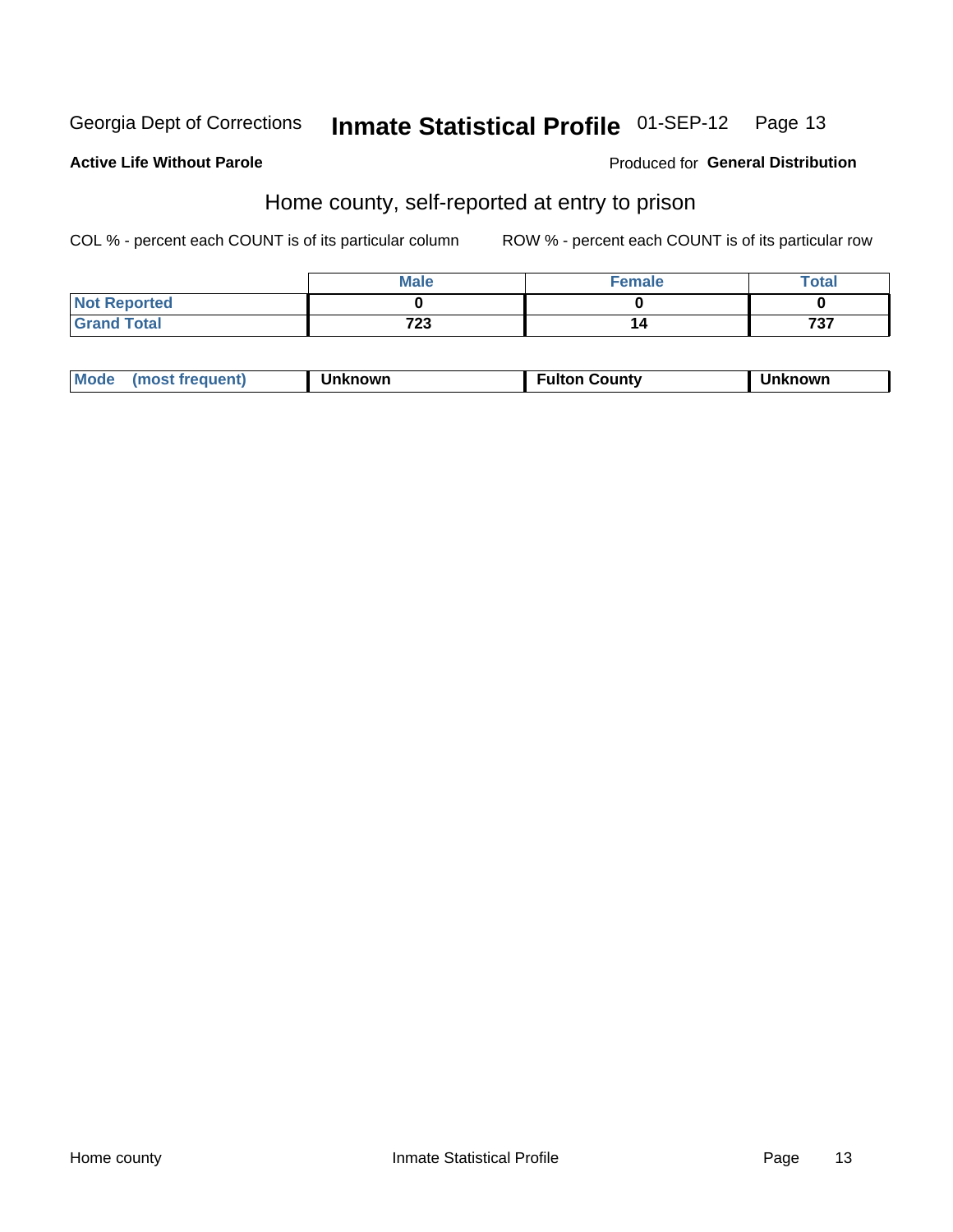## Inmate Statistical Profile 01-SEP-12 Page 14

#### **Active Life Without Parole**

#### Produced for General Distribution

### Socioeconomic class, self-reported at entry to prison

COL % - percent each COUNT is of its particular column

|                         | <b>Male</b><br><b>Female</b> |        |            | <b>Total</b> |        |       |       |        |
|-------------------------|------------------------------|--------|------------|--------------|--------|-------|-------|--------|
| Socioeconomic Class     | <b>Count</b>                 | Col %  | Row %      | <b>Count</b> | Col %  | Row % | Total | Col %  |
| <b>Welfare</b>          | 32                           | 6.10%  | 100.00%    |              |        |       | 32    | 5.99%  |
| <b>Occ Employ</b>       | 23                           | 4.38%  | $100.00\%$ |              |        |       | 23    | 4.31%  |
| <b>Minimum Std</b><br>3 | 269                          | 51.24% | $99.26\%$  |              | 22.22% | .74%  | 271   | 50.75% |
| <b>Middle</b>           | 201                          | 38.29% | 96.63%     |              | 77.78% | 3.37% | 208   | 38.95% |
| <b>Total Reported</b>   | 525                          | 100%   | 98.31%     | 9            | 100%   | 1.69% | 534   | 100%   |

|      | 198          | $\sim$<br>∠∪ง                        |
|------|--------------|--------------------------------------|
| ____ | 700<br>ن ۽ ا | $\rightarrow$ $\rightarrow$<br>, , , |

| ____ |
|------|
|------|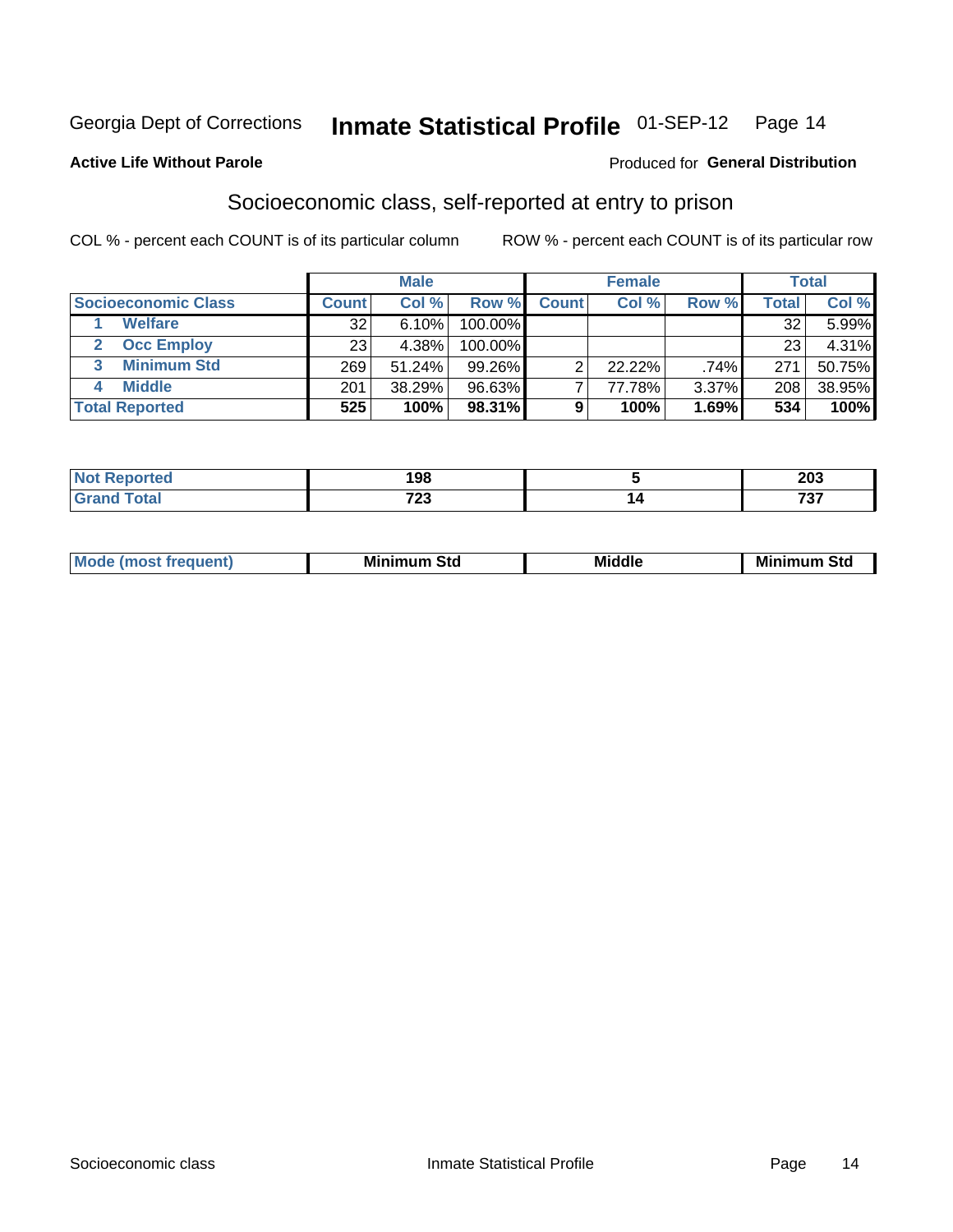# Inmate Statistical Profile 01-SEP-12 Page 15

#### **Active Life Without Parole**

#### Produced for General Distribution

### Environment to age 16, self-reported at entry to prison

COL % - percent each COUNT is of its particular column

|                                    |                 | <b>Male</b> |         |              | <b>Female</b> |        |                 | <b>Total</b> |
|------------------------------------|-----------------|-------------|---------|--------------|---------------|--------|-----------------|--------------|
| <b>Environment to age 16</b>       | <b>Count</b>    | Col %       | Row %   | <b>Count</b> | Col %         | Row %  | <b>Total</b>    | Col %        |
| <b>Rural/Farm</b>                  | 10              | $1.87\%$    | 100.00% |              |               |        | 10 <sub>1</sub> | 1.83%        |
| <b>Rural/Nfarm</b><br>$\mathbf{2}$ | 26 <sub>1</sub> | 4.86%       | 89.66%  | 3            | 30.00%        | 10.34% | 29              | 5.32%        |
| 3 S.M.S.A                          | 222             | 41.50%      | 99.55%  |              | 10.00%        | .45%   | 223             | 40.92%       |
| <b>Urban</b><br>4                  | 114             | 21.31%      | 96.61%  |              | 40.00%        | 3.39%  | 118             | 21.65%       |
| 5 Small Town                       | 163             | 30.47%      | 98.79%  | っ            | 20.00%        | 1.21%  | 165             | 30.28%       |
| <b>Total Reported</b>              | 535             | 100%        | 98.17%  | 10           | 100%          | 1.83%  | 545             | 100%         |

| .<br>הש<br>τeα<br>$\sim$ | 188                     | ,<br>JZ. |
|--------------------------|-------------------------|----------|
|                          | 700<br>$\sim$ 20 $\sim$ | $-$<br>ັ |

| Mo | M | lulaam<br>Ua.<br>_____ | M |
|----|---|------------------------|---|
|    |   |                        |   |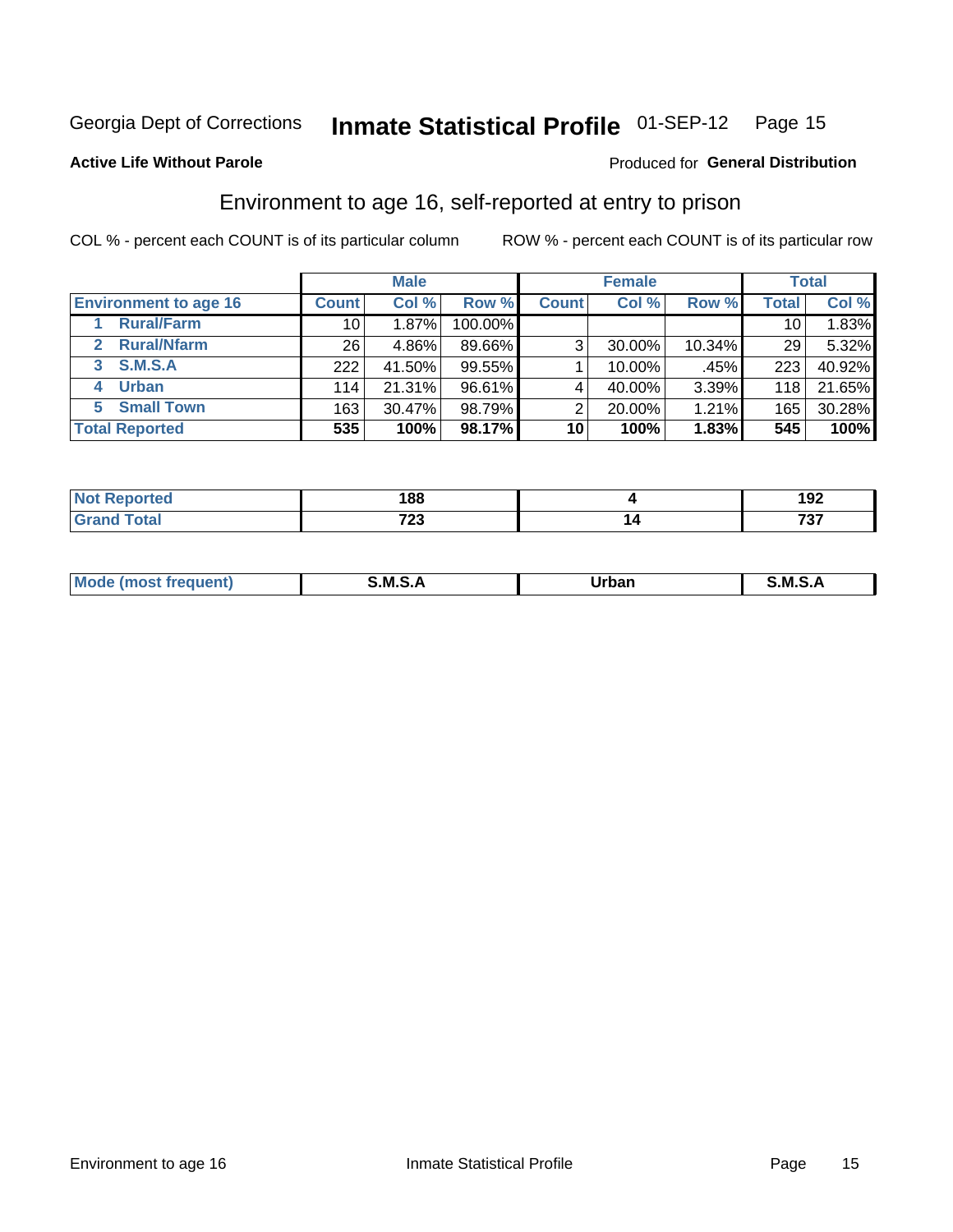# Inmate Statistical Profile 01-SEP-12 Page 16

#### **Active Life Without Parole**

#### Produced for General Distribution

### Guardian status to age 16, self-reported at entry to prison

COL % - percent each COUNT is of its particular column

|                                  |              | <b>Male</b> |         |              | <b>Female</b> |       |       | <b>Total</b> |
|----------------------------------|--------------|-------------|---------|--------------|---------------|-------|-------|--------------|
| <b>Guardian Status To Age 16</b> | <b>Count</b> | Col %       | Row %   | <b>Count</b> | Col %         | Row % | Total | Col %        |
| 2 Father Only                    | 9            | $2.00\%$    | 100.00% |              |               |       | 9     | 1.97%        |
| <b>3 Both Parents</b>            | 190          | 42.22%      | 97.94%  | 4            | 66.67%        | 2.06% | 194   | 42.54%       |
| <b>4 Mother Only</b>             | 173          | 38.44%      | 99.43%  |              | 16.67%        | .57%  | 174   | 38.16%       |
| <b>6 Oth Female</b>              | 15           | 3.33%       | 100.00% |              |               |       | 15    | 3.29%        |
| <b>7 Oth Male</b>                | 4            | .89%        | 100.00% |              |               |       | 4     | .88%         |
| 8 Step-Parents                   | 12           | 2.67%       | 100.00% |              |               |       | 12    | 2.63%        |
| <b>9 Foster Home</b>             | 9            | $2.00\%$    | 100.00% |              |               |       | 9     | 1.97%        |
| <b>10 Grand Parents</b>          | 38           | 8.44%       | 97.44%  |              | 16.67%        | 2.56% | 39    | 8.55%        |
| <b>Total Reported</b>            | 450          | 100%        | 98.68%  | 6            | 100%          | 1.32% | 456   | 100%         |

| tet o | $\sim$<br>$\sim$  | 504<br>ZU I |
|-------|-------------------|-------------|
|       | 700<br>- 20<br>__ | 707         |

| <b>Mode (most frequent)</b> | <b>Both Parents</b> | <b>Both Parents</b> | <b>Both Parents</b> |
|-----------------------------|---------------------|---------------------|---------------------|
|                             |                     |                     |                     |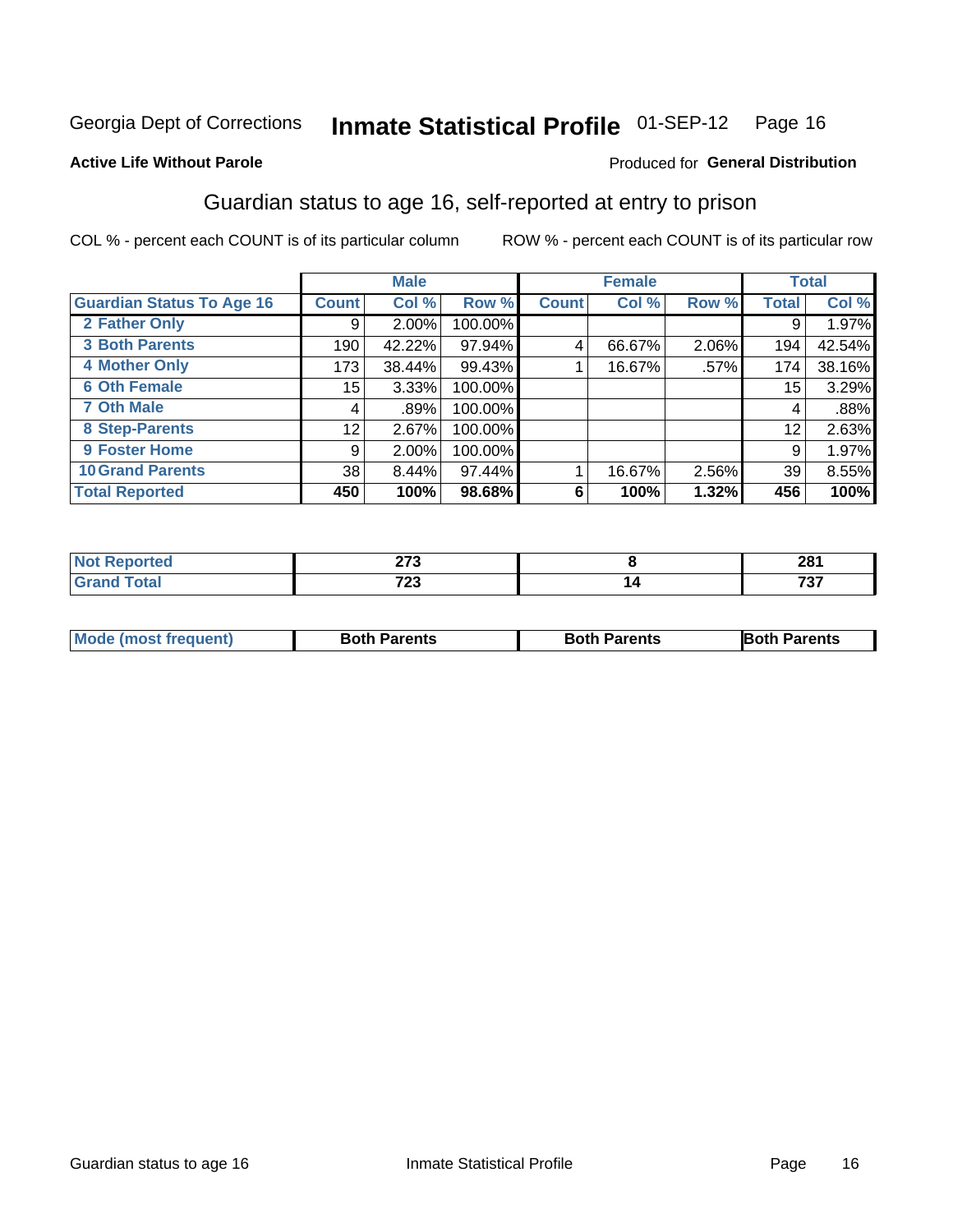#### **Inmate Statistical Profile 01-SEP-12** Page 17

#### **Active Life Without Parole**

#### Produced for General Distribution

### Employment status before prison, self-reported at entry to prison

COL % - percent each COUNT is of its particular column

|                          |              | <b>Male</b> |         |              | <b>Female</b> |       |       | <b>Total</b> |
|--------------------------|--------------|-------------|---------|--------------|---------------|-------|-------|--------------|
| <b>Employment Status</b> | <b>Count</b> | Col %       | Row %   | <b>Count</b> | Col %         | Row % | Total | Col %        |
| <b>Full Time</b>         | 321          | 52.80%      | 97.87%  | ⇁            | 70.00%        | 2.13% | 328   | 53.07%       |
| <b>Part Time</b><br>2    | 46           | 7.57%       | 100.00% |              |               |       | 46    | 7.44%        |
| Unempl $<$ 6m<br>3       | 61           | 10.03%      | 98.39%  |              | 10.00%        | 1.61% | 62    | 10.03%       |
| Unempl > 6m<br>4         | 98           | 16.12%      | 98.00%  | 2            | 20.00%        | 2.00% | 100   | 16.18%       |
| <b>Never Workd</b><br>5  | 53           | 8.72%       | 100.00% |              |               |       | 53    | 8.58%        |
| <b>Student</b><br>6      |              | 1.15%       | 100.00% |              |               |       | ⇁     | 1.13%        |
| <b>Incapable</b><br>7    | 22           | 3.62%       | 100.00% |              |               |       | 22    | 3.56%        |
| <b>Total Reported</b>    | 608          | 100%        | 98.38%  | 10           | 100%          | 1.62% | 618   | 100%         |

| τeι | 14 C<br>. . J |     | 140<br>4 A<br>. J<br>$ -$ |
|-----|---------------|-----|---------------------------|
|     | っへへ           | I 2 | ラヘラ                       |
|     | <b>145</b>    |     | ,,,                       |

| Mc | ∴ul! | ----<br>ıme<br>w |
|----|------|------------------|
|    |      |                  |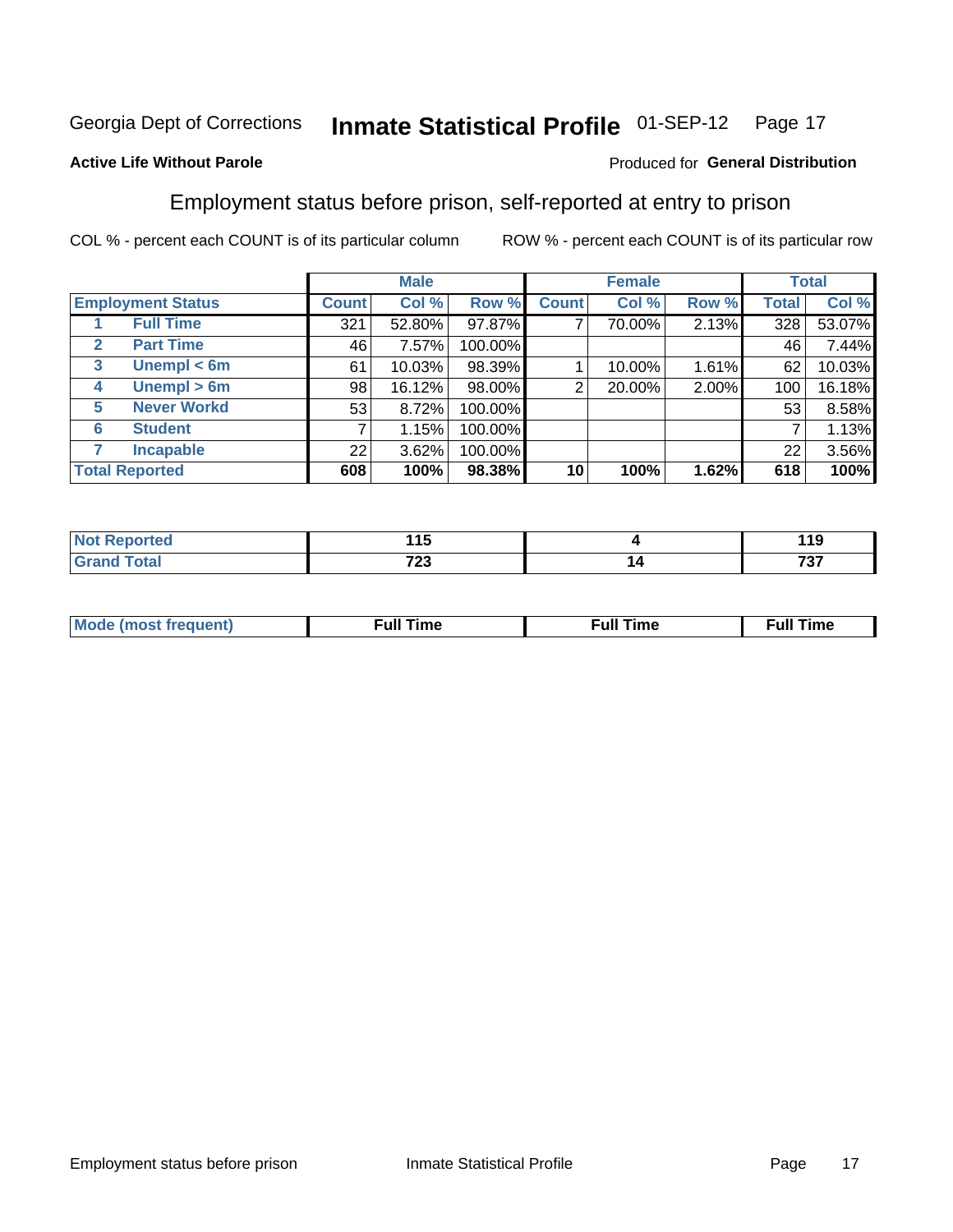# Inmate Statistical Profile 01-SEP-12 Page 18

#### **Active Life Without Parole**

Produced for General Distribution

#### Age at admission

COL % - percent each COUNT is of its particular column

|                         |                 | <b>Male</b> |         |                | <b>Female</b> |        |                         | <b>Total</b> |
|-------------------------|-----------------|-------------|---------|----------------|---------------|--------|-------------------------|--------------|
| <b>Age At Admission</b> | <b>Count</b>    | Col %       | Row %   | <b>Count</b>   | Col %         | Row %  | <b>Total</b>            | Col %        |
| 15                      | 2               | 0.28%       | 100.00% |                |               |        | 2                       | 0.27%        |
| 16                      | 1               | 0.14%       | 100.00% |                |               |        | $\mathbf{1}$            | 0.14%        |
| $\overline{17}$         | 2               | 0.28%       | 100.00% |                |               |        | $\overline{2}$          | 0.27%        |
| 18                      | $6\phantom{1}6$ | 0.83%       | 100.00% |                |               |        | 6                       | 0.81%        |
| 19                      | 13              | 1.80%       | 100.00% |                |               |        | 13                      | 1.76%        |
| $\overline{20}$         | 11              | 1.52%       | 91.67%  | 1              | 7.14%         | 8.33%  | 12                      | 1.63%        |
| 21                      | 20              | 2.77%       | 100.00% |                |               |        | 20                      | 2.71%        |
| 22                      | 34              | 4.70%       | 100.00% |                |               |        | 34                      | 4.61%        |
| 23                      | 22              | 3.04%       | 95.65%  | 1              | 7.14%         | 4.35%  | 23                      | 3.12%        |
| 24                      | 25              | 3.46%       | 100.00% |                |               |        | 25                      | 3.39%        |
| $\overline{25}$         | 24              | 3.32%       | 96.00%  | 1              | 7.14%         | 4.00%  | 25                      | 3.39%        |
| 26                      | 31              | 4.29%       | 100.00% |                |               |        | 31                      | 4.21%        |
| $\overline{27}$         | 27              | 3.73%       | 96.43%  | 1              | 7.14%         | 3.57%  | 28                      | 3.80%        |
| 28                      | 30              | 4.15%       | 100.00% |                |               |        | 30                      | 4.07%        |
| 29                      | 30              | 4.15%       | 100.00% |                |               |        | 30                      | 4.07%        |
| 30                      | 24              | 3.32%       | 100.00% |                |               |        | 24                      | 3.26%        |
| 31                      | 26              | 3.60%       | 100.00% |                |               |        | 26                      | 3.53%        |
| 32                      | 26              | 3.60%       | 92.86%  | $\overline{2}$ | 14.29%        | 7.14%  | 28                      | 3.80%        |
| 33                      | 20              | 2.77%       | 100.00% |                |               |        | 20                      | 2.71%        |
| 34                      | 16              | 2.21%       | 100.00% |                |               |        | 16                      | 2.17%        |
| 35                      | 19              | 2.63%       | 95.00%  | 1              | 7.14%         | 5.00%  | 20                      | 2.71%        |
| 36                      | 32              | 4.43%       | 100.00% |                |               |        | 32                      | 4.34%        |
| $\overline{37}$         | 21              | 2.90%       | 100.00% |                |               |        | 21                      | 2.85%        |
| 38                      | 20              | 2.77%       | 100.00% |                |               |        | 20                      | 2.71%        |
| 39                      | 18              | 2.49%       | 94.74%  | 1              | 7.14%         | 5.26%  | 19                      | 2.58%        |
| 40                      | 14              | 1.94%       | 100.00% |                |               |        | 14                      | 1.90%        |
| 41                      | 29              | 4.01%       | 100.00% |                |               |        | 29                      | 3.93%        |
| 42                      | 24              | 3.32%       | 100.00% |                |               |        | 24                      | 3.26%        |
| 43                      | 15              | 2.07%       | 93.75%  | 1              | 7.14%         | 6.25%  | 16                      | 2.17%        |
| 44                      | 13              | 1.80%       | 86.67%  | $\overline{2}$ | 14.29%        | 13.33% | 15                      | 2.04%        |
| 45                      | 19              | 2.63%       | 100.00% |                |               |        | 19                      | 2.58%        |
| 46                      | 17              | 2.35%       | 89.47%  | $\overline{2}$ | 14.29%        | 10.53% | 19                      | 2.58%        |
| 47                      | 12              | 1.66%       | 100.00% |                |               |        | 12                      | 1.63%        |
| 48                      | 12              | 1.66%       | 92.31%  | 1              | 7.14%         | 7.69%  | 13                      | 1.76%        |
| 49                      | 12              | 1.66%       | 100.00% |                |               |        | 12                      | 1.63%        |
| 50                      | 8               | 1.11%       | 100.00% |                |               |        | 8                       | 1.09%        |
| $\overline{51}$         | $6\phantom{1}6$ | 0.83%       | 100.00% |                |               |        | 6                       | 0.81%        |
| 52                      | 7               | 0.97%       | 100.00% |                |               |        | 7                       | 0.95%        |
| 53                      | 3               | 0.41%       | 100.00% |                |               |        | 3                       | 0.41%        |
| 54                      | $\overline{4}$  | 0.55%       | 100.00% |                |               |        | $\overline{\mathbf{4}}$ | 0.54%        |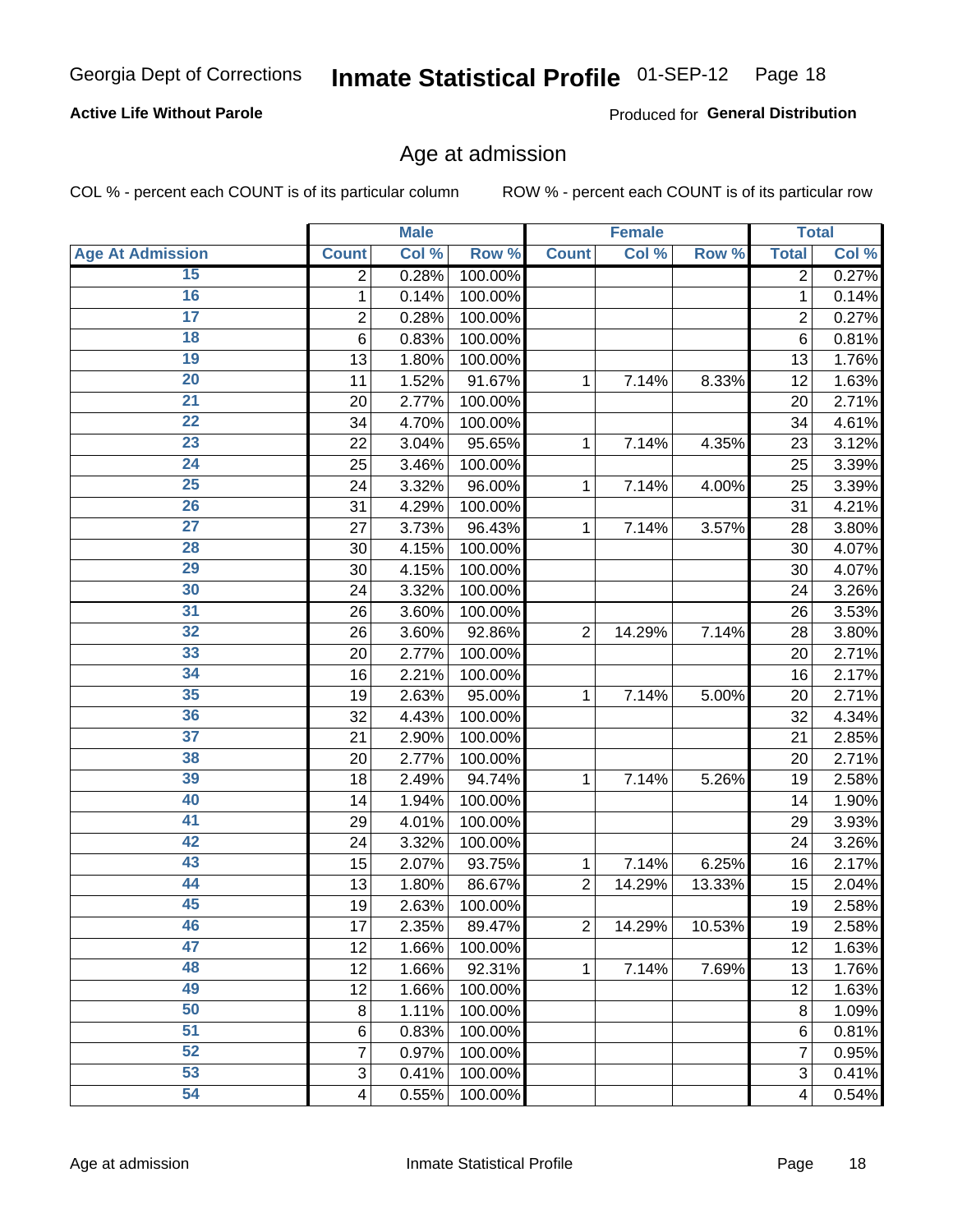# Inmate Statistical Profile 01-SEP-12 Page 19

#### **Active Life Without Parole**

Produced for General Distribution

#### Age at admission

COL % - percent each COUNT is of its particular column

|                         |                | <b>Male</b> |         |              | <b>Female</b> |       |              | <b>Total</b> |
|-------------------------|----------------|-------------|---------|--------------|---------------|-------|--------------|--------------|
| <b>Age At Admission</b> | <b>Count</b>   | Col %       | Row %   | <b>Count</b> | Col %         | Row % | <b>Total</b> | Col %        |
| 55                      | 4              | 0.55%       | 100.00% |              |               |       | 4            | 0.54%        |
| 56                      | 6              | 0.83%       | 100.00% |              |               |       | 6            | 0.81%        |
| 57                      | 5              | 0.69%       | 100.00% |              |               |       | 5            | 0.68%        |
| 58                      | 2              | 0.28%       | 100.00% |              |               |       | 2            | 0.27%        |
| 60                      | $\overline{2}$ | 0.28%       | 100.00% |              |               |       | 2            | 0.27%        |
| 62                      |                | 0.14%       | 100.00% |              |               |       |              | 0.14%        |
| 63                      |                | 0.14%       | 100.00% |              |               |       |              | 0.14%        |
| 64                      | 3              | 0.41%       | 100.00% |              |               |       | 3            | 0.41%        |
| 65                      |                | 0.14%       | 100.00% |              |               |       |              | 0.14%        |
| 66                      |                | 0.14%       | 100.00% |              |               |       |              | 0.14%        |
| 69                      |                | 0.14%       | 100.00% |              |               |       |              | 0.14%        |
| 71                      |                | 0.14%       | 100.00% |              |               |       |              | 0.14%        |
| <b>Total Reported</b>   | 723            | 100%        | 98.10%  | 14           | 100%          | 1.90% | 737          | 100%         |

| <b>rted</b>  |       |     |     |
|--------------|-------|-----|-----|
| $A + \alpha$ | 700   | ı   | ラクラ |
|              | ن ۽ ا | . . | ___ |

| Mean<br>(average)              | 34.36 | 36 | 34.39    |
|--------------------------------|-------|----|----------|
| <b>Median (middle)</b>         | ົ     |    | n.<br>ند |
| <b>Mode</b><br>(most frequent) | --    | 44 | n,<br>LL |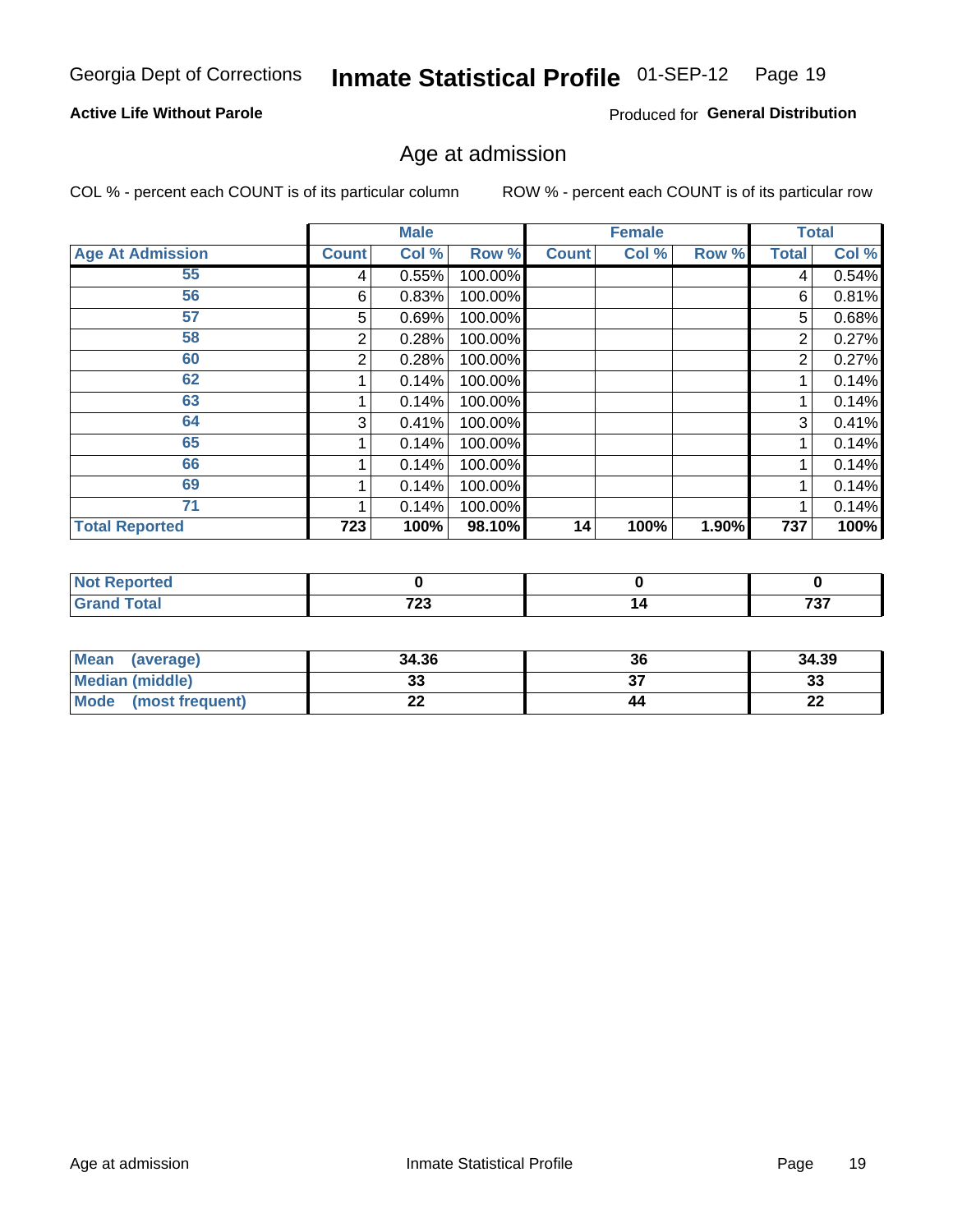#### Inmate Statistical Profile 01-SEP-12 Page 20

#### **Active Life Without Parole**

#### Produced for General Distribution

#### Height, measured at entry to prison

COL % - percent each COUNT is of its particular column

|                       |              | <b>Male</b> |         |              | <b>Female</b> |          |              | Total     |
|-----------------------|--------------|-------------|---------|--------------|---------------|----------|--------------|-----------|
| <b>Height</b>         | <b>Count</b> | Col %       | Row %   | <b>Count</b> | Col %         | Row %    | <b>Total</b> | Col %     |
| 5'08''                |              | $0.52\%$    | 100.00% |              |               |          |              | 0.52%     |
| 5'10''                | 99           | $51.30\%$   | 100.00% |              |               |          |              | 99 51.30% |
| 5'11''                | 93           | 48.19%      | 100.00% |              |               |          |              | 93 48.19% |
| <b>Total Reported</b> | 193          | 100%        | 100.00% |              |               | $0.00\%$ | 193          | 100%      |

| <b>Not</b><br>rted      | 530        | 544 |
|-------------------------|------------|-----|
| <b>c</b> otal<br>'Grand | フへへ<br>ں ک | 707 |

| Mean<br>(average)              | 5'10" | ш           | 5'10" |
|--------------------------------|-------|-------------|-------|
| Median (middle)                | 5'10" |             | 5'10" |
| <b>Mode</b><br>(most frequent) | 5'10" | <b>Null</b> | 5'10" |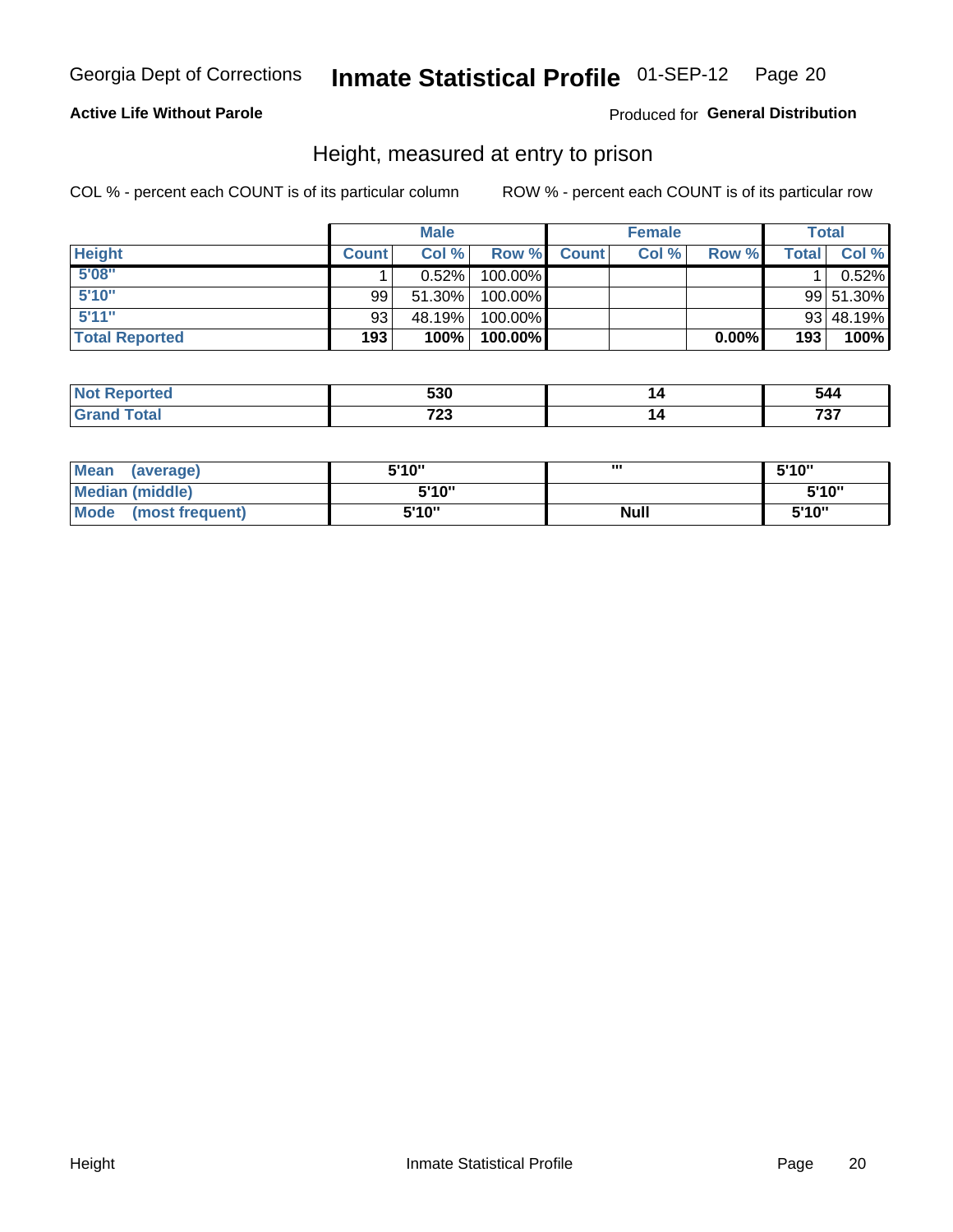#### Inmate Statistical Profile 01-SEP-12 Page 21

#### **Active Life Without Parole**

#### Produced for General Distribution

### Weight, measured at entry to prison

COL % - percent each COUNT is of its particular column

|                       |                | <b>Male</b>               |         |                | <b>Female</b>              |         | <b>Total</b>            |        |
|-----------------------|----------------|---------------------------|---------|----------------|----------------------------|---------|-------------------------|--------|
| Weight                | <b>Count</b>   | $\overline{\text{Col 9}}$ | Row %   | <b>Count</b>   | $\overline{\text{Col }^9}$ | Row %   | <b>Total</b>            | Col %  |
| 110 - 119 pounds      |                |                           |         | $\overline{2}$ | 14.29%                     | 100.00% | $\overline{2}$          | 0.27%  |
| 120 - 129 pounds      | 3              | 0.42%                     | 100.00% |                |                            |         | 3                       | 0.41%  |
| 130 - 139 pounds      | 15             | 2.08%                     | 93.75%  | 1              | 7.14%                      | 6.25%   | 16                      | 2.18%  |
| 140 - 149 pounds      | 41             | 5.69%                     | 100.00% |                |                            |         | 41                      | 5.58%  |
| 150 - 159 pounds      | 71             | 9.85%                     | 100.00% |                |                            |         | 71                      | 9.66%  |
| 160 - 169 pounds      | 92             | 12.76%                    | 96.84%  | 3              | 21.43%                     | 3.16%   | 95                      | 12.93% |
| 170 - 179 pounds      | 106            | 14.70%                    | 99.07%  | 1              | 7.14%                      | 0.93%   | 107                     | 14.56% |
| 180 - 189 pounds      | 84             | 11.65%                    | 97.67%  | $\overline{2}$ | 14.29%                     | 2.33%   | 86                      | 11.70% |
| 190 - 199 pounds      | 61             | 8.46%                     | 100.00% |                |                            |         | 61                      | 8.30%  |
| 200 - 209 pounds      | 64             | 8.88%                     | 98.46%  | 1              | 7.14%                      | 1.54%   | 65                      | 8.84%  |
| 210 - 219 pounds      | 47             | 6.52%                     | 95.92%  | $\overline{2}$ | 14.29%                     | 4.08%   | 49                      | 6.67%  |
| 220 - 229 pounds      | 42             | 5.83%                     | 100.00% |                |                            |         | 42                      | 5.71%  |
| 230 - 239 pounds      | 25             | 3.47%                     | 100.00% |                |                            |         | 25                      | 3.40%  |
| 240 - 249 pounds      | 24             | 3.33%                     | 100.00% |                |                            |         | 24                      | 3.27%  |
| 250 - 259 pounds      | 12             | 1.66%                     | 85.71%  | $\overline{2}$ | 14.29%                     | 14.29%  | 14                      | 1.90%  |
| 260 - 269 pounds      | 9              | 1.25%                     | 100.00% |                |                            |         | 9                       | 1.22%  |
| 270 - 279 pounds      | 8              | 1.11%                     | 100.00% |                |                            |         | 8                       | 1.09%  |
| 280 - 289 pounds      | 4              | 0.55%                     | 100.00% |                |                            |         | $\overline{\mathbf{4}}$ | 0.54%  |
| 290 - 299 pounds      | 3              | 0.42%                     | 100.00% |                |                            |         | 3                       | 0.41%  |
| 300 - 309 pounds      | $\overline{2}$ | 0.28%                     | 100.00% |                |                            |         | $\overline{2}$          | 0.27%  |
| 310 - 319 pounds      | 1              | 0.14%                     | 100.00% |                |                            |         | 1                       | 0.14%  |
| 320 - 329 pounds      | 4              | 0.55%                     | 100.00% |                |                            |         | 4                       | 0.54%  |
| 330 - 339 pounds      | $\overline{2}$ | 0.28%                     | 100.00% |                |                            |         | $\overline{2}$          | 0.27%  |
| 400 pounds and over   | 1              | 0.14%                     | 100.00% |                |                            |         | $\mathbf 1$             | 0.14%  |
| <b>Total Reported</b> | 721            | 100%                      | 98.10%  | 14             | 100%                       | 1.90%   | 735                     | 100%   |

| <b>eportea</b><br>w |      |     |
|---------------------|------|-----|
| <b>otal</b>         | 700  | 707 |
| ---                 | . ZJ |     |

| <b>Mean</b><br>(average)       | 190 | 180   | 189 |
|--------------------------------|-----|-------|-----|
| <b>Median (middle)</b>         | 180 | 177.5 | 180 |
| <b>Mode</b><br>(most frequent) | 170 | 110   | 170 |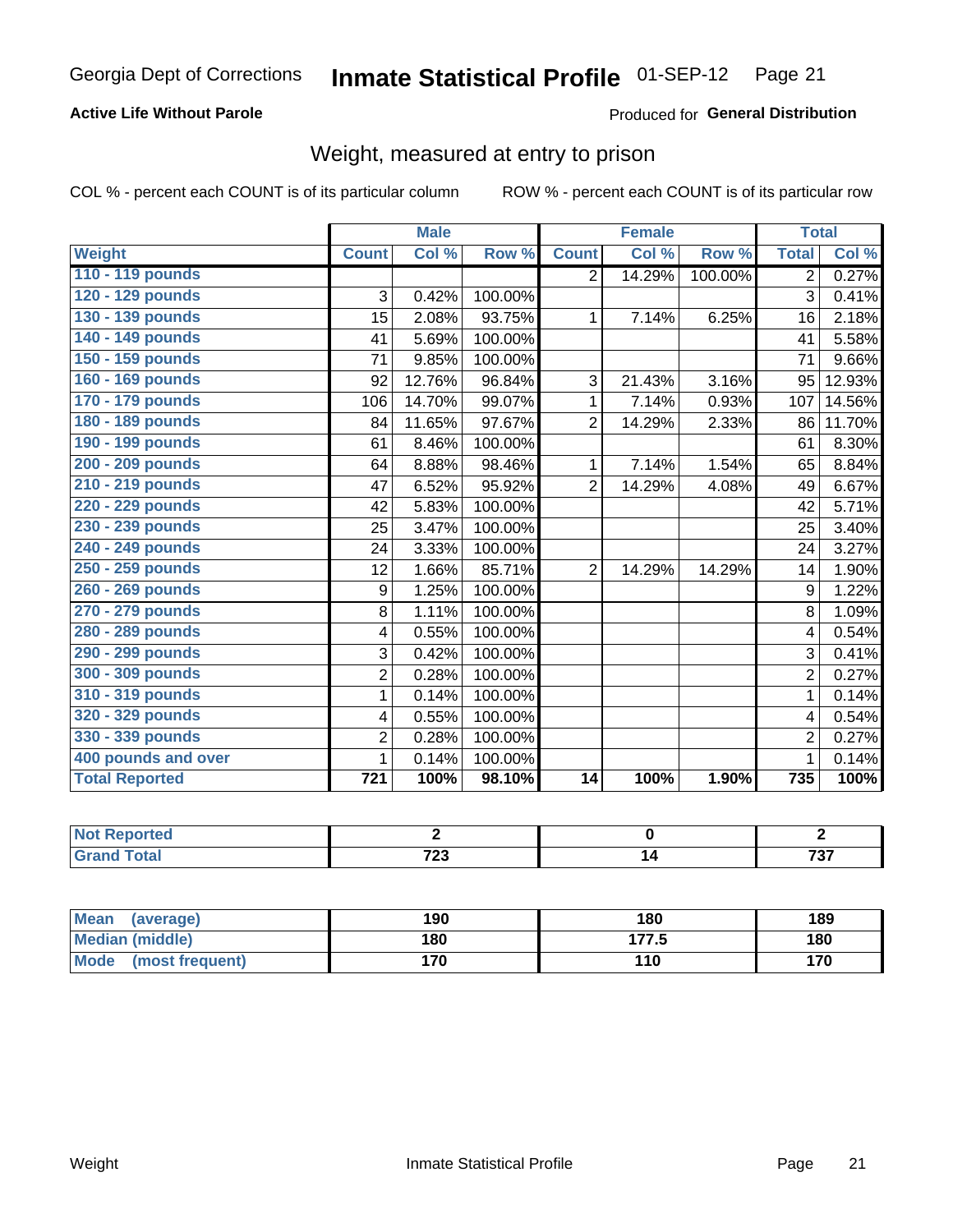#### Inmate Statistical Profile 01-SEP-12 Page 22

#### **Active Life Without Parole**

Produced for General Distribution

### Military service

COL % - percent each COUNT is of its particular column

|                             |              | <b>Male</b> |                    |    | <b>Female</b> |       |              | <b>Total</b> |
|-----------------------------|--------------|-------------|--------------------|----|---------------|-------|--------------|--------------|
| <b>Military service</b>     | <b>Count</b> | Col %       | <b>Row % Count</b> |    | Col %         | Row % | <b>Total</b> | Col %        |
| <b>Air Force</b>            | 40           | 9.52%       | 100.00%            |    |               |       | 40           | 9.30%        |
| $\mathbf{2}$<br><b>Army</b> | 6            | 1.43%       | 100.00%            |    |               |       | 6            | 1.40%        |
| <b>Navy</b><br>3            | 3            | .71%        | 100.00%            |    |               |       | 3            | .70%         |
| <b>Marines</b><br>4         |              | $.24\%$     | 100.00%            |    |               |       |              | .23%         |
| <b>Coast Guard</b><br>5.    | 6            | 1.43%       | 100.00%            |    |               |       | 6            | 1.40%        |
| <b>None</b><br>96           | 364          | 86.67%      | 97.33%             | 10 | 100.00%       | 2.67% | 374          | 86.98%       |
| <b>Total Reported</b>       | 420          | 100%        | 97.67%             | 10 | 100%          | 2.33% | 430          | 100%         |

| rted              | 303  |    | 307                         |
|-------------------|------|----|-----------------------------|
| $f \sim f \sim f$ | フヘヘ  | 14 | $\rightarrow$ $\rightarrow$ |
| υιαι              | ט בו |    | , J I                       |

|  |  | <b>Mode</b><br>uent)<br>most tren | Force<br>Aır | <b>Null</b> | orce |
|--|--|-----------------------------------|--------------|-------------|------|
|--|--|-----------------------------------|--------------|-------------|------|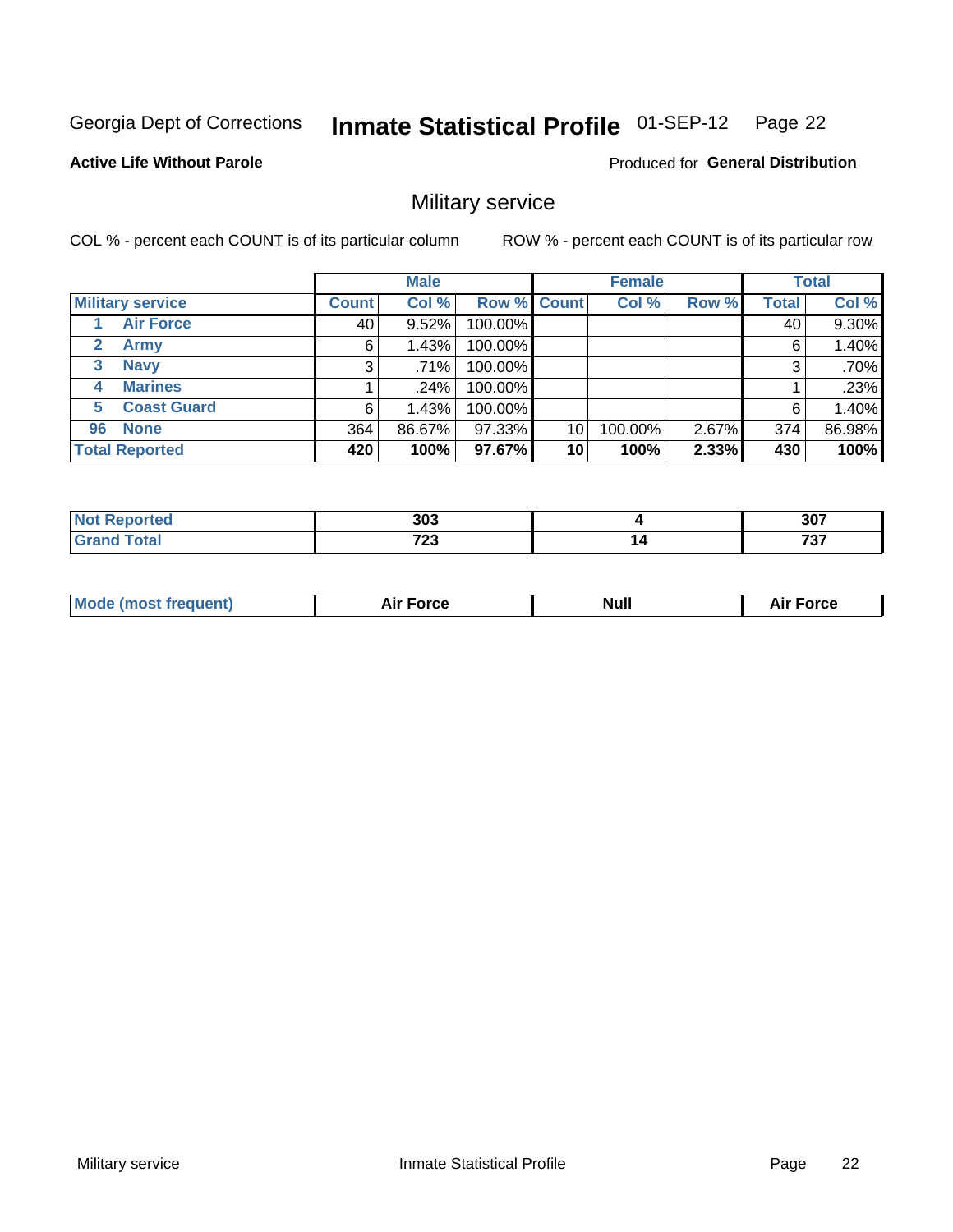#### **Inmate Statistical Profile 01-SEP-12** Page 23

**Active Life Without Parole** 

Produced for General Distribution

#### Type of admission to prison

COL % - percent each COUNT is of its particular column

|                                 |                 | <b>Male</b> |                    |                 | <b>Female</b> |       |       | <b>Total</b> |
|---------------------------------|-----------------|-------------|--------------------|-----------------|---------------|-------|-------|--------------|
| <b>Type of Admission</b>        | <b>Count</b>    | Col %       | <b>Row % Count</b> |                 | Col %         | Row % | Total | Col %        |
| <b>Committed From Court</b>     | 705             | $97.51\%$   | 98.05%             | 14              | 100.00%       | 1.95% | 719   | 97.56%       |
| <b>Parole Rev/New Sent</b><br>3 | 3               | ا %41.      | 100.00%            |                 |               |       | 3     | .41%         |
| <b>Prob Viol/Partial</b><br>6.  |                 | ا 14%.      | 100.00%            |                 |               |       |       | .14%         |
| <b>Prob Rev/Remainder</b><br>9  | 2               | $.28\%$     | 100.00%            |                 |               |       | ⌒     | .27%         |
| <b>Life W/O Parole</b><br>11    | 12 <sup>°</sup> | 1.66%       | 100.00%            |                 |               |       | 12    | 1.63%        |
| <b>Total Reported</b>           | 723             | 100%        | 98.1%              | 14 <sub>1</sub> | 100%          | 1.9%  | 737   | 100%         |

| <b>norted</b><br><b>NOT</b> |      |     |
|-----------------------------|------|-----|
| $T0$ tal                    | 700  | ラヘラ |
| <b>C.A.</b>                 | 1 LJ | .   |

| Mod<br>frequent)<br><b>TA IMOST 1.</b> | Court Cmmt<br>$\sim$ $\sim$ | วmmt<br>∴ourt | ∶ Cmmt<br>∴∩⊔rt∴ |
|----------------------------------------|-----------------------------|---------------|------------------|
|                                        |                             |               |                  |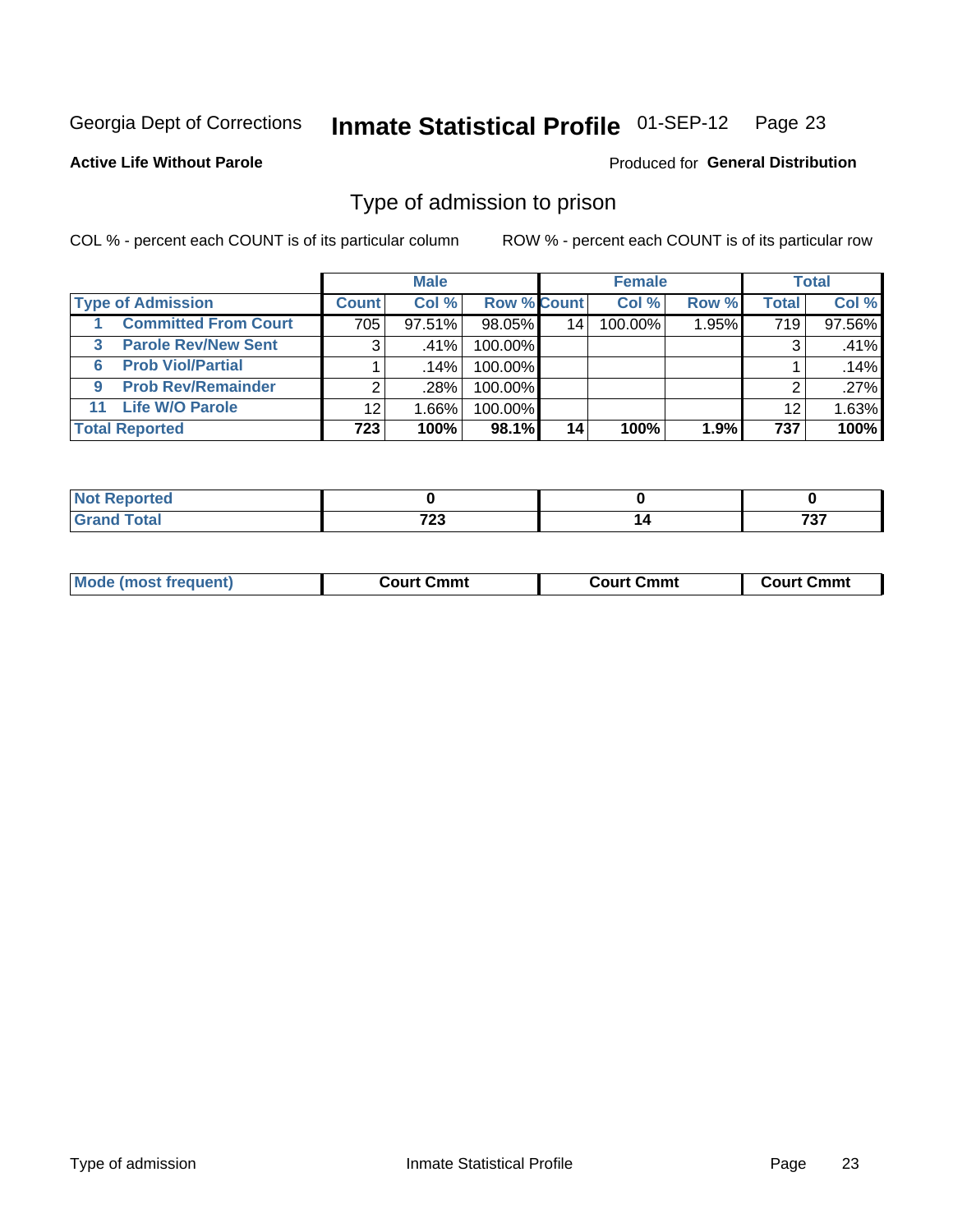# Inmate Statistical Profile 01-SEP-12 Page 24

**Active Life Without Parole** 

Produced for General Distribution

#### Current / last security status

COL % - percent each COUNT is of its particular column

|                        |              | <b>Male</b> |                    |    | <b>Female</b> |           |       | <b>Total</b> |
|------------------------|--------------|-------------|--------------------|----|---------------|-----------|-------|--------------|
| <b>Security Status</b> | <b>Count</b> | Col %       | <b>Row % Count</b> |    | Col %         | Row %     | Total | Col %        |
| 4 Medium               | 23           | 3.20%       | 88.46%             | 3  | 21.43%        | $11.54\%$ | 26    | 3.55%        |
| 5 Close                | 693          | 96.52%      | $98.44\%$          | 11 | 78.57%        | 1.56%     | 704   | 96.17%       |
| <b>6 Maximum</b>       |              | $.28\%$     | 100.00%            |    | .00%          |           |       | $.27\%$      |
| <b>Total Reported</b>  | 718          | 100%        | $98.09\%$          | 14 | 100%          | 1.91%     | 732   | 100%         |

| <b>Still being diagnosed</b> |            |     |
|------------------------------|------------|-----|
| <b>Not Reported</b>          |            |     |
| <b>Grand Total</b>           | フクク<br>د ۽ | ラヘー |

| Mode (most frequent) | Close | Close | <b>Close</b> |
|----------------------|-------|-------|--------------|
|                      |       |       |              |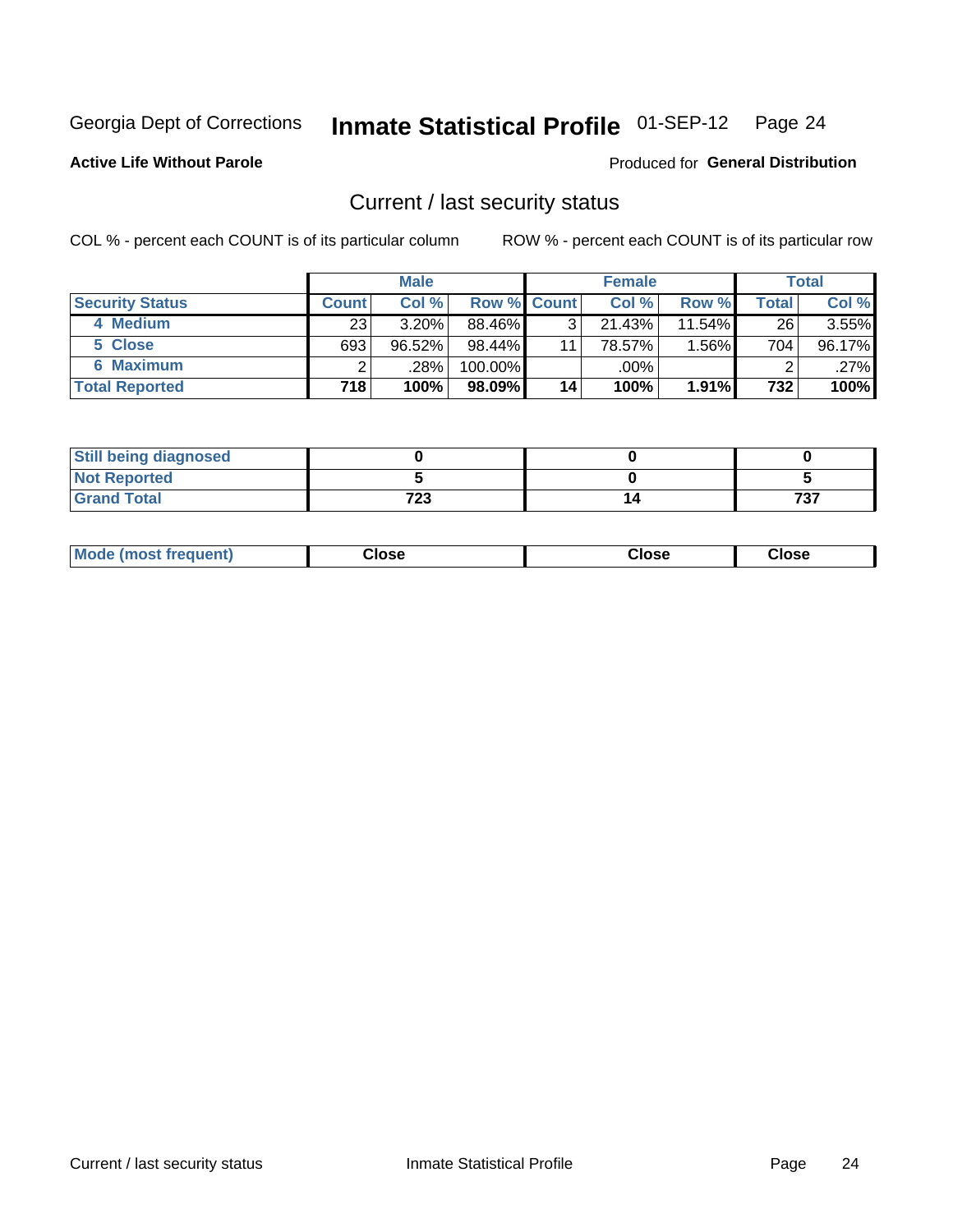# Inmate Statistical Profile 01-SEP-12 Page 25

**Active Life Without Parole** 

Produced for General Distribution

### Current / last type of institution

COL % - percent each COUNT is of its particular column

|                            |       | <b>Male</b> |                    |    | <b>Female</b> |       |                    | <b>Total</b> |
|----------------------------|-------|-------------|--------------------|----|---------------|-------|--------------------|--------------|
| <b>Type of Institution</b> | Count | Col %       | <b>Row % Count</b> |    | Col %         | Row % | $\mathsf{Total}$ . | Col %        |
| <b>State Prison</b>        | 718   | 99.58%      | 98.09%             | 14 | $100.00\%$    | 1.91% | 732                | 99.59%       |
| <b>Private Prison</b>      |       | .42%        | 100.00%            |    |               |       |                    | .41%         |
| <b>Total Reported</b>      | 721   | 100%        | 98.1%              | 14 | 100%          | 1.9%  | 735                | 100%         |

| tea                 |                                          |                 |
|---------------------|------------------------------------------|-----------------|
| <u>i otal</u><br>-- | $\overline{\phantom{a}}$<br>--<br>$\sim$ | $- \sim$<br>. . |

| <b>Mode (most frequent)</b> | <b>State Prison</b> | <b>State Prison</b> | <b>State Prison</b> |
|-----------------------------|---------------------|---------------------|---------------------|
|                             |                     |                     |                     |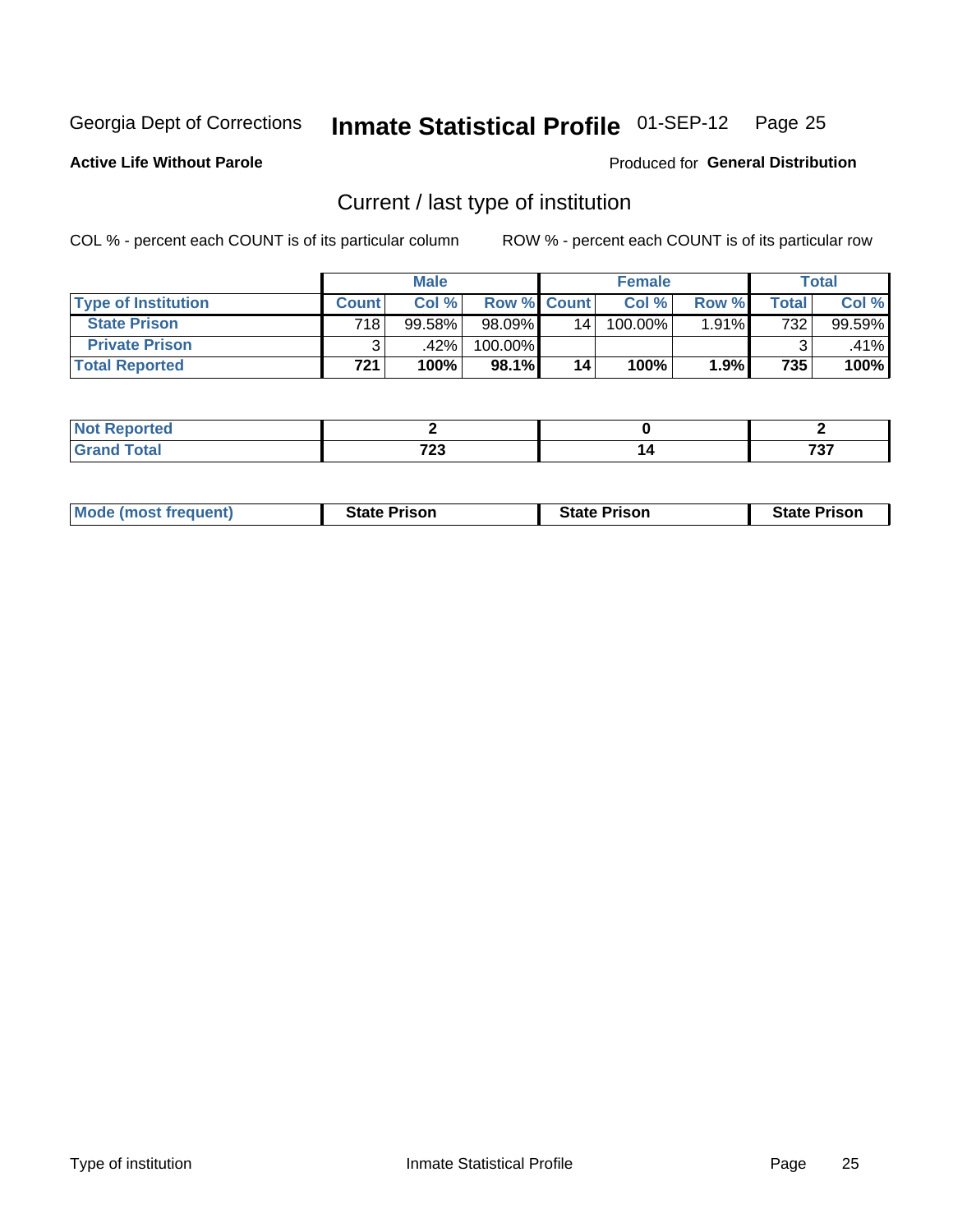# Inmate Statistical Profile 01-SEP-12 Page 26

**Active Life Without Parole** 

#### Produced for General Distribution

### Institution type - transitional centers

COL % - percent each COUNT is of its particular column

|                                                | Male  |                    | <b>Female</b> |                   | Total |
|------------------------------------------------|-------|--------------------|---------------|-------------------|-------|
| <b>Institution Type - Trans. Centers Count</b> | Col % | <b>Row % Count</b> |               | Col % Row % Total | Col % |
| <b>Total Reported</b>                          |       |                    |               |                   |       |

| <b>Reported</b><br><b>NOT</b><br>$\sim$            |  |  |
|----------------------------------------------------|--|--|
| $f$ $f \circ f \circ f$<br>$C = 1$<br><b>TULAI</b> |  |  |

| Mode (most frequent) | <b>Null</b> | <b>Null</b> | <b>Null</b> |
|----------------------|-------------|-------------|-------------|
|                      |             |             |             |
|                      |             |             |             |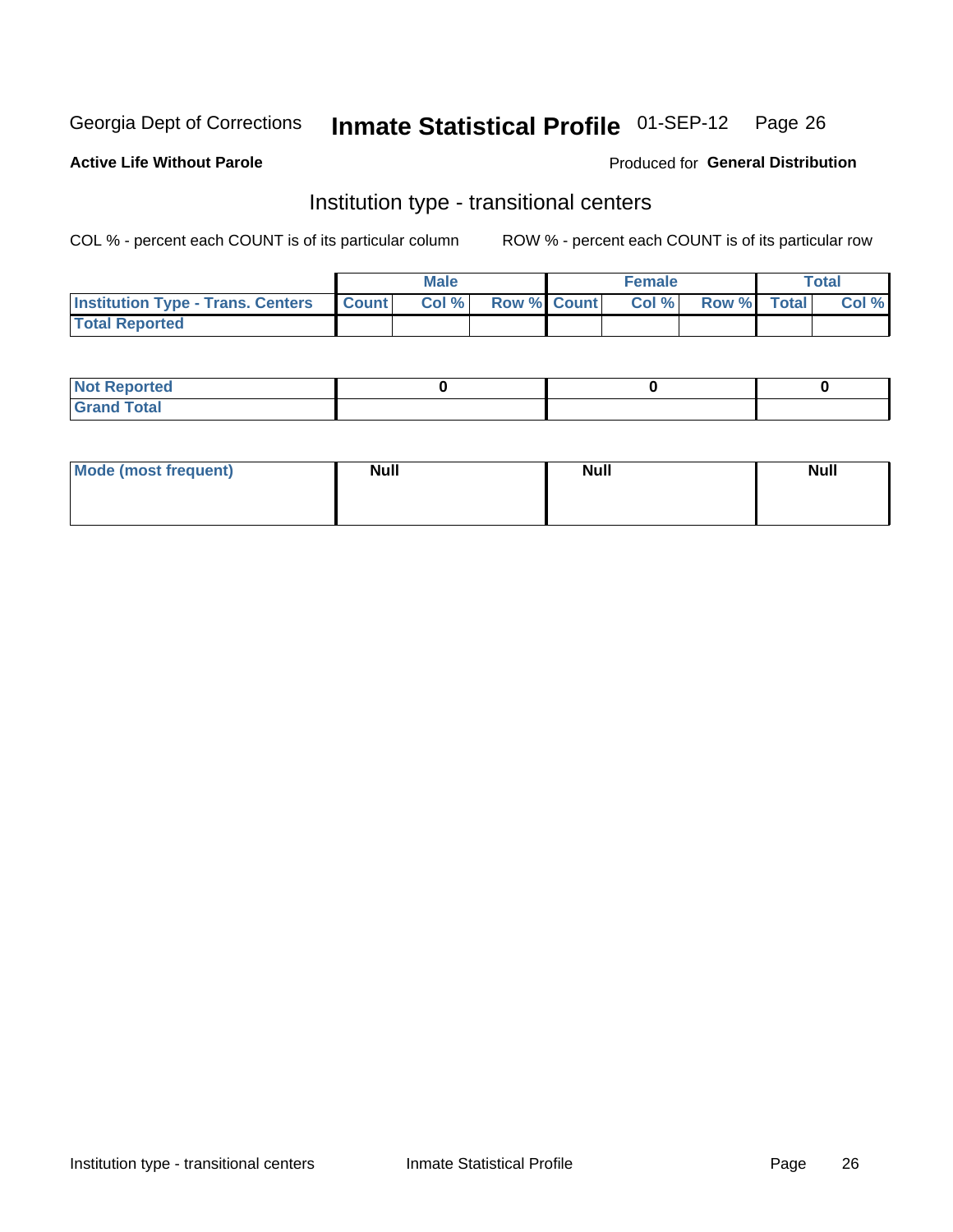# Inmate Statistical Profile 01-SEP-12 Page 27

**Active Life Without Parole** 

**Produced for General Distribution** 

#### Institution type - county prisons

COL % - percent each COUNT is of its particular column

|                                                    | <b>Male</b> |  | <b>Female</b>            |             | <b>Total</b> |
|----------------------------------------------------|-------------|--|--------------------------|-------------|--------------|
| <b>Institution Type - County Prisons   Count  </b> | Col %       |  | <b>Row % Count Col %</b> | Row % Total | Col %        |
| <b>Total Reported</b>                              |             |  |                          |             |              |

| <b>Not Reported</b>         |  |  |
|-----------------------------|--|--|
| <b>Total</b><br>-<br>______ |  |  |

| <b>Mode</b>      | <b>Null</b> | <b>Null</b> | <b>Null</b> |
|------------------|-------------|-------------|-------------|
| (most freauent). |             |             |             |
|                  |             |             |             |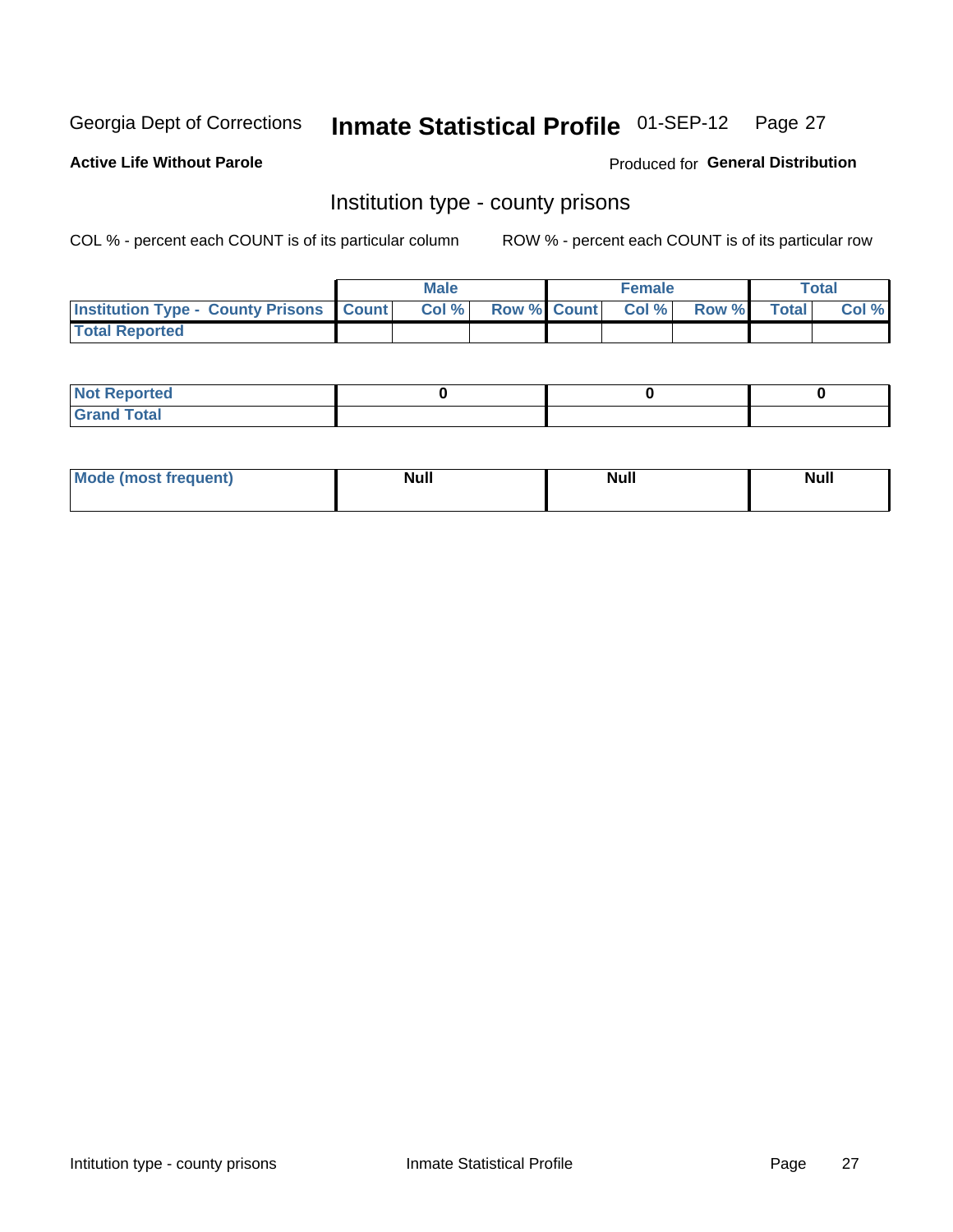#### Inmate Statistical Profile 01-SEP-12 Page 28

#### **Active Life Without Parole**

#### Produced for General Distribution

### Institution type - state prisons

COL % - percent each COUNT is of its particular column

|                                         |              | <b>Male</b>               |         |                 | <b>Female</b>                 |         | <b>Total</b>                        |          |
|-----------------------------------------|--------------|---------------------------|---------|-----------------|-------------------------------|---------|-------------------------------------|----------|
| <b>Institution Type - State Prisons</b> | <b>Count</b> | Col %                     | Row %   | <b>Count</b>    | Col %                         | Row %   | <b>Total</b>                        | Col %    |
| <b>Arrendale State Prison</b>           |              |                           |         | 10              | 71.43%                        | 100.00% | 10 <sup>°</sup>                     | 1.37%    |
| <b>Augusta State Med. Prison</b>        | 53           | 7.38%                     | 100.00% |                 |                               |         | 53                                  | 7.24%    |
| <b>Baldwin State Prison</b>             | 24           | 3.34%                     | 100.00% |                 |                               |         | 24                                  | 3.28%    |
| <b>Burrus Corr Trn Cntr</b>             |              | .14%                      | 100.00% |                 |                               |         |                                     | .14%     |
| <b>Central State Prison</b>             |              | .14%                      | 100.00% |                 |                               |         |                                     | .14%     |
| <b>Coastal State Prison</b>             | 1            | .14%                      | 100.00% |                 |                               |         | 1                                   | .14%     |
| <b>Ga Diag Class Prison</b>             | 28           | 3.90%                     | 100.00% |                 |                               |         | 28                                  | 3.83%    |
| <b>Ga State Prison</b>                  | 12           | 1.67%                     | 100.00% |                 |                               |         | 12                                  | 1.64%    |
| <b>Hancock State Prison</b>             | 70           | 9.75%                     | 100.00% |                 |                               |         | 70                                  | 9.56%    |
| <b>Hays State Prison</b>                | 79           | 11.00%                    | 100.00% |                 |                               |         | 79                                  | 10.79%   |
| <b>Johnson State Prison</b>             |              | .14%                      | 100.00% |                 |                               |         |                                     | .14%     |
| <b>Macon State Prison</b>               | 118          | 16.43%                    | 100.00% |                 |                               |         | 118                                 | 16.12%   |
| <b>Phillips State Prison</b>            | 12           | 1.67%                     | 100.00% |                 |                               |         | 12                                  | 1.64%    |
| <b>Pulaski State Prison</b>             |              |                           |         | 4               | 28.57%                        | 100.00% | 4                                   | .55%     |
| <b>Smith State Prison</b>               | 87           | 12.12%                    | 100.00% |                 |                               |         | 87                                  | 11.89%   |
| <b>Telfair State Prison</b>             | 82           | 11.42%                    | 100.00% |                 |                               |         | 82                                  | 11.20%   |
| <b>Valdosta Sp</b>                      | 75           | 10.45%                    | 100.00% |                 |                               |         | 75                                  | 10.25%   |
| <b>Ware State Prison</b>                | 73           | 10.17%                    | 100.00% |                 |                               |         | 73                                  | 9.97%    |
| <b>Washington State Prison</b>          | 1            | .14%                      | 100.00% |                 |                               |         | 1                                   | .14%     |
| <b>Total Reported</b>                   | 718          | 100%                      | 98.09%  | 14              | 100%                          | 1.91%   | 732                                 | 100%     |
| <b>Not Reported</b>                     |              | 0                         |         |                 | $\bf{0}$                      |         |                                     | $\bf{0}$ |
| <b>Grand Total</b>                      |              | $\overline{718}$          |         | $\overline{14}$ |                               |         |                                     | 732      |
| <b>Mode (most frequent)</b>             |              | <b>Macon State Prison</b> |         |                 | <b>Arrendale State Prison</b> |         | <b>Macon State</b><br><b>Prison</b> |          |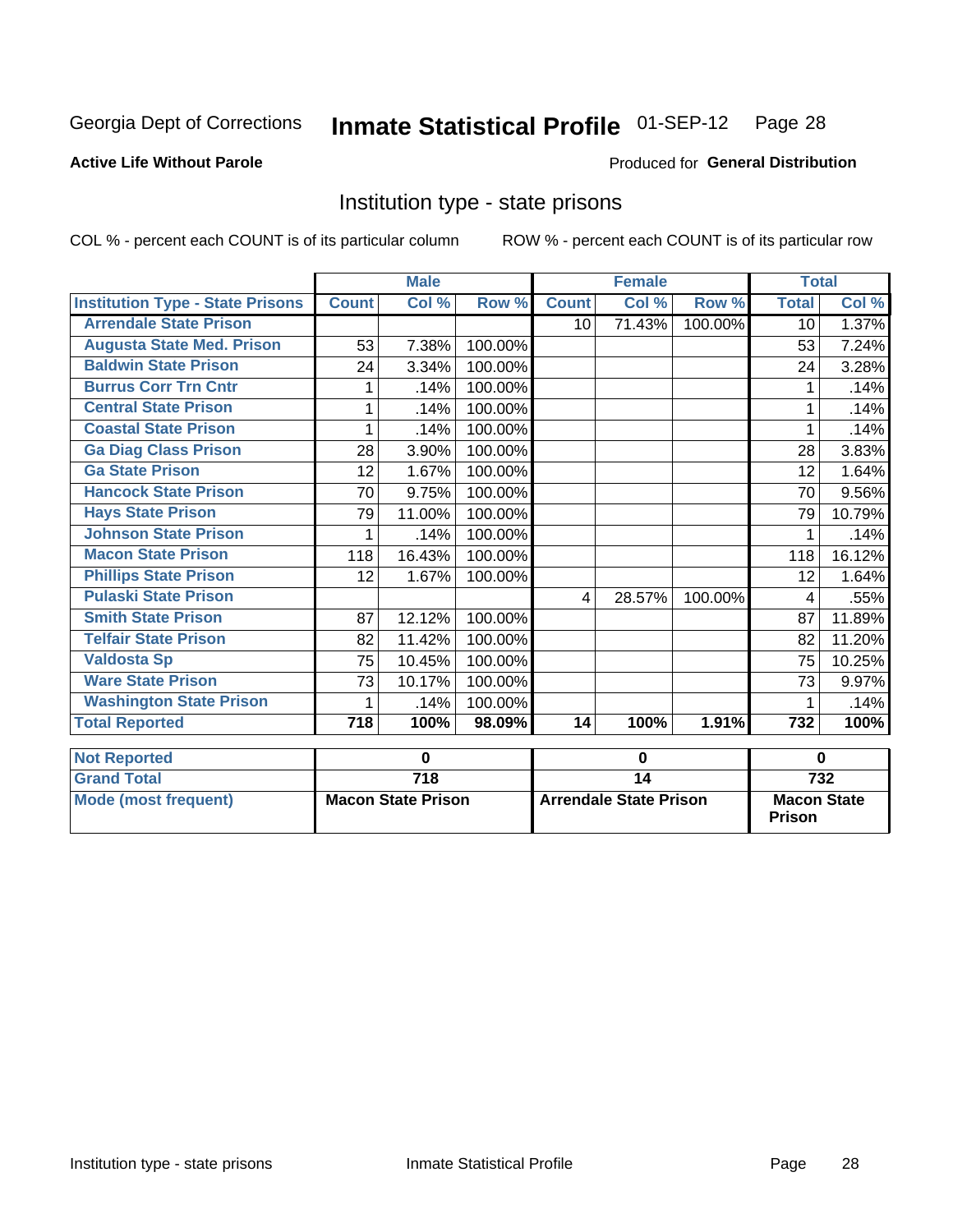# Inmate Statistical Profile 01-SEP-12 Page 29

**Active Life Without Parole** 

Produced for General Distribution

### Institution type - private prisons

COL % - percent each COUNT is of its particular column

|                                           |              | <b>Male</b> |                    | <b>Female</b> |       |              | Total  |
|-------------------------------------------|--------------|-------------|--------------------|---------------|-------|--------------|--------|
| <b>Institution Type - Private Prisons</b> | <b>Count</b> | Col %       | <b>Row % Count</b> | Col%          | Row % | <b>Total</b> | Col %  |
| <b>Coffee Corr Facility</b>               |              | 66.67%      | $100.00\%$         |               |       |              | 66.67% |
| <b>Wheeler Corr Facility</b>              |              | $33.33\%$   | 100.00%            |               |       |              | 33.33% |
| <b>Total Reported</b>                     | J            | 100%        | $100\%$            |               | %     |              | 100%   |

| rtea                               |  |  |
|------------------------------------|--|--|
| $\sim$ $\sim$ $\sim$ $\sim$ $\sim$ |  |  |

| Mode (most frequent) | <b>Coffee Corr Facility</b> | <b>Null</b> | <b>Coffee Corr</b><br><b>Facility</b> |
|----------------------|-----------------------------|-------------|---------------------------------------|
|----------------------|-----------------------------|-------------|---------------------------------------|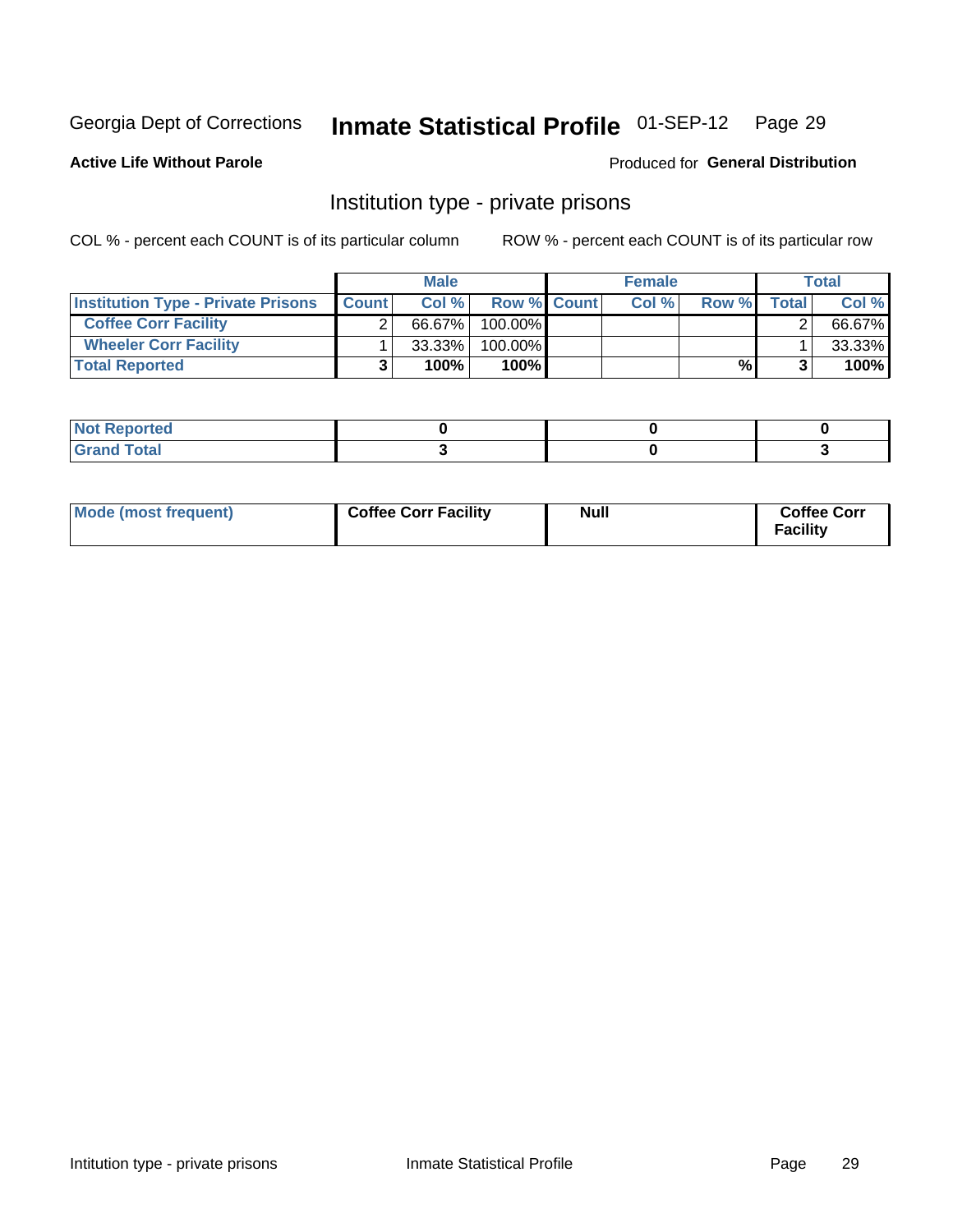# Inmate Statistical Profile 01-SEP-12 Page 30

**Active Life Without Parole** 

Produced for General Distribution

# Institution type - pre-release centers

COL % - percent each COUNT is of its particular column

|                                                   | <b>Male</b> |             | <b>Female</b> |             | <b>Total</b> |
|---------------------------------------------------|-------------|-------------|---------------|-------------|--------------|
| <b>Institution Type - Prison Annexe   Count  </b> | Col%        | Row % Count | Col%          | Row % Total | Col %        |
| <b>Total Reported</b>                             |             |             |               |             |              |

| <b>Reported</b><br>I NOT |  |  |
|--------------------------|--|--|
| <b>Total</b><br>$C$ ren  |  |  |

| <b>Mo</b><br>frequent)<br>(most | <b>Null</b> | <b>Null</b> | <b>Null</b> |
|---------------------------------|-------------|-------------|-------------|
|                                 |             |             |             |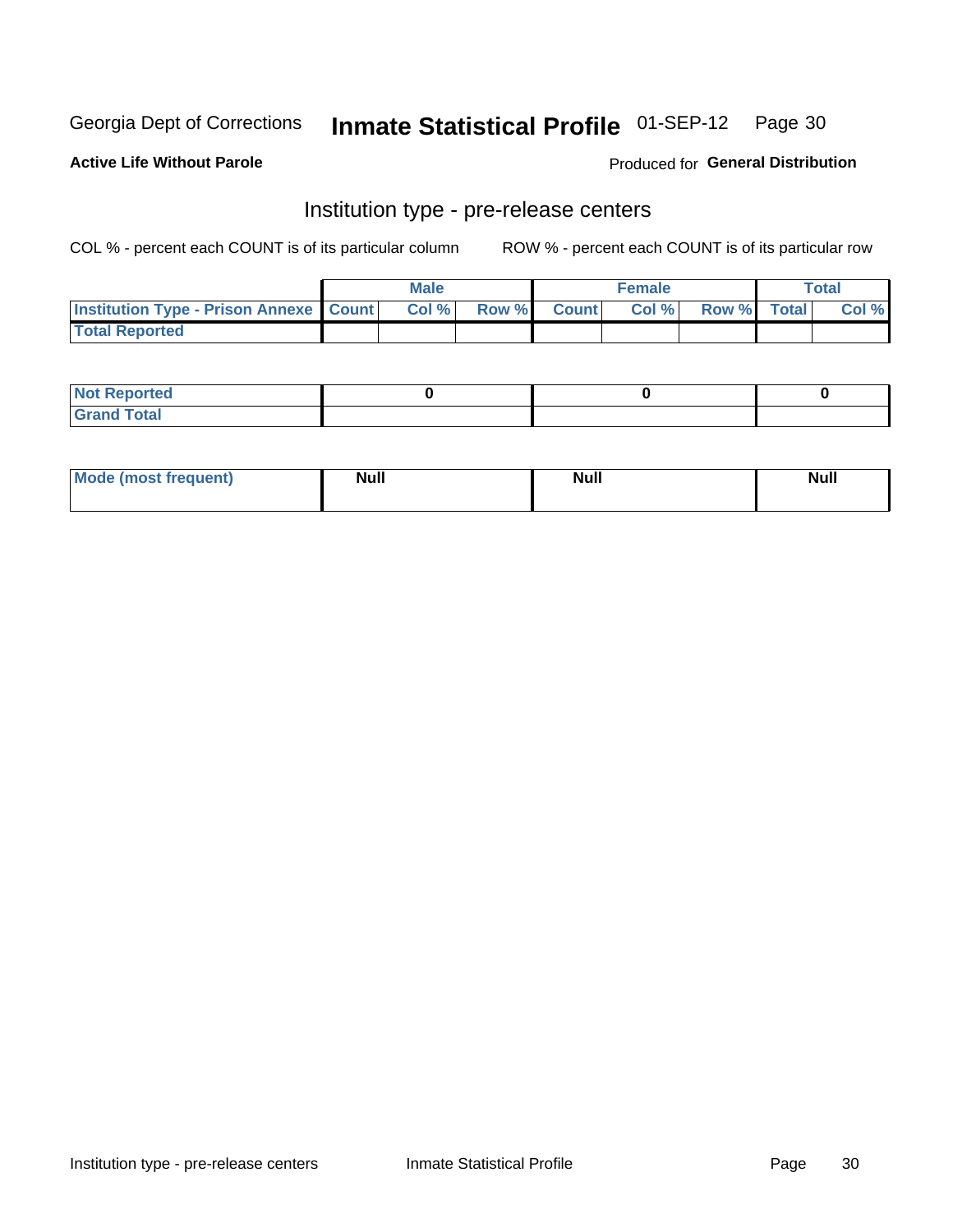# Inmate Statistical Profile 01-SEP-12 Page 31

#### **Active Life Without Parole**

#### **Produced for General Distribution**

### Institution type - inmate boot camp

COL % - percent each COUNT is of its particular column

|                                      |                  | <b>Male</b> |              |              | <b>Female</b> |             | <b>Total</b> |
|--------------------------------------|------------------|-------------|--------------|--------------|---------------|-------------|--------------|
| <b>Institution Type - Boot Camps</b> | <b>I</b> Count I | Col %       | <b>Row %</b> | <b>Count</b> | Col %         | Row % Total | Col %        |
| <b>Total Rported</b>                 |                  |             |              |              |               |             |              |

| <b>Not Reported</b> |  |  |
|---------------------|--|--|
| <b>Total</b><br>Cro |  |  |

| <b>I Mode (most frequent)</b> | <b>Null</b> | <b>Null</b> | <b>Null</b> |
|-------------------------------|-------------|-------------|-------------|
|                               |             |             |             |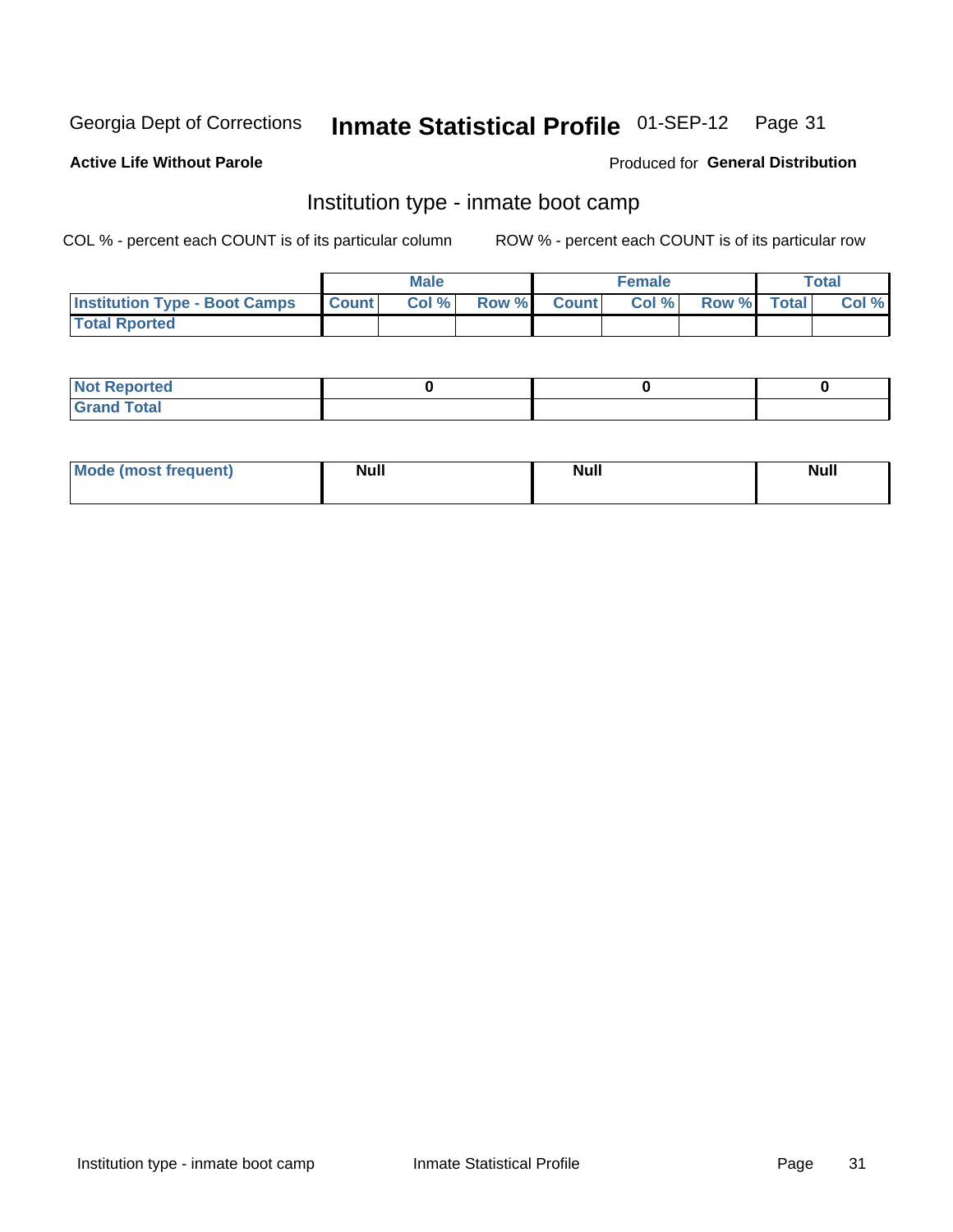# Inmate Statistical Profile 01-SEP-12 Page 32

#### **Active Life Without Parole**

#### **Produced for General Distribution**

### Number of disciplinary reports

COL % - percent each COUNT is of its particular column

|                                       |              | <b>Male</b> |             |    | <b>Female</b> |       |              | <b>Total</b> |
|---------------------------------------|--------------|-------------|-------------|----|---------------|-------|--------------|--------------|
| <b>Number of Disciplinary Reports</b> | <b>Count</b> | Col %       | Row % Count |    | Col %         | Row % | <b>Total</b> | Col %        |
|                                       | 199          | 27.52%      | 98.51%      | 3  | 21.43%        | 1.49% | 202          | 27.41%       |
|                                       | 88           | 12.17%      | 97.78%      | 2  | 14.29%        | 2.22% | 90           | 12.21%       |
|                                       | 57           | 7.88%       | 96.61%      | 2  | 14.29%        | 3.39% | 59           | 8.01%        |
| 3                                     | 35           | 4.84%       | 94.59%      | 2  | 14.29%        | 5.41% | 37           | 5.02%        |
|                                       | 43           | 5.95%       | 97.73%      |    | 7.14%         | 2.27% | 44           | 5.97%        |
| 5                                     | 33           | 4.56%       | 100.00%     |    |               |       | 33           | 4.48%        |
| <b>More Than 5</b>                    | 268          | 37.07%      | 98.53%      | 4  | 28.57%        | 1.47% | 272          | 36.91%       |
| <b>Total Reported</b>                 | 723          | 100%        | 98.10%      | 14 | 100.0%        | 1.90% | 737          | 100.0%       |

| <b>prted</b><br>NOT |               |             |
|---------------------|---------------|-------------|
| Total               | 700<br>$\sim$ | 707<br>, ., |

| Mean (average)       | 8.28 | 7.43 | 8.26 |
|----------------------|------|------|------|
| Median (middle)      |      |      |      |
| Mode (most frequent) |      |      |      |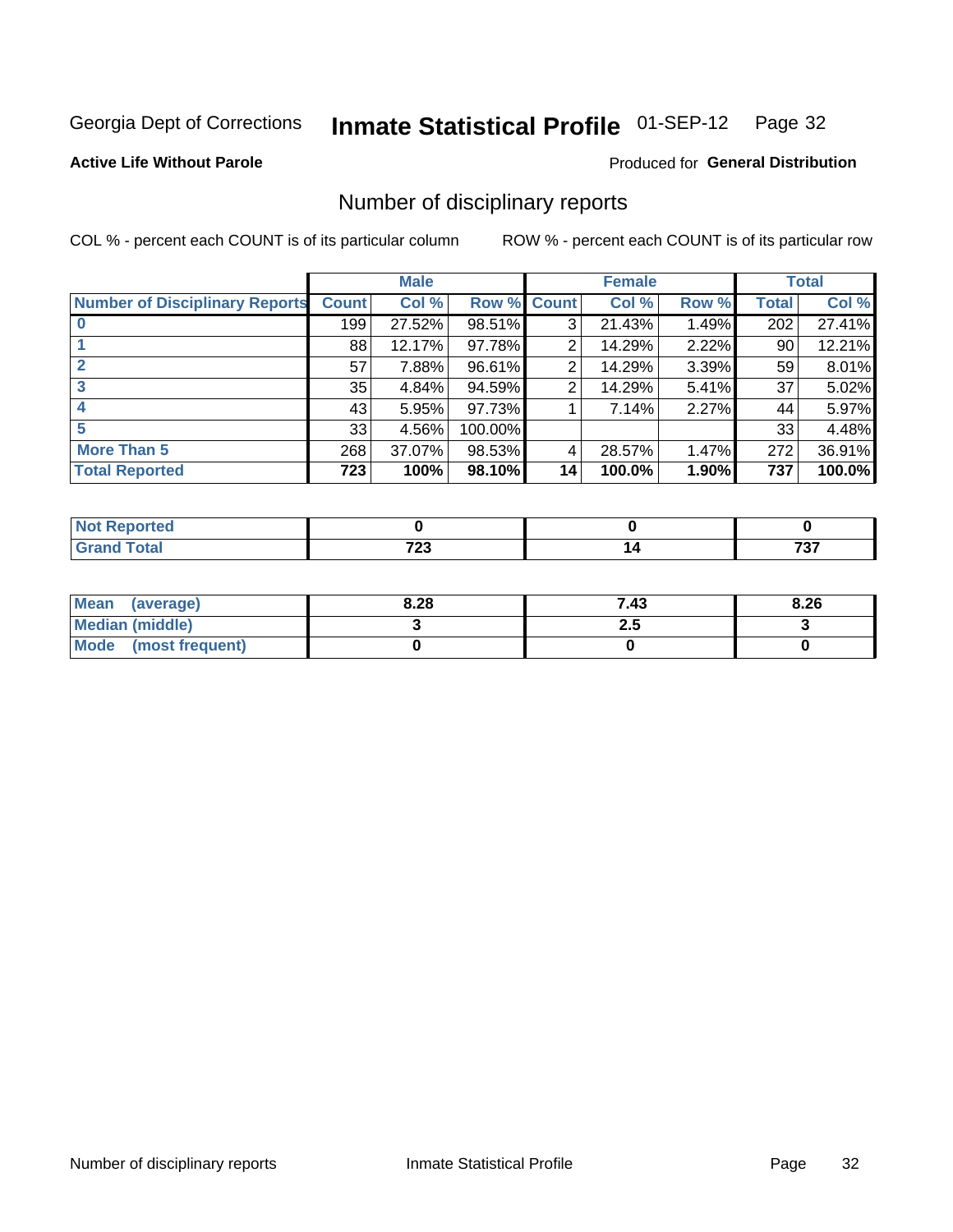# Inmate Statistical Profile 01-SEP-12 Page 33

#### **Active Life Without Parole**

#### **Produced for General Distribution**

### Number of transfers

COL % - percent each COUNT is of its particular column

|                            |         | <b>Male</b> |         |              | <b>Female</b> |        |              | <b>Total</b> |
|----------------------------|---------|-------------|---------|--------------|---------------|--------|--------------|--------------|
| <b>Number of Transfers</b> | Count l | Col %       | Row %   | <b>Count</b> | Col %         | Row %  | <b>Total</b> | Col %        |
|                            | 17      | 2.35%       | 85.00%  | 3            | 21.43%        | 15.00% | 20           | 2.71%        |
|                            | 19      | 2.63%       | 100.00% |              |               |        | 19           | 2.58%        |
|                            | 121     | 16.74%      | 96.03%  | 5            | 35.71%        | 3.97%  | 126          | 17.10%       |
| 3                          | 67      | 9.27%       | 100.00% |              |               |        | 67           | 9.09%        |
|                            | 67      | 9.27%       | 100.00% |              |               |        | 67           | 9.09%        |
| 5                          | 53      | $7.33\%$    | 98.15%  |              | 7.14%         | 1.85%  | 54           | 7.33%        |
| <b>More Than 5</b>         | 379     | 52.42%      | 98.70%  | 5            | 35.71%        | 1.30%  | 384          | 52.10%       |
| <b>Total Reported</b>      | 723     | 100%        | 98.10%  | 14           | 100%          | 1.90%  | 737          | 100%         |

| <b>prted</b><br>NOT |               |             |
|---------------------|---------------|-------------|
| Total               | 700<br>$\sim$ | 707<br>, ., |

| Mean (average)       | 7.81 | 3.86 | フフク<br>د ، ، |
|----------------------|------|------|--------------|
| Median (middle)      |      |      |              |
| Mode (most frequent) |      |      |              |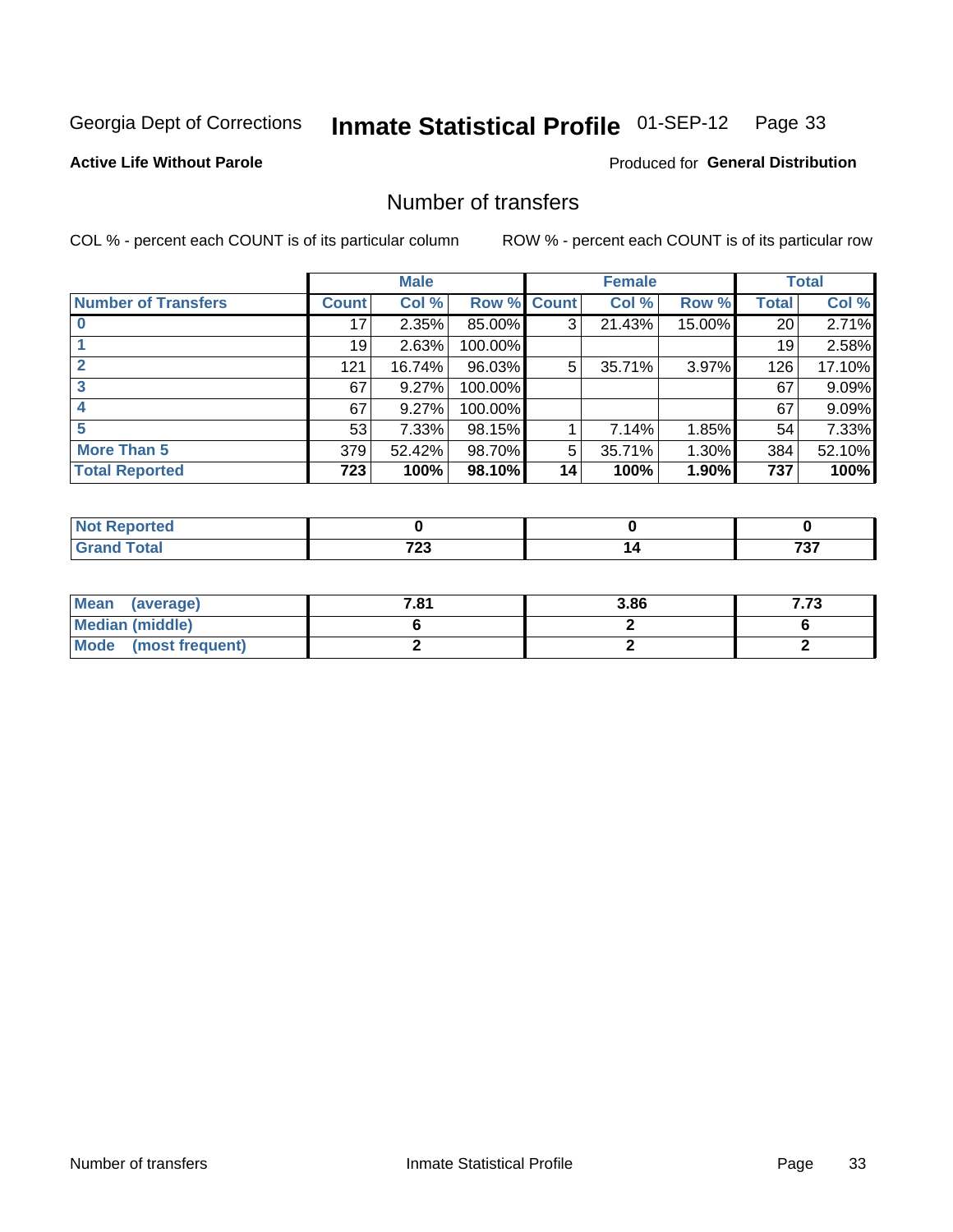# Inmate Statistical Profile 01-SEP-12 Page 34

**Active Life Without Parole** 

**Produced for General Distribution** 

### Number of escapes

COL % - percent each COUNT is of its particular column

|                          |         | <b>Male</b> |                    |    | <b>Female</b> |       |       | <b>Total</b> |
|--------------------------|---------|-------------|--------------------|----|---------------|-------|-------|--------------|
| <b>Number of Escapes</b> | Count l | Col %       | <b>Row % Count</b> |    | Col %         | Row % | Total | Col %        |
|                          | 721     | 99.72%      | $98.10\%$          | 14 | 100.00%       | 1.90% | 735   | 99.73%       |
|                          |         | $0.14\%$    | 100.00%            |    |               |       |       | 0.14%        |
|                          |         | $0.14\%$    | 100.00%            |    |               |       |       | 0.14%        |
| <b>Total Reported</b>    | 723     | 100%        | 98.10%             | 14 | 100%          | 1.90% | 737   | 100.0%       |

| orted<br><b>AUT Reprint</b> |      |       |
|-----------------------------|------|-------|
| <b>fotal</b>                | 700  | -20-2 |
| Grand                       | , 20 | , , , |

| Mean (average)       |  |  |
|----------------------|--|--|
| Median (middle)      |  |  |
| Mode (most frequent) |  |  |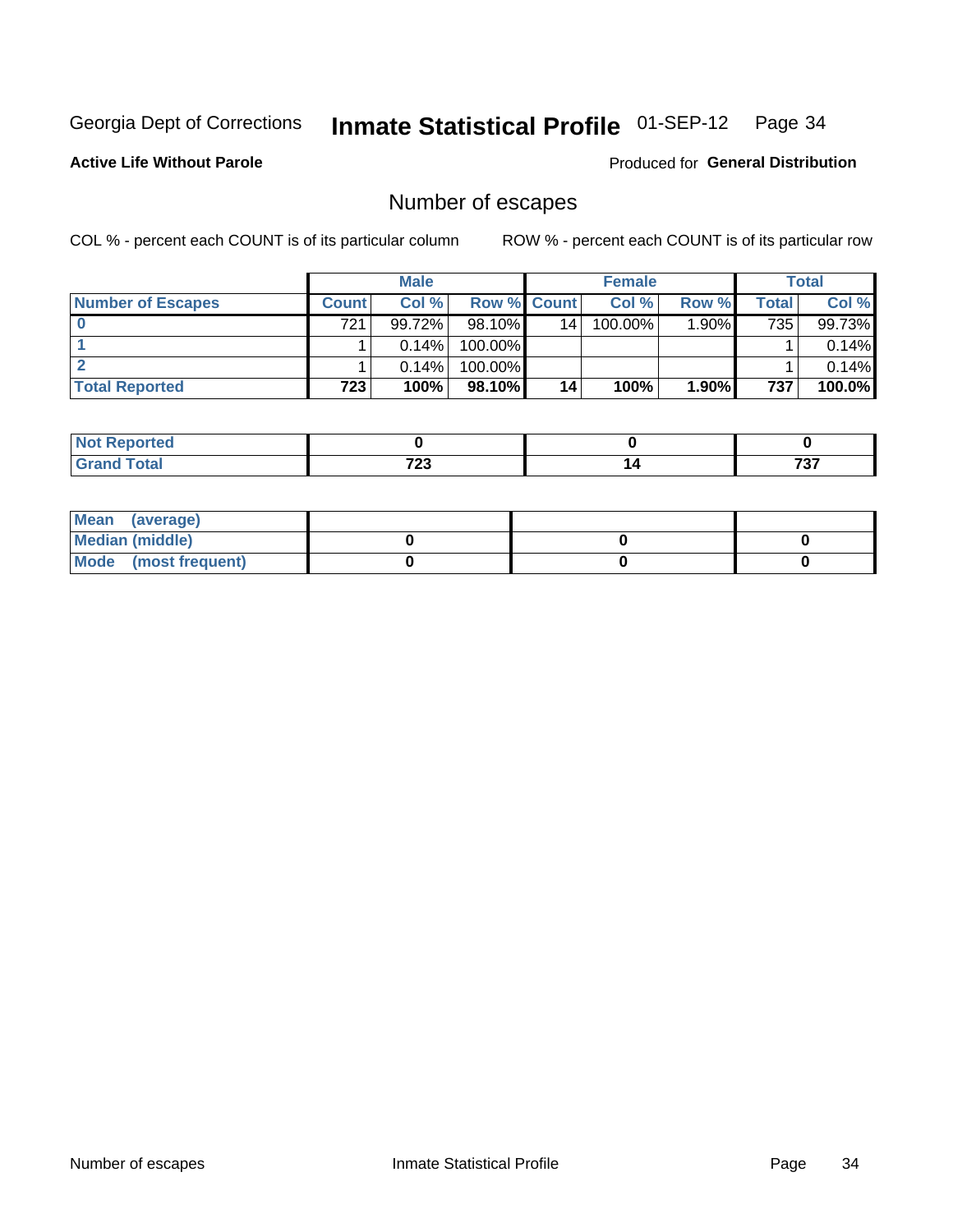#### Inmate Statistical Profile 01-SEP-12 Page 35

#### **Active Life Without Parole**

#### **Produced for General Distribution**

#### Time served in current (or last) institution

COL % - percent each COUNT is of its particular column

|                            |              | <b>Male</b> |         |                | <b>Female</b> |        |                  | <b>Total</b> |
|----------------------------|--------------|-------------|---------|----------------|---------------|--------|------------------|--------------|
| <b>Time In Institution</b> | <b>Count</b> | Col %       | Row %   | <b>Count</b>   | Col %         | Row %  | <b>Total</b>     | Col %        |
| 0 to 3 months              | 87           | 12.03%      | 100.00% |                |               |        | 87               | 11.80%       |
| 3.01 to 6 months           | 92           | 12.72%      | 98.92%  | 1              | 7.14%         | 1.08%  | 93               | 12.62%       |
| 6.01 to 9 months           | 42           | 5.81%       | 100.00% |                |               |        | 42               | 5.70%        |
| 9.01 to 12 months          | 47           | 6.50%       | 100.00% |                |               |        | 47               | 6.38%        |
| 12.01 to 18 months         | 85           | 11.76%      | 88.54%  | 11             | 78.57%        | 11.46% | 96               | 13.03%       |
| 18.01 to 24 months         | 54           | 7.47%       | 100.00% |                |               |        | 54               | 7.33%        |
| $2.01$ to 3 years          | 82           | 11.34%      | 100.00% |                |               |        | 82               | 11.13%       |
| $3.01$ to 4 years          | 68           | 9.41%       | 100.00% |                |               |        | 68               | 9.23%        |
| $4.01$ to 5 years          | 44           | 6.09%       | 100.00% |                |               |        | 44               | 5.97%        |
| $5.01$ to 6 years          | 20           | 2.77%       | 100.00% |                |               |        | 20               | 2.71%        |
| 6.01 to 7 years            | 27           | 3.73%       | 100.00% |                |               |        | 27               | 3.66%        |
| 7.01 to 8 years            | 23           | 3.18%       | 92.00%  | $\overline{2}$ | 14.29%        | 8.00%  | 25               | 3.39%        |
| 8.01 to 9 years            | 9            | 1.24%       | 100.00% |                |               |        | 9                | 1.22%        |
| 9.01 to 10 years           | 11           | 1.52%       | 100.00% |                |               |        | 11               | 1.49%        |
| Over 10 years              | 32           | 4.43%       | 100.00% |                |               |        | 32               | 4.34%        |
| <b>Total Reported</b>      | 723          | 100%        | 98.10%  | 14             | 100%          | 1.90%  | $\overline{737}$ | 100%         |

| <b>Reported</b><br><b>Not</b> |              |            |
|-------------------------------|--------------|------------|
| <b>Total</b>                  | フへへ<br>ن ۽ ا | ラヘラ<br>791 |

| <b>Mean</b><br>(average) | 33 months | 26 months | 33 months |
|--------------------------|-----------|-----------|-----------|
| Median (middle)          | 19 months | 17 months | 18 months |
| Mode (most frequent)     | 5 months  | 1 months  | 1 months  |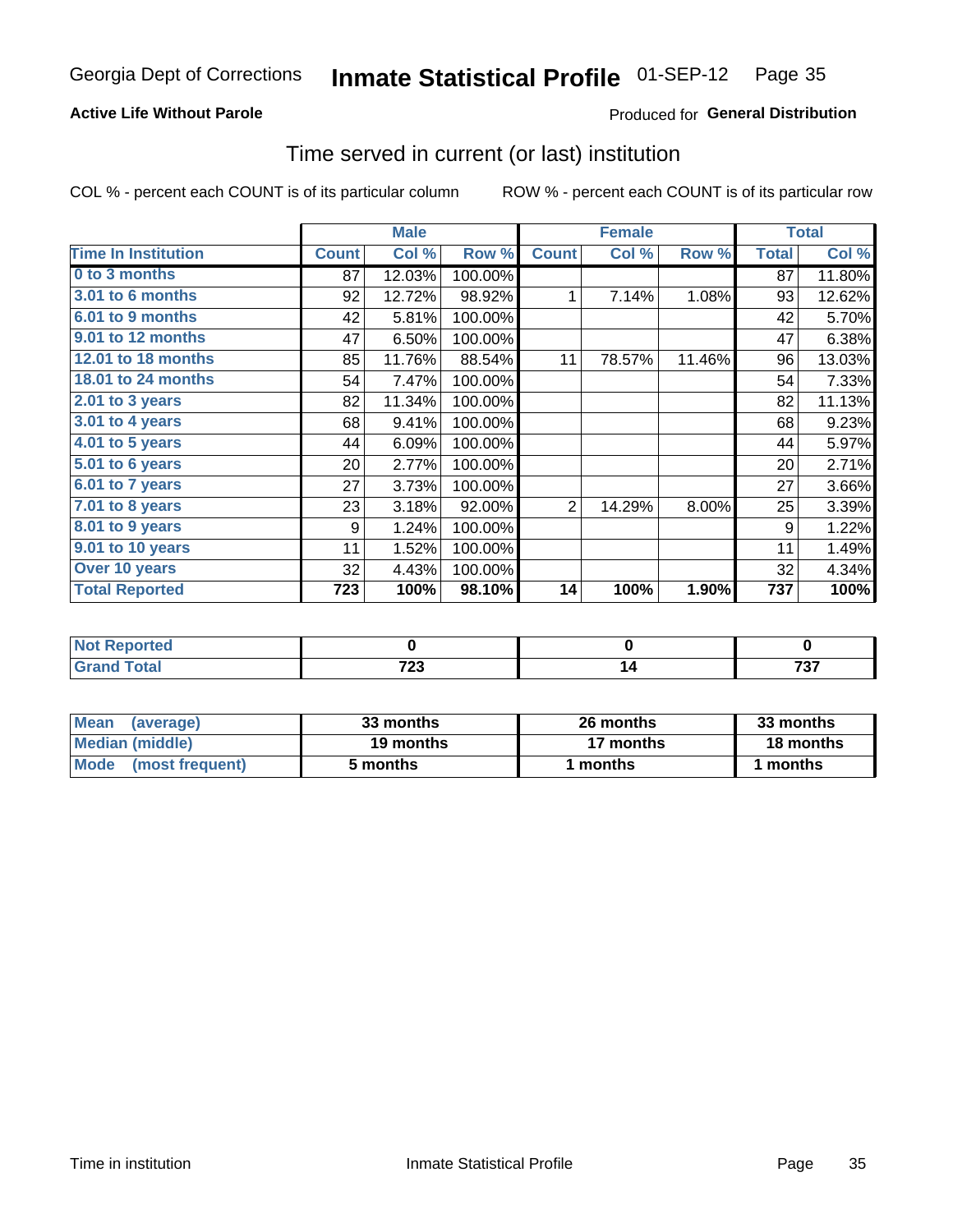# Inmate Statistical Profile 01-SEP-12 Page 36

#### **Active Life Without Parole**

#### Produced for General Distribution

### Highest grade level attained

COL % - percent each COUNT is of its particular column

|                              |                | <b>Male</b> |         |                | <b>Female</b> |        |                | <b>Total</b> |
|------------------------------|----------------|-------------|---------|----------------|---------------|--------|----------------|--------------|
| <b>Grade Level</b>           | <b>Count</b>   | Col %       | Row %   | <b>Count</b>   | Col %         | Row %  | <b>Total</b>   | Col %        |
| No school at all             | 1              | 0.14%       | 100.00% |                |               |        | 1              | 0.14%        |
| <b>Grade 1</b>               | $\overline{2}$ | 0.29%       | 100.00% |                |               |        | $\overline{2}$ | 0.28%        |
| Grade 2                      | 1              | 0.14%       | 100.00% |                |               |        | 1              | 0.14%        |
| <b>Grade 4</b>               | 4              | 0.58%       | 100.00% |                |               |        | 4              | 0.56%        |
| Grade 5                      | 3              | 0.43%       | 100.00% |                |               |        | 3              | 0.42%        |
| Grade 6                      | 4              | 0.58%       | 100.00% |                |               |        | 4              | 0.56%        |
| <b>Grade 7</b>               | 21             | 3.02%       | 100.00% |                |               |        | 21             | 2.96%        |
| <b>Grade 8</b>               | 50             | 7.19%       | 100.00% |                |               |        | 50             | 7.05%        |
| <b>Grade 9</b>               | 84             | 12.09%      | 98.82%  | 1              | 7.14%         | 1.18%  | 85             | 11.99%       |
| Grade 10                     | 121            | 17.41%      | 98.37%  | $\overline{2}$ | 14.29%        | 1.63%  | 123            | 17.35%       |
| Grade 11                     | 98             | 14.10%      | 98.99%  | 1              | 7.14%         | 1.01%  | 99             | 13.96%       |
| <b>Grade 12 or GED</b>       | 196            | 28.20%      | 96.55%  | 7              | 50.00%        | 3.45%  | 203            | 28.63%       |
| <b>Some tech school</b>      | 6              | 0.86%       | 85.71%  | 1              | 7.14%         | 14.29% | 7              | 0.99%        |
| <b>Completed tech school</b> | 10             | 1.44%       | 90.91%  | 1              | 7.14%         | 9.09%  | 11             | 1.55%        |
| College, 1 year              | 21             | 3.02%       | 100.00% |                |               |        | 21             | 2.96%        |
| College, 2 year              | 38             | 5.47%       | 97.44%  | 1              | 7.14%         | 2.56%  | 39             | 5.50%        |
| College, 3 year              | 11             | 1.58%       | 100.00% |                |               |        | 11             | 1.55%        |
| <b>Bachelor's degree</b>     | 14             | 2.01%       | 100.00% |                |               |        | 14             | 1.97%        |
| <b>Master's degree</b>       | 7              | 1.01%       | 100.00% |                |               |        | 7              | 0.99%        |
| Ph.D. degree                 | 1              | 0.14%       | 100.00% |                |               |        | 1              | 0.14%        |
| Law degree                   | $\overline{2}$ | 0.29%       | 100.00% |                |               |        | $\overline{2}$ | 0.28%        |
| <b>Total Reported</b>        | 695            | 100%        | 98.03%  | 14             | 100%          | 1.97%  | 709            | 100%         |

| orreg | n r<br>20     | n.<br>Ψ    |
|-------|---------------|------------|
| ota.  | 700<br>$\sim$ | ラヘラ<br>ا پ |

| <b>Mean</b><br>(average) | 10.94           | 11.79           | 10.95             |
|--------------------------|-----------------|-----------------|-------------------|
| Median (middle)          | Grade 11        | Grade 12 or GED | Grade 11          |
| Mode (most frequent)     | Grade 12 or GED | Grade 12 or GED | I Grade 12 or GED |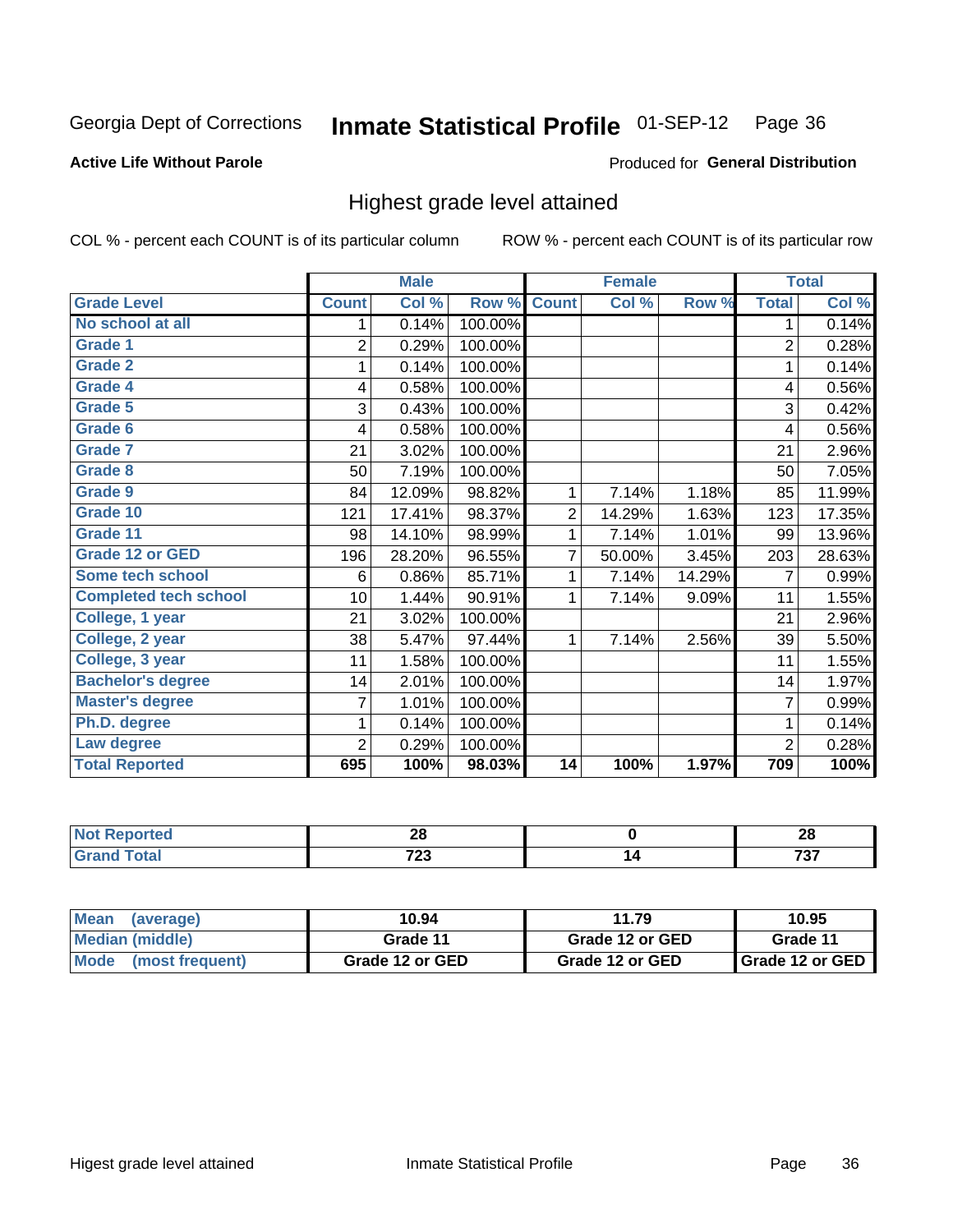# Inmate Statistical Profile 01-SEP-12 Page 37

## **Active Life Without Parole**

## **Produced for General Distribution**

## Culture fair IQ scores

COL % - percent each COUNT is of its particular column

|                       |              | <b>Male</b> |                    |                | <b>Female</b> |       |              | <b>Total</b> |
|-----------------------|--------------|-------------|--------------------|----------------|---------------|-------|--------------|--------------|
| <b>IQ Scores</b>      | <b>Count</b> | Col %       | <b>Row % Count</b> |                | Col %         | Row % | <b>Total</b> | Col %        |
| $60 - 69$             | 24           | 4.44%       | 100.00%            |                |               |       | 24           | 4.35%        |
| $70 - 79$             | 42           | 7.76%       | 97.67%             |                | 9.09%         | 2.33% | 43           | 7.79%        |
| $80 - 89$             | 86           | 15.90%      | 97.73%             | 2              | 18.18%        | 2.27% | 88           | 15.94%       |
| $90 - 99$             | 98           | 18.11%      | 97.03%             | 3              | 27.27%        | 2.97% | 101          | 18.30%       |
| $100 - 109$           | 149          | 27.54%      | 98.68%             | $\overline{2}$ | 18.18%        | 1.32% | 151          | 27.36%       |
| $110 - 119$           | 117          | 21.63%      | 98.32%             | $\overline{2}$ | 18.18%        | 1.68% | 119          | 21.56%       |
| $120 - 129$           | 25           | 4.62%       | 96.15%             |                | 9.09%         | 3.85% | 26           | 4.71%        |
| <b>Total Reported</b> | 541          | 100%        | 98.01%             | 11             | 100%          | 1.99% | 552          | 100.0%       |

| <b>Not Reported</b>         | 79  | 182 |
|-----------------------------|-----|-----|
| <b>Not Valid (under 60)</b> |     |     |
| <b>Grand Total</b>          | 723 | 737 |

| <b>Mean</b><br>(average)       | 98  | 100 | 98  |
|--------------------------------|-----|-----|-----|
| Median (middle)                | 101 | 96  | 101 |
| <b>Mode</b><br>(most frequent) | 110 | 96  | 110 |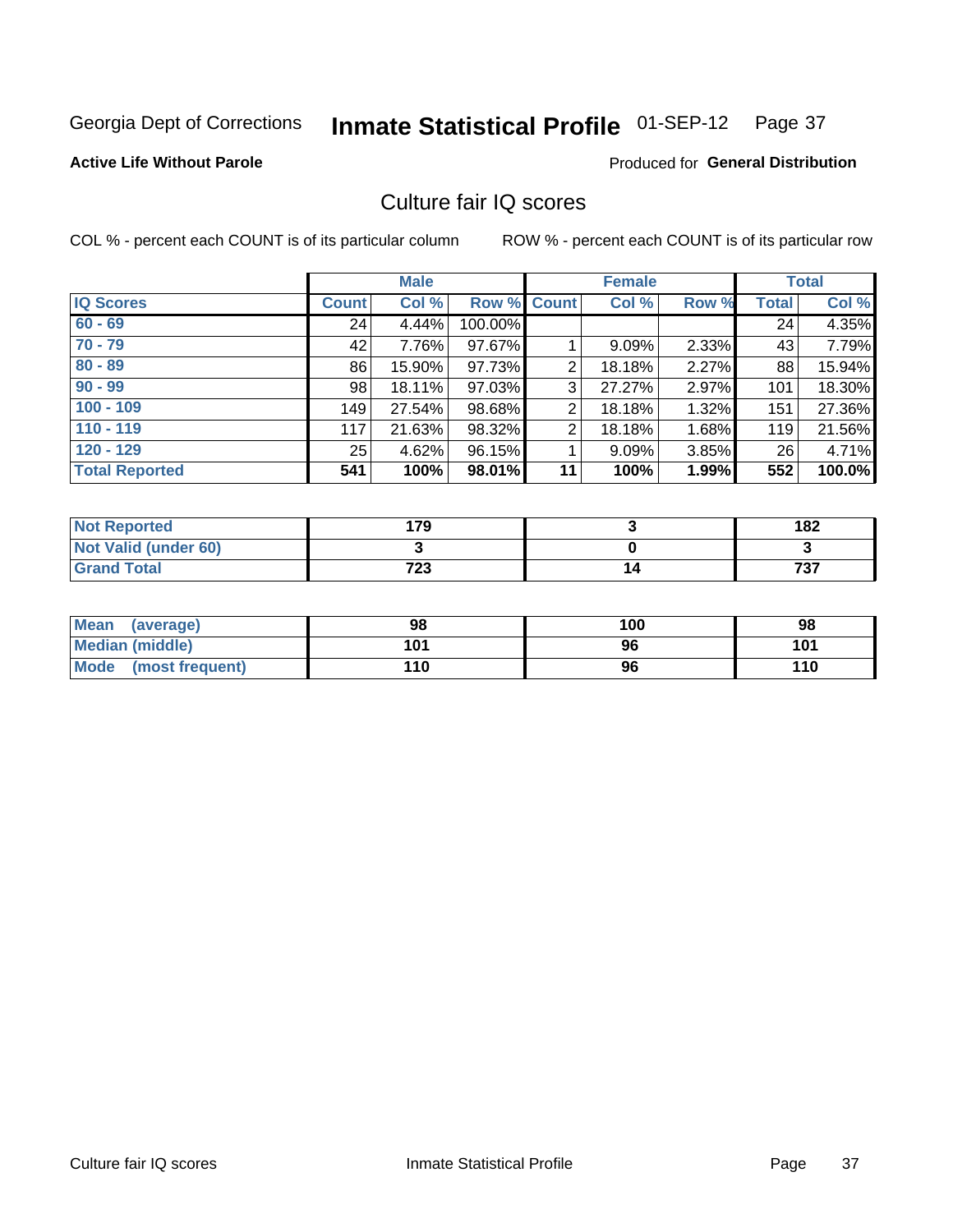# Inmate Statistical Profile 01-SEP-12 Page 38

### **Active Life Without Parole**

## **Produced for General Distribution**

# Wide Range Achievement Test (WRAT) reading score

COL % - percent each COUNT is of its particular column

|                           |              | <b>Male</b> |         |                | <b>Female</b>           |       |              | <b>Total</b> |
|---------------------------|--------------|-------------|---------|----------------|-------------------------|-------|--------------|--------------|
| <b>WRAT Reading Score</b> | <b>Count</b> | Col %       | Row %   | <b>Count</b>   | Col %                   | Row % | <b>Total</b> | Col %        |
| 0.1 to 0.9                | 13           | 2.37%       | 100.00% |                |                         |       | 13           | 2.32%        |
| 1.0 to 1.9                | 16           | 2.91%       | 100.00% |                |                         |       | 16           | 2.86%        |
| 2.0 to 2.9                | 29           | 5.28%       | 96.67%  | 1              | 9.09%                   | 3.33% | 30           | 5.36%        |
| 3.0 to 3.9                | 32           | 5.83%       | 100.00% |                |                         |       | 32           | 5.71%        |
| 4.0 to 4.9                | 41           | 7.47%       | 100.00% |                |                         |       | 41           | 7.32%        |
| 5.0 to 5.9                | 50           | 9.11%       | 96.15%  | $\overline{2}$ | 18.18%                  | 3.85% | 52           | 9.29%        |
| 6.0 to 6.9                | 48           | 8.74%       | 100.00% |                |                         |       | 48           | 8.57%        |
| 7.0 to 7.9                | 21           | 3.83%       | 100.00% |                |                         |       | 21           | 3.75%        |
| 8.0 to 8.9                | 40           | 7.29%       | 100.00% |                |                         |       | 40           | 7.14%        |
| 9.0 to 9.9                | 43           | 7.83%       | 97.73%  | 1              | 9.09%                   | 2.27% | 44           | 7.86%        |
| 10.0 to 10.9              | 12           | 2.19%       | 92.31%  | 1              | 9.09%                   | 7.69% | 13           | 2.32%        |
| 11.0 to $11.9$            | 33           | 6.01%       | 94.29%  | $\overline{2}$ | 18.18%                  | 5.71% | 35           | 6.25%        |
| 12.0 to 12.9              | 114          | 20.77%      | 99.13%  | 1              | 9.09%                   | 0.87% | 115          | 20.54%       |
| 13                        | 57           | 10.38%      | 95.00%  | 3              | 27.27%                  | 5.00% | 60           | 10.71%       |
| <b>Total Reported</b>     | 549          | 100%        | 98.04%  | 11             | 100%                    | 1.96% | 560          | 100%         |
|                           |              |             |         |                |                         |       |              |              |
| <b>Not Reported</b>       |              | 174         |         |                | $\overline{\mathbf{3}}$ |       |              | 177          |

| .              | .                       | .               |
|----------------|-------------------------|-----------------|
| <b>URTHALL</b> | 700<br>$\sim$ 20 $\sim$ | $- - -$<br>. טי |
|                |                         |                 |
|                |                         |                 |

| <b>Mean</b><br>(average) | 8.34 | 9.76          | 8.37 |
|--------------------------|------|---------------|------|
| <b>Median (middle)</b>   | ช.ว  | 11 O<br>. . Z | გ.უ  |
| Mode<br>(most frequent)  |      |               | טו   |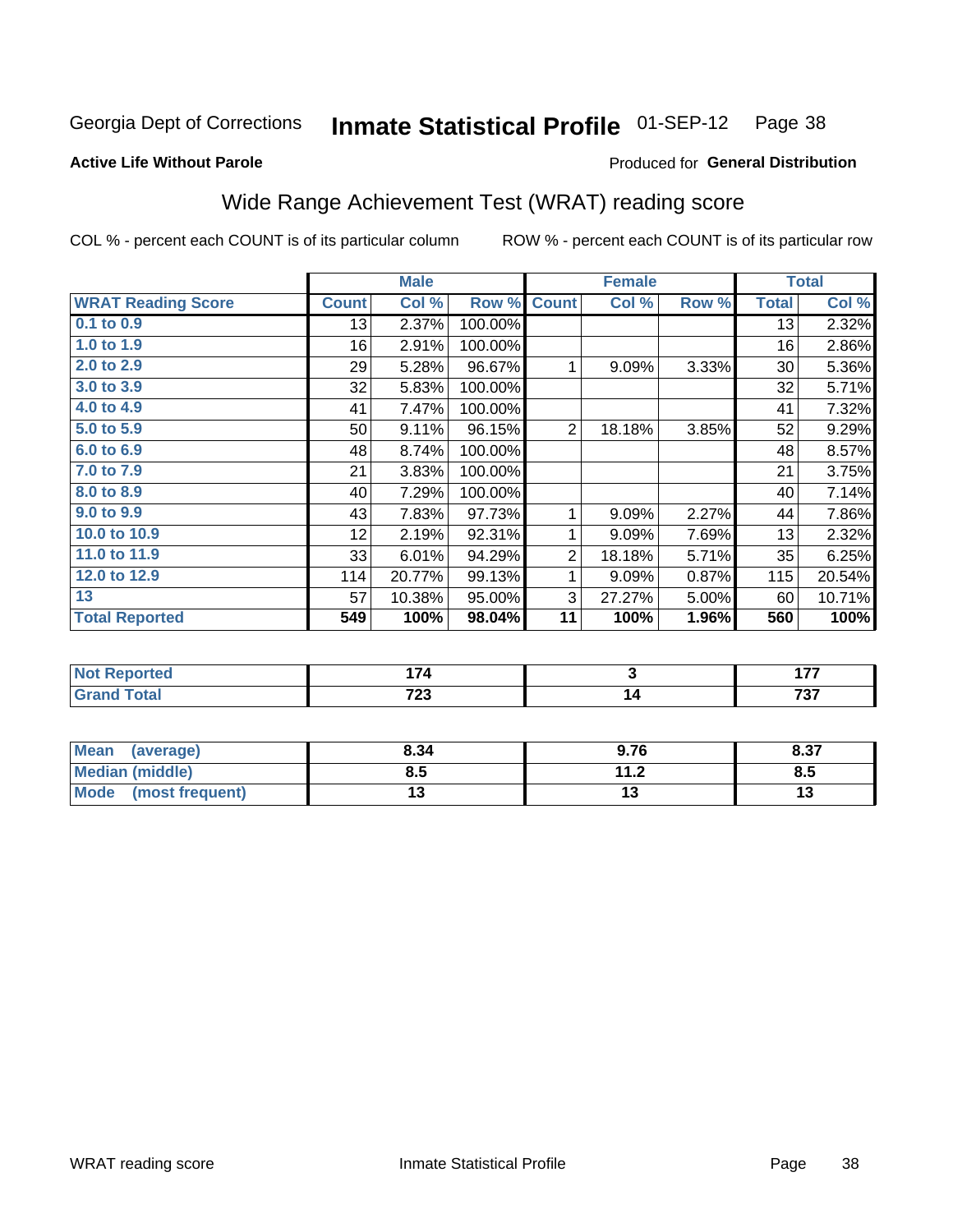#### **Inmate Statistical Profile 01-SEP-12** Page 39

### **Active Life Without Parole**

## **Produced for General Distribution**

# Wide Range Achievement Test (WRAT) math score

COL % - percent each COUNT is of its particular column

|                              |              | <b>Male</b> |         |                | <b>Female</b>           |       |              | <b>Total</b> |
|------------------------------|--------------|-------------|---------|----------------|-------------------------|-------|--------------|--------------|
| <b>WRAT Mathematic Score</b> | <b>Count</b> | Col %       | Row %   | <b>Count</b>   | Col%                    | Row % | <b>Total</b> | Col %        |
| 0.1 to 0.9                   | 1            | 0.18%       | 100.00% |                |                         |       | 1            | 0.18%        |
| 1.0 to 1.9                   | 4            | 0.73%       | 100.00% |                |                         |       | 4            | 0.71%        |
| 2.0 to 2.9                   | 16           | 2.91%       | 100.00% |                |                         |       | 16           | 2.86%        |
| 3.0 to 3.9                   | 38           | 6.92%       | 100.00% |                |                         |       | 38           | 6.79%        |
| 4.0 to 4.9                   | 57           | 10.38%      | 96.61%  | $\mathbf 2$    | 18.18%                  | 3.39% | 59           | 10.54%       |
| 5.0 to 5.9                   | 72           | 13.11%      | 98.63%  | 1              | 9.09%                   | 1.37% | 73           | 13.04%       |
| 6.0 to 6.9                   | 111          | 20.22%      | 99.11%  | 1              | 9.09%                   | 0.89% | 112          | 20.00%       |
| 7.0 to 7.9                   | 68           | 12.39%      | 98.55%  | 1              | 9.09%                   | 1.45% | 69           | 12.32%       |
| 8.0 to 8.9                   | 42           | 7.65%       | 95.45%  | $\mathbf 2$    | 18.18%                  | 4.55% | 44           | 7.86%        |
| 9.0 to 9.9                   | 55           | 10.02%      | 96.49%  | $\overline{2}$ | 18.18%                  | 3.51% | 57           | 10.18%       |
| 10.0 to 10.9                 | 26           | 4.74%       | 100.00% |                |                         |       | 26           | 4.64%        |
| 11.0 to 11.9                 | 15           | 2.73%       | 100.00% |                |                         |       | 15           | 2.68%        |
| 12.0 to 12.9                 | 34           | 6.19%       | 97.14%  | 1              | 9.09%                   | 2.86% | 35           | 6.25%        |
| 13                           | 10           | 1.82%       | 90.91%  | 1              | 9.09%                   | 9.09% | 11           | 1.96%        |
| <b>Total Reported</b>        | 549          | 100%        | 98.04%  | 11             | 100%                    | 1.96% | 560          | 100.0%       |
|                              |              |             |         |                |                         |       |              |              |
| <b>Not Reported</b>          |              | 174         |         |                | $\overline{\mathbf{3}}$ |       |              | 177          |
| <b>Grand Total</b>           |              | 723         |         |                | 14                      |       |              | 737          |
|                              |              |             |         |                |                         |       |              |              |
| <b>Mean</b><br>(average)     |              | 7.21        |         |                | 8.2                     |       |              | 7.23         |

| <b>Mean</b><br>(average)       | , na<br>$\mathbf{z}$ | 0.Z        | - 70<br>د |
|--------------------------------|----------------------|------------|-----------|
| <b>Median (middle)</b>         | 6.9                  | U.Z        | 6.9       |
| <b>Mode</b><br>(most frequent) | 6.9                  | $\sqrt{2}$ | 6.9       |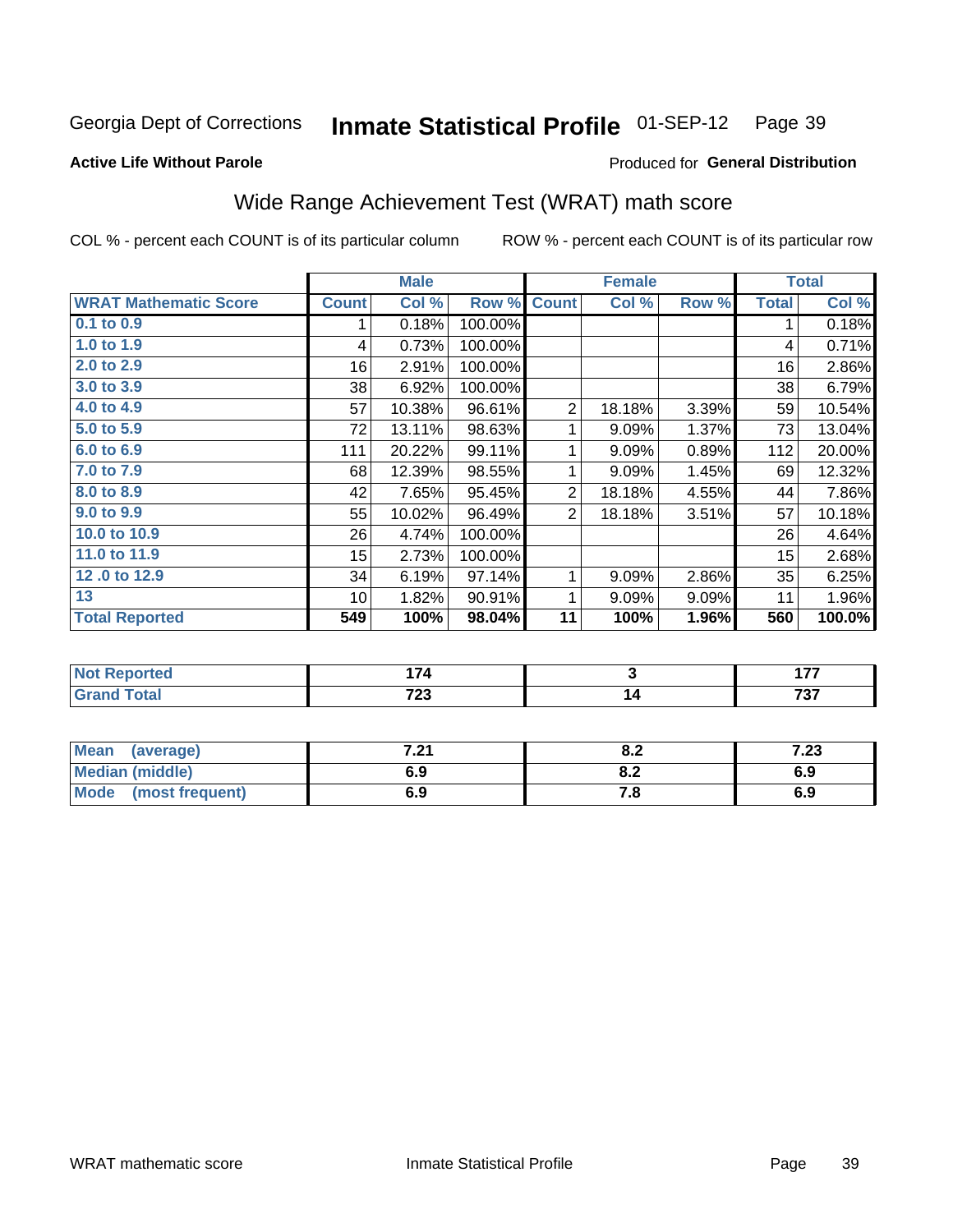#### Inmate Statistical Profile 01-SEP-12 Page 40

### **Active Life Without Parole**

### Produced for General Distribution

## Wide Range Achievement Test (WRAT) spelling score

COL % - percent each COUNT is of its particular column

|                            |              | <b>Male</b> |                |              | <b>Female</b> |       |              | <b>Total</b> |
|----------------------------|--------------|-------------|----------------|--------------|---------------|-------|--------------|--------------|
| <b>WRAT Spelling Score</b> | <b>Count</b> | Col %       | Row %          | <b>Count</b> | Col %         | Row % | <b>Total</b> | Col %        |
| 0.1 to 0.9                 | 6            | 1.09%       | 100.00%        |              |               |       | 6            | 1.07%        |
| 1.0 to 1.9                 | 25           | 4.56%       | 100.00%        |              |               |       | 25           | 4.47%        |
| 2.0 to 2.9                 | 39           | 7.12%       | 100.00%        |              |               |       | 39           | 6.98%        |
| 3.0 to 3.9                 | 31           | 5.66%       | 100.00%        |              |               |       | 31           | 5.55%        |
| 4.0 to 4.9                 | 43           | 7.85%       | 97.73%         | 1            | 9.09%         | 2.27% | 44           | 7.87%        |
| 5.0 to 5.9                 | 54           | 9.85%       | 100.00%        |              |               |       | 54           | 9.66%        |
| 6.0 to 6.9                 | 63           | 11.50%      | 98.44%         | 1            | 9.09%         | 1.56% | 64           | 11.45%       |
| 7.0 to 7.9                 | 46           | 8.39%       | 97.87%         | 1            | 9.09%         | 2.13% | 47           | 8.41%        |
| 8.0 to 8.9                 | 43           | 7.85%       | 97.73%         | 1            | 9.09%         | 2.27% | 44           | 7.87%        |
| 9.0 to 9.9                 | 39           | 7.12%       | 100.00%        |              |               |       | 39           | 6.98%        |
| 10.0 to 10.9               | 34           | 6.20%       | 100.00%        |              |               |       | 34           | 6.08%        |
| 11.0 to 11.9               | 36           | 6.57%       | 92.31%         | 3            | 27.27%        | 7.69% | 39           | 6.98%        |
| 12.0 to 12.9               | 61           | 11.13%      | 95.31%         | 3            | 27.27%        | 4.69% | 64           | 11.45%       |
| 13                         | 28           | 5.11%       | 96.55%         | 1            | 9.09%         | 3.45% | 29           | 5.19%        |
| <b>Total Reported</b>      | 548          | 100%        | 98.03%         | 11           | 100%          | 1.97% | 559          | 100.0%       |
|                            |              |             |                |              |               |       |              |              |
| <b>Not Reported</b>        | 175          |             | $\overline{3}$ |              |               |       | 178          |              |
| <b>Grand Total</b>         |              | 723         |                |              | 14            |       |              | 737          |

| <b>Mean</b><br>(average) | 7.52 | 10.12 | 7.57 |
|--------------------------|------|-------|------|
| Median (middle)          | .    | 11.3  | .    |
| Mode<br>(most frequent)  | ช.ว  | 12.3  | 8.5  |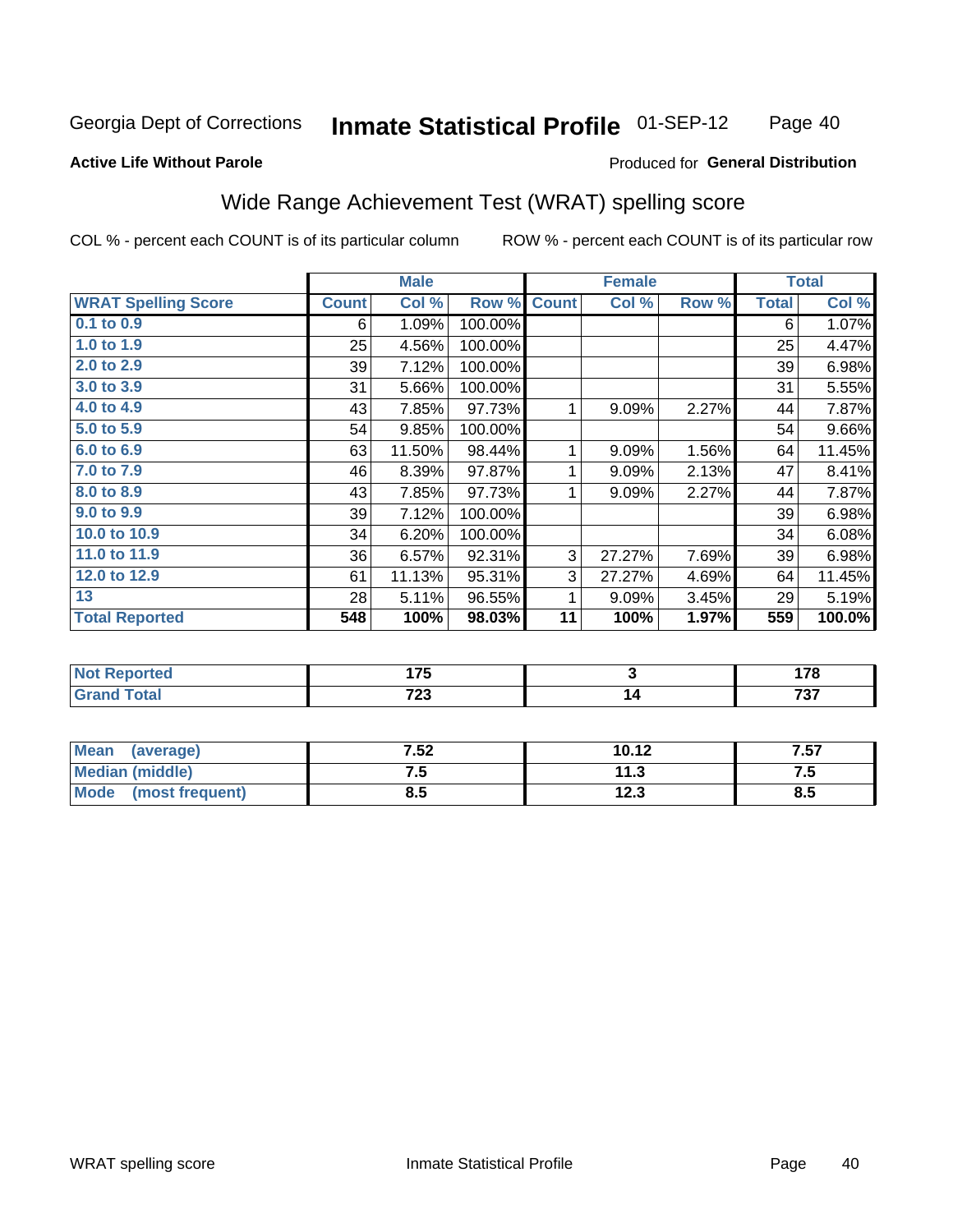## **Active Life Without Parole**

## Produced for General Distribution

## Scope of substance abuse - summary

COL % - percent each COUNT is of its particular column

|                        |              | <b>Male</b> |         |              | <b>Female</b> |          |              | <b>Total</b> |
|------------------------|--------------|-------------|---------|--------------|---------------|----------|--------------|--------------|
| <b>Substance Abuse</b> | <b>Count</b> | Col %       | Row %   | <b>Count</b> | Col %         | Row %    | <b>Total</b> | Col %        |
| <b>None</b>            | 362          | 50.07%      | 97.84%  |              | $57.14\%$     | $2.16\%$ | 370          | 50.20%       |
| <b>Drugs only</b>      | 203          | 28.08%      | 98.54%  |              | 21.43%        | 1.46%    | 206          | 27.95%       |
| <b>Alcohol only</b>    | 36           | 4.98%       | 100.00% |              |               |          | 36           | 4.88%        |
| Drugs and alcohol      | 122          | 16.87%      | 97.60%  |              | $21.43\%$     | $2.40\%$ | 125          | 16.96%       |
| <b>Total Reported</b>  | 723          | 100%        | 98.10%  | 14           | 100%          | 1.90%    | 737          | 100%         |

| <b>Not</b><br>Reported |       |     |
|------------------------|-------|-----|
| <b>Total</b>           | 700   | -~  |
| <b>Grand</b>           | $-20$ | ، ب |

|  | Mode | None | <b>None</b> | None |
|--|------|------|-------------|------|
|--|------|------|-------------|------|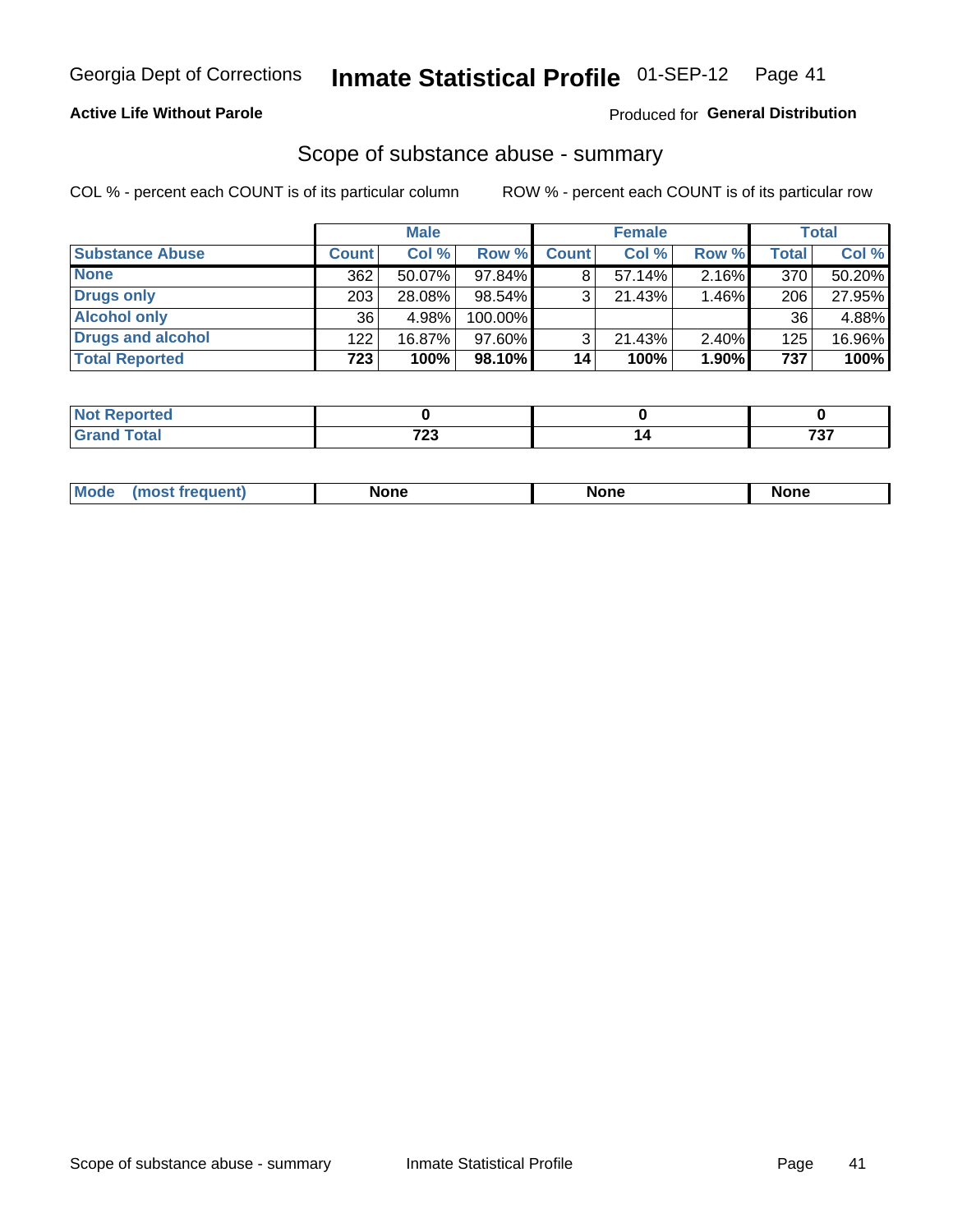## **Active Life Without Parole**

## **Produced for General Distribution**

## Scope of substance abuse - detail

COL % - percent each COUNT is of its particular column

|                                      |                | <b>Male</b> |         |              | <b>Female</b> |        |                | <b>Total</b> |
|--------------------------------------|----------------|-------------|---------|--------------|---------------|--------|----------------|--------------|
| <b>Substance Abuse</b>               | <b>Count</b>   | Col %       | Row %   | <b>Count</b> | Col %         | Row %  | <b>Total</b>   | Col %        |
| No drug or alcohol problems          | 362            | 50.07%      | 97.84%  | 8            | 57.14%        | 2.16%  | 370            | 50.20%       |
| Drug addiction but no alcohol        | 3              | 0.41%       | 100.00% |              |               |        | 3              | 0.41%        |
| <b>Drug addiction and alcohol</b>    | 3              | 0.41%       | 100.00% |              |               |        | 3              | 0.41%        |
| abuse                                |                |             |         |              |               |        |                |              |
| <b>Drug addiction and alcoholism</b> | $\overline{2}$ | 0.28%       | 100.00% |              |               |        | $\overline{2}$ | 0.27%        |
| No drug problem but alcohol          | 30             | 4.15%       | 100.00% |              |               |        | 30             | 4.07%        |
| abuse                                |                |             |         |              |               |        |                |              |
| No drug problem but alcoholism       | 6              | 0.83%       | 100.00% |              |               |        | 6              | 0.81%        |
| Drug experiment but no alcohol       | 116            | 16.04%      | 99.15%  |              | 7.14%         | 0.85%  | 117            | 15.88%       |
| <b>Drug experiment &amp; alcohol</b> | 13             | 1.80%       | 100.00% |              |               |        | 13             | 1.76%        |
| abuse                                |                |             |         |              |               |        |                |              |
| Drug experiment & alcoholism         | 11             | 1.52%       | 100.00% |              |               |        | 11             | 1.49%        |
| Drug abuse but no alcohol            | 84             | 11.62%      | 97.67%  | 2            | 14.29%        | 2.33%  | 86             | 11.67%       |
| Drug abuse and alcohol abuse         | 78             | 10.79%      | 98.73%  |              | 7.14%         | 1.27%  | 79             | 10.72%       |
| <b>Drug abuse and alcoholism</b>     | 15             | 2.07%       | 88.24%  | 2            | 14.29%        | 11.76% | 17             | 2.31%        |
| <b>Total Reported</b>                | 723            | 100%        | 98.10%  | 14           | 100%          | 1.90%  | 737            | 100%         |

| ported      |                       |                                    |
|-------------|-----------------------|------------------------------------|
| <b>otal</b> | 700<br>. ZJ<br>$\sim$ | $\rightarrow$ $\rightarrow$<br>، ب |

| Mode (most frequent) | No drug or alcohol problems No drug or alcohol problems No drug or alcohol |          |
|----------------------|----------------------------------------------------------------------------|----------|
|                      |                                                                            | problems |
|                      |                                                                            |          |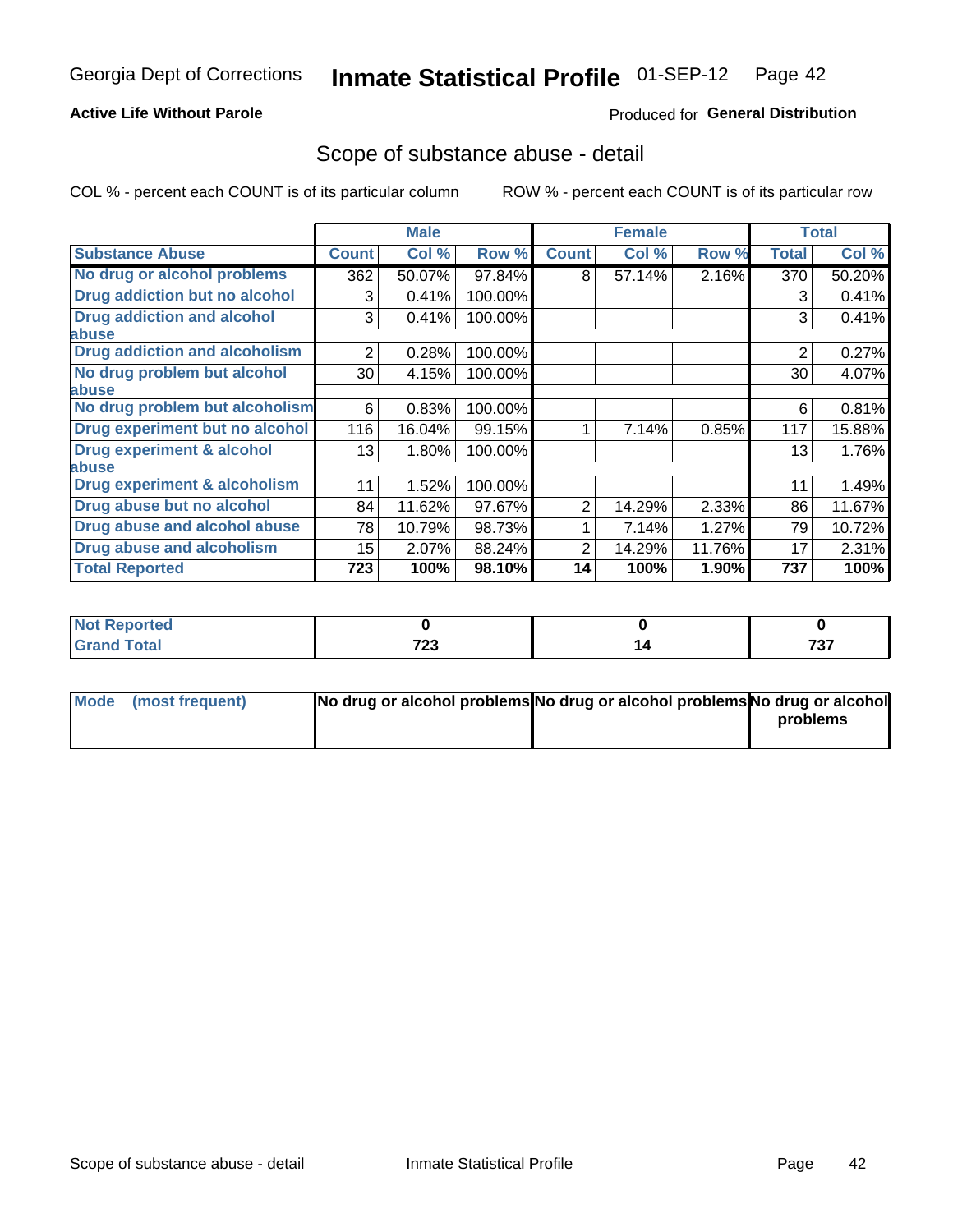# Inmate Statistical Profile 01-SEP-12 Page 43

### **Active Life Without Parole**

## **Produced for General Distribution**

# Current / last mental health treatment level

COL % - percent each COUNT is of its particular column

|                                    |              | <b>Male</b> |            |              | <b>Female</b> |       |       | <b>Total</b> |
|------------------------------------|--------------|-------------|------------|--------------|---------------|-------|-------|--------------|
| <b>Mental Health Treatment Lev</b> | <b>Count</b> | Col%        | Row %      | <b>Count</b> | Col %         | Row % | Total | Col %        |
| 1 No problem at current time       | 138          | 44.95%      | 97.18%     | 4            | 33.33%        | 2.82% | 142   | 44.51%       |
| 2 Receiving outpatient             | 113          | 36.81%      | 93.39%     | 8            | 66.67%        | 6.61% | 121   | 37.93%       |
| Treatment                          |              |             |            |              |               |       |       |              |
| 3 Inpatient, moderate              | 49           | 15.96%      | $100.00\%$ |              |               |       | 49    | 15.36%       |
| Treatment                          |              |             |            |              |               |       |       |              |
| 4 Inpatient, intensive             | 7            | 2.28%       | 100.00%    |              |               |       |       | 2.19%        |
| Treatment                          |              |             |            |              |               |       |       |              |
| <b>Total Evaluated</b>             | 307          | 100%        | 96.24%     | $12 \,$      | 100%          | 3.76% | 319   | 100%         |

| Never had MH evaluation | 1 U      |             |
|-------------------------|----------|-------------|
|                         | 700<br>w | - -<br>, ., |

| <b>Median (middle)</b> | <b>Receiving outpatient</b><br>treatment | <b>Receiving outpatient</b><br>treatment | <b>Receiving</b><br>outpatient<br>treatment |
|------------------------|------------------------------------------|------------------------------------------|---------------------------------------------|
| <b>Mode</b>            | No problem at current time               | <b>Receiving outpatient</b>              | No problem at                               |
| (most frequent)        |                                          | treatment                                | current time                                |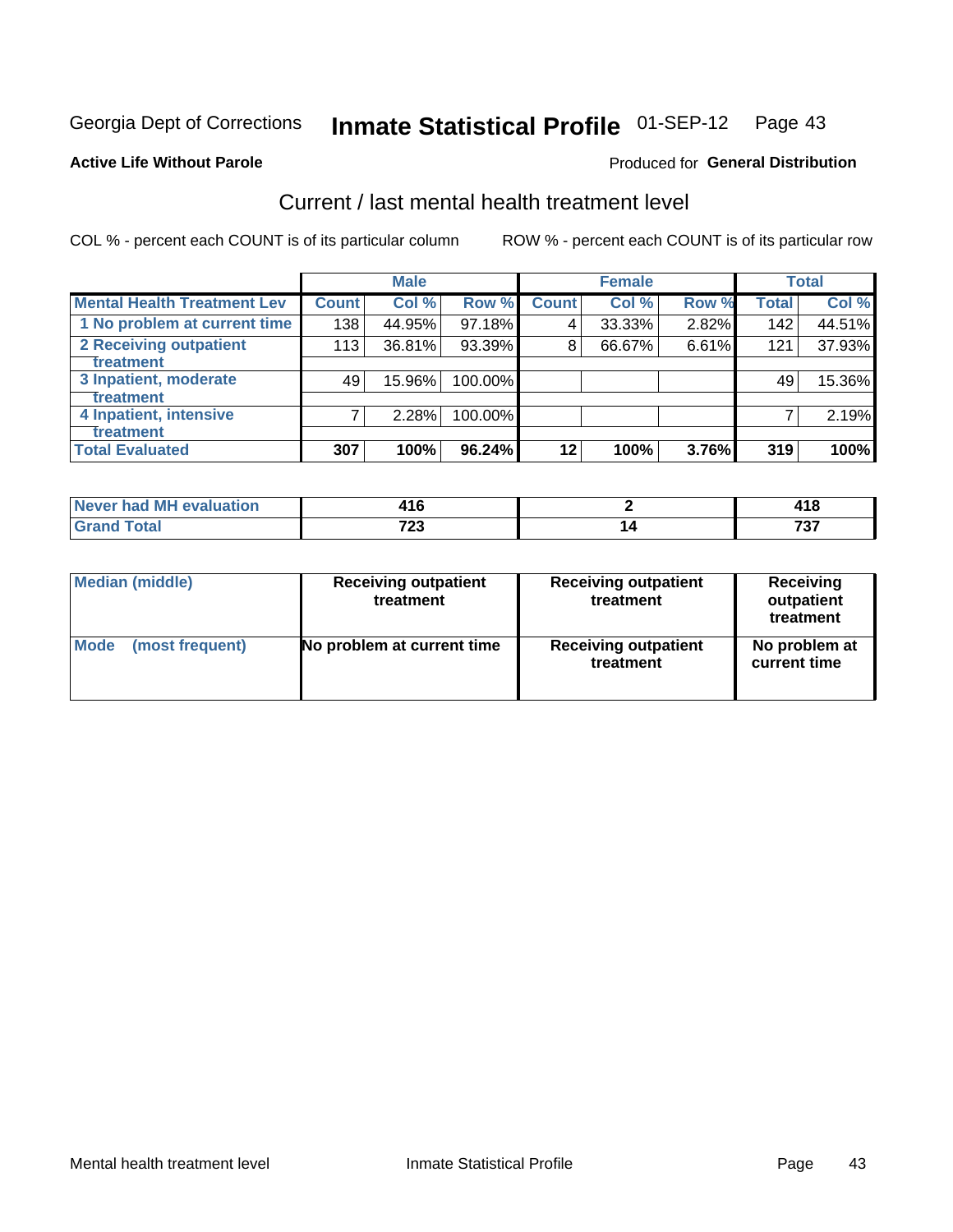#### Inmate Statistical Profile 01-SEP-12 Page 44

## **Active Life Without Parole**

## Produced for General Distribution

# PULHESDWIT medical scale - 'P' overall condition ('P'hysical)

COL % - percent each COUNT is of its particular column

|                                  |                 | <b>Male</b> |             |    | <b>Female</b> |       |                 | <b>Total</b> |
|----------------------------------|-----------------|-------------|-------------|----|---------------|-------|-----------------|--------------|
| 'P' Overall Condition            | Count l         | Col %       | Row % Count |    | Col %         | Row % | <b>Total</b>    | Col %        |
| 1 No medical illness             | 494             | 72.97%      | 99.20%      |    | 28.57%        | 0.80% | 498             | 72.07%       |
| 2 Well-controlled chronic        | 154             | 22.75%      | 93.90%      | 10 | 71.43%        | 6.10% | 164             | 23.73%       |
| <b>illness</b>                   |                 |             |             |    |               |       |                 |              |
| 3 Poorly-controlled chronic      | 26 <sub>1</sub> | $3.84\%$    | 100.00%     |    |               |       | 26 <sub>1</sub> | 3.76%        |
| <b>illness</b>                   |                 |             |             |    |               |       |                 |              |
| 4 Significant problems requiring | 3               | 0.44%       | 100.00%     |    |               |       | 3               | 0.43%        |
| special housing                  |                 |             |             |    |               |       |                 |              |
| <b>Total Reported</b>            | 677             | 100%        | 97.97%      | 14 | 100%          | 2.03% | 691             | 100%         |

|       | $\mathbf{r}$     | - 71 6<br>- 7 |
|-------|------------------|---------------|
| _____ | $\sim$<br>$\sim$ | $- - -$       |

| <b>Mode</b> | (most frequent) | 1 No medical illness | 2 Well-controlled chronic<br>illness | 1 No medical<br>illness |
|-------------|-----------------|----------------------|--------------------------------------|-------------------------|
|-------------|-----------------|----------------------|--------------------------------------|-------------------------|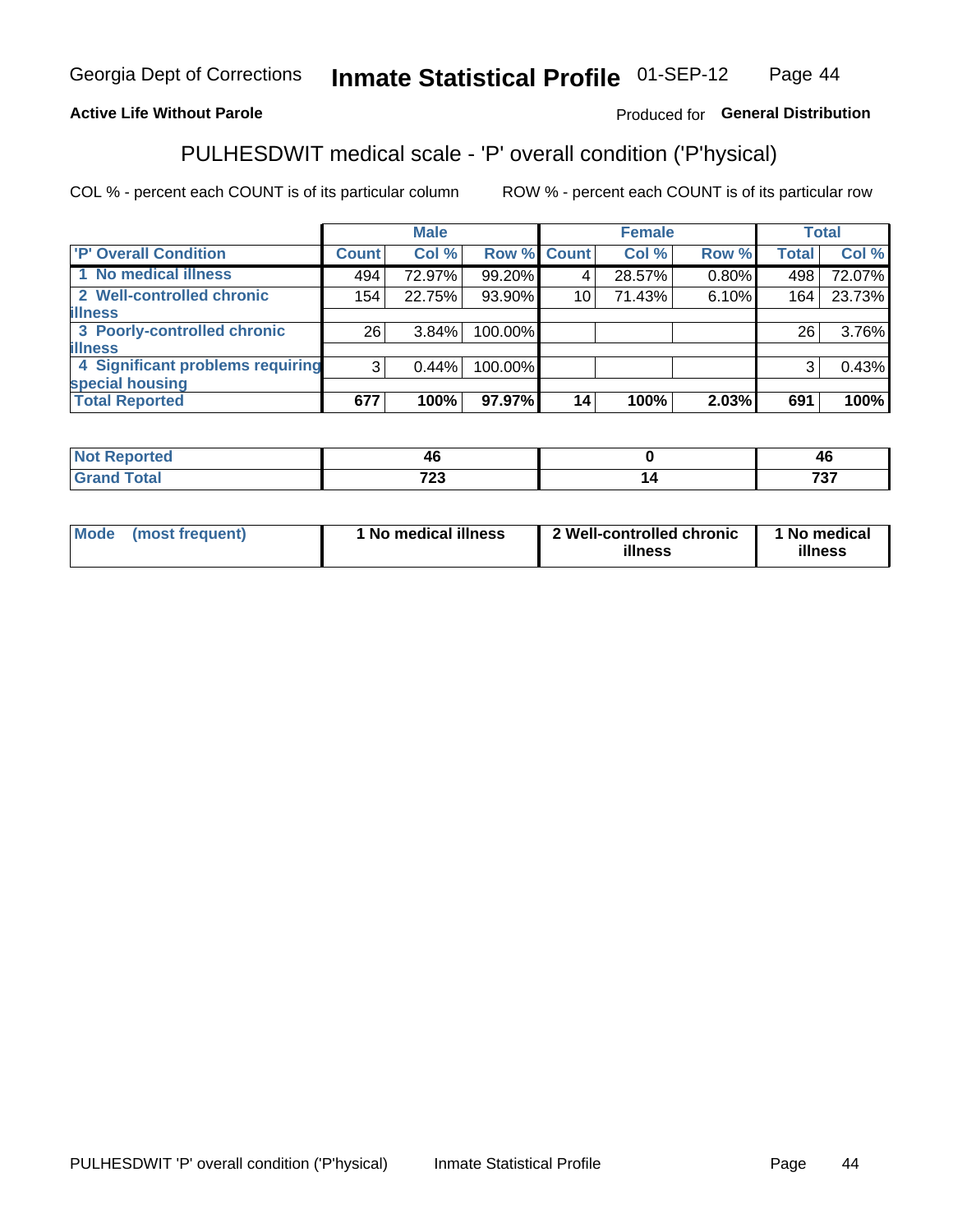## **Active Life Without Parole**

## Produced for General Distribution

# PULHESDWIT medical scale - 'U' upper body

COL % - percent each COUNT is of its particular column

|                              |              | <b>Male</b> |         |                 | <b>Female</b> |       |              | <b>Total</b> |
|------------------------------|--------------|-------------|---------|-----------------|---------------|-------|--------------|--------------|
| <b>'U' Upper Body</b>        | <b>Count</b> | Col %       | Row %   | <b>Count</b>    | Col %         | Row % | <b>Total</b> | Col %        |
| 1 Upper bones, joints,       | 641          | 94.82%      | 98.16%  | 12 <sub>1</sub> | 85.71%        | 1.84% | 653          | 94.64%       |
| muscles all OK               |              |             |         |                 |               |       |              |              |
| 2 One or both arms minimally | 27           | 3.99%       | 93.10%  | 2               | 14.29%        | 6.90% | 29           | 4.20%        |
| limited                      |              |             |         |                 |               |       |              |              |
| 3 One or both arms           | 6            | 0.89%       | 100.00% |                 |               |       | 6            | 0.87%        |
| <b>moderately limited</b>    |              |             |         |                 |               |       |              |              |
| 4 One arm disabled,          |              | 0.15%       | 100.00% |                 |               |       |              | 0.14%        |
| paralyzed, or amputated      |              |             |         |                 |               |       |              |              |
| 5 Both arms disabled,        |              | 0.15%       | 100.00% |                 |               |       |              | 0.14%        |
| paralyzed, or amputated      |              |             |         |                 |               |       |              |              |
| <b>Total Reported</b>        | 676          | 100%        | 97.97%  | 14              | 100%          | 2.03% | 690          | 100%         |

| <b>Not Reported</b> |             | - 1       |
|---------------------|-------------|-----------|
| <b>Grand Total</b>  | 700<br>1 LJ | -~<br>, J |

| Mode<br>(most frequent) | 1 Upper bones, joints,<br>muscles all OK | 1 Upper bones, joints,<br>muscles all OK | 1 Upper bones,<br>joints, muscles all<br>ΟK |
|-------------------------|------------------------------------------|------------------------------------------|---------------------------------------------|
|-------------------------|------------------------------------------|------------------------------------------|---------------------------------------------|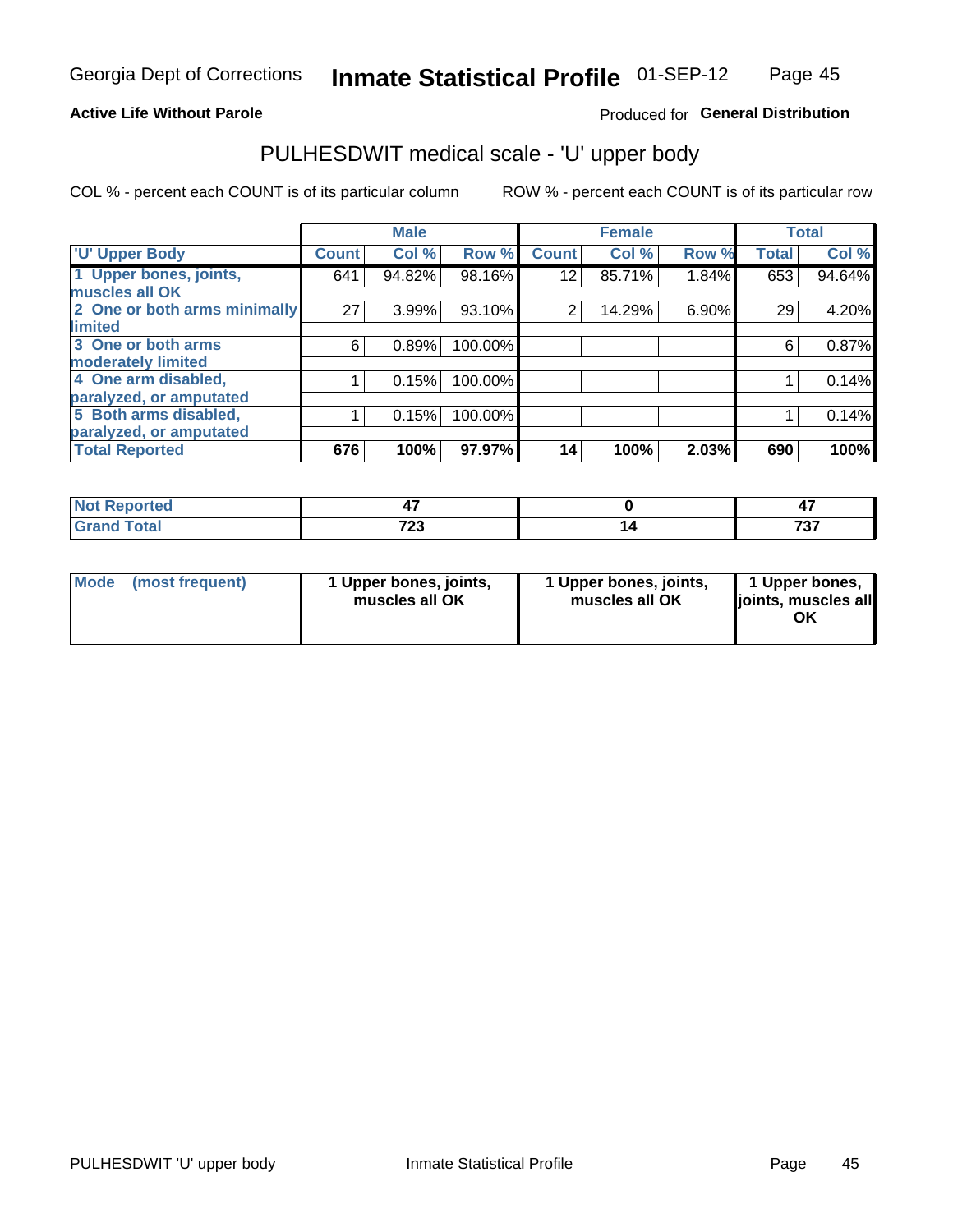## **Active Life Without Parole**

## Produced for General Distribution

## PULHESDWIT medical scale - 'L' lower body

COL % - percent each COUNT is of its particular column

|                                |                | <b>Male</b> |         |              | <b>Female</b> |       |              | <b>Total</b> |
|--------------------------------|----------------|-------------|---------|--------------|---------------|-------|--------------|--------------|
| 'L' Lower Body                 | <b>Count</b>   | Col %       | Row %   | <b>Count</b> | Col %         | Row % | <b>Total</b> | Col %        |
| 1 Lower bones, joints,         | 583            | 86.24%      | 98.15%  | 11           | 78.57%        | 1.85% | 594          | 86.09%       |
| muscles all OK                 |                |             |         |              |               |       |              |              |
| 2 One or both legs minimally   | 77             | 11.39%      | 96.25%  | 3            | 21.43%        | 3.75% | 80           | 11.59%       |
| limited                        |                |             |         |              |               |       |              |              |
| 3 One or both legs             | 14             | 2.07%       | 100.00% |              |               |       | 14           | 2.03%        |
| moderately limited             |                |             |         |              |               |       |              |              |
| 4 One leg disabled, paralyzed, | $\overline{2}$ | 0.30%       | 100.00% |              |               |       | 2            | 0.29%        |
| or amputated                   |                |             |         |              |               |       |              |              |
| <b>Total Reported</b>          | 676            | 100%        | 97.97%  | 14           | 100%          | 2.03% | 690          | 100%         |

| <b>Not Reported</b> |      |     |
|---------------------|------|-----|
| <b>Grand Total</b>  | 700  | ラヘラ |
| Grar                | 20 L | ּט  |

| Mode | (most frequent) | 1 Lower bones, joints,<br>muscles all OK | 1 Lower bones, joints,<br>muscles all OK | 1 Lower bones,<br>ljoints, muscles all<br>OK |
|------|-----------------|------------------------------------------|------------------------------------------|----------------------------------------------|
|------|-----------------|------------------------------------------|------------------------------------------|----------------------------------------------|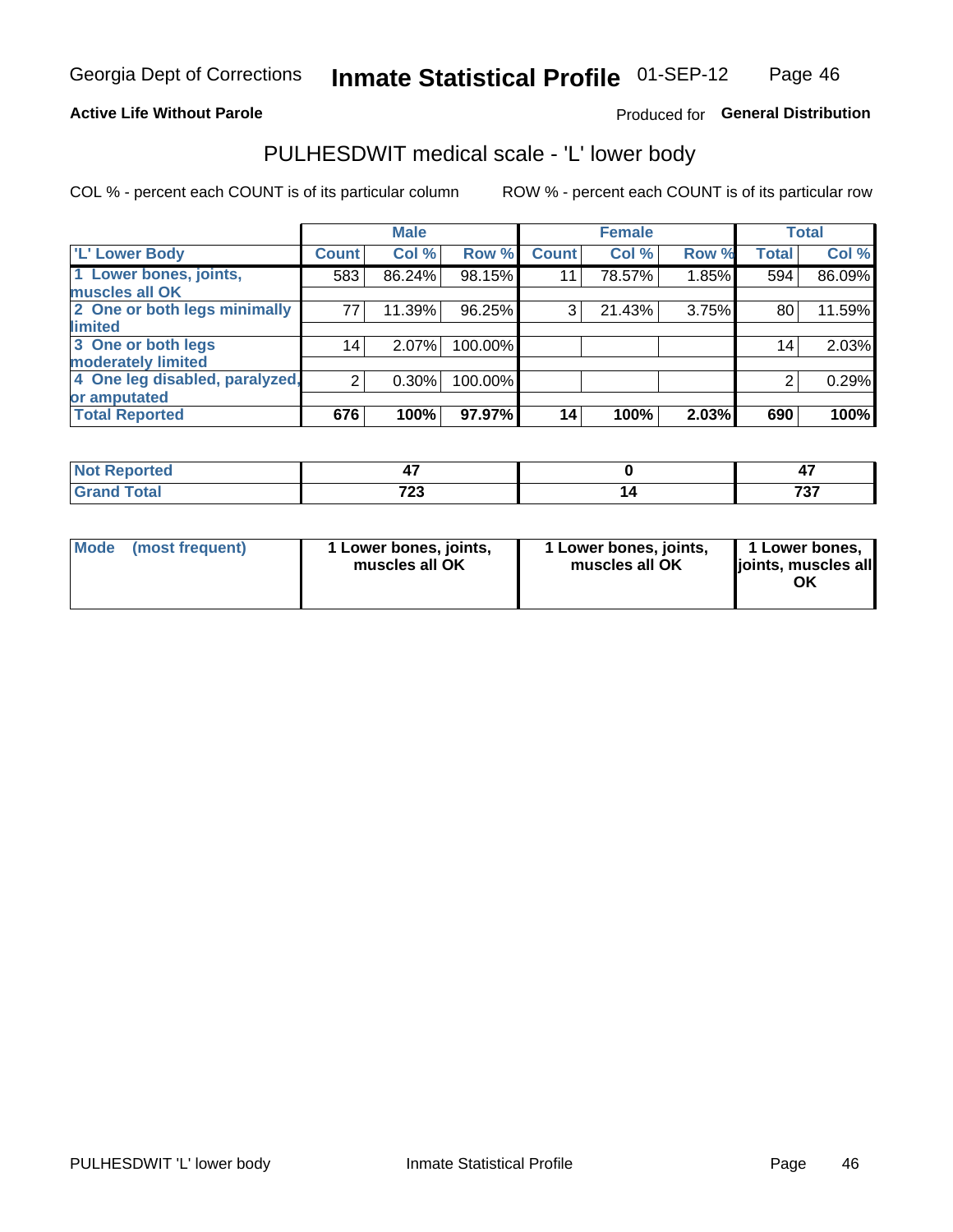### **Active Life Without Parole**

Produced for General Distribution

## PULHESDWIT medical scale - 'H' hearing

COL % - percent each COUNT is of its particular column

|                                | <b>Male</b>  |           |                    | <b>Female</b> |         |          | <b>Total</b> |        |
|--------------------------------|--------------|-----------|--------------------|---------------|---------|----------|--------------|--------|
| <b>H' Hearing</b>              | <b>Count</b> | Col %     | <b>Row % Count</b> |               | Col %   | Row %    | Total        | Col %  |
| 1 Normal hearing both ears     | 667          | $98.81\%$ | 97.94%             | 14            | 100.00% | 2.06%    | 681          | 98.84% |
| 2 Some loss in one ear with    |              | 1.04%     | 100.00%            |               |         |          |              | 1.02%  |
| other OK, or mild loss in both |              |           |                    |               |         |          |              |        |
| 4 Severe loss in both ears     |              | 0.15%     | 100.00%            |               |         |          |              | 0.15%  |
| <b>Total Reported</b>          | 675          | 100%      | $97.97\%$          | 14            | 100%    | $2.03\%$ | 689          | 100.0% |

| тес.        | . .        | ∼          |
|-------------|------------|------------|
| $- \cdot -$ | 700<br>ں 2 | ラヘラ<br>791 |

| Mode (most frequent) | 1 Normal hearing both ears 1 Normal hearing both ears 1 Normal hearing |           |
|----------------------|------------------------------------------------------------------------|-----------|
|                      |                                                                        | both ears |
|                      |                                                                        |           |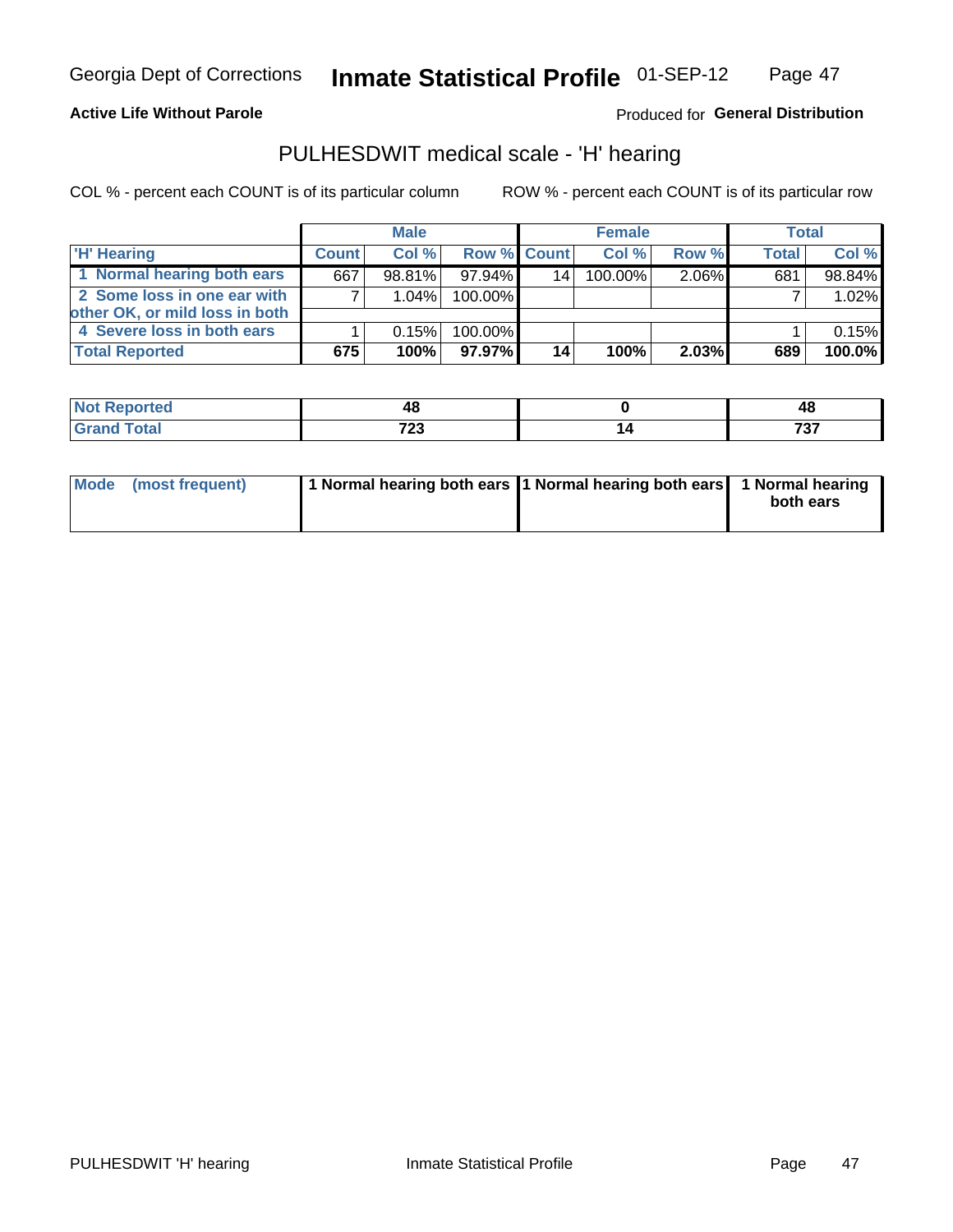## **Active Life Without Parole**

## Produced for General Distribution

## PULHESDWIT medical scale - 'E' vision

COL % - percent each COUNT is of its particular column

|                                |              | <b>Male</b> |             |    | <b>Female</b> |       |              | <b>Total</b> |
|--------------------------------|--------------|-------------|-------------|----|---------------|-------|--------------|--------------|
| <b>E' Vision</b>               | <b>Count</b> | Col %       | Row % Count |    | Col %         | Row % | <b>Total</b> | Col %        |
| 1 Correctable to 20/40 in both | 498          | 79.43%      | 98.22%      |    | 64.29%        | 1.78% | 507          | 79.10%       |
| eyes                           |              |             |             |    |               |       |              |              |
| 2 Correctable to 20/70 in one  | 116          | 18.50%      | 95.87%      | 5  | 35.71%        | 4.13% | 121          | 18.88%       |
| eye, may be blind in other     |              |             |             |    |               |       |              |              |
| 3 Correctable to 20/200 in one | 11           | 1.75%       | 100.00%     |    |               |       | 11           | 1.72%        |
| eye, may be blind in other     |              |             |             |    |               |       |              |              |
| 4 One eye not correctable to   | 2            | 0.32%       | 100.00%     |    |               |       | 2            | 0.31%        |
| 20/200, other may be blind     |              |             |             |    |               |       |              |              |
| <b>Total Reported</b>          | 627          | 100%        | 97.82%      | 14 | 100%          | 2.18% | 641          | 100.0%       |

| <b>Not Reported</b> | 96                    | 96       |
|---------------------|-----------------------|----------|
| Total               | 700<br>ں کے ا<br>____ | 707<br>. |

| Mode (most frequent) | 1 Correctable to 20/40 in both<br>eves | 1 Correctable to 20/40 in   1 Correctable to<br>both eyes | 20/40 in both eyes |
|----------------------|----------------------------------------|-----------------------------------------------------------|--------------------|
|                      |                                        |                                                           |                    |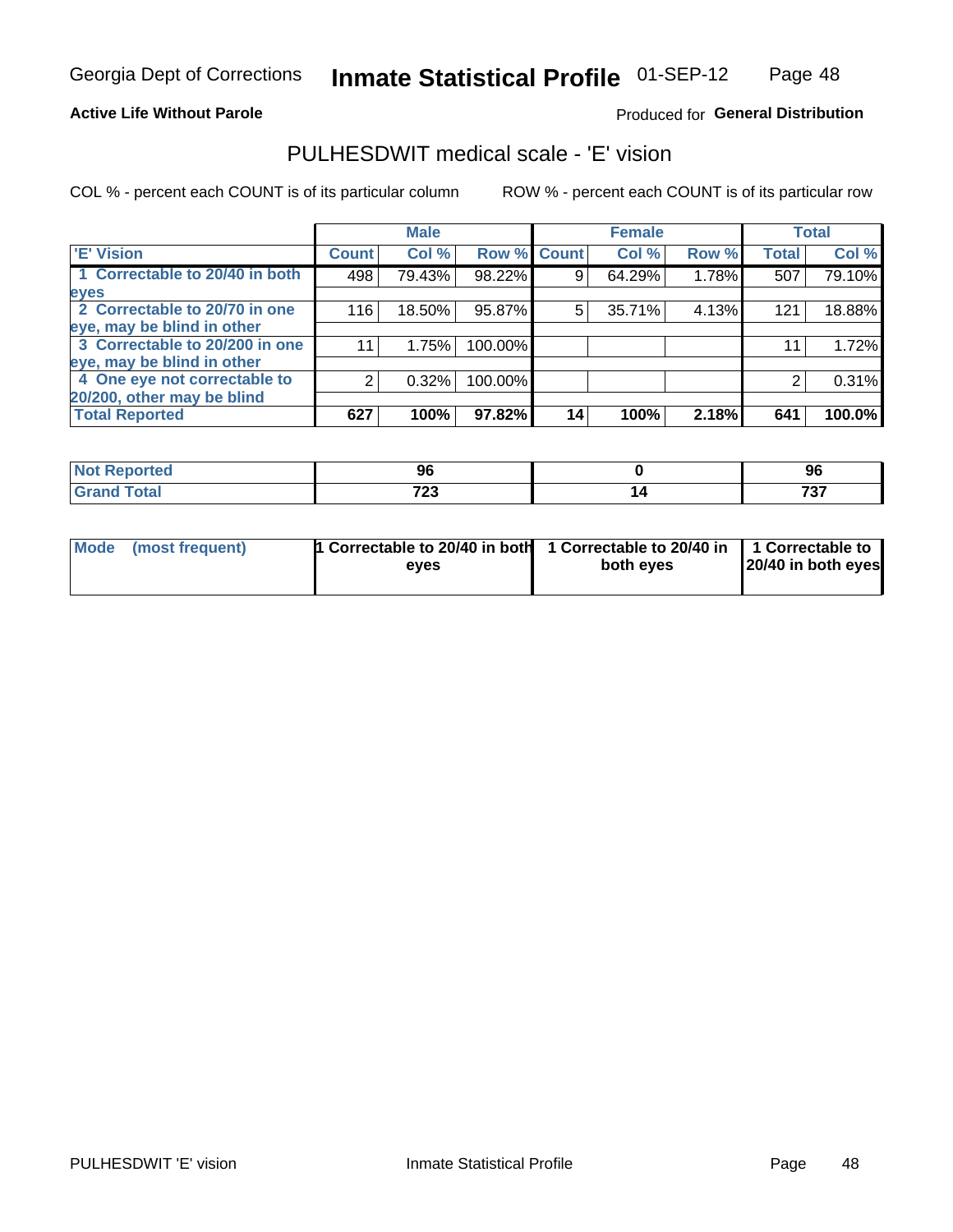## **Active Life Without Parole**

## Produced for General Distribution

# PULHESDWIT medical scale - 'S' pSychiatric

COL % - percent each COUNT is of its particular column

|                                |              | <b>Male</b> |                    |    | <b>Female</b> |       |              | Total  |
|--------------------------------|--------------|-------------|--------------------|----|---------------|-------|--------------|--------|
| 'S' pSychiatric                | <b>Count</b> | Col %       | <b>Row % Count</b> |    | Col %         | Row % | <b>Total</b> | Col %  |
| 1 No impairment or disorders   | 529          | 80.52%      | 99.06%             | 5  | 41.67%        | 0.94% | 534          | 79.82% |
| 2 Stable, or in remission, or  | 83           | 12.63%      | 92.22%             |    | 58.33%        | 7.78% | 90           | 13.45% |
| mild impairment or retardation |              |             |                    |    |               |       |              |        |
| 3 Requires moderate inpatient  | 40           | 6.09%       | 100.00%            |    |               |       | 40           | 5.98%  |
| treatment                      |              |             |                    |    |               |       |              |        |
| 4 Requires intensive inpatient | 5            | 0.76%       | 100.00%            |    |               |       | 5            | 0.75%  |
| treatment                      |              |             |                    |    |               |       |              |        |
| <b>Total Reported</b>          | 657          | 100%        | 98.21%             | 12 | 100%          | 1.79% | 669          | 100%   |

| n de la |              | 68                  |
|---------|--------------|---------------------|
|         | フへへ<br>1 L J | 707<br>ັບ<br>$\sim$ |

| Mode (most frequent) | <sup>1</sup> No impairment or disorders 2 Stable, or in remission, <sup>1</sup> No impairment or |                       |           |
|----------------------|--------------------------------------------------------------------------------------------------|-----------------------|-----------|
|                      |                                                                                                  | or mild impairment or | disorders |
|                      |                                                                                                  | retardation           |           |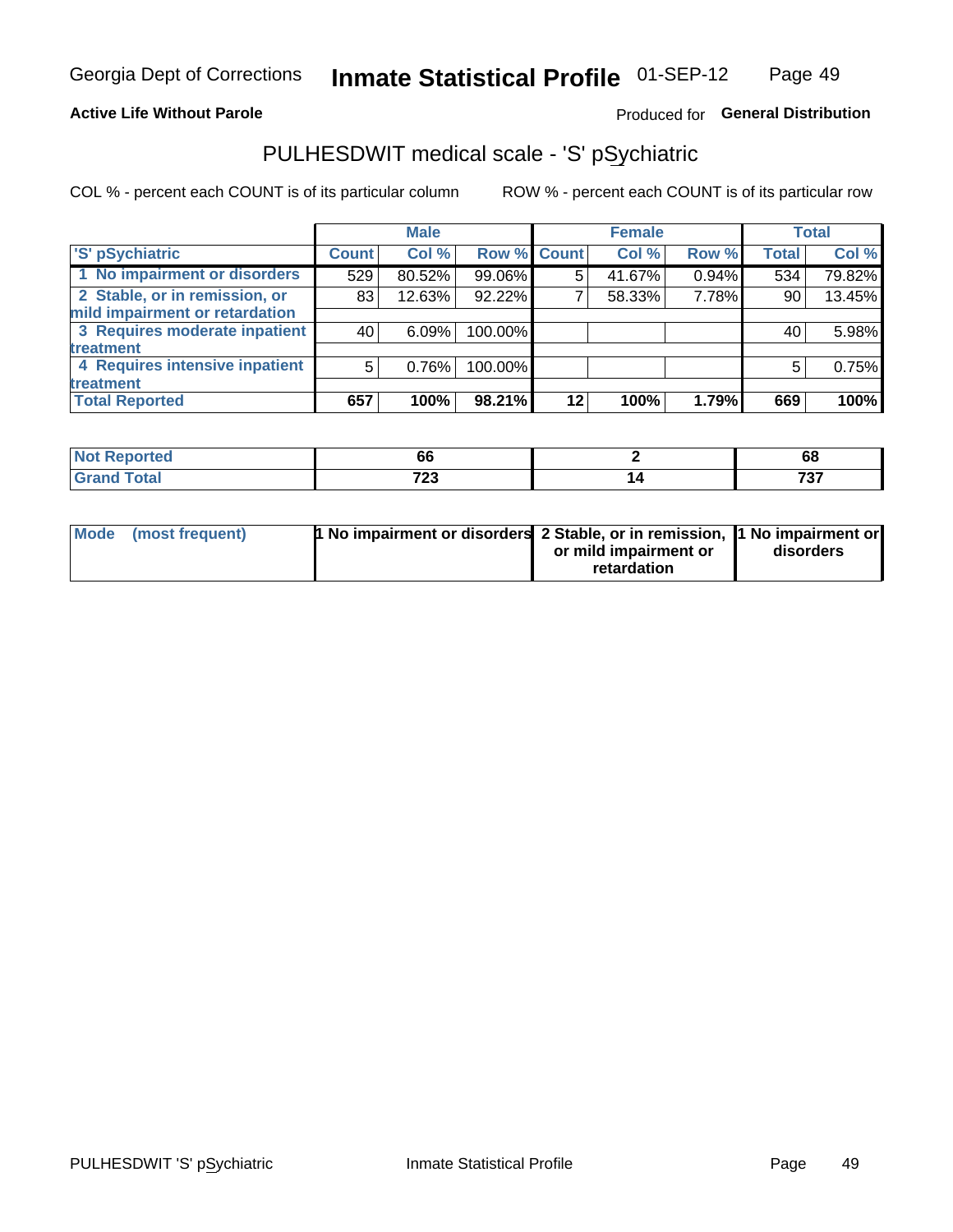## **Active Life Without Parole**

## Produced for General Distribution

## PULHESDWIT medical scale - 'D' dental

COL % - percent each COUNT is of its particular column

|                                 |              | <b>Male</b> |         |                 | <b>Female</b> |       |              | <b>Total</b> |
|---------------------------------|--------------|-------------|---------|-----------------|---------------|-------|--------------|--------------|
| <b>D'</b> Dental                | <b>Count</b> | Col %       |         | Row % Count     | Col %         | Row % | <b>Total</b> | Col %        |
| 1 Minimal routine dental health | 462          | 72.64%      | 97.88%  | 10 <sub>1</sub> | 76.92%        | 2.12% | 472          | 72.73%       |
| <b>needs</b>                    |              |             |         |                 |               |       |              |              |
| 2 Moderate cavities and/or gum  | 146          | 22.96%      | 97.99%  | 3               | 23.08%        | 2.01% | 149          | 22.96%       |
| disease                         |              |             |         |                 |               |       |              |              |
| 3 Extensive gum disease         | 27           | 4.25%       | 100.00% |                 |               |       | 27           | 4.16%        |
| and/or widespread decay         |              |             |         |                 |               |       |              |              |
| 4 Urgent need for dental        |              | 0.16%       | 100.00% |                 |               |       |              | 0.15%        |
| <b>services</b>                 |              |             |         |                 |               |       |              |              |
| <b>Total Reported</b>           | 636          | 100%        | 98.00%  | 13              | 100%          | 2.00% | 649          | 100%         |

| <b>Not Reported</b> | $\sim$              | 88           |
|---------------------|---------------------|--------------|
| <b>Total</b>        | フヘク<br>ט ביו<br>___ | ラヘラ<br>1 J I |

| <b>Mode</b> | (most frequent) | <b>Minimal routine dental</b><br>health needs | 1 Minimal routine dental 1 Minimal routine<br>health needs | dental health<br>needs |
|-------------|-----------------|-----------------------------------------------|------------------------------------------------------------|------------------------|
|-------------|-----------------|-----------------------------------------------|------------------------------------------------------------|------------------------|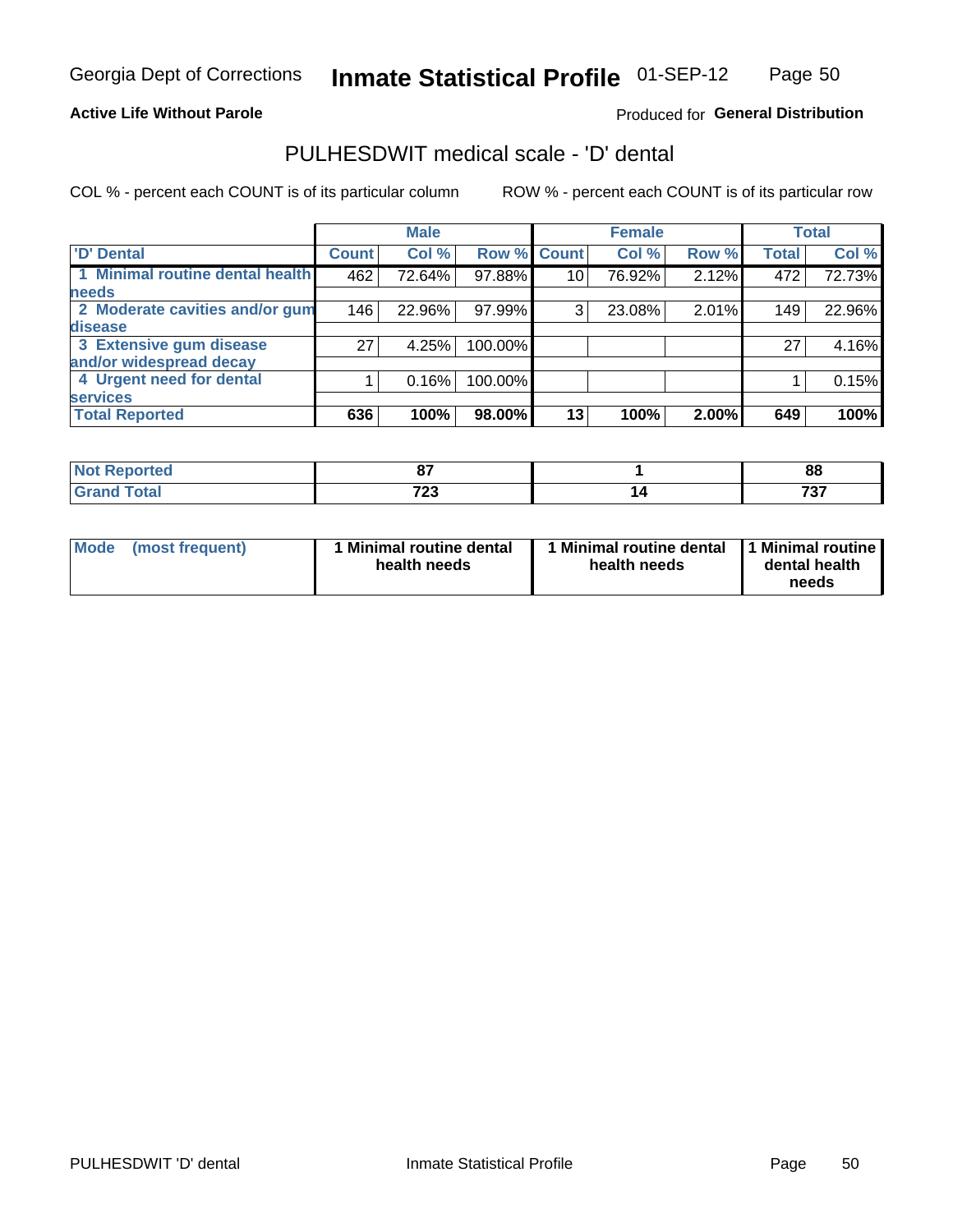## **Active Life Without Parole**

## Produced for General Distribution

## PULHESDWIT medical scale - 'W' work ability

COL % - percent each COUNT is of its particular column

|                                 |              | <b>Male</b> |         |             | <b>Female</b> |       |              | <b>Total</b> |
|---------------------------------|--------------|-------------|---------|-------------|---------------|-------|--------------|--------------|
| <b>W' work ability</b>          | <b>Count</b> | Col %       |         | Row % Count | Col %         | Row % | <b>Total</b> | Col %        |
| 1 Unrestricted work or activity | 535          | 79.14%      | 98.17%  | 10          | 71.43%        | 1.83% | 545          | 78.99%       |
| 2 Minor restrictions on type of | 109          | 16.12%      | 96.46%  | 4           | 28.57%        | 3.54% | 113          | 16.38%       |
| <b>work</b>                     |              |             |         |             |               |       |              |              |
| 3 Moderate restrictions on type | 16           | 2.37%       | 100.00% |             |               |       | 16           | 2.32%        |
| of work                         |              |             |         |             |               |       |              |              |
| 4 Major restrictions on type of | 11           | 1.63%       | 100.00% |             |               |       | 11           | 1.59%        |
| <b>work</b>                     |              |             |         |             |               |       |              |              |
| 5 Cannot work under any         | 5            | 0.74%       | 100.00% |             |               |       | 5            | 0.72%        |
| <b>circumstances</b>            |              |             |         |             |               |       |              |              |
| <b>Total Reported</b>           | 676          | 100%        | 97.97%  | 14          | 100%          | 2.03% | 690          | 100%         |

| <b>Not Reported</b> |             | . .          |
|---------------------|-------------|--------------|
| <b>Grand Total</b>  | 700<br>ט בו | ラヘラ<br>I J I |

| <b>Mode</b> | (most frequent) | 1 Unrestricted work or<br>activity | 1 Unrestricted work or<br>activity | 1 Unrestricted<br>work or activity |
|-------------|-----------------|------------------------------------|------------------------------------|------------------------------------|
|-------------|-----------------|------------------------------------|------------------------------------|------------------------------------|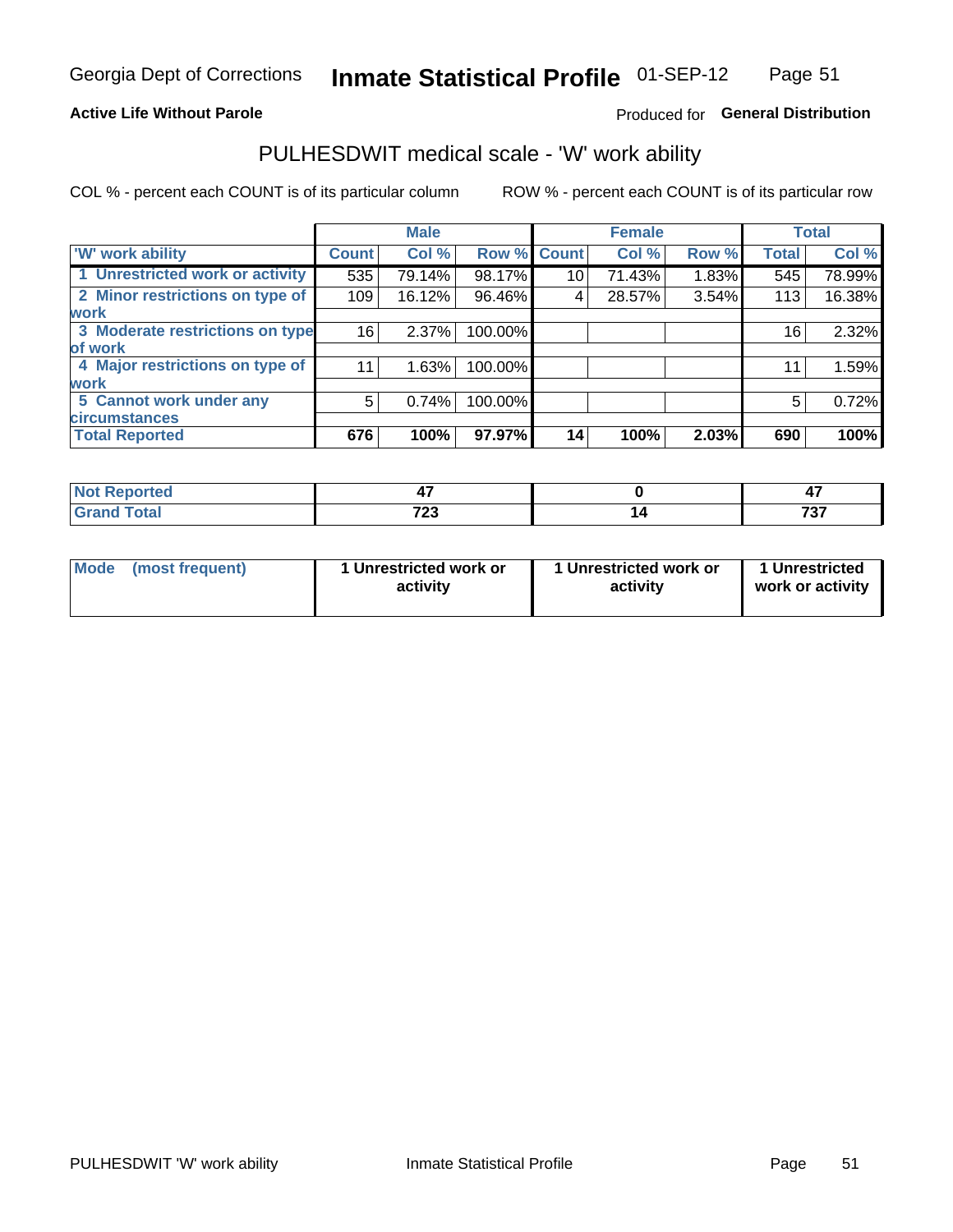### **Active Life Without Parole**

## Produced for General Distribution

# PULHESDWIT medical scale - 'I' impairment

|                           |              | <b>Male</b> |                    |                 | <b>Female</b> |       | <b>Total</b> |        |
|---------------------------|--------------|-------------|--------------------|-----------------|---------------|-------|--------------|--------|
| <b>T' Impairment</b>      | <b>Count</b> | Col %       | <b>Row % Count</b> |                 | Col %         | Row % | <b>Total</b> | Col %  |
| 1 No impairments or       | 667          | 98.67%      | 97.94%             | 14 <sub>1</sub> | 100.00%       | 2.06% | 681          | 98.70% |
| disabilities              |              |             |                    |                 |               |       |              |        |
| 2 Wheelchair-bound but    |              | 1.04%       | 100.00%            |                 |               |       |              | 1.01%  |
| <b>lotherwise OK</b>      |              |             |                    |                 |               |       |              |        |
| 4 Needs moderate Assisted |              | 0.15%       | 100.00%            |                 |               |       |              | 0.14%  |
| Living (level II)         |              |             |                    |                 |               |       |              |        |
| 5 Needs maximal Assisted  |              | 0.15%       | 100.00%            |                 |               |       |              | 0.14%  |
| <b>Living (level III)</b> |              |             |                    |                 |               |       |              |        |
| <b>Total Reported</b>     | 676          | 100%        | 97.97%             | 14 <sub>1</sub> | 100%          | 2.03% | 690          | 100%   |

| 'enorted     | --            | --<br>− . |
|--------------|---------------|-----------|
| <b>Total</b> | っへへ<br>ں ہے ، | 707<br>ັ  |

| Mode | (most frequent) | 1 No impairments or<br>disabilities | 1 No impairments or<br>disabilities | 1 No impairments  <br>or disabilities |
|------|-----------------|-------------------------------------|-------------------------------------|---------------------------------------|
|------|-----------------|-------------------------------------|-------------------------------------|---------------------------------------|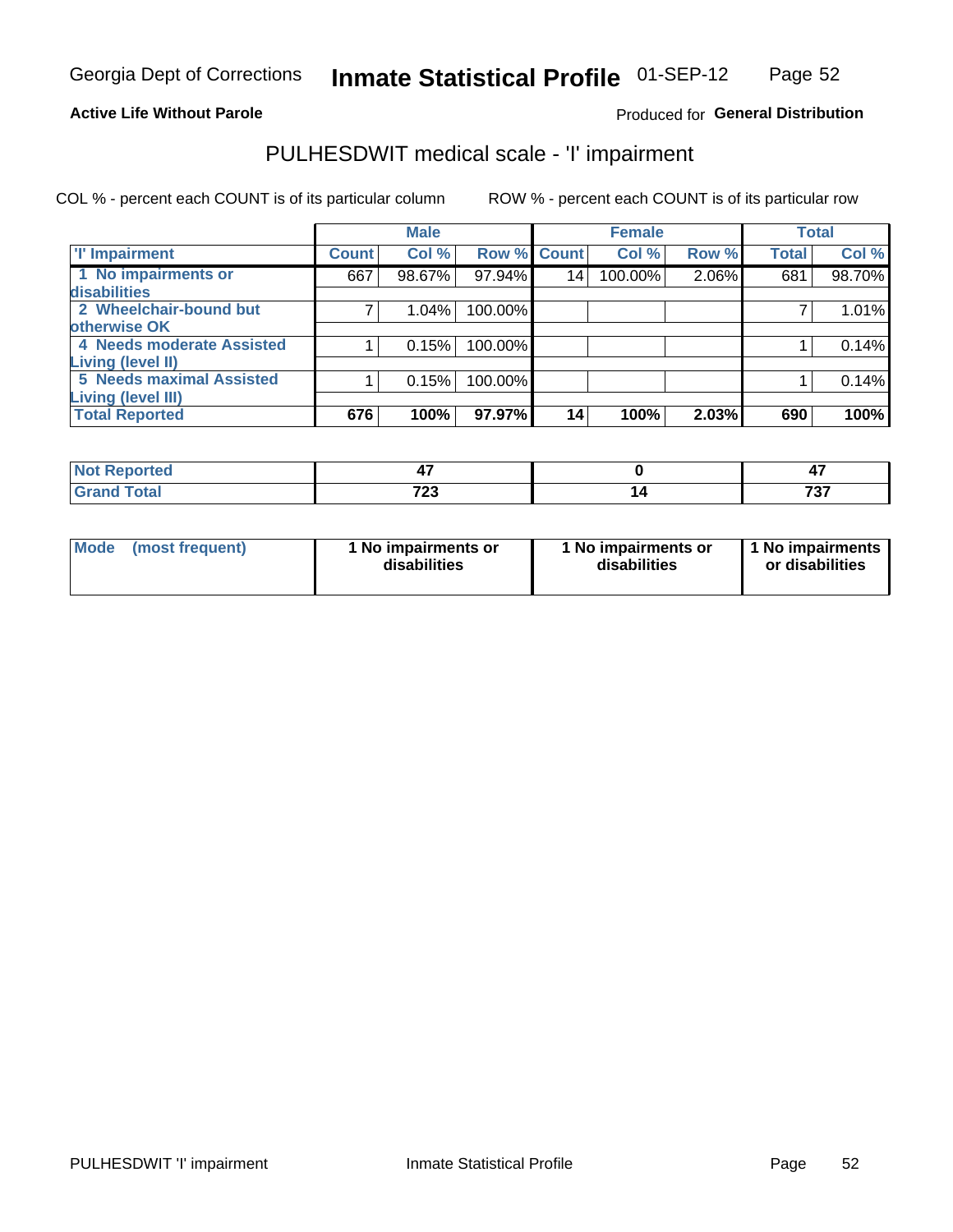### **Active Life Without Parole**

## Produced fo General Distribution

## PULHESDWIT medical scale - 'T' transportability

COL % - percent each COUNT is of its particular column

|                                                          |              | <b>Male</b> |         |             | <b>Female</b> |       |              | <b>Total</b> |
|----------------------------------------------------------|--------------|-------------|---------|-------------|---------------|-------|--------------|--------------|
| <b>T' Transportability</b>                               | <b>Count</b> | Col %       |         | Row % Count | Col %         | Row % | <b>Total</b> | Col %        |
| 1 Can be transported in any<br>ordinary approved vehicle | 672          | 99.12%      | 97.96%  | 14          | 100.00%       | 2.04% | 686          | 99.13%       |
| 2 Wheelchair-bound, not                                  |              | 0.15%       | 100.00% |             |               |       |              | 0.14%        |
| needing special vehicle                                  |              |             |         |             |               |       |              |              |
| 3 Wheelchair-bound, requires                             |              | 0.15%       | 100.00% |             |               |       |              | 0.14%        |
| special vehicle                                          |              |             |         |             |               |       |              |              |
| 5 Requires ambulance                                     | 4            | 0.59%       | 100.00% |             |               |       | 4            | 0.58%        |
| transport                                                |              |             |         |             |               |       |              |              |
| <b>Total Reported</b>                                    | 678          | 100%        | 97.98%  | 14          | 100%          | 2.02% | 692          | 100%         |

| тео | . .<br>∼     | $-$      |
|-----|--------------|----------|
|     | 700<br>1 L J | 707<br>v |

| <b>Mode</b> | (most frequent) | 1 Can be transported in any 1 Can be transported in any | ordinary approved vehicle   ordinary approved vehicle   transported in any | 1 Can be<br>  ordinary approved  <br>vehicle |
|-------------|-----------------|---------------------------------------------------------|----------------------------------------------------------------------------|----------------------------------------------|
|-------------|-----------------|---------------------------------------------------------|----------------------------------------------------------------------------|----------------------------------------------|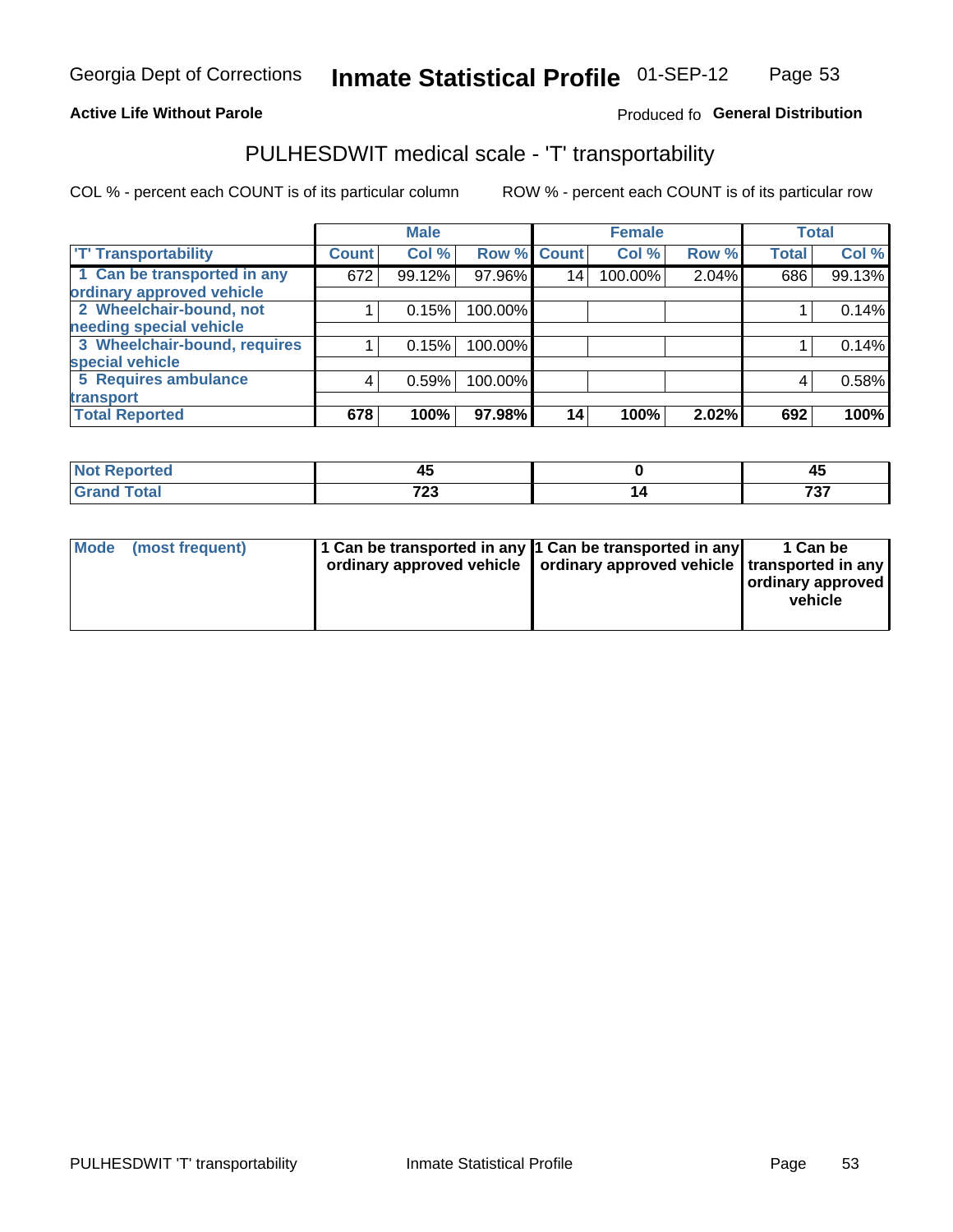## **Active Life Without Parole**

## Produced for General Distribution

## Criminality in family, self-reported

COL % - percent each COUNT is of its particular column

|                              |              | <b>Male</b> |        |              | <b>Female</b> |          |                    | Total  |
|------------------------------|--------------|-------------|--------|--------------|---------------|----------|--------------------|--------|
| <b>Criminality In Family</b> | <b>Count</b> | Col %       | Row %  | <b>Count</b> | Col %         | Row %    | Total <sub>1</sub> | Col %  |
| Yes, criminality in family   | 157          | 28.39%      | 96.91% | 5            | 50.00%        | $3.09\%$ | 162                | 28.77% |
| No criminality in family     | 396          | 71.61%      | 98.75% | 5            | 50.00%        | 1.25%    | 401                | 71.23% |
| <b>Total Reported</b>        | 553          | 100%        | 98.22% | 10           | 100%          | 1.78%    | 563                | 100%   |

| <b>Not Reported</b> | 17N  |     |
|---------------------|------|-----|
| <b>c</b> otal       | 700  | -0- |
| l Gran              | . ZJ | .   |

|  | Mode (most frequent) | No criminality in family | Yes, criminality in family | No criminality in<br>family |
|--|----------------------|--------------------------|----------------------------|-----------------------------|
|--|----------------------|--------------------------|----------------------------|-----------------------------|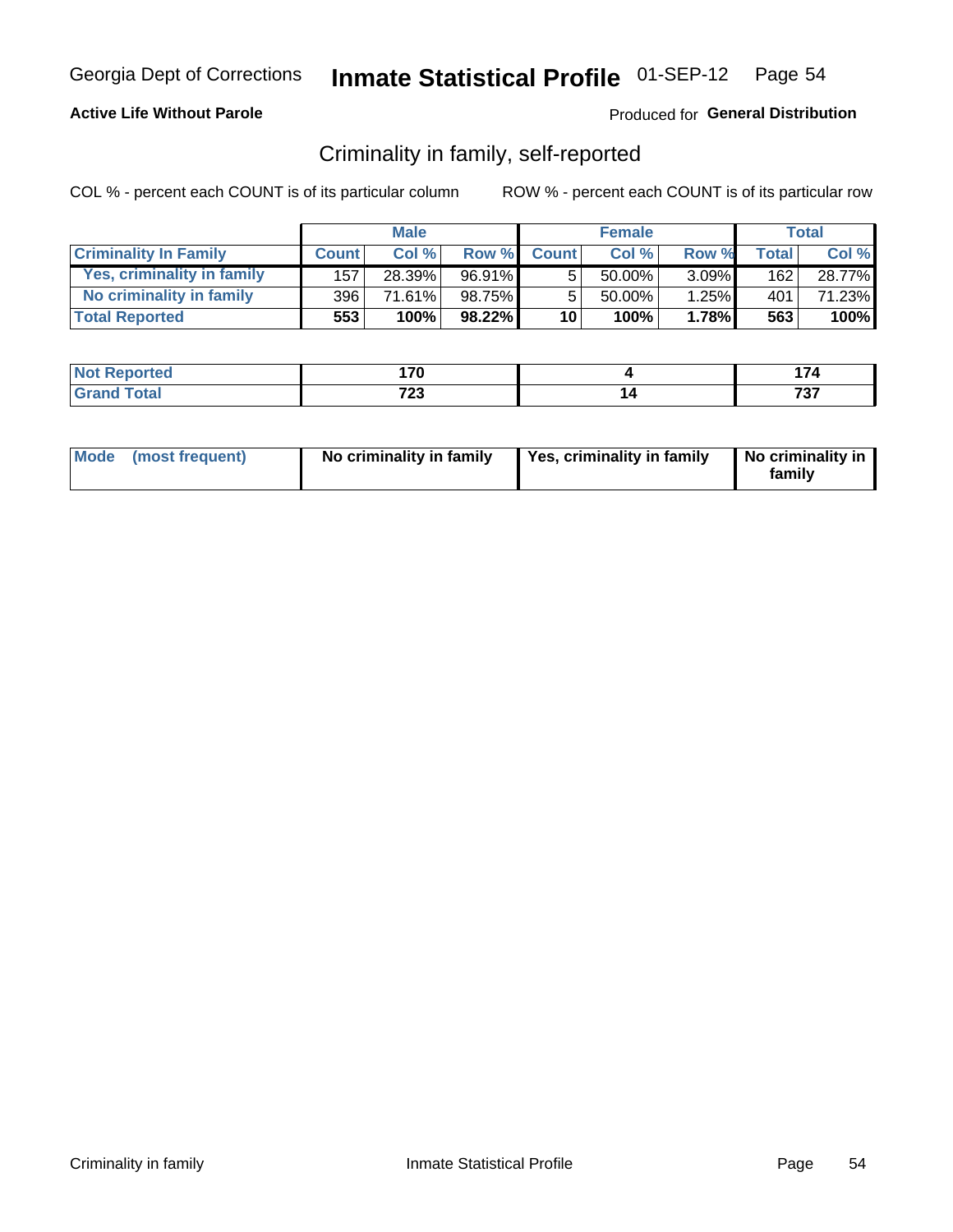## **Active Life Without Parole**

## Produced for General Distribution

## Alcoholism in family, self-reported

COL % - percent each COUNT is of its particular column

|                             |              | <b>Male</b> |           |                 | <b>Female</b> |          |              | Total   |
|-----------------------------|--------------|-------------|-----------|-----------------|---------------|----------|--------------|---------|
| <b>Alcoholism In Family</b> | <b>Count</b> | Col%        | Row %     | <b>Count</b>    | Col%          | Row %    | <b>Total</b> | Col %   |
| Yes, alcoholism in family   | 108          | 19.53%      | 97.30%    | 3 <sub>1</sub>  | 30.00%        | $2.70\%$ | 111          | 19.72%  |
| No alcoholism in family     | 445          | $80.47\%$   | 98.45%    |                 | 70.00%        | $1.55\%$ | 452          | 80.28%  |
| <b>Total Reported</b>       | 553          | 100%        | $98.22\%$ | 10 <sub>1</sub> | 100%          | 1.78%    | 563          | $100\%$ |

| <b>Reported</b><br>NO | 17M<br>- 4         |          |
|-----------------------|--------------------|----------|
| <b>otal</b>           | 700<br>. د ،<br>__ | ,,,<br>. |

|  | Mode (most frequent) | No alcoholism in family | No alcoholism in family | No alcoholism in<br>family |
|--|----------------------|-------------------------|-------------------------|----------------------------|
|--|----------------------|-------------------------|-------------------------|----------------------------|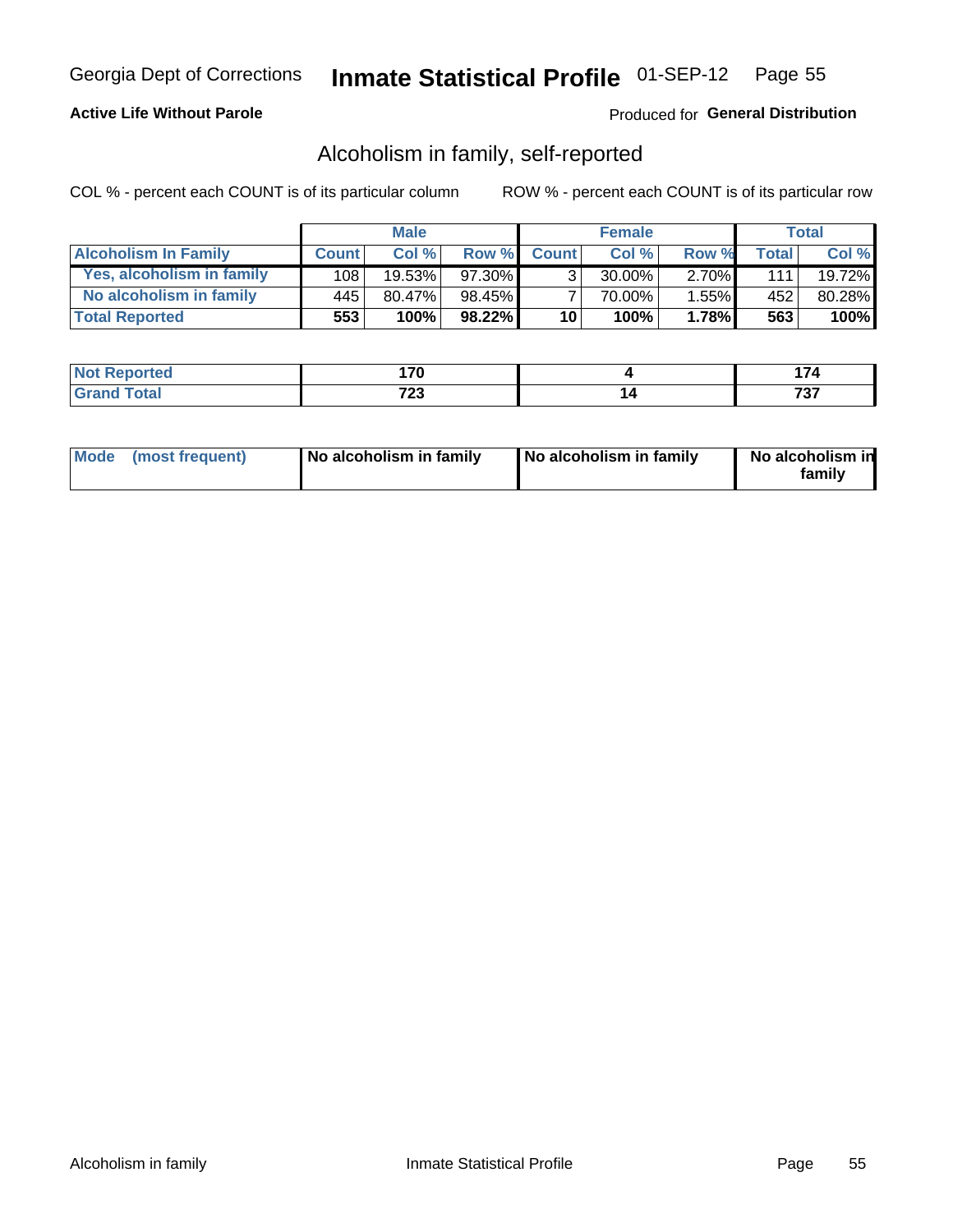## **Active Life Without Parole**

Produced for General Distribution

## Drug abuse in family, self-reported

COL % - percent each COUNT is of its particular column

|                           |              | <b>Male</b> |           |                 | <b>Female</b> |          |       | Total  |
|---------------------------|--------------|-------------|-----------|-----------------|---------------|----------|-------|--------|
| Drug Abuse In Family      | <b>Count</b> | Col %       | Row %     | <b>Count</b>    | Col%          | Row %    | Total | Col %  |
| Yes, drug abuse in family | 63           | 11.39%      | 95.45%    | 3 <sub>1</sub>  | $30.00\%$     | $4.55\%$ | 66    | 11.72% |
| No drug abuse in family   | 490          | 88.61%      | 98.59%    | $\overline{ }$  | 70.00%        | 1.41%    | 497   | 88.28% |
| <b>Total Reported</b>     | 553!         | 100%        | $98.22\%$ | 10 <sub>1</sub> | 100%          | 1.78%    | 563   | 100%   |

| <b>Reported</b><br>NO | 17M<br>- 4         |          |
|-----------------------|--------------------|----------|
| <b>otal</b>           | 700<br>. د ،<br>__ | ,,,<br>. |

|  | Mode (most frequent) | No drug abuse in family | No drug abuse in family | No drug abuse in<br>family |
|--|----------------------|-------------------------|-------------------------|----------------------------|
|--|----------------------|-------------------------|-------------------------|----------------------------|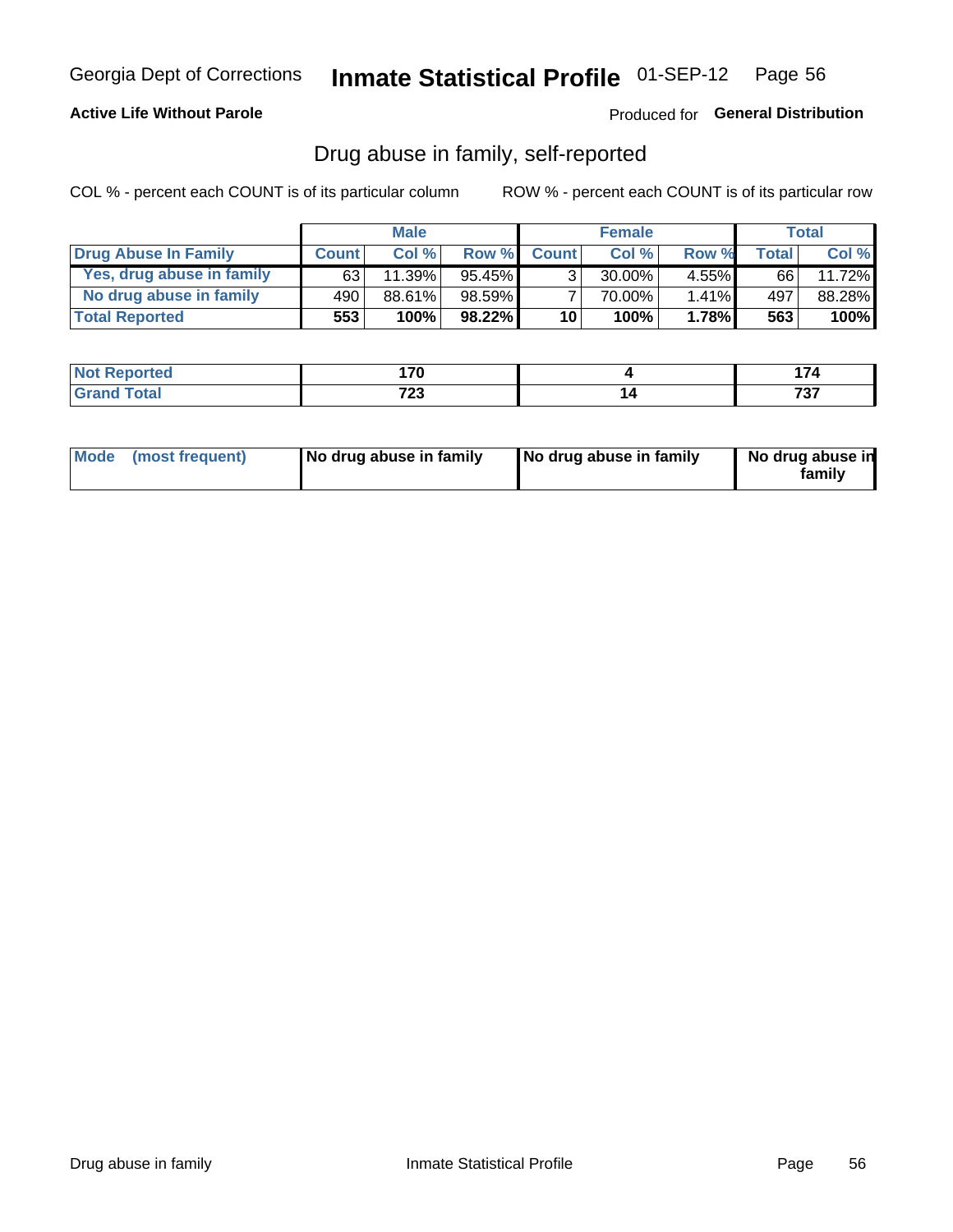## **Active Life Without Parole**

## Produced for General Distribution

## Subjected to frequent beatings, self-reported

COL % - percent each COUNT is of its particular column

|                                   |              | <b>Male</b> |           |              | <b>Female</b> |       |       | Total  |
|-----------------------------------|--------------|-------------|-----------|--------------|---------------|-------|-------|--------|
| <b>Frequent beatings</b>          | <b>Count</b> | Col %       | Row %     | <b>Count</b> | Col %         | Row % | Total | Col %  |
| <b>Yes, subjected to frequent</b> | 33           | 5.97%       | 97.06%    |              | 10.00%        | 2.94% | 34    | 6.04%  |
| <b>beatings</b>                   |              |             |           |              |               |       |       |        |
| Not subjected to frequent         | 520          | 94.03%      | 98.30%    | 9            | 90.00%        | 1.70% | 529   | 93.96% |
| <b>beatings</b>                   |              |             |           |              |               |       |       |        |
| <b>Total Reported</b>             | 553          | 100%        | $98.22\%$ | 10           | 100%          | 1.78% | 563   | 100%   |

| <b>Not Reported</b> | 17M<br>7 U   |    | $\rightarrow$<br>l 74 |
|---------------------|--------------|----|-----------------------|
| <b>Total</b>        | フヘヘ<br>د ے ا | 14 | 707<br>, , ,          |

| Mode (most frequent) | Not subjected to frequent<br>beatings | Not subjected to frequent<br>beatings | Not subjected to<br><b>frequent beatings</b> |
|----------------------|---------------------------------------|---------------------------------------|----------------------------------------------|
|                      |                                       |                                       |                                              |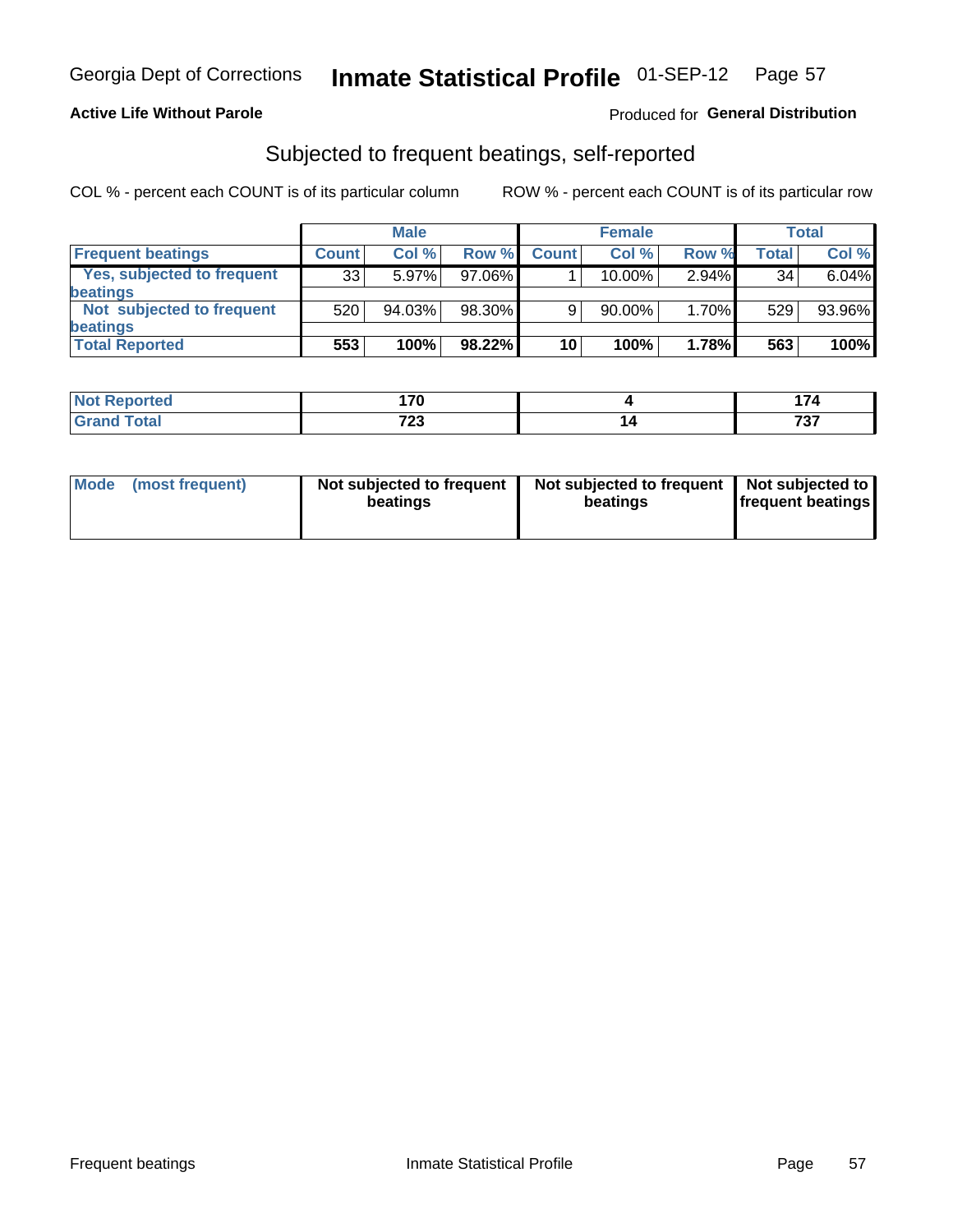## **Active Life Without Parole**

## Produced for General Distribution

## Father absent during inmate's childhood

COL % - percent each COUNT is of its particular column

|                           |              | <b>Male</b> |           |                 | <b>Female</b> |          |         | Total   |
|---------------------------|--------------|-------------|-----------|-----------------|---------------|----------|---------|---------|
| <b>Father Absent</b>      | <b>Count</b> | Col%        | Row %     | <b>Count</b>    | Col %         | Row %    | Total i | Col %   |
| Yes, father was absent    | 273          | 49.37%      | $98.91\%$ | 3 <sub>1</sub>  | $30.00\%$     | $1.09\%$ | 276     | 49.02%  |
| No, father was not absent | 280          | 50.63%      | 97.56%    |                 | 70.00%        | $2.44\%$ | 287     | 50.98%  |
| <b>Total Reported</b>     | 553          | 100%        | 98.22%    | 10 <sup>1</sup> | 100%          | 1.78%    | 563     | $100\%$ |

| <b>Not Reported</b>     | 170<br>. .           | $\sim$ $\sim$        |
|-------------------------|----------------------|----------------------|
| <b>Fotal</b><br>' Grano | 700<br>ں ک<br>$\sim$ | -20-2<br>, , ,<br>__ |

|  | Mode (most frequent) | No, father was not absent No, father was not absent |  | No, father was not<br>absent |
|--|----------------------|-----------------------------------------------------|--|------------------------------|
|--|----------------------|-----------------------------------------------------|--|------------------------------|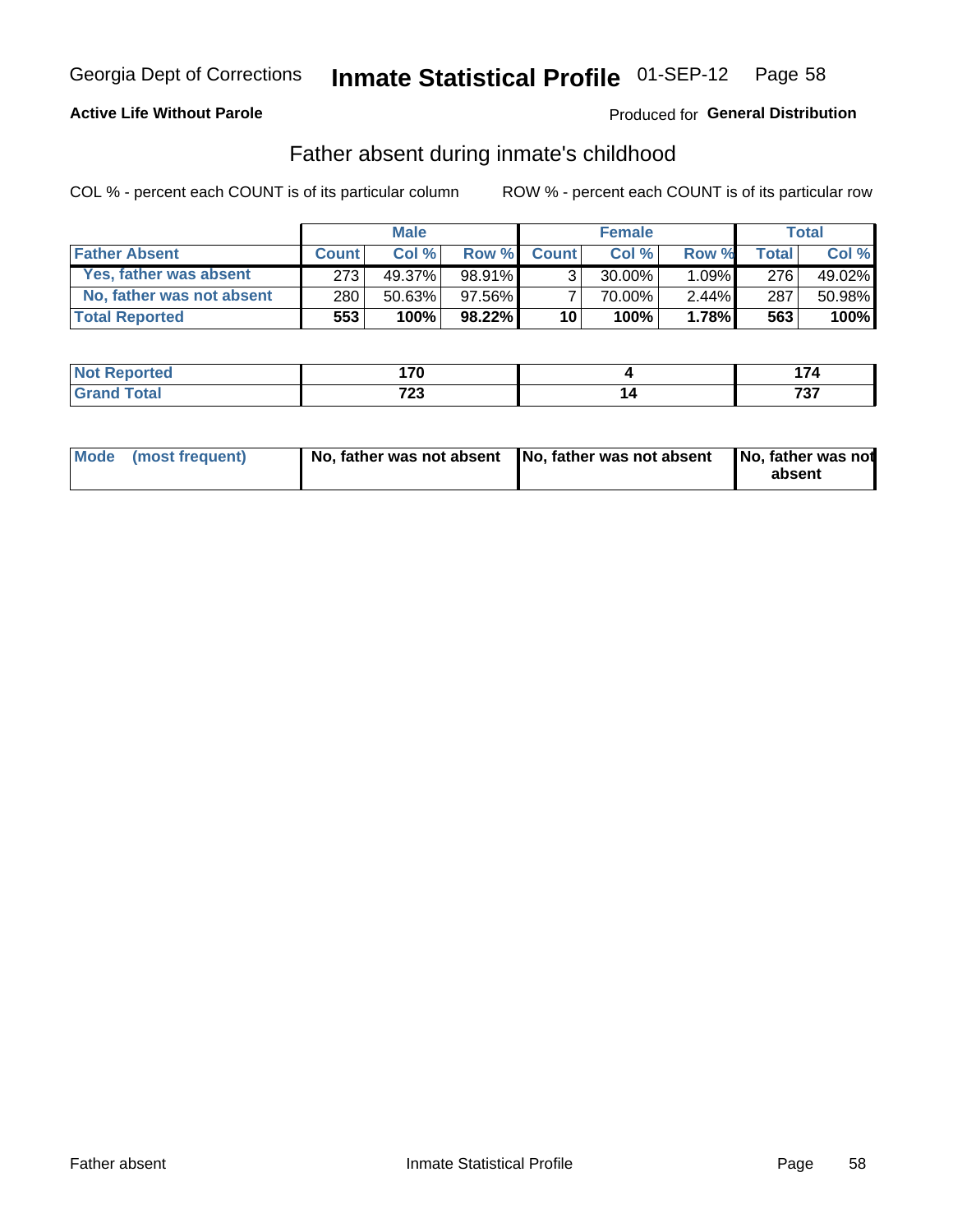## **Active Life Without Parole**

## **Produced for General Distribution**

## Mother absent during inmate's childhood

COL % - percent each COUNT is of its particular column

|                           |              | <b>Male</b> |           |                 | <b>Female</b> |          |              | Total   |
|---------------------------|--------------|-------------|-----------|-----------------|---------------|----------|--------------|---------|
| <b>Mother Absent</b>      | <b>Count</b> | Col%        | Row %     | <b>Count</b>    | Col%          | Row %    | <b>Total</b> | Col %   |
| Yes, mother was absent    | 781          | 14.10%      | $97.50\%$ | 2 <sub>1</sub>  | $20.00\%$     | $2.50\%$ | 80           | 14.21%  |
| No, mother was not absent | 475'         | 85.90%      | 98.34%    | 8               | 80.00%        | 1.66%    | 483          | 85.79%  |
| <b>Total Reported</b>     | 553          | 100%        | $98.22\%$ | 10 <sup>1</sup> | 100%          | 1.78%    | 563          | $100\%$ |

| <b>Not Reported</b> | 17M<br>. . v |          |
|---------------------|--------------|----------|
| <b>Total</b>        | 700<br>. د ت | 707<br>. |

| Mode (most frequent) | No, mother was not absent   No, mother was not absent   No, mother was | not absent |
|----------------------|------------------------------------------------------------------------|------------|
|                      |                                                                        |            |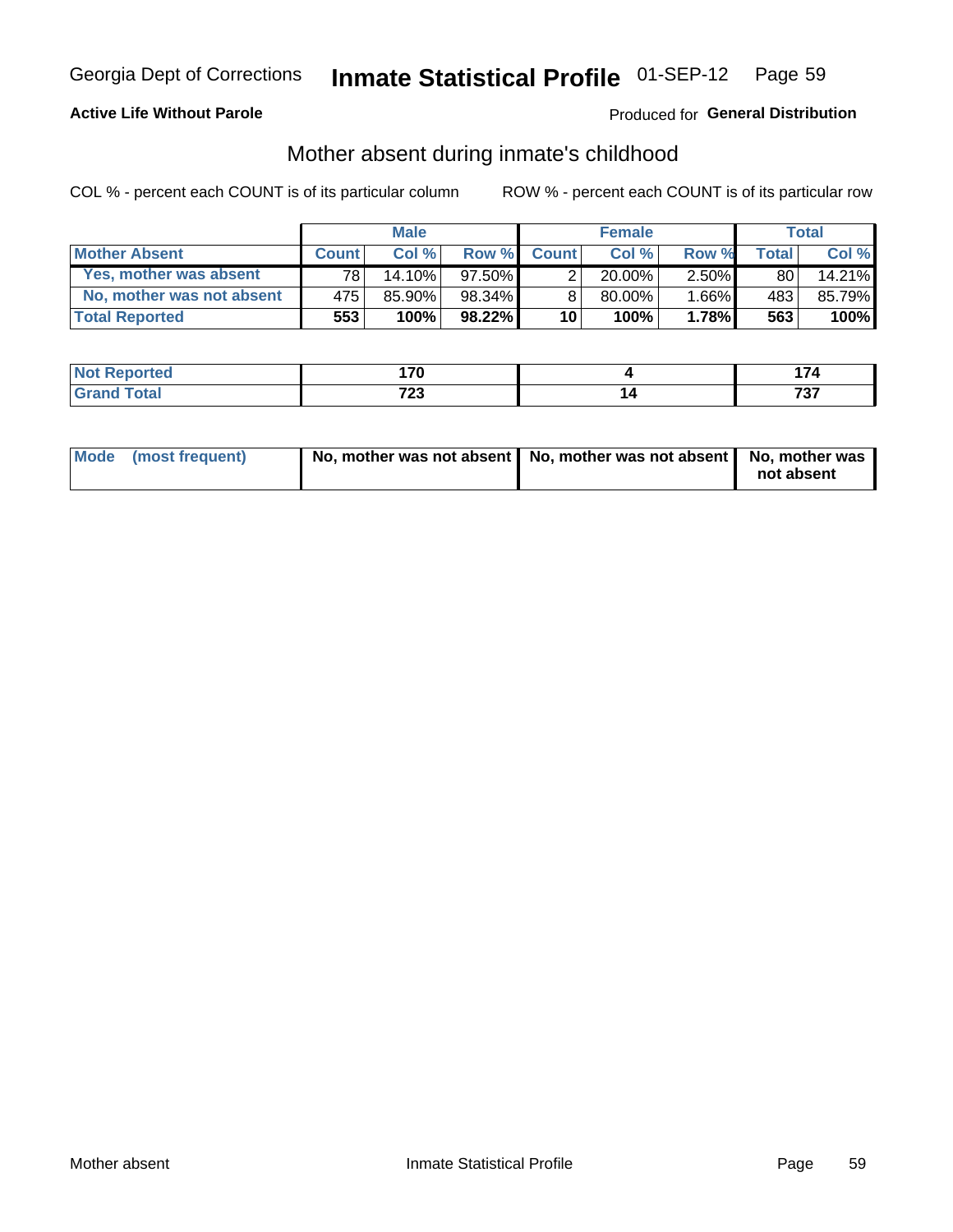## **Active Life Without Parole**

## Produced for General Distribution

## Inmate diagnosed as manipulative

COL % - percent each COUNT is of its particular column

|                          |              | <b>Male</b> |           |              | <b>Female</b> |          |              | Total  |
|--------------------------|--------------|-------------|-----------|--------------|---------------|----------|--------------|--------|
| <b>Manipulative</b>      | <b>Count</b> | Col %       | Row %     | <b>Count</b> | Col%          | Row %    | <b>Total</b> | Col %  |
| <b>Yes, manipulative</b> | 129          | 23.54%      | $99.23\%$ |              | 10.00%        | $0.77\%$ | 130          | 23.30% |
| No, not manipulative     | 419          | 76.46%      | 97.90%    | 9            | 90.00%        | $2.10\%$ | 428          | 76.70% |
| <b>Total Reported</b>    | 548          | $100\%$ .   | $98.21\%$ | 10           | 100%          | 1.79%    | 558          | 100%   |

| المنتشر بالتعبير | ィラビ          | 170         |
|------------------|--------------|-------------|
| <b>eported</b>   |              | $\cdots$    |
| <b>otal</b>      | 700<br>. د ، | 707<br>וט ו |

|  | Mode (most frequent) | No, not manipulative | No, not manipulative | No. not<br><b>I</b> manipulative |
|--|----------------------|----------------------|----------------------|----------------------------------|
|--|----------------------|----------------------|----------------------|----------------------------------|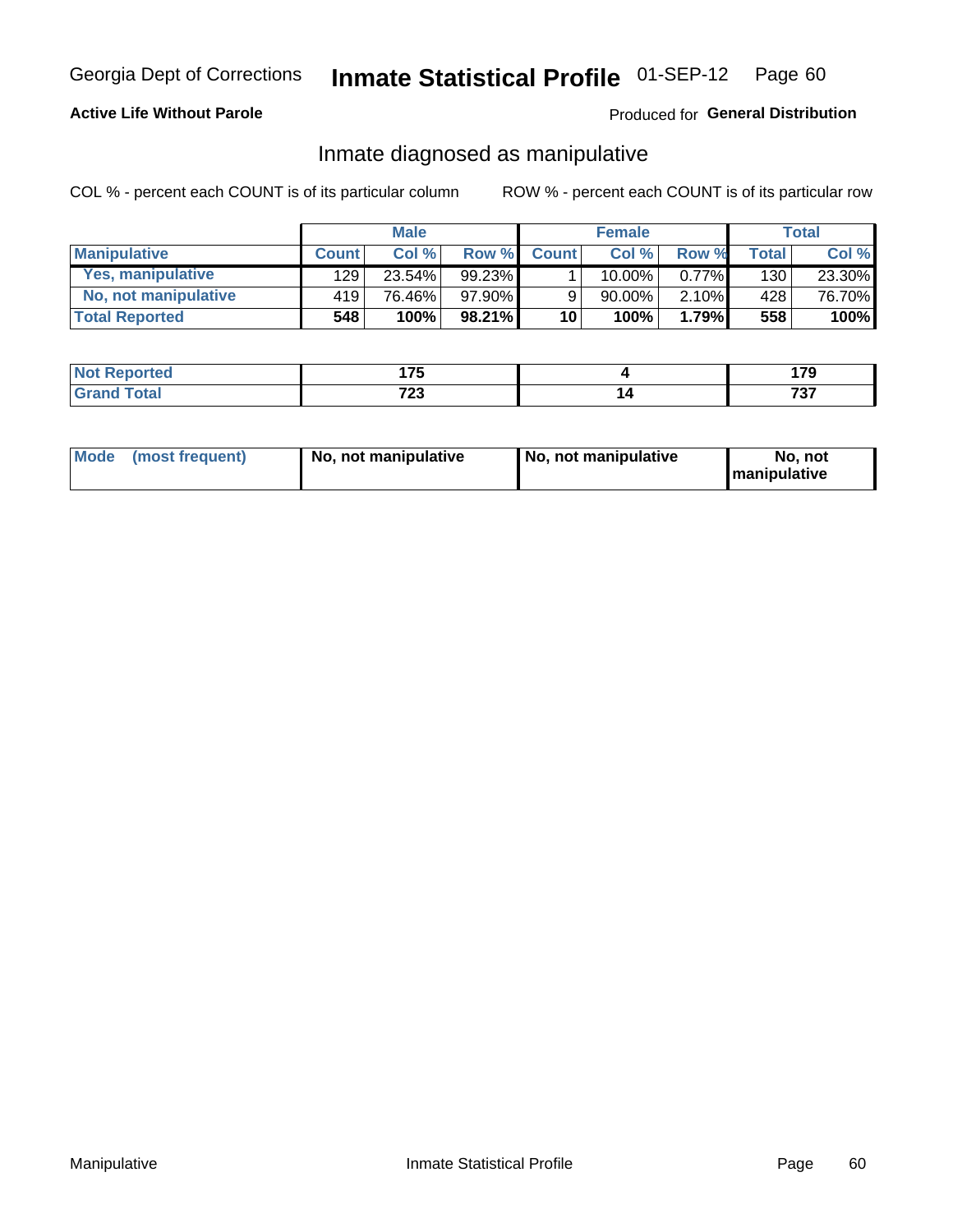# Inmate Statistical Profile 01-SEP-12 Page 61

## **Active Life Without Parole**

Produced for General Distribution

## Inmate diagnosed as assaultive

COL % - percent each COUNT is of its particular column

|                       |              | <b>Male</b> |           |              | <b>Female</b> |          |       | Total  |
|-----------------------|--------------|-------------|-----------|--------------|---------------|----------|-------|--------|
| <b>Assaultive</b>     | <b>Count</b> | Col%        | Row %     | <b>Count</b> | Col %         | Row %    | Total | Col %  |
| Yes, assaultive       | 431          | 78.65%      | $97.95\%$ | 9.           | 90.00%        | $2.05\%$ | 440   | 78.85% |
| No. not assaultive    | 117          | 21.35%      | 99.15%    |              | 10.00%        | $0.85\%$ | 118   | 21.15% |
| <b>Total Reported</b> | 548          | 100%        | 98.21%    | 10           | 100%          | 1.79%    | 558   | 100%   |

| <b>Reported</b> | 175         | $-$         |
|-----------------|-------------|-------------|
| <b>NO</b>       | .           | 70          |
| <b>otal</b>     | 700<br>1 LJ | 707<br>ו שו |

| <b>Mode</b><br>(most frequent) | <b>Yes, assaultive</b> | Yes, assaultive | <b>Yes, assaultive</b> |
|--------------------------------|------------------------|-----------------|------------------------|
|--------------------------------|------------------------|-----------------|------------------------|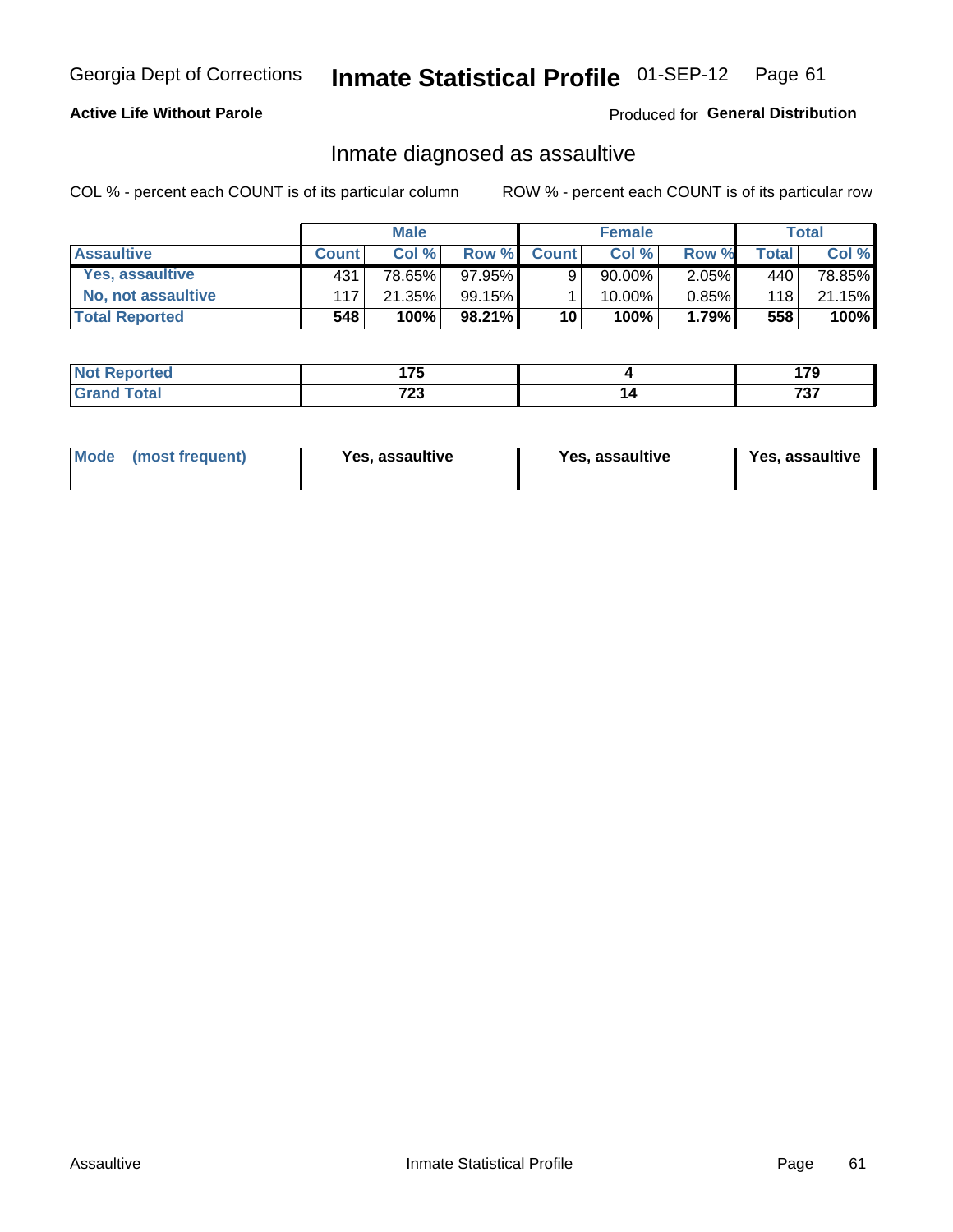#### Inmate Statistical Profile 01-SEP-12 Page 62

### **Active Life Without Parole**

### Produced for General Distribution

## Number of prior Georgia incarcerations

COL % - percent each COUNT is of its particular column

|                                       | <b>Male</b>  |        |                    |    | <b>Female</b> | <b>Total</b> |       |        |
|---------------------------------------|--------------|--------|--------------------|----|---------------|--------------|-------|--------|
| <b>Num of Prior GA Incarcerations</b> | <b>Count</b> | Col %  | <b>Row % Count</b> |    | Col %         | Row %        | Total | Col %  |
|                                       | 347          | 47.99% | 96.66%             | 12 | 85.71%        | 3.34%        | 359   | 48.71% |
|                                       | 148          | 20.47% | 100.00%            |    |               |              | 148   | 20.08% |
|                                       | 89           | 12.31% | 100.00%            |    |               |              | 89    | 12.08% |
|                                       | 62           | 8.58%  | 98.41%             |    | 7.14%         | 1.59%        | 63    | 8.55%  |
|                                       | 39           | 5.39%  | 100.00%            |    |               |              | 39    | 5.29%  |
|                                       | 19           | 2.63%  | 100.00%            |    |               |              | 19    | 2.58%  |
| <b>More Than 5</b>                    | 19           | 2.63%  | 95.00%             |    | 7.14%         | 5.00%        | 20    | 2.71%  |
| <b>Total Reported</b>                 | 723          | 100%   | 98.10%             | 14 | 100%          | 1.90%        | 737   | 100%   |

| orted            |     |     |
|------------------|-----|-----|
| <b>otal</b>      | 700 | ラヘラ |
| $\mathbf{v}$ and | LJ  | ו ט |

| Mean (average)       | ററ<br>⋯∠∠ | 1 71 |
|----------------------|-----------|------|
| Median (middle)      |           |      |
| Mode (most frequent) |           |      |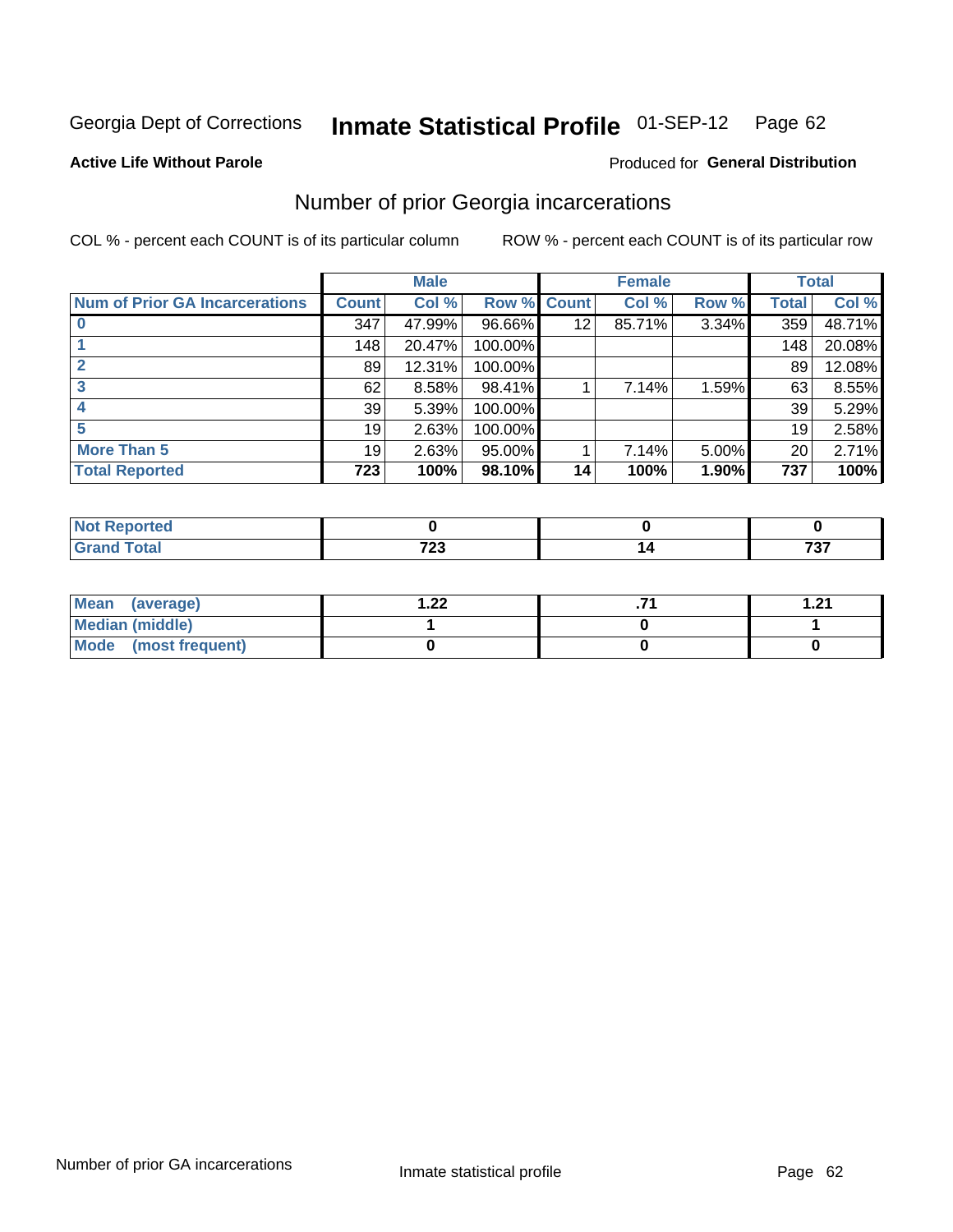#### Inmate Statistical Profile 01-SEP-12 Page 63

**Active Life Without Parole** 

Produced for General Distribution

## Prison sentence in years

COL % - percent each COUNT is of its particular column

ROW % - percent each COUNT is of its particular row

|                                 | <b>Male</b>  |            |             | <b>Female</b> |                    |          | Total            |            |
|---------------------------------|--------------|------------|-------------|---------------|--------------------|----------|------------------|------------|
| <b>Prison Sentence In Years</b> | <b>Count</b> | Col %      | Row % Count |               | Col % <sub>1</sub> | Row %    | $\tau$ otal      | Col %      |
| <b>Life Without Parole</b>      | 723          | $100.00\%$ | 98.10%      | 14            | $100.00\%$         | $1.90\%$ | 737              | $100.00\%$ |
| <b>Total Reported</b>           | 723          | 100%       | 98.10%      | 14            | 100%               | 1.90%    | 737 <sub>1</sub> | 100%       |

| <b>Reported</b> |              |     |
|-----------------|--------------|-----|
| <b>Total</b>    | フヘヘ<br>ں ے ا | 707 |

### **Determinate (numeric) sentences only**

| (average) |             |  |  |
|-----------|-------------|--|--|
|           | <b>Mean</b> |  |  |

All sentences (including determinate), with life, life without parole, and death sentences figured at 45 years

| l Mea<br>апе<br>. | -⊷ |  |
|-------------------|----|--|
|                   |    |  |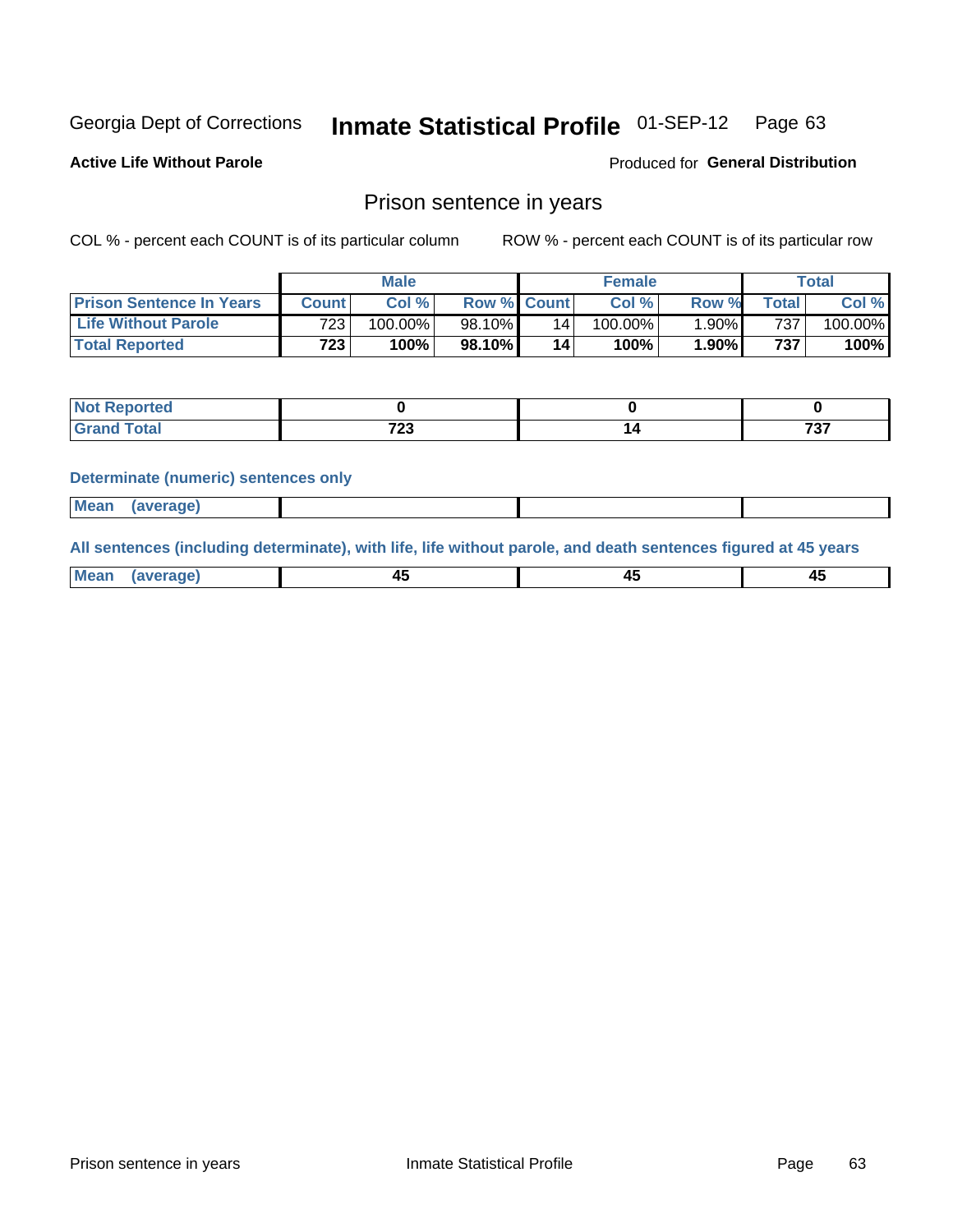#### **Inmate Statistical Profile 01-SEP-12 Georgia Dept of Corrections** Page 64

### **Active Life Without Parole**

## **Produced for General Distribution**

## Primary offense, broken out into felonies vs misdemeanors

COL % - percent each COUNT is of its particular column

|                                  | <b>Male</b>      |            |                    | <b>Female</b>   |            |          | Total        |            |
|----------------------------------|------------------|------------|--------------------|-----------------|------------|----------|--------------|------------|
| <b>Felonies and Misdemeanors</b> | <b>Count</b>     | Col%       | <b>Row % Count</b> |                 | Col%       | Row %    | <b>Total</b> | Col %      |
| <b>Felonies</b>                  | 723              | $100.00\%$ | 98.10%             | 14 <sub>1</sub> | $100.00\%$ | $1.90\%$ | 737          | $100.00\%$ |
| <b>Total Reported</b>            | 723 <sub>1</sub> | $100\%$ .  | 98.1%              | 14              | 100%       | 1.9%     | 737          | $100\%$    |

| <b>Not Reported</b>                      |             |          |            |
|------------------------------------------|-------------|----------|------------|
| <b>Total</b><br>Gran<br>$\mathbf{v}$ and | 700<br>ט בו | 700<br>∼ | 707<br>ו כ |

| $Mc$<br>equent)<br>нез<br>$\sim$<br>. | onies<br>. | <b>onies</b><br>. |
|---------------------------------------|------------|-------------------|
|---------------------------------------|------------|-------------------|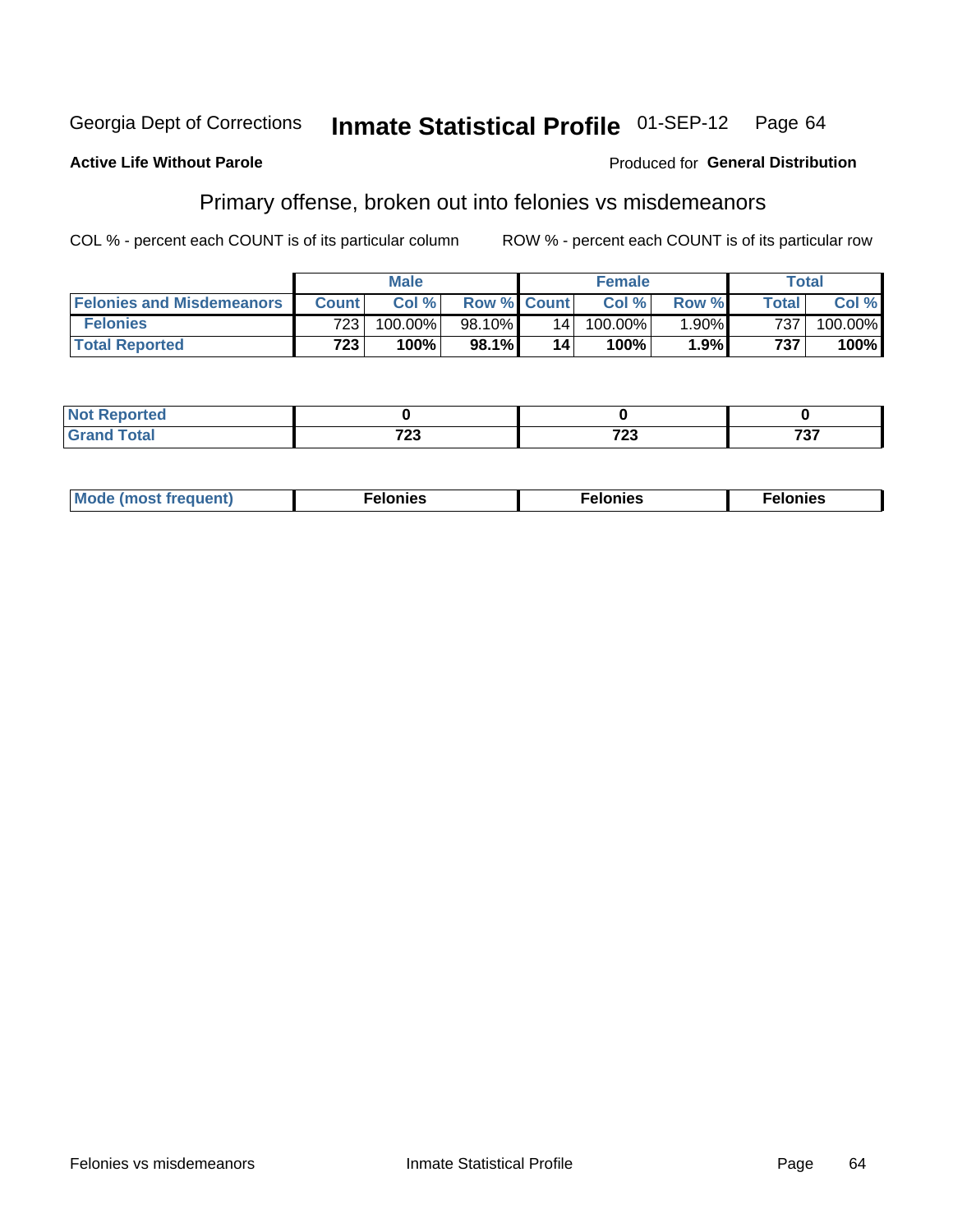#### **Inmate Statistical Profile 01-SEP-12** Page 65

## **Active Life Without Parole**

### Produced for General Distribution

## Primary offense, broken out into six broad crime categories

COL % - percent each COUNT is of its particular column

|                         |                  | <b>Male</b> |                    |    | <b>Female</b> |       |              | <b>Total</b> |
|-------------------------|------------------|-------------|--------------------|----|---------------|-------|--------------|--------------|
| <b>Crime Categories</b> | <b>Count</b>     | Col %       | <b>Row % Count</b> |    | Col %         | Row % | <b>Total</b> | Col %        |
| <b>Violent</b>          | 595              | 82.30%      | 97.70%             | 14 | 100.00%       | 2.30% | 609          | 82.63%       |
| <b>Sex Crime</b>        | 108 <sub>1</sub> | 14.94%      | 100.00%            |    | .00%          |       | 108          | 14.65%       |
| 3<br><b>Property</b>    | 3                | $.41\%$     | 100.00%            |    | .00%          |       | 3            | .41%         |
| <b>Drug</b><br>4        | 15               | 2.07%       | 100.00%            |    | .00%          |       | 15           | 2.04%        |
| <b>Other</b><br>6       | $\overline{2}$   | .28%        | 100.00%            |    | .00%          |       | 2            | $.27\%$      |
| <b>Total Reported</b>   | 723              | 100%        | 98.1%              | 14 | 100%          | 1.9%  | 737          | 100%         |

| <b>Not Reported</b> |             |             |
|---------------------|-------------|-------------|
| <b>Total</b>        | 700<br>ט בו | 707<br>וט ו |

| М | ,,, | - -- -<br>וחו | m |
|---|-----|---------------|---|
|   |     |               |   |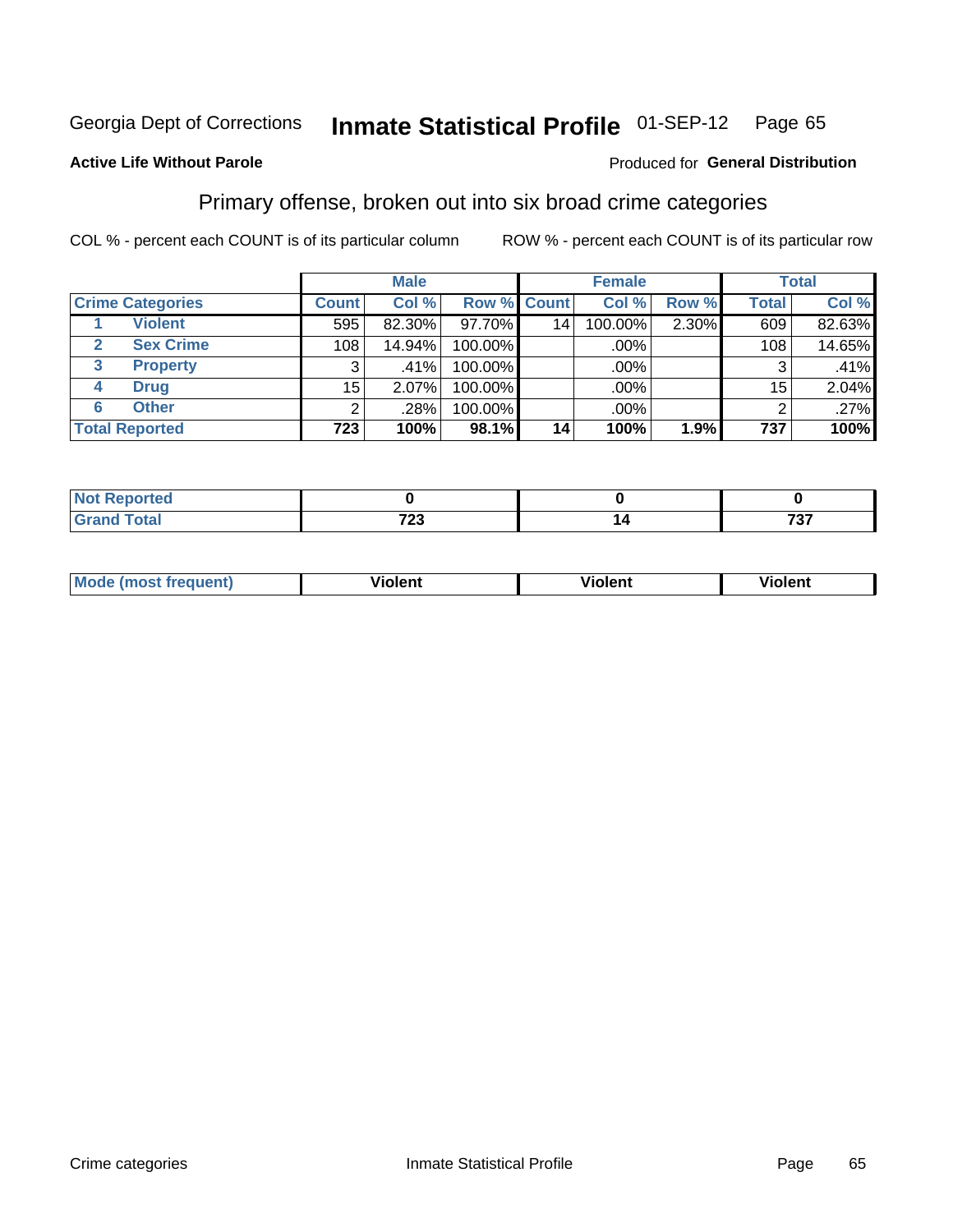#### **Inmate Statistical Profile 01-SEP-12** Page 66

### **Active Life Without Parole**

### Produced for General Distribution

# Primary offense, detailed offense code

COL % - percent each COUNT is of its particular column

|   |                                          |                  | <b>Male</b> |         |              | <b>Female</b> |       | <b>Total</b>     |        |
|---|------------------------------------------|------------------|-------------|---------|--------------|---------------|-------|------------------|--------|
|   | <b>Primary Offense</b>                   | <b>Count</b>     | Col %       | Row %   | <b>Count</b> | Col %         | Row % | <b>Total</b>     | Col %  |
| F | <b>Aggrav Child Molestation</b>          | $\overline{13}$  | 1.80%       | 100.00% |              |               |       | $\overline{13}$  | 1.76%  |
| F | <b>Aggrav Sexual Battery</b>             | 4                | .55%        | 100.00% |              |               |       | 4                | .54%   |
| F | <b>Aggrav Sodomy</b>                     | 9                | 1.24%       | 100.00% |              |               |       | 9                | 1.22%  |
| F | <b>Armed Robbery</b>                     | 114              | 15.77%      | 99.13%  | $\mathbf{1}$ | 7.14%         | .87%  | 115              | 15.60% |
| F | <b>Att/Consprcy Commt</b><br>C/S/Of      | 1.               | .14%        | 100.00% |              |               |       | 1                | .14%   |
| F | <b>Burglary</b>                          | 3                | .41%        | 100.00% |              |               |       | 3                | .41%   |
| F | <b>Child Molestation</b>                 | 4                | .55%        | 100.00% |              |               |       | $\overline{4}$   | .54%   |
| F | <b>Cruelty To Children</b>               | 1                | .14%        | 100.00% |              |               |       | 1                | .14%   |
| F | <b>Hijacking Motor Vehicle</b>           | 1                | .14%        | 100.00% |              |               |       | 1                | .14%   |
| F | <b>Kidnapping</b>                        | 61               | 8.44%       | 100.00% |              |               |       | 61               | 8.28%  |
| F | <b>Murder</b>                            | 417              | 57.68%      | 96.98%  | 13           | 92.86%        | 3.02% | 430              | 58.34% |
| F | <b>Poss Firearm Convct</b>               | 1                | .14%        | 100.00% |              |               |       | 1                | .14%   |
|   | <b>Felon</b>                             |                  |             |         |              |               |       |                  |        |
| F | <b>Poss Of Certain</b><br><b>Weapons</b> | 1                | .14%        | 100.00% |              |               |       | 1                | .14%   |
| F | <b>Poss Of Cocaine</b>                   | 3                | .41%        | 100.00% |              |               |       | 3                | .41%   |
| F | <b>Poss W Int Dist Cocaine</b>           | 1                | .14%        | 100.00% |              |               |       | 1                | .14%   |
| F | <b>Rape</b>                              | 78               | 10.79%      | 100.00% |              |               |       | 78               | 10.58% |
| F | <b>Robbery</b>                           | 1                | .14%        | 100.00% |              |               |       | 1                | .14%   |
| F | <b>S/D Cocaine</b>                       | 5                | .69%        | 100.00% |              |               |       | 5                | .68%   |
| F | <b>Traf Cocaine 401+ Gm</b>              | 1                | .14%        | 100.00% |              |               |       | 1                | .14%   |
| F | <b>Traf Cocaine Less 200</b>             | $\overline{2}$   | .28%        | 100.00% |              |               |       | $\overline{2}$   | .27%   |
|   | Gm                                       |                  |             |         |              |               |       |                  |        |
| F | <b>Traf Methamph 28-199</b>              | $\mathbf{1}$     | .14%        | 100.00% |              |               |       | 1                | .14%   |
|   | Gm                                       |                  |             |         |              |               |       |                  |        |
| F | <b>Viol Ga Cntrl Sbst Act</b>            | 1                | .14%        | 100.00% |              |               |       | 1                | .14%   |
|   | <b>Total Rported</b>                     | $\overline{723}$ | 100%        | 98.1%   | 14           | 100%          | 1.9%  | $\overline{737}$ | 100%   |

| rted                   |              |                                           |
|------------------------|--------------|-------------------------------------------|
| $\sim$ $\sim$<br>_____ | 700<br>ن ۽ ا | $\rightarrow$ $\rightarrow$<br>וטו<br>$-$ |

| Mode (most frequent) | 1101 Murder | 1101 Murder | 1101 Murder |
|----------------------|-------------|-------------|-------------|
|                      |             |             |             |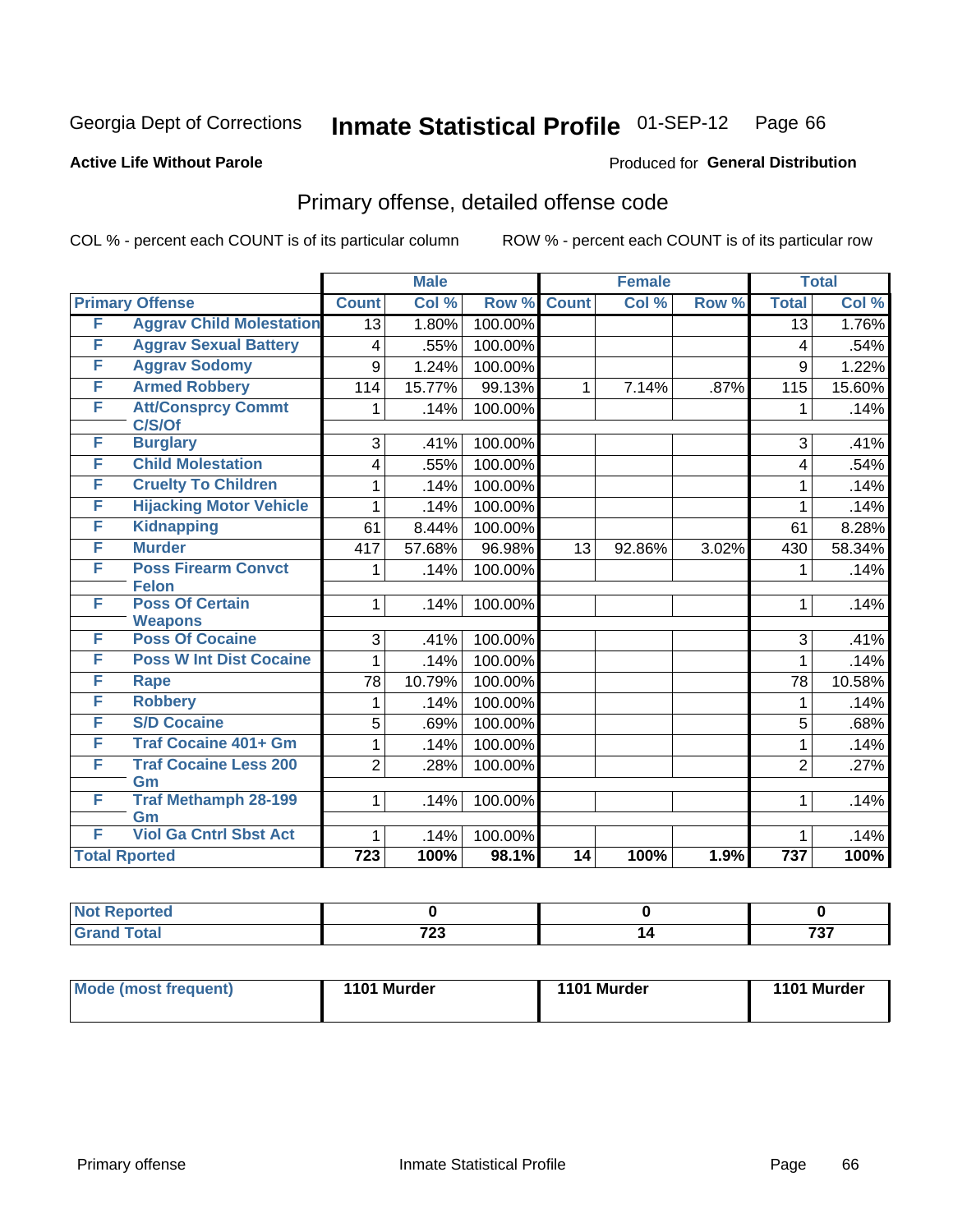### **Active Life Without Parole**

### Produced for **General Distribution**

# County of conviction of primary offense

|                                |                | <b>Male</b> |                  |                | <b>Female</b> |        |                | <b>Total</b> |
|--------------------------------|----------------|-------------|------------------|----------------|---------------|--------|----------------|--------------|
| <b>County of Conviction</b>    | <b>Count</b>   | Col %       | Row <sup>%</sup> | <b>Count</b>   | Col %         | Row %  | <b>Total</b>   | Col %        |
| <b>Appling County</b><br>001   | 3              | .41%        | 100.00%          |                |               |        | 3              | .41%         |
| <b>Atkinson County</b><br>002  | $\overline{2}$ | .28%        | 100.00%          |                |               |        | $\overline{2}$ | .27%         |
| <b>Bacon County</b><br>003     | 1              | .14%        | 100.00%          |                |               |        | 1              | .14%         |
| <b>Baldwin County</b><br>005   | 4              | .55%        | 100.00%          |                |               |        | 4              | .54%         |
| <b>Banks County</b><br>006     | 1              | .14%        | 100.00%          |                |               |        | 1              | .14%         |
| <b>Barrow County</b><br>007    | 5              | .69%        | 100.00%          |                |               |        | 5              | .68%         |
| <b>Bartow County</b><br>008    | 5              | .69%        | 100.00%          |                |               |        | 5              | .68%         |
| <b>Ben Hill County</b><br>009  | 4              | .55%        | 100.00%          |                |               |        | 4              | .54%         |
| <b>Berrien County</b><br>010   | 1              | .14%        | 100.00%          |                |               |        | 1              | .14%         |
| <b>Bibb County</b><br>011      | 21             | 2.90%       | 100.00%          |                |               |        | 21             | 2.85%        |
| <b>Bleckley County</b><br>012  | 1              | .14%        | 100.00%          |                |               |        | 1              | .14%         |
| <b>Brantley County</b><br>013  | $\overline{2}$ | .28%        | 100.00%          |                |               |        | $\overline{2}$ | .27%         |
| <b>Brooks County</b><br>014    | 1              | .14%        | 100.00%          |                |               |        | 1              | .14%         |
| <b>Bulloch County</b><br>016   | 4              | .55%        | 80.00%           | 1              | 7.14%         | 20.00% | 5              | .68%         |
| <b>Burke County</b><br>017     | 6              | .83%        | 100.00%          |                |               |        | 6              | .81%         |
| <b>Butts County</b><br>018     | 4              | .55%        | 100.00%          |                |               |        | 4              | .54%         |
| <b>Camden County</b><br>020    | 4              | .55%        | 100.00%          |                |               |        | 4              | .54%         |
| <b>Candler County</b><br>021   | 1              | .14%        | 100.00%          |                |               |        | 1              | .14%         |
| <b>Carroll County</b><br>022   | 3              | .41%        | 100.00%          |                |               |        | 3              | .41%         |
| <b>Catoosa County</b><br>023   | 3              | .41%        | 100.00%          |                |               |        | 3              | .41%         |
| <b>Charlton County</b><br>024  | 1              | .14%        | 100.00%          |                |               |        | 1              | .14%         |
| <b>Chatham County</b><br>025   | 29             | 4.01%       | 100.00%          |                |               |        | 29             | 3.93%        |
| <b>Chattooga County</b><br>027 | 1              | .14%        | 100.00%          |                |               |        | 1              | .14%         |
| <b>Cherokee County</b><br>028  | $\overline{2}$ | .28%        | 100.00%          |                |               |        | $\overline{2}$ | .27%         |
| <b>Clarke County</b><br>029    | 17             | 2.35%       | 100.00%          |                |               |        | 17             | 2.31%        |
| <b>Clayton County</b><br>031   | 31             | 4.29%       | 100.00%          |                |               |        | 31             | 4.21%        |
| <b>Cobb County</b><br>033      | 25             | 3.46%       | 96.15%           | 1              | 7.14%         | 3.85%  | 26             | 3.53%        |
| <b>Coffee County</b><br>034    | 4              | .55%        | 100.00%          |                |               |        | 4              | .54%         |
| <b>Colquitt County</b><br>035  | 4              | .55%        | 100.00%          |                |               |        | 4              | .54%         |
| <b>Columbia County</b><br>036  | 7              | .97%        | 77.78%           | $\overline{2}$ | 14.29%        | 22.22% | 9              | 1.22%        |
| <b>Cook County</b><br>037      | 4              | .55%        | 100.00%          |                |               |        | 4              | .54%         |
| 038<br><b>Coweta County</b>    | 5              | .69%        | 100.00%          |                |               |        | 5              | .68%         |
| <b>Crisp County</b><br>040     | $\overline{3}$ | .41%        | 100.00%          |                |               |        | 3              | .41%         |
| <b>Dade County</b><br>041      | 1              | .14%        | 100.00%          |                |               |        | 1              | .14%         |
| <b>Dawson County</b><br>042    | 1              | .14%        | 100.00%          |                |               |        | 1              | .14%         |
| <b>Decatur County</b><br>043   | $\overline{2}$ | .28%        | 100.00%          |                |               |        | $\overline{2}$ | .27%         |
| <b>Dekalb County</b><br>044    | 61             | 8.44%       | 98.39%           | 1              | 7.14%         | 1.61%  | 62             | 8.41%        |
| <b>Dodge County</b><br>045     | $\mathbf{1}$   | .14%        | 100.00%          |                |               |        | $\mathbf{1}$   | .14%         |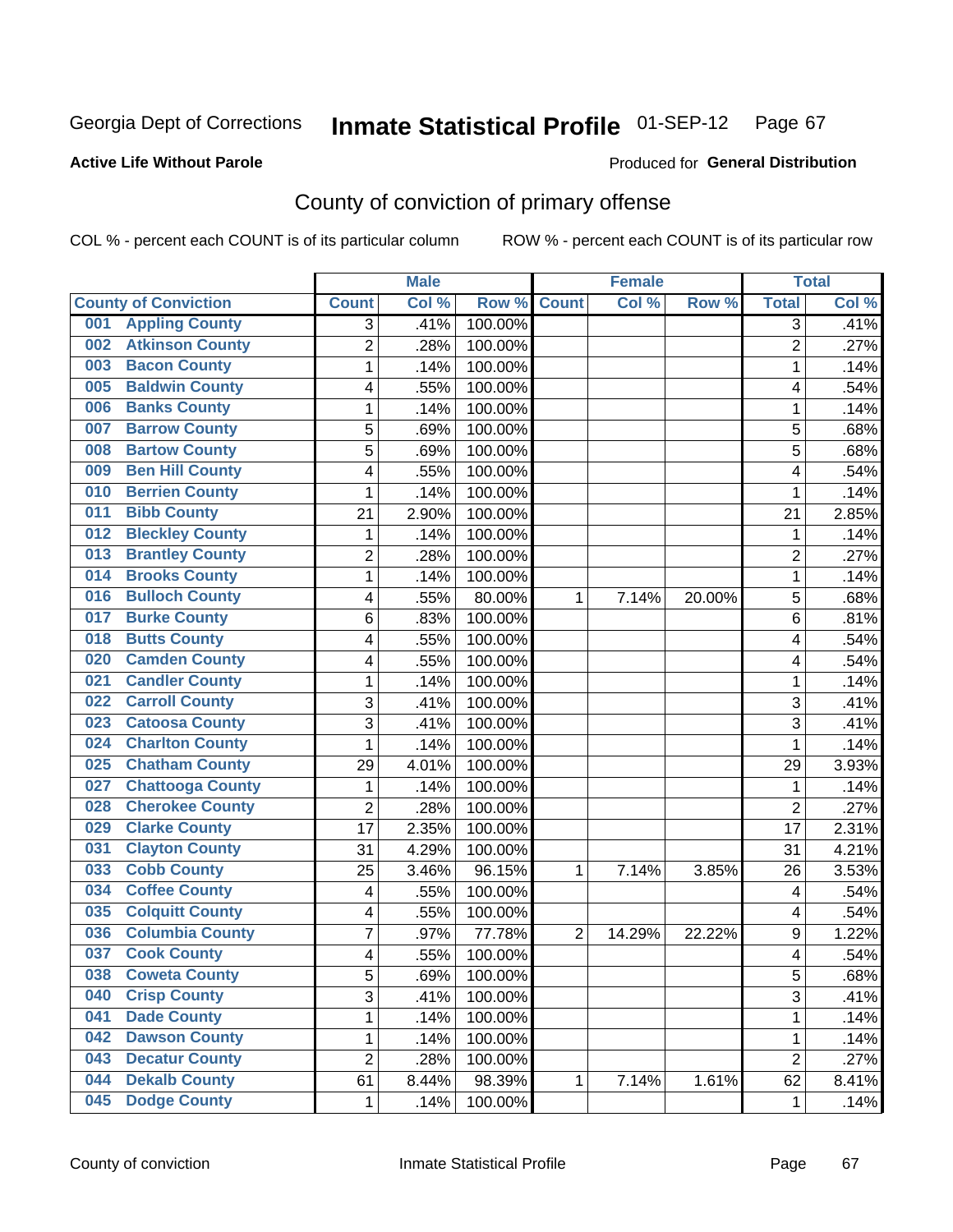## **Active Life Without Parole**

### Produced for **General Distribution**

# County of conviction of primary offense

|     |                             |                | <b>Male</b> |         |              | <b>Female</b> |        |                | <b>Total</b> |
|-----|-----------------------------|----------------|-------------|---------|--------------|---------------|--------|----------------|--------------|
|     | <b>County of Conviction</b> | <b>Count</b>   | Col %       | Row %   | <b>Count</b> | Col %         | Row %  | <b>Total</b>   | Col %        |
| 046 | <b>Dooly County</b>         | 2              | .28%        | 100.00% |              |               |        | $\overline{2}$ | .27%         |
| 047 | <b>Dougherty County</b>     | 24             | 3.32%       | 96.00%  | 1            | 7.14%         | 4.00%  | 25             | 3.39%        |
| 048 | <b>Douglas County</b>       | 22             | 3.04%       | 95.65%  | $\mathbf{1}$ | 7.14%         | 4.35%  | 23             | 3.12%        |
| 049 | <b>Early County</b>         | 1              | .14%        | 100.00% |              |               |        | 1              | .14%         |
| 051 | <b>Effingham County</b>     | 4              | .55%        | 100.00% |              |               |        | 4              | .54%         |
| 052 | <b>Elbert County</b>        | $\overline{2}$ | .28%        | 100.00% |              |               |        | $\overline{2}$ | .27%         |
| 053 | <b>Emanuel County</b>       | 6              | .83%        | 100.00% |              |               |        | 6              | .81%         |
| 056 | <b>Fayette County</b>       | 4              | .55%        | 100.00% |              |               |        | 4              | .54%         |
| 057 | <b>Floyd County</b>         | 9              | 1.24%       | 100.00% |              |               |        | 9              | 1.22%        |
| 058 | <b>Forsyth County</b>       | 4              | .55%        | 100.00% |              |               |        | 4              | .54%         |
| 059 | <b>Franklin County</b>      | $\overline{2}$ | .28%        | 100.00% |              |               |        | $\overline{2}$ | .27%         |
| 060 | <b>Fulton County</b>        | 77             | 10.65%      | 98.72%  | 1            | 7.14%         | 1.28%  | 78             | 10.58%       |
| 061 | <b>Gilmer County</b>        | $\overline{2}$ | .28%        | 100.00% |              |               |        | $\overline{2}$ | .27%         |
| 063 | <b>Glynn County</b>         | 15             | 2.07%       | 100.00% |              |               |        | 15             | 2.04%        |
| 064 | <b>Gordon County</b>        | $\mathbf{1}$   | .14%        | 100.00% |              |               |        | 1              | .14%         |
| 066 | <b>Greene County</b>        | $\mathbf{1}$   | .14%        | 100.00% |              |               |        | 1              | .14%         |
| 067 | <b>Gwinnett County</b>      | 9              | 1.24%       | 90.00%  | 1            | 7.14%         | 10.00% | 10             | 1.36%        |
| 068 | <b>Habersham County</b>     | 4              | .55%        | 100.00% |              |               |        | 4              | .54%         |
| 069 | <b>Hall County</b>          | 13             | 1.80%       | 100.00% |              |               |        | 13             | 1.76%        |
| 071 | <b>Haralson County</b>      | $\overline{c}$ | .28%        | 100.00% |              |               |        | $\overline{c}$ | .27%         |
| 072 | <b>Harris County</b>        | 2              | .28%        | 100.00% |              |               |        | $\overline{2}$ | .27%         |
| 073 | <b>Hart County</b>          | 3              | .41%        | 100.00% |              |               |        | $\overline{3}$ | .41%         |
| 075 | <b>Henry County</b>         | 10             | 1.38%       | 100.00% |              |               |        | 10             | 1.36%        |
| 076 | <b>Houston County</b>       | 11             | 1.52%       | 100.00% |              |               |        | 11             | 1.49%        |
| 077 | <b>Irwin County</b>         | $\mathbf{1}$   | .14%        | 100.00% |              |               |        | 1              | .14%         |
| 078 | <b>Jackson County</b>       | 10             | 1.38%       | 100.00% |              |               |        | 10             | 1.36%        |
| 079 | <b>Jasper County</b>        | 1              | .14%        | 100.00% |              |               |        | 1              | .14%         |
| 080 | <b>Jeff Davis County</b>    | $\mathbf{1}$   | .14%        | 100.00% |              |               |        | 1              | .14%         |
| 081 | <b>Jefferson County</b>     | $\mathbf{1}$   | .14%        | 100.00% |              |               |        | $\mathbf{1}$   | .14%         |
| 083 | <b>Johnson County</b>       | 1              | .14%        | 100.00% |              |               |        | 1              | .14%         |
| 084 | <b>Jones County</b>         | $\overline{2}$ | .28%        | 100.00% |              |               |        | $\overline{2}$ | .27%         |
| 087 | <b>Laurens County</b>       | 3              | .41%        | 100.00% |              |               |        | 3              | .41%         |
| 088 | <b>Lee County</b>           | $\overline{2}$ | .28%        | 100.00% |              |               |        | $\overline{2}$ | .27%         |
| 089 | <b>Liberty County</b>       | 6              | .83%        | 85.71%  | 1            | 7.14%         | 14.29% | $\overline{7}$ | .95%         |
| 091 | <b>Long County</b>          | $\overline{3}$ | .41%        | 100.00% |              |               |        | $\overline{3}$ | .41%         |
| 092 | <b>Lowndes County</b>       | 5              | .69%        | 100.00% |              |               |        | 5              | .68%         |
| 095 | <b>Madison County</b>       | 1              | .14%        | 100.00% |              |               |        | 1              | .14%         |
| 096 | <b>Marion County</b>        | $\mathbf 1$    | .14%        | 100.00% |              |               |        | 1              | .14%         |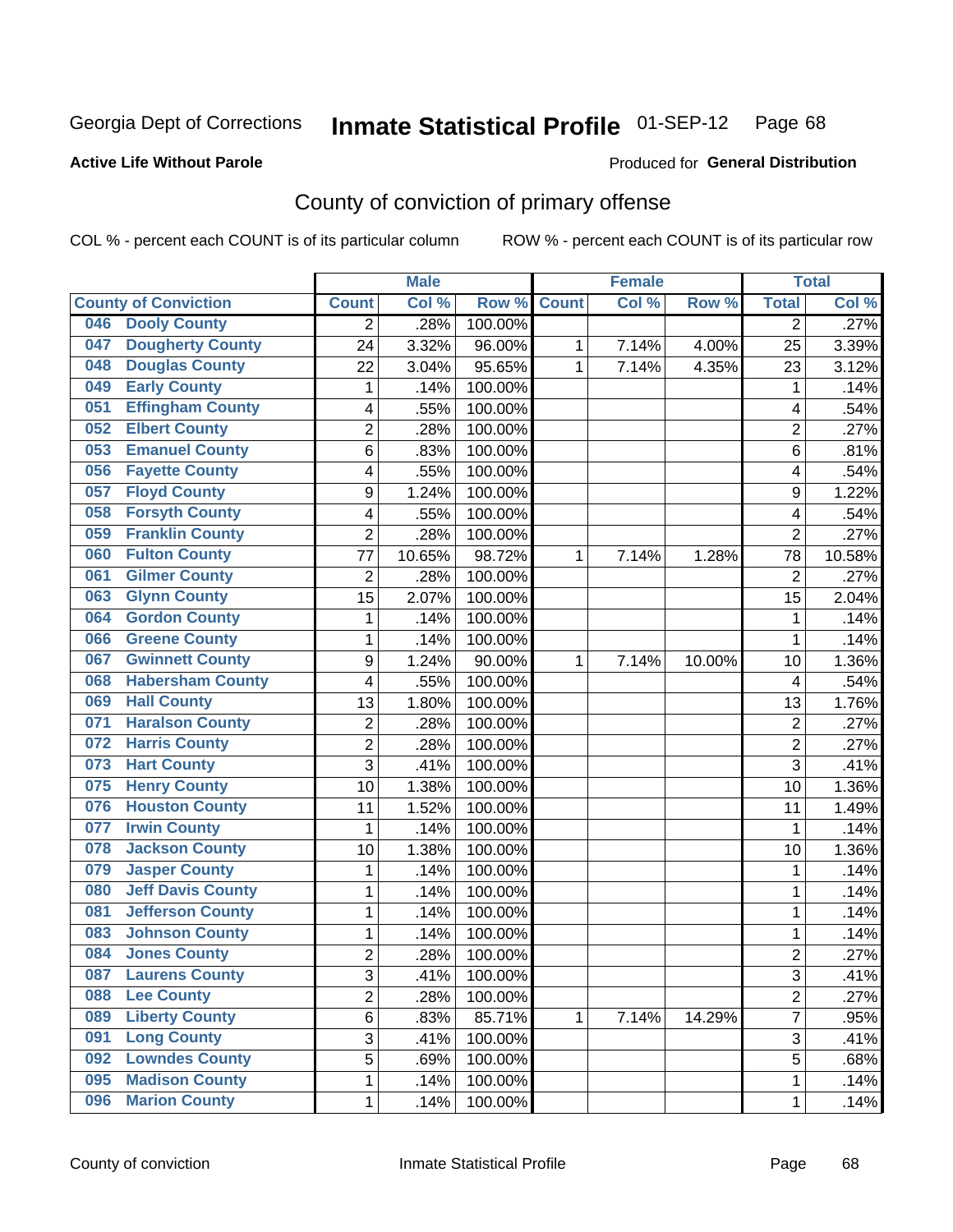## **Active Life Without Parole**

## Produced for **General Distribution**

# County of conviction of primary offense

|                  |                             |                         | <b>Male</b> |         |              | <b>Female</b> |        |                           | <b>Total</b>        |
|------------------|-----------------------------|-------------------------|-------------|---------|--------------|---------------|--------|---------------------------|---------------------|
|                  | <b>County of Conviction</b> | <b>Count</b>            | Col %       | Row %   | <b>Count</b> | Col %         | Row %  | <b>Total</b>              | Col %               |
| 097              | <b>Mcduffie County</b>      | 2                       | .28%        | 100.00% |              |               |        | 2                         | .27%                |
| 098              | <b>Mcintosh County</b>      | 1                       | .14%        | 100.00% |              |               |        | $\mathbf{1}$              | .14%                |
| 100              | <b>Miller County</b>        | 1                       | .14%        | 100.00% |              |               |        | 1                         | .14%                |
| 102              | <b>Monroe County</b>        | 5                       | .69%        | 100.00% |              |               |        | 5                         | .68%                |
| 104              | <b>Morgan County</b>        | 1                       | .14%        | 100.00% |              |               |        | 1                         | .14%                |
| 106              | <b>Muscogee County</b>      | 21                      | 2.90%       | 100.00% |              |               |        | 21                        | 2.85%               |
| 107              | <b>Newton County</b>        | 5                       | .69%        | 83.33%  | 1            | 7.14%         | 16.67% | 6                         | .81%                |
| 109              | <b>Oglethorpe County</b>    | 1                       | .14%        | 100.00% |              |               |        | 1                         | .14%                |
| 110              | <b>Paulding County</b>      | 2                       | .28%        | 100.00% |              |               |        | $\overline{2}$            | .27%                |
| 113              | <b>Pierce County</b>        | 1                       | .14%        | 100.00% |              |               |        | 1                         | .14%                |
| 114              | <b>Pike County</b>          | 4                       | .55%        | 80.00%  | 1            | 7.14%         | 20.00% | 5                         | .68%                |
| 115              | <b>Polk County</b>          | 3                       | .41%        | 100.00% |              |               |        | 3                         | .41%                |
| 116              | <b>Pulaski County</b>       | 1                       | .14%        | 100.00% |              |               |        | $\mathbf 1$               | .14%                |
| 117              | <b>Putnam County</b>        | 7                       | .97%        | 100.00% |              |               |        | $\overline{7}$            | .95%                |
| 119              | <b>Rabun County</b>         | 1                       | .14%        | 100.00% |              |               |        | $\mathbf 1$               | .14%                |
| 120              | <b>Randolph County</b>      | $\overline{2}$          | .28%        | 100.00% |              |               |        | $\overline{2}$            | .27%                |
| $\overline{121}$ | <b>Richmond County</b>      | 33                      | 4.56%       | 97.06%  | 1            | 7.14%         | 2.94%  | 34                        | 4.61%               |
| 122              | <b>Rockdale County</b>      | 8                       | 1.11%       | 100.00% |              |               |        | 8                         | 1.09%               |
| 125              | <b>Seminole County</b>      | 1                       | .14%        | 100.00% |              |               |        | 1                         | .14%                |
| 126              | <b>Spalding County</b>      | 7                       | .97%        | 100.00% |              |               |        | 7                         | .95%                |
| 127              | <b>Stephens County</b>      | 3                       | .41%        | 100.00% |              |               |        | 3                         | .41%                |
| 129              | <b>Sumter County</b>        | 1                       | .14%        | 100.00% |              |               |        | $\mathbf 1$               | .14%                |
| 131              | <b>Taliaferro County</b>    | 1                       | .14%        | 100.00% |              |               |        | 1                         | .14%                |
| 132              | <b>Tattnall County</b>      | 1                       | .14%        | 100.00% |              |               |        | 1                         | .14%                |
| 135              | <b>Terrell County</b>       | 1                       | .14%        | 100.00% |              |               |        | 1                         | .14%                |
| 136              | <b>Thomas County</b>        | 4                       | .55%        | 100.00% |              |               |        | 4                         | .54%                |
| 137              | <b>Tift County</b>          | 6                       | .83%        | 100.00% |              |               |        | 6                         | .81%                |
| 138              | <b>Toombs County</b>        | 8                       | 1.11%       | 100.00% |              |               |        | 8                         | 1.09%               |
| 139              | <b>Towns County</b>         | 1                       | .14%        | 100.00% |              |               |        | 1                         | .14%                |
| 140              | <b>Treutlen County</b>      | 1                       | .14%        | 100.00% |              |               |        | $\mathbf 1$               | .14%                |
| 141              | <b>Troup County</b>         | $\overline{2}$          | .28%        | 100.00% |              |               |        | $\overline{2}$            | .27%                |
| 142              | <b>Turner County</b>        | 1                       | .14%        | 100.00% |              |               |        | 1                         | .14%                |
| 143              | <b>Twiggs County</b>        | 1                       | .14%        | 100.00% |              |               |        | $\mathbf{1}$              | .14%                |
| $\overline{145}$ | <b>Upson County</b>         | 3                       | .41%        | 100.00% |              |               |        | $\ensuremath{\mathsf{3}}$ | .41%                |
| 146              | <b>Walker County</b>        | $\overline{\mathbf{4}}$ | .55%        | 80.00%  | 1            | 7.14%         | 20.00% | 5                         | .68%                |
| 147              | <b>Walton County</b>        | 8                       | 1.11%       | 100.00% |              |               |        | 8                         | 1.09%               |
| 148              | <b>Ware County</b>          | 11                      | 1.52%       | 100.00% |              |               |        | 11                        | $\overline{1.49\%}$ |
| 150              | <b>Washington County</b>    | $\overline{\mathbf{4}}$ | .55%        | 100.00% |              |               |        | 4                         | .54%                |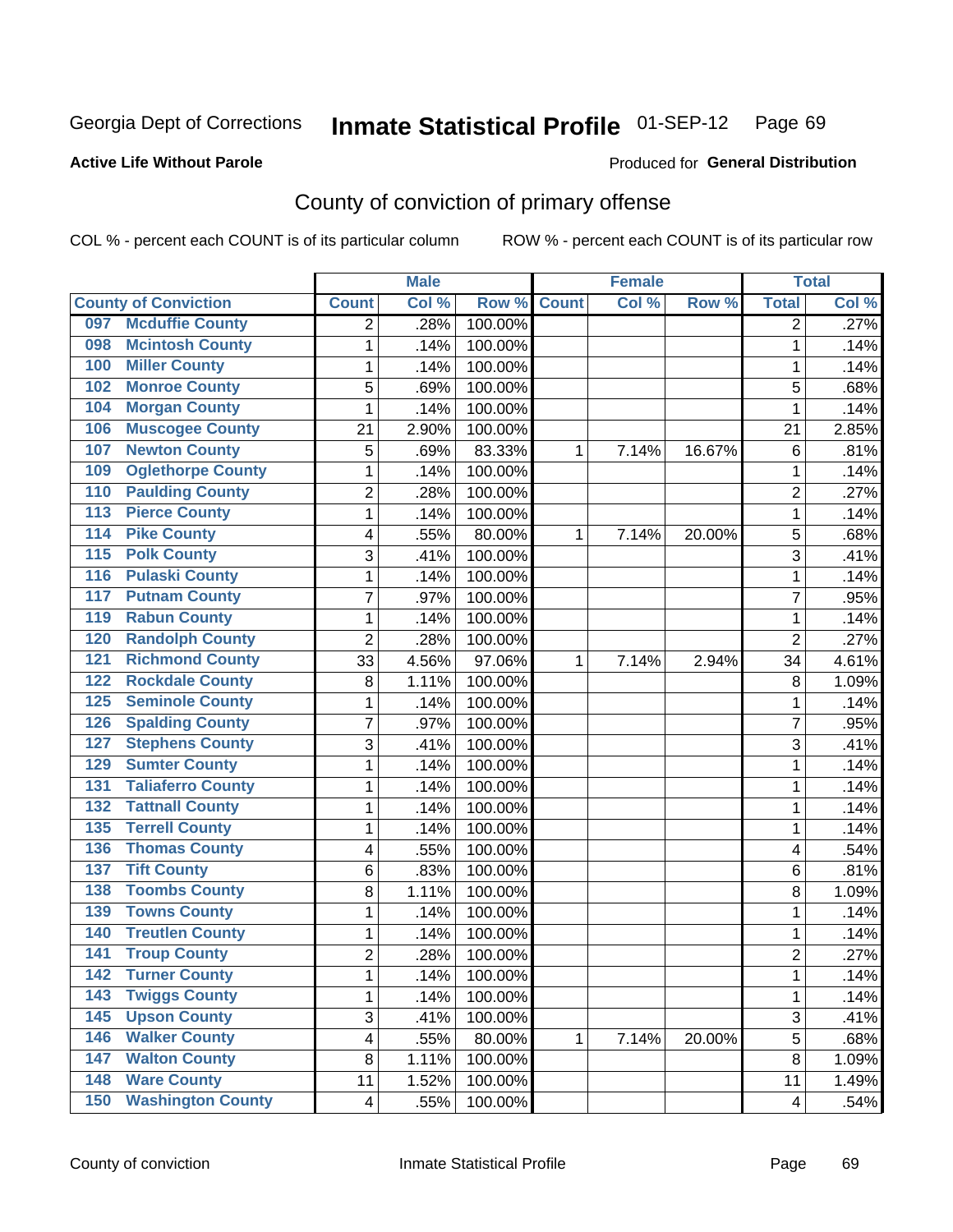**Active Life Without Parole** 

### Produced for **General Distribution**

# County of conviction of primary offense

|                                | <b>Male</b>  |         |                    | <b>Female</b> |       |       | <b>Total</b> |       |
|--------------------------------|--------------|---------|--------------------|---------------|-------|-------|--------------|-------|
| <b>County of Conviction</b>    | <b>Count</b> | Col%    | <b>Row % Count</b> |               | Col % | Row % | <b>Total</b> | Col % |
| <b>Wayne County</b><br>151     | 4            | .55%    | 100.00%            |               |       |       | 4            | .54%  |
| <b>Whitfield County</b><br>155 | 6            | .83%    | 100.00%            |               |       |       | 6            | .81%  |
| <b>Wilkes County</b><br>157    |              | $.14\%$ | 100.00%            |               |       |       |              | .14%  |
| <b>Worth County</b><br>159     |              | $.14\%$ | 100.00%            |               |       |       |              | .14%  |
| <b>Total Rported</b>           | 723          | 100%    | 98.1%              | 14            | 100%  | 1.9%  | 737          | 100%  |

| Reported<br>NOT |            |    |             |
|-----------------|------------|----|-------------|
| $int^{\bullet}$ | フヘヘ<br>נגו | ıч | ラヘラ<br>וט ו |

|  | <b>Mode (most frequent)</b> | <b>Fulton County</b> | <b>Columbia County</b> | <b>Fulton County</b> |
|--|-----------------------------|----------------------|------------------------|----------------------|
|--|-----------------------------|----------------------|------------------------|----------------------|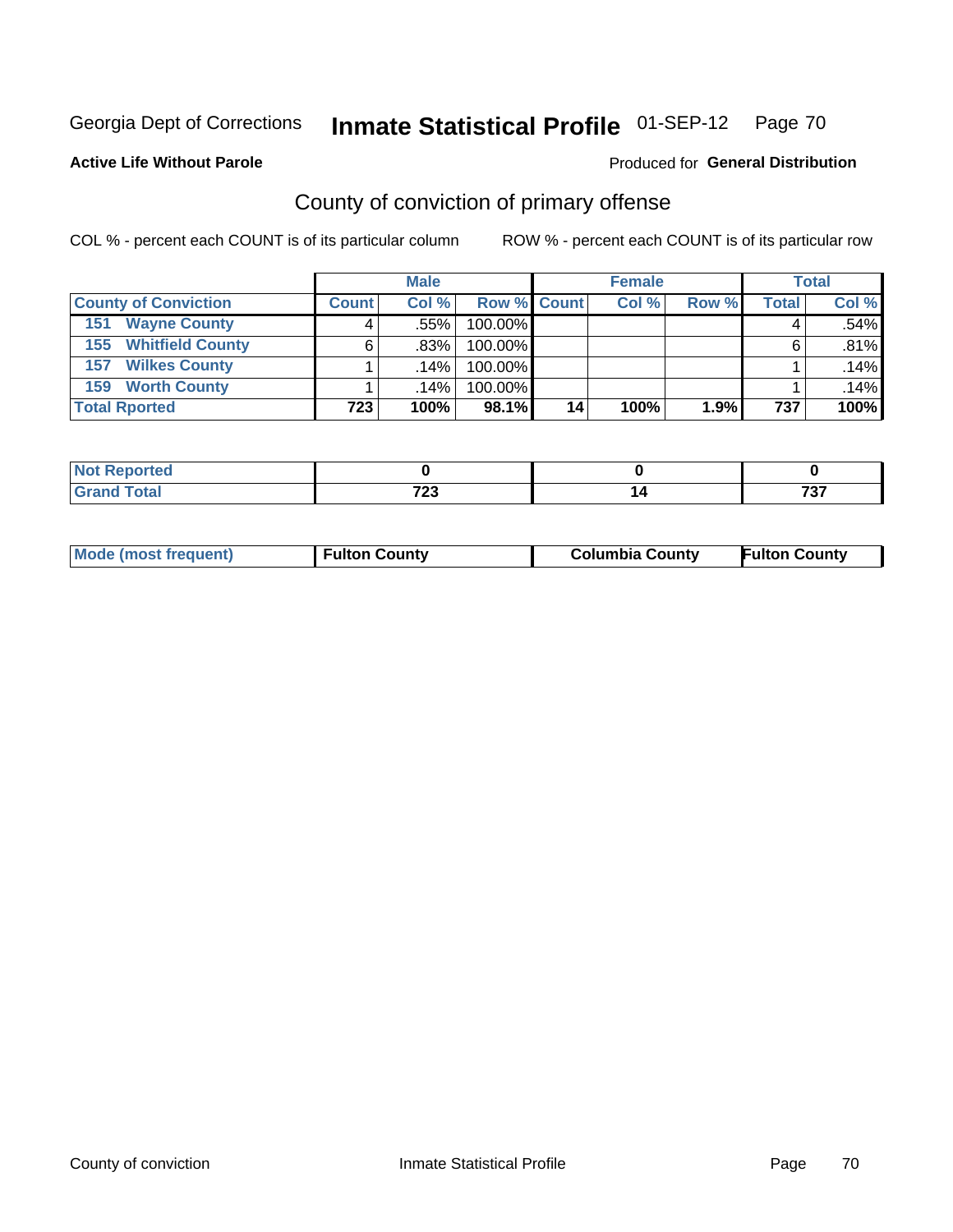## **Active Life Without Parole**

## Produced for **General Distribution**

# Circuit of conviction of primary offense

|                         |                                 |                  | <b>Male</b> |         |              | <b>Female</b> |        |                  | <b>Total</b> |
|-------------------------|---------------------------------|------------------|-------------|---------|--------------|---------------|--------|------------------|--------------|
|                         | <b>Circuit of Conviction</b>    | <b>Count</b>     | Col %       | Row %   | <b>Count</b> | Col %         | Row %  | <b>Total</b>     | Col %        |
| 1                       | <b>Alapaha Circuit</b>          | 7                | .97%        | 100.00% |              |               |        | 7                | .95%         |
| $\overline{2}$          | <b>Alcovy Circuit</b>           | 13               | 1.80%       | 92.86%  | 1            | 7.14%         | 7.14%  | 14               | 1.90%        |
| $\overline{\mathbf{3}}$ | <b>Atlanta Circuit</b>          | 77               | 10.65%      | 98.72%  | $\mathbf{1}$ | 7.14%         | 1.28%  | 78               | 10.58%       |
| 4                       | <b>Atlantic Circuit</b>         | 11               | 1.52%       | 91.67%  | 1            | 7.14%         | 8.33%  | 12               | 1.63%        |
| 5                       | <b>Augusta Circuit</b>          | 46               | 6.36%       | 93.88%  | 3            | 21.43%        | 6.12%  | 49               | 6.65%        |
| $6\phantom{a}$          | <b>Blue Ridge Circuit</b>       | $\overline{2}$   | .28%        | 100.00% |              |               |        | $\overline{2}$   | .27%         |
| $\overline{\mathbf{7}}$ | <b>Brunswick Circuit</b>        | 27               | 3.73%       | 100.00% |              |               |        | 27               | 3.66%        |
| 8                       | <b>Chattahoochee Circuit</b>    | 24               | 3.32%       | 100.00% |              |               |        | 24               | 3.26%        |
| $\overline{9}$          | <b>Cherokee Circuit</b>         | 6                | .83%        | 100.00% |              |               |        | 6                | .81%         |
| 10                      | <b>Clayton Circuit</b>          | 31               | 4.29%       | 100.00% |              |               |        | 31               | 4.21%        |
| $\overline{11}$         | <b>Cobb Circuit</b>             | 25               | 3.46%       | 96.15%  | 1            | 7.14%         | 3.85%  | 26               | 3.53%        |
| $\overline{12}$         | <b>Conasauga Circuit</b>        | $\,6$            | .83%        | 100.00% |              |               |        | $\,6$            | .81%         |
| 13                      | <b>Cordele Circuit</b>          | 9                | 1.24%       | 100.00% |              |               |        | $\boldsymbol{9}$ | 1.22%        |
| 14                      | <b>Coweta Circuit</b>           | 10               | 1.38%       | 100.00% |              |               |        | 10               | 1.36%        |
| $\overline{15}$         | <b>Dougherty Circuit</b>        | 24               | 3.32%       | 96.00%  | $\mathbf{1}$ | 7.14%         | 4.00%  | 25               | 3.39%        |
| 16                      | <b>Dublin Circuit</b>           | 6                | .83%        | 100.00% |              |               |        | $\,6$            | .81%         |
| 17                      | <b>Eastern Circuit</b>          | 29               | 4.01%       | 100.00% |              |               |        | 29               | 3.93%        |
| 18                      | <b>Flint Circuit</b>            | 10               | 1.38%       | 100.00% |              |               |        | 10               | 1.36%        |
| 19                      | <b>Griffin Circuit</b>          | 18               | 2.49%       | 94.74%  | 1            | 7.14%         | 5.26%  | 19               | 2.58%        |
| 20                      | <b>Gwinnett Circuit</b>         | 9                | 1.24%       | 90.00%  | 1            | 7.14%         | 10.00% | 10               | 1.36%        |
| $\overline{21}$         | <b>Houston Circuit</b>          | 11               | 1.52%       | 100.00% |              |               |        | 11               | 1.49%        |
| $\overline{22}$         | <b>Lookout Mountain Circuit</b> | $\boldsymbol{9}$ | 1.24%       | 90.00%  | $\mathbf{1}$ | 7.14%         | 10.00% | 10               | 1.36%        |
| 23                      | <b>Macon Circuit</b>            | 21               | 2.90%       | 100.00% |              |               |        | 21               | 2.85%        |
| 24                      | <b>Middle Circuit</b>           | 20               | 2.77%       | 100.00% |              |               |        | 20               | 2.71%        |
| 25                      | <b>Mountain Circuit</b>         | 8                | 1.11%       | 100.00% |              |               |        | 8                | 1.09%        |
| 26                      | <b>Northeastern Circuit</b>     | 14               | 1.94%       | 100.00% |              |               |        | 14               | 1.90%        |
| $\overline{27}$         | <b>Northern Circuit</b>         | $\boldsymbol{9}$ | 1.24%       | 100.00% |              |               |        | $\boldsymbol{9}$ | 1.22%        |
| 28                      | <b>Ocmulgee Circuit</b>         | 16               | 2.21%       | 100.00% |              |               |        | 16               | 2.17%        |
| 29                      | <b>Oconee Circuit</b>           | 3                | .41%        | 100.00% |              |               |        | $\mathfrak{S}$   | .41%         |
| 30                      | <b>Ogeechee Circuit</b>         | 8                | 1.11%       | 88.89%  | 1            | 7.14%         | 11.11% | $\boldsymbol{9}$ | 1.22%        |
| $\overline{31}$         | <b>Pataula Circuit</b>          | 6                | .83%        | 100.00% |              |               |        | $\,6$            | .81%         |
| 32                      | <b>Piedmont Circuit</b>         | 16               | 2.21%       | 100.00% |              |               |        | 16               | 2.17%        |
| 33                      | <b>Rome Circuit</b>             | 9                | 1.24%       | 100.00% |              |               |        | $9\,$            | 1.22%        |
| 34                      | <b>South Georgia Circuit</b>    | $\overline{2}$   | .28%        | 100.00% |              |               |        | $\overline{2}$   | .27%         |
| 35                      | <b>Southern Circuit</b>         | 14               | 1.94%       | 100.00% |              |               |        | 14               | 1.90%        |
| 36                      | <b>Southwestern Circuit</b>     | $\sqrt{3}$       | .41%        | 100.00% |              |               |        | 3                | .41%         |
| 37                      | <b>Stone Mountain Circuit</b>   | 61               | 8.44%       | 98.39%  | 1            | 7.14%         | 1.61%  | 62               | 8.41%        |
| 38                      | <b>Tallapoosa Circuit</b>       | 5                | .69%        | 100.00% |              |               |        | $5\phantom{.0}$  | .68%         |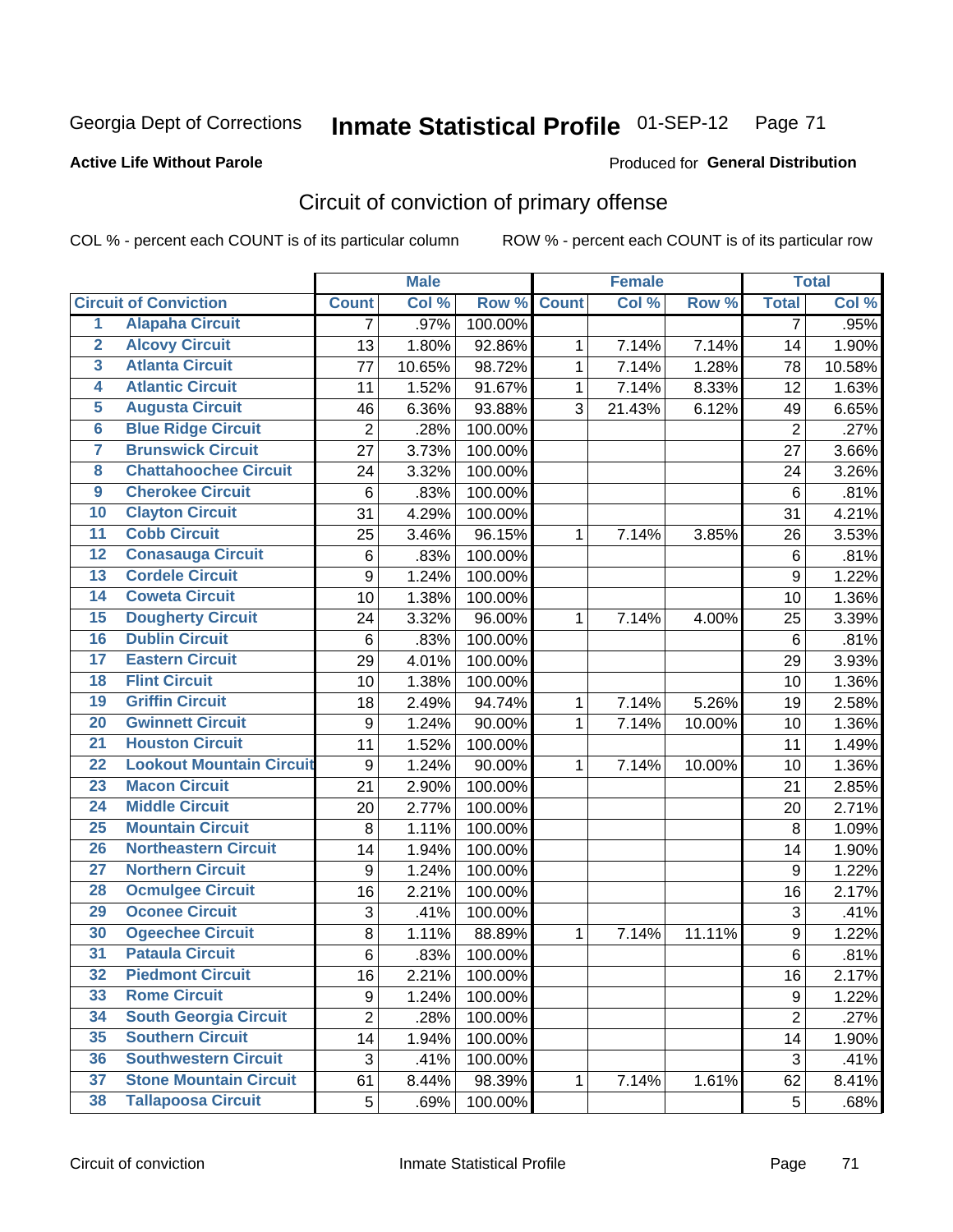**Active Life Without Parole** 

### Produced for **General Distribution**

# Circuit of conviction of primary offense

|    |                              |              | <b>Male</b> |         |              | <b>Female</b> |       |              | <b>Total</b> |
|----|------------------------------|--------------|-------------|---------|--------------|---------------|-------|--------------|--------------|
|    | <b>Circuit of Conviction</b> | <b>Count</b> | Col %       | Row %   | <b>Count</b> | Col %         | Row % | <b>Total</b> | Col %        |
| 39 | <b>Tifton Circuit</b>        | 9            | 1.24%       | 100.00% |              |               |       | 9            | 1.22%        |
| 40 | <b>Toombs Circuit</b>        | 4            | .55%        | 100.00% |              |               |       | 4            | .54%         |
| 41 | <b>Waycross Circuit</b>      | 20           | 2.77%       | 100.00% |              |               |       | 20           | 2.71%        |
| 42 | <b>Western Circuit</b>       | 17           | 2.35%       | 100.00% |              |               |       | 17           | 2.31%        |
| 43 | <b>Rockdale Circuit</b>      | 8            | 1.11%       | 100.00% |              |               |       | 8            | 1.09%        |
| 44 | <b>Douglas Circuit</b>       | 22           | 3.04%       | 95.65%  |              | 7.14%         | 4.35% | 23           | 3.12%        |
| 45 | <b>Appalachian Circuit</b>   | 2            | .28%        | 100.00% |              |               |       | 2            | .27%         |
| 46 | <b>Enotah Circuit</b>        |              | .14%        | 100.00% |              |               |       |              | .14%         |
| 47 | <b>Bell-Forsyth Circuit</b>  | 4            | .55%        | 100.00% |              |               |       | 4            | .54%         |
| 48 | <b>Towaliga Circuit</b>      | 9            | 1.24%       | 100.00% |              |               |       | 9            | 1.22%        |
| 49 | <b>Paulding Circuit</b>      | 2            | .28%        | 100.00% |              |               |       | 2            | .27%         |
|    | <b>Total Rported</b>         | 723          | 100%        | 98.1%   | 14           | 100%          | 1.9%  | 737          | 100%         |

| ortea       |     |         |
|-------------|-----|---------|
| <b>otal</b> | フへへ | $- - -$ |
| ---         | ں ک | ر ،     |

| М<br>. In n tr<br>.<br>.<br>wanta<br>Πū<br>31.<br>$\sim$ $\sim$ $\sim$ |
|------------------------------------------------------------------------|
|------------------------------------------------------------------------|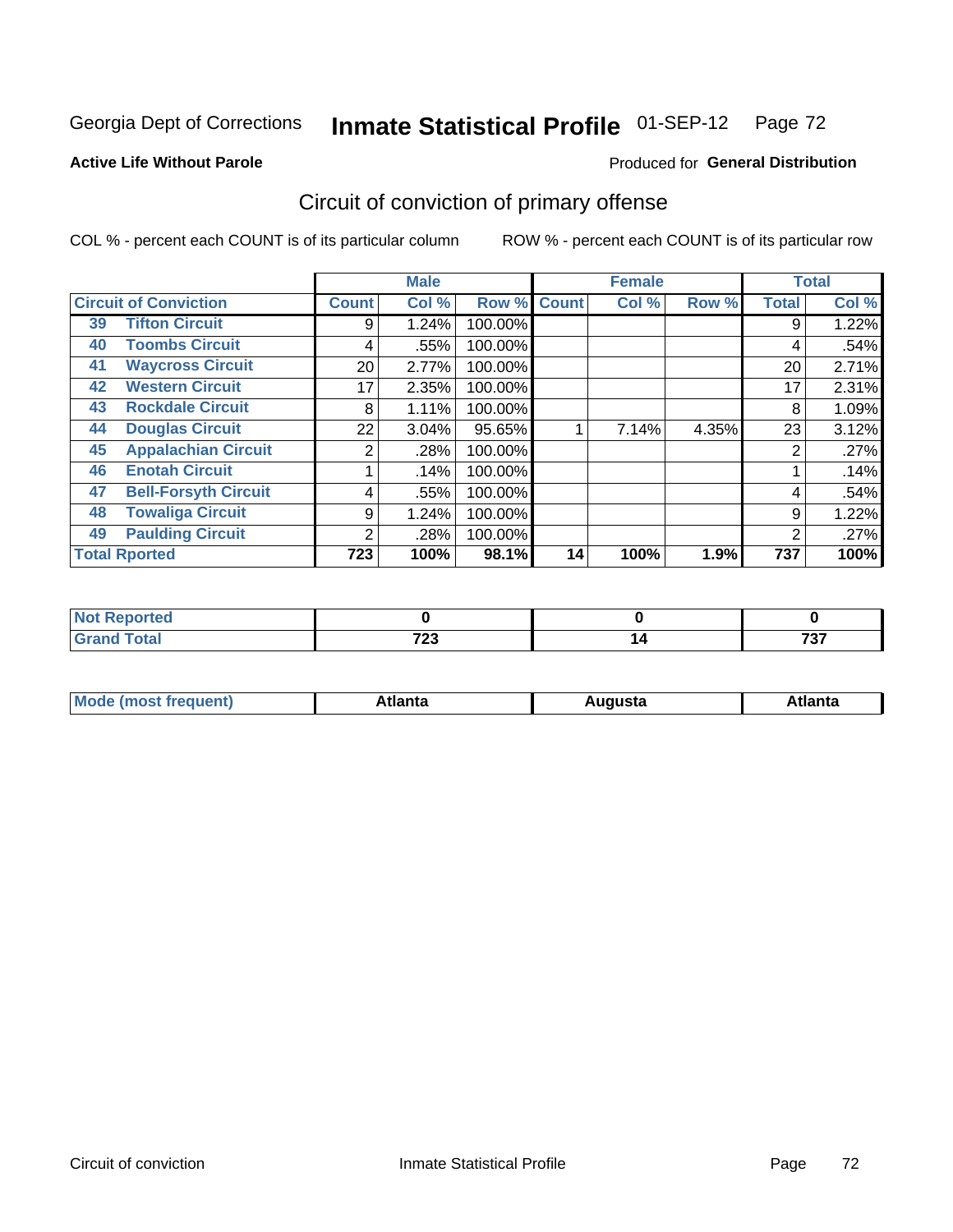### **Active Life Without Parole**

### Produced for **General Distribution**

## Years served (jail + prison) in this incarceration

|                       |                  | <b>Male</b> |                  |                         | <b>Female</b> |       |                         | <b>Total</b> |
|-----------------------|------------------|-------------|------------------|-------------------------|---------------|-------|-------------------------|--------------|
| <b>Years Served</b>   | <b>Count</b>     | Col %       | Row <sup>%</sup> | <b>Count</b>            | Col%          | Row % | <b>Total</b>            | Col %        |
| Less than one year    | 20               | 2.77%       | 100.00%          |                         |               |       | 20                      | 2.71%        |
| 1 to 1.99 years       | 40               | 5.53%       | 97.56%           | 1                       | 7.14%         | 2.44% | 41                      | 5.56%        |
| 2 to 2.99 years       | 43               | 5.95%       | 100.00%          |                         |               |       | 43                      | 5.83%        |
| 3 to 3.99 years       | 41               | 5.67%       | 95.35%           | $\overline{2}$          | 14.29%        | 4.65% | 43                      | 5.83%        |
| 4 to 4.99 years       | 38               | 5.26%       | 100.00%          |                         |               |       | 38                      | 5.16%        |
| 5 to 5.99 years       | 44               | 6.09%       | 95.65%           | $\overline{\mathbf{c}}$ | 14.29%        | 4.35% | 46                      | 6.24%        |
| 6 to 6.99 years       | 24               | 3.32%       | 92.31%           | $\overline{2}$          | 14.29%        | 7.69% | 26                      | 3.53%        |
| 7 to 7.99 years       | 31               | 4.29%       | 100.00%          |                         |               |       | 31                      | 4.21%        |
| 8 to 8.99 years       | 35               | 4.84%       | 100.00%          |                         |               |       | 35                      | 4.75%        |
| 9 to 9.99 years       | 33               | 4.56%       | 91.67%           | 3                       | 21.43%        | 8.33% | 36                      | 4.88%        |
| 10 to 10.99 years     | 39               | 5.39%       | 95.12%           | $\overline{2}$          | 14.29%        | 4.88% | 41                      | 5.56%        |
| 11 to 11.99 years     | 40               | 5.53%       | 100.00%          |                         |               |       | 40                      | 5.43%        |
| 12 to 12.99 years     | 51               | 7.05%       | 100.00%          |                         |               |       | 51                      | 6.92%        |
| 13 to 13.99 years     | 29               | 4.01%       | 96.67%           | 1                       | 7.14%         | 3.33% | 30                      | 4.07%        |
| 14 to 14.99 years     | 44               | 6.09%       | 100.00%          |                         |               |       | 44                      | 5.97%        |
| 15 to 15.99 years     | 47               | 6.50%       | 97.92%           | 1                       | 7.14%         | 2.08% | 48                      | 6.51%        |
| 16 to 16.99 years     | 34               | 4.70%       | 100.00%          |                         |               |       | 34                      | 4.61%        |
| 17 to 17.99 years     | 27               | 3.73%       | 100.00%          |                         |               |       | 27                      | 3.66%        |
| 18 to 18.99 years     | 23               | 3.18%       | 100.00%          |                         |               |       | 23                      | 3.12%        |
| 19 to 19.99 years     | 12               | 1.66%       | 100.00%          |                         |               |       | 12                      | 1.63%        |
| 20 to 20.99 years     | 4                | 0.55%       | 100.00%          |                         |               |       | $\overline{\mathbf{4}}$ | 0.54%        |
| 21 to 21.99 years     | 6                | 0.83%       | 100.00%          |                         |               |       | 6                       | 0.81%        |
| 22 to 22.99 years     | 1                | 0.14%       | 100.00%          |                         |               |       | $\mathbf{1}$            | 0.14%        |
| 23 to 23.99 years     | 3                | 0.41%       | 100.00%          |                         |               |       | 3                       | 0.41%        |
| 24 to 24.99 years     | 3                | 0.41%       | 100.00%          |                         |               |       | 3                       | 0.41%        |
| 25 to 25.99 years     | 3                | 0.41%       | 100.00%          |                         |               |       | 3                       | 0.41%        |
| 28 to 28.99 years     | 3                | 0.41%       | 100.00%          |                         |               |       | 3                       | 0.41%        |
| Thirty + years        | 5                | 0.69%       | 100.00%          |                         |               |       | $\overline{5}$          | 0.68%        |
| <b>Total Reported</b> | $\overline{723}$ | 100%        | 98.10%           | 14                      | 100%          | 1.90% | 737                     | 100%         |

| _____ | 700<br>ن ۽ ا | ---<br>$\cdot$ |
|-------|--------------|----------------|

| <b>Mean</b><br>(average) | 10.22           | 7.94            | 10.18             |
|--------------------------|-----------------|-----------------|-------------------|
| Median (middle)          | 10.24           | 8.025           | 10.2              |
| Mode (most frequent)     | 2 to 2.99 years | 9 to 9.99 years | 2 to $2.99$ years |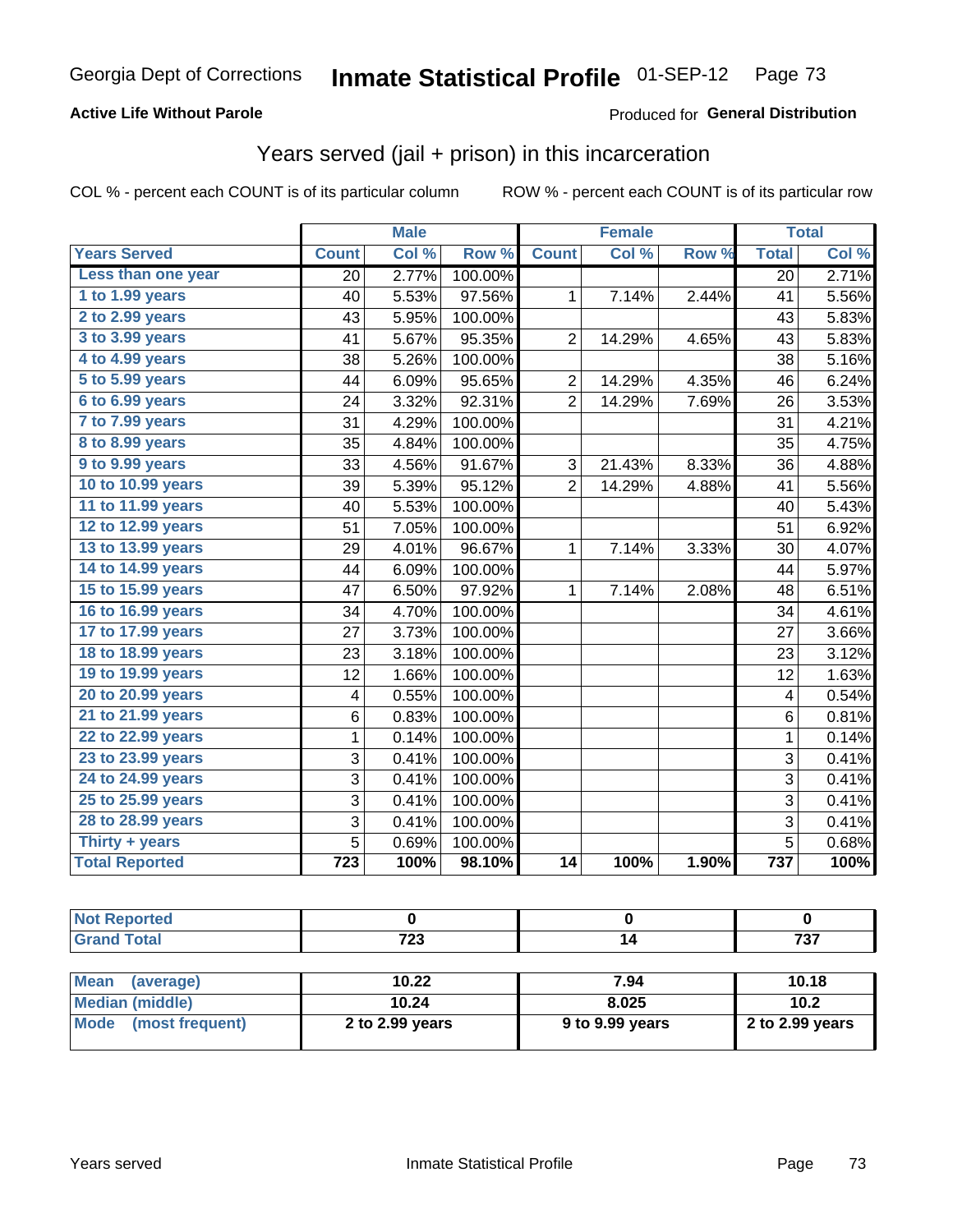### **Active Life Without Parole**

Produced for **General Distribution**

## Results of most recent HIV tests

|                         | <b>Male</b>      |        |           | <b>Female</b> |          |          | Total       |           |
|-------------------------|------------------|--------|-----------|---------------|----------|----------|-------------|-----------|
| <b>HIV Test Results</b> | <b>Count</b>     | Col%   | Row %I    | <b>Count</b>  | Col%     | Row %    | $\tau$ otal | Col %     |
| <b>Positive</b>         | 5                | 0.70%  | 83.33%    |               | $7.14\%$ | 16.67%   | 6           | $0.82\%$  |
| <b>Negative</b>         | $711_1$          | 99.30% | 98.20%    | 13            | 92.86%   | $1.80\%$ | 724         | $99.18\%$ |
| <b>Total Reported</b>   | 716 <sub>1</sub> | 100%   | $98.08\%$ | 14            | 100%     | 1.92%    | 730         | 100%      |

| วorted<br><b>NOT</b> |       |                             |
|----------------------|-------|-----------------------------|
| <b>cotal</b>         | 700   | $\rightarrow$ $\rightarrow$ |
|                      | 1 L J | ,,,                         |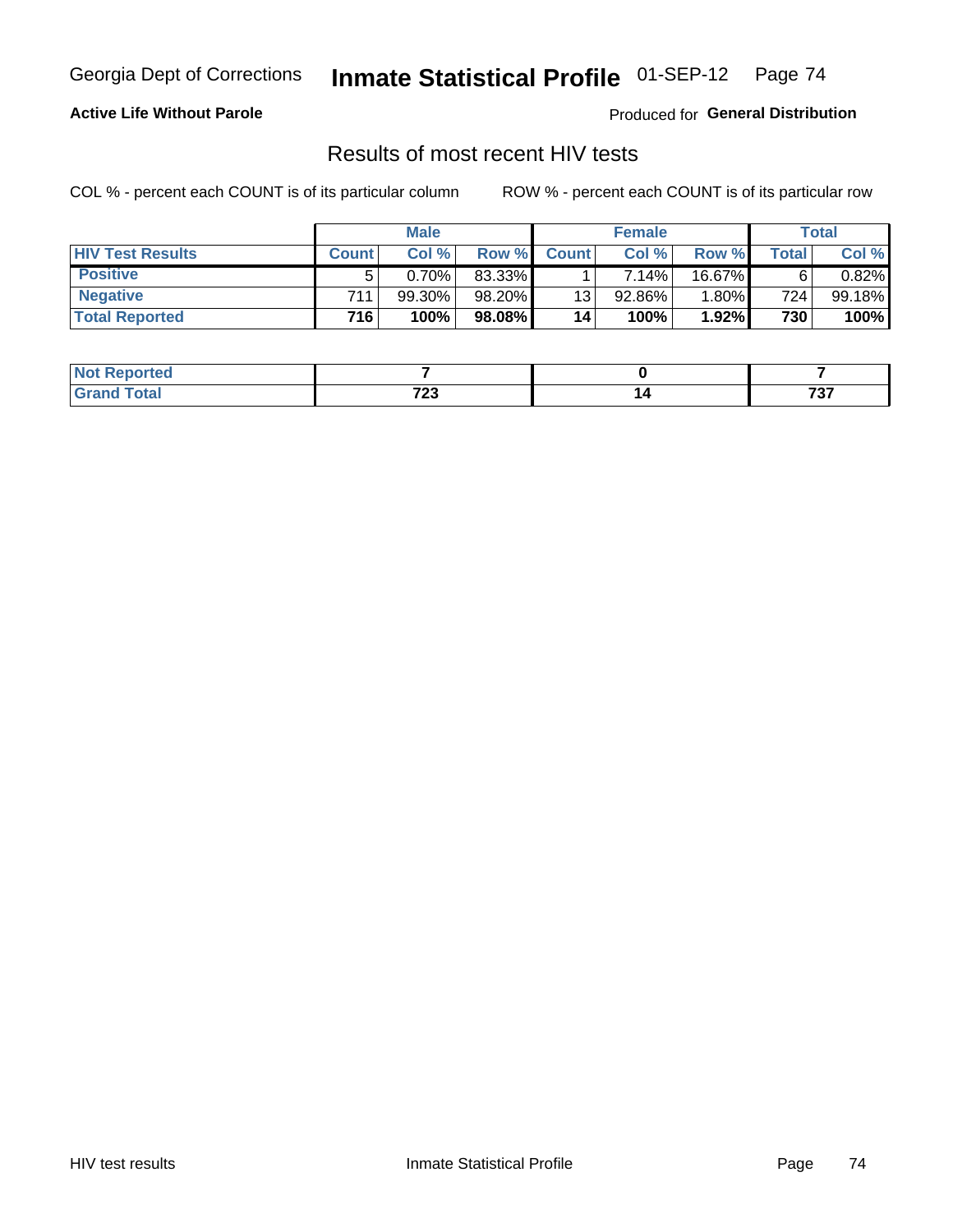### **Active Life Without Parole**

Produced for **General Distribution**

## Results of most recent tuberculosis test

|                                  | <b>Male</b>      |         |           | <b>Female</b> |             |          | Total   |        |
|----------------------------------|------------------|---------|-----------|---------------|-------------|----------|---------|--------|
| <b>Tuberculosis Test Results</b> | <b>Count</b>     | Col%    | Row %I    | <b>Count</b>  | Col%        | Row %    | ⊤otal ⊧ | Col %  |
| <b>Positive on current test</b>  | 190              | 26.50%  | $99.48\%$ |               | 7.14%       | $0.52\%$ | 191     | 26.13% |
| <b>Negative</b>                  | 527              | 73.50%」 | $97.59\%$ | 13            | 92.86%      | $2.41\%$ | 540     | 73.87% |
| <b>Total Reported</b>            | 717 <sub>1</sub> | 100%    | 98.08%    | 14            | <b>100%</b> | 1.92%    | 731     | 100%   |

| <b>Not Reported</b> |             |                  |
|---------------------|-------------|------------------|
| <b>Total</b>        | 700<br>1 LJ | -205<br>.<br>$-$ |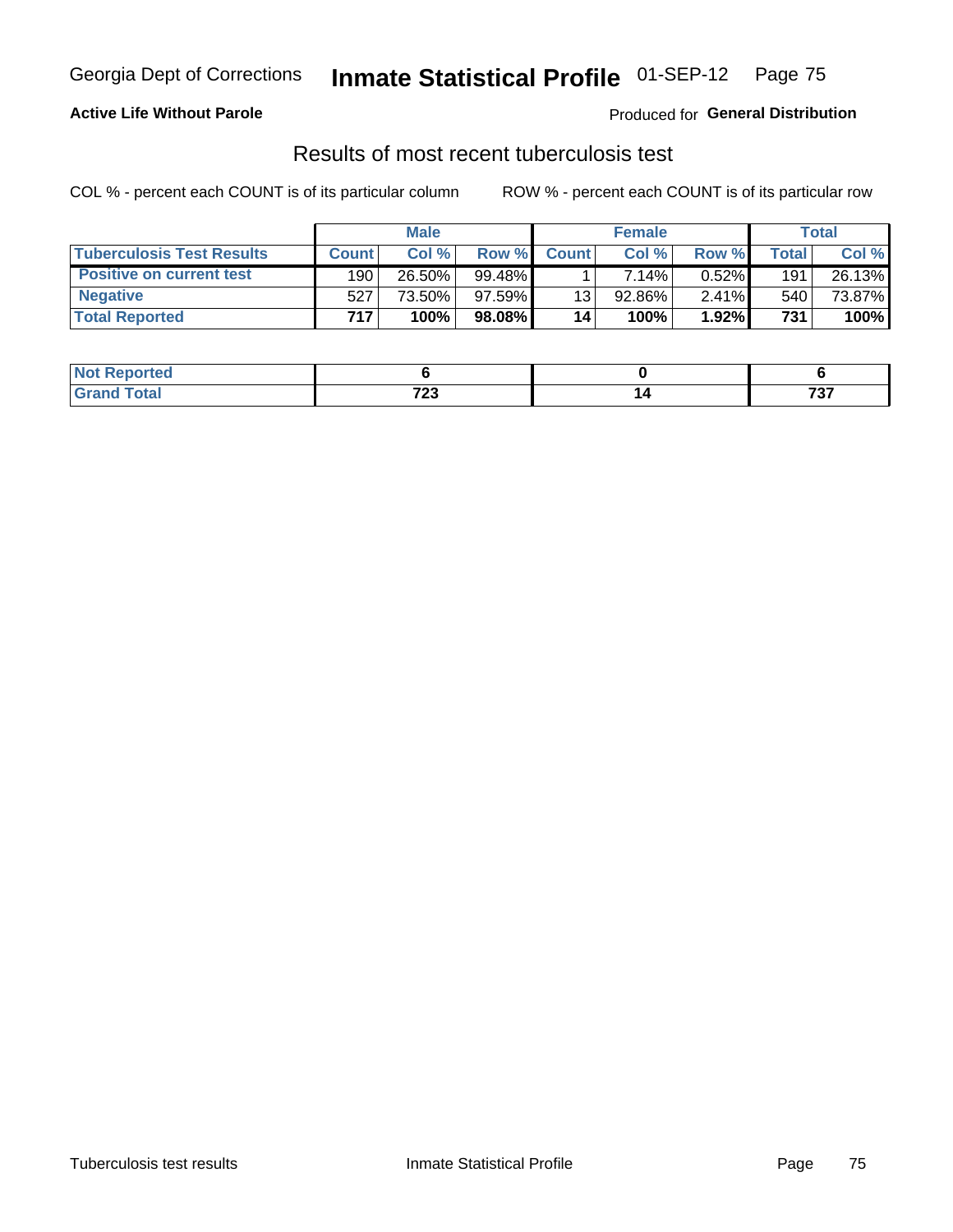### **Active Life Without Parole**

Produced for **General Distribution**

## Results of most recent syphilis test

|                                 | <b>Male</b>  |          |        | <b>Female</b> |           |          | Total   |        |
|---------------------------------|--------------|----------|--------|---------------|-----------|----------|---------|--------|
| <b>Syphilis Test Results</b>    | <b>Count</b> | Col%     | Row %  | <b>Count</b>  | Col %     | Row %I   | Total i | Col %  |
| <b>Positive on current test</b> |              | $2.87\%$ | 94.44% |               | 9.09%     | 5.56%    | 18      | 2.99%  |
| <b>Negative</b>                 | 575          | 97.13%   | 98.29% | 10            | $90.91\%$ | $1.71\%$ | 585     | 97.01% |
| <b>Total Reported</b>           | 592          | 100%     | 98.18% | 11            | 100%      | 1.82%    | 603     | 100%   |

| <b>Not Reported</b> | ה ו<br>ו שו          | .<br>194     |
|---------------------|----------------------|--------------|
| <b>Total</b>        | 700<br>ن ک<br>$\sim$ | 707<br>1 J I |